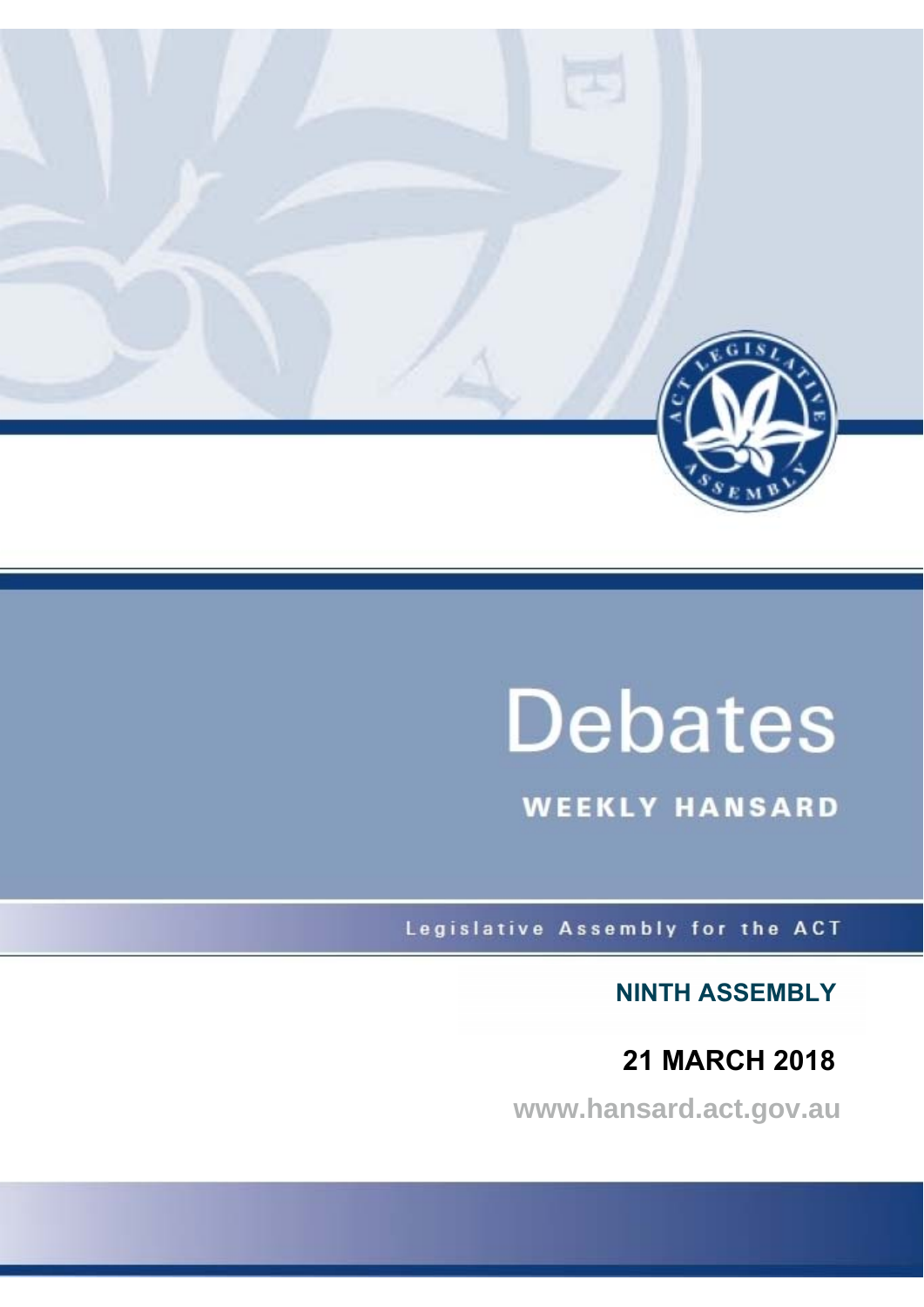## Wednesday, 21 March 2018

| Questions without notice:                                            |  |
|----------------------------------------------------------------------|--|
|                                                                      |  |
|                                                                      |  |
|                                                                      |  |
|                                                                      |  |
|                                                                      |  |
|                                                                      |  |
|                                                                      |  |
|                                                                      |  |
|                                                                      |  |
|                                                                      |  |
|                                                                      |  |
| Aboriginals and Torres Strait Islanders—cultural activity support831 |  |
|                                                                      |  |
|                                                                      |  |
|                                                                      |  |
|                                                                      |  |
|                                                                      |  |
|                                                                      |  |
|                                                                      |  |
|                                                                      |  |
|                                                                      |  |
|                                                                      |  |
| Adjournment:                                                         |  |
|                                                                      |  |
|                                                                      |  |
|                                                                      |  |
|                                                                      |  |
|                                                                      |  |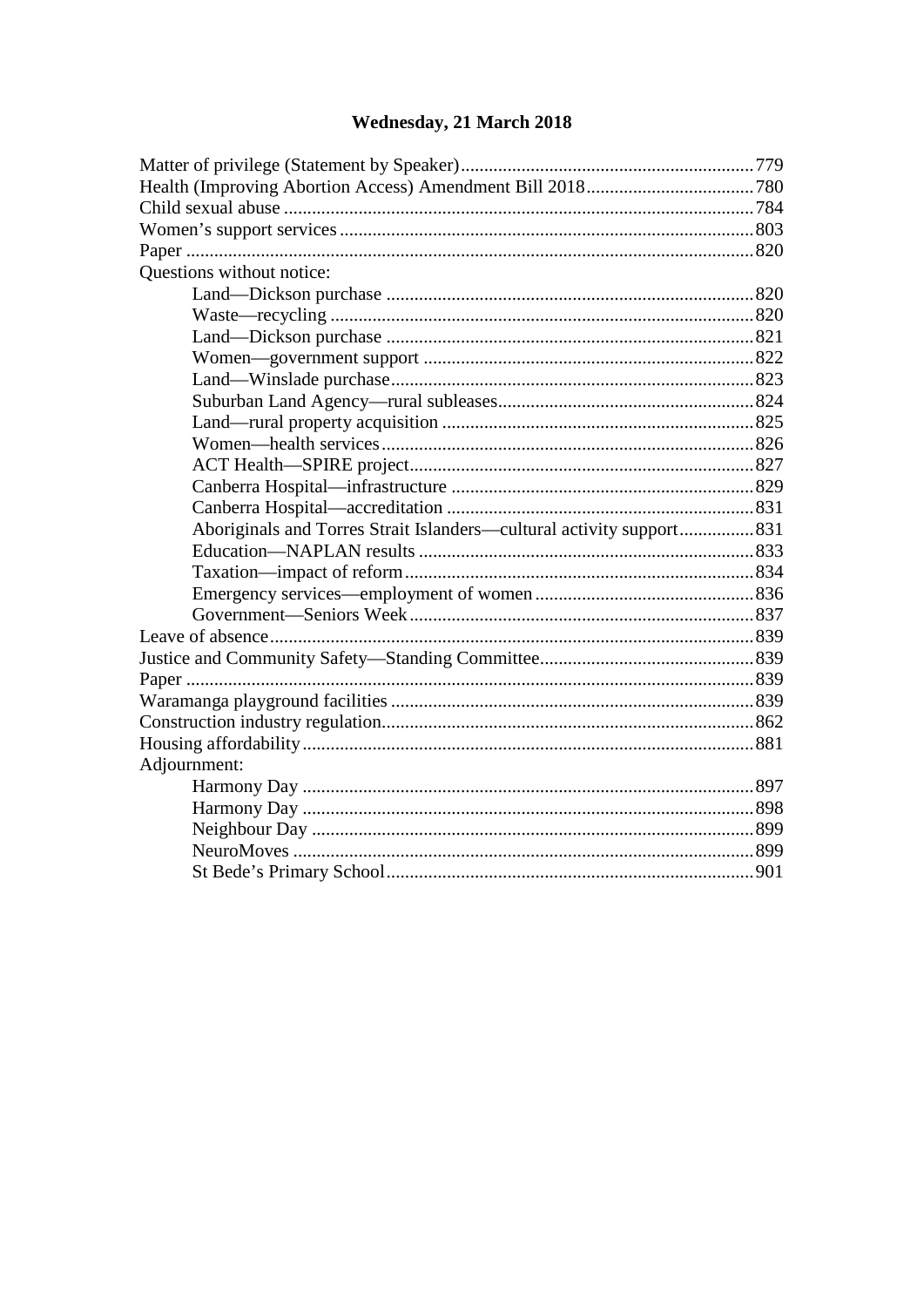## <span id="page-2-0"></span>**Wednesday, 21 March 2018**

**MADAM SPEAKER** (Ms J Burch) took the chair at 10 am and asked members to stand in silence and pray or reflect on their responsibilities to the people of the Australian Capital Territory.

#### <span id="page-2-2"></span><span id="page-2-1"></span>**Matter of privilege Statement by Speaker**

**MADAM SPEAKER**: Members, before I call on the first motion today, on 20 March Mr Wall gave written notice of a possible breach of privilege concerning certain aspects of the conduct of a witness before the Standing Committee on Economic Development and Tourism in its inquiry into the annual and financial reports 2016-17. Mr Wall sought my advice as to whether threats made constitute a contempt. I present a copy of Mr Wall's letter for the information of members.

Privilege—Alleged breach—Copy of letter from Mr Wall to the Speaker, dated 20 March 2018.

Under the provisions of standing order 276, I must determine as soon as practicable whether or not the matter merits precedence over other business. If, in my opinion, the matter does not merit precedence, I must inform the Assembly of the decision and the member who raised the matter may move a motion without notice forthwith and refer the matter to a select committee. If, in my opinion, the matter does not merit precedence, I must inform the member in writing and also inform the Assembly of that decision.

I am required not to judge whether there has been a breach of privilege or contempt, only to judge whether the matter merits precedence. When the matter was originally brought to my attention, I contacted the Chair of the Standing Committee on Economic Development and Tourism and sought advice as to whether the matters had been raised or discussed within the committee and, if so, whether there was an agreed position on the matter.

The chair subsequently advised that the committee had met and discussed the matter and agreed to include all the relevant correspondence and the *Hansard* extracts in report No 2 of the annual and financial reports 2016-17. The chair further advised that the committee did not believe that any further action was desirable. The report of the committee was tabled yesterday in the Assembly, and the Assembly agreed to a motion that it take note of the paper.

Having considered the matter, I have concluded that the matter does not merit precedence over any other business. I want to make a note of apology to Mr Wall. I understand that you were informed of that, but the formal response in writing is coming to your office. But, given the timing this morning, I do apologise for that delay.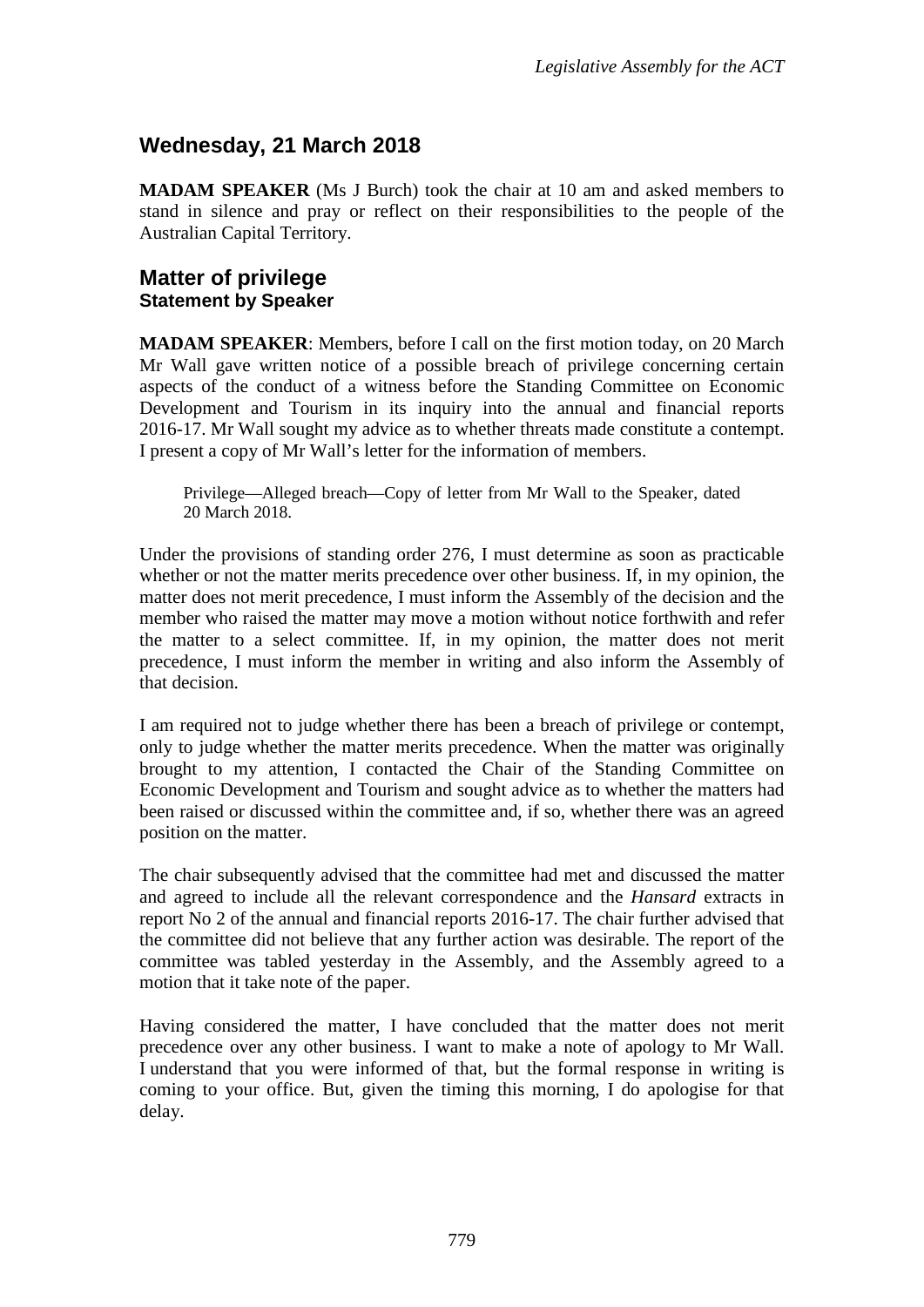**MR WALL** (Brindabella) (10.03): Madam Speaker, could I move that all advice and correspondence relating to my letter and the matter be tabled in the Assembly today by lunchtime, please?

**MADAM SPEAKER**: I have tabled the letter. This is the advice.

**MR WALL**: Could you table the formal advice that you have received?

**MADAM SPEAKER:** I will consider that; I will check with the Clerk. I am happy to provide it.

## <span id="page-3-0"></span>**Health (Improving Abortion Access) Amendment Bill 2018**

**Ms Le Couteur**, pursuant to notice, presented the bill and its explanatory statement.

Title read by Clerk.

#### **MS LE COUTEUR** (Murrumbidgee) (10.04): I move:

That this bill be agreed to in principle.

I am enthusiastic about the fact that it is now over 15 years since abortion was made legal and removed from the Crimes Act in the ACT. That was a truly celebratory moment in the history of the Assembly. This bill was also introduced as a private member's bill by Wayne Berry, who was—is—a strong and consistent advocate for abortion law reform. He said at the time, "It is a fundamental right of women to control their own bodies without being overshadowed by outdated legislation based on the 19th century concept of ownership of women by men." His legislation subsequently passed in 2002. It was, of course, supported by my Greens predecessor Ms Kerrie Tucker. The Greens have always stood up proudly for women's reproductive rights. This bill is another step on the journey.

Fifteen years ago the ACT led the way, but now medical practices have changed and the ACT has just not kept up with the times. In all other Australian jurisdictions, with the exception of South Australia, medical abortions or medical terminations are accessible without the need to visit a specified clinic. In the ACT, due to the way our legislation is written, they are only legal in abortion clinics approved by the minister. The ACT has only two of these: the Marie Stopes clinic and the Canberra Hospital.

This leads me to the most recent abortion-related legislation in the ACT. In 2016 my colleague Minister Rattenbury legislated to ensure that consumers accessing the private Marie Stopes abortion clinic in the ACT could do so without fear of discrimination or harassment by the establishment of protester exclusion zones. Madam Speaker, there is still work to be done to improve access to abortions in the ACT and to take advantage of improvements in medical technology. If passed, my Health (Improving Abortion Access) Amendment Bill 2018 will make medical abortions available to women across the ACT, thus improving access for Canberrans seeking to exercise their reproductive rights.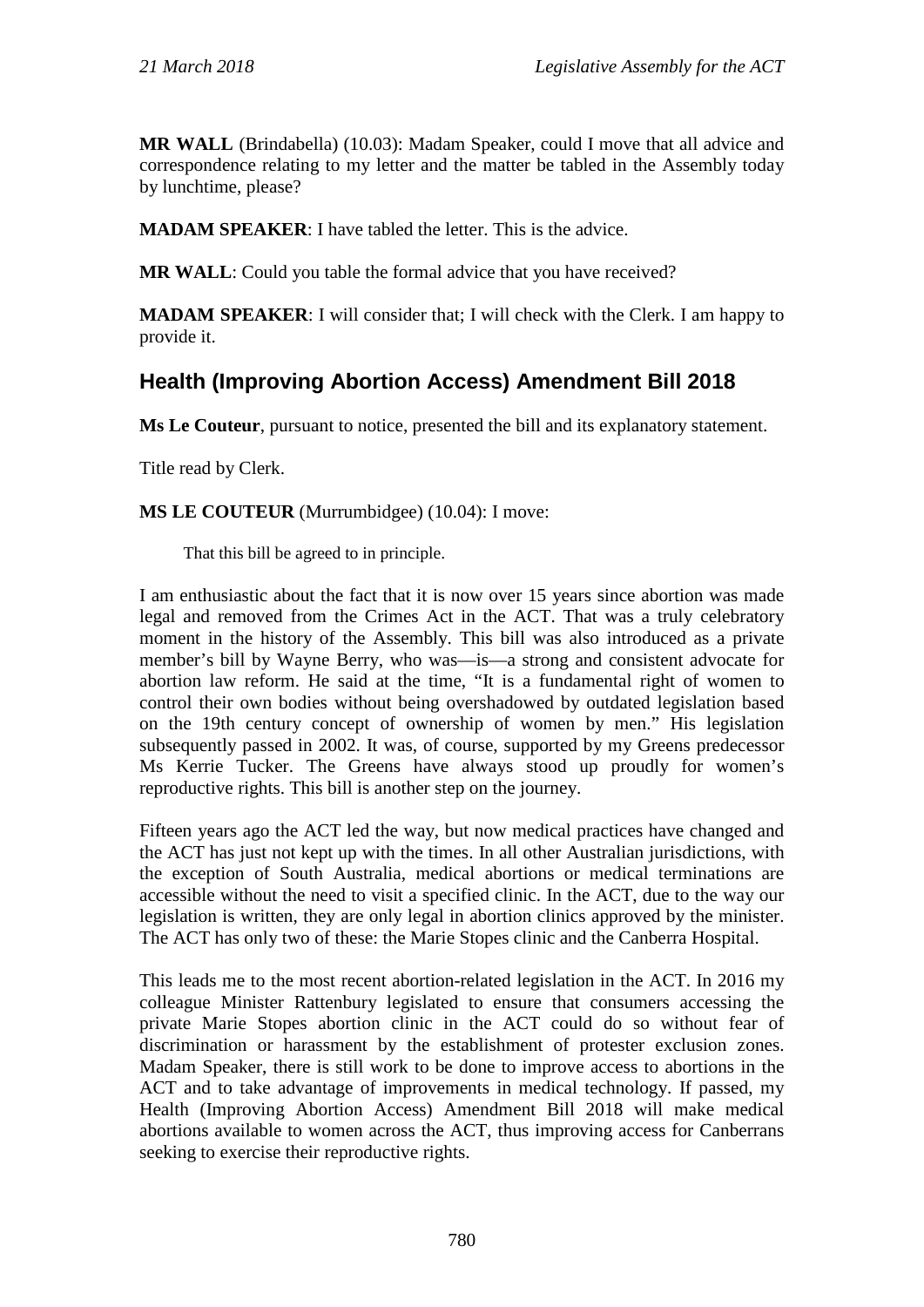Evidence has shown that medical abortion provides a safe, accessible and private means of terminating an early pregnancy with medication. Medical abortions are prescribed in most other states and territories by licensed medical practitioners, including GPs and nurses. People can have a professional consultation by phone without the need to visit a clinic. Medical abortions involve the use of mifepristone and misoprostol, commonly known as RU486. These drugs, prescribed by a licensed medical professional, can be taken at home, as with other prescription drugs.

Medical abortions are as safe as surgical abortions. Medical abortions can have significant advantages for pregnant people. The first is privacy. Many pregnant people will not want to tell their family and friends about their situation. Being able to go to their local GP or have a medical consultation over the phone makes that a lot easier than going to the Marie Stopes clinic.

It also possibly makes it a lot more accessible to someone who, particularly if they unexpectedly find themselves pregnant, can talk to their normal medical practitioner, someone who knows them better, about what the best options are for them in the circumstances they find themselves in, rather than going to a clinic where they are probably not a continuing patient.

The second advantage, of course, is convenience. For the reasons I have already mentioned, it could be a lot more convenient to have a medical abortion. The third advantage is cost. A medical termination is usually a few hundred dollars cheaper than a surgical abortion. Of course, there is the possibility that if medical abortions become available through a wider range of providers, there may be some positive impact on pricing.

I cannot help but be struck time and again by the fact that if a pregnant person is prevented from accessing an abortion due to the cost of the procedure, how can we, as a society, possibly expect them to have the financial capability to raise a child or possibly support the other children they may already have? This is a heartbreaking situation where, for financial reasons, some women are unable to access an abortion that they need and want.

I heard a particular story recently about a young Canberran woman who had to save every dollar she had over the six weeks' time frame she had in which an abortion was possible. She walked many kilometres each day to work to save the bus fare. She lived on instant noodles because she knew that she absolutely had to have that abortion. It was an unplanned pregnancy and she simply could not support the child. I hope that allowing access to medical abortion will be a first step in improving the affordability of abortion in the ACT.

I am confident that the broader Canberra community is in agreement with the rights of all people to control their own bodies and to make their own reproductive decisions in the best interests of their own wellbeing and that of their families. People are basically the experts in their own personal circumstances.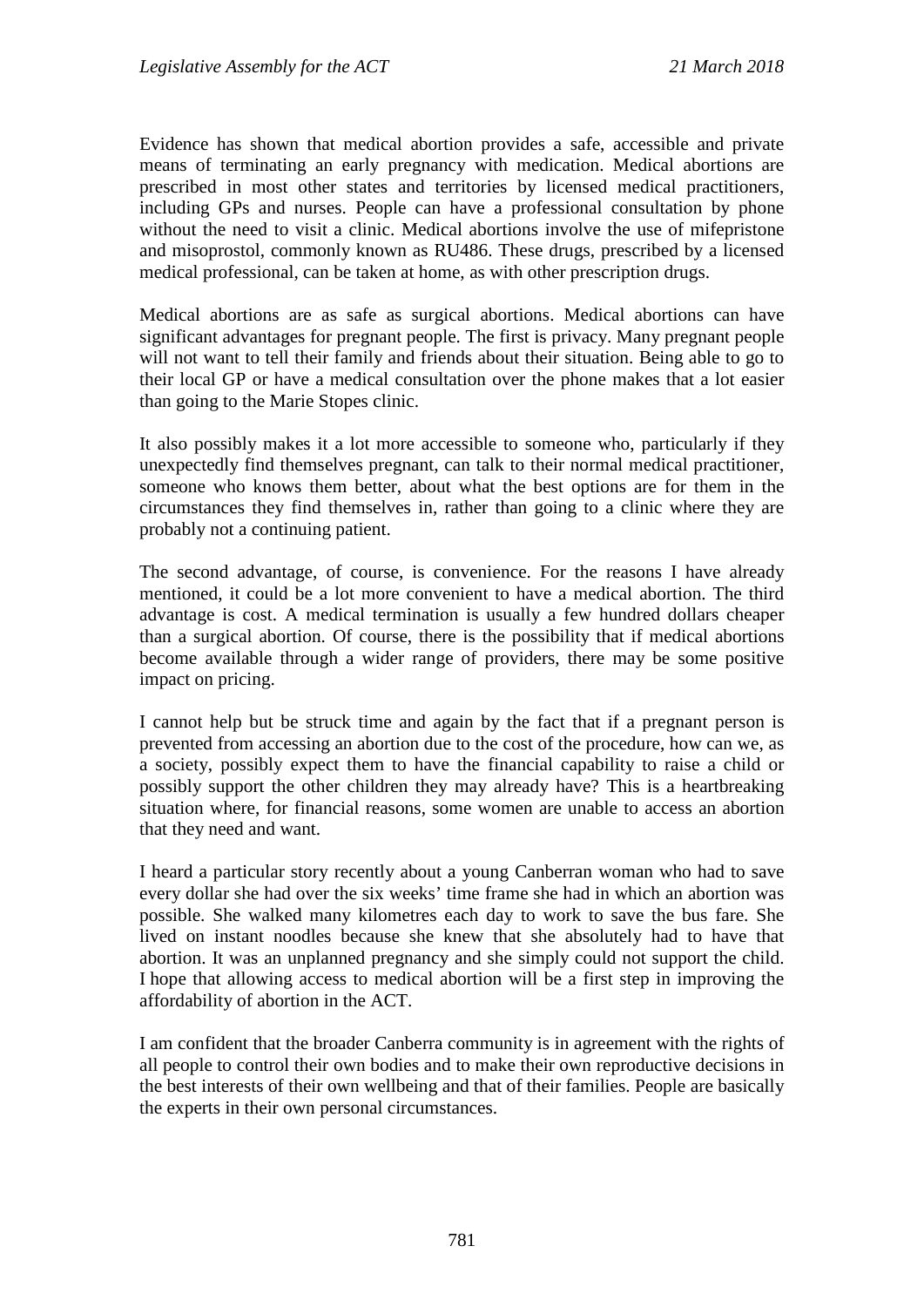I will go through a bit more of the background to this bill. I want to note that it is very difficult to quantify the need for abortions as there are very limited statistics kept on the number of abortions performed in the ACT and Australia more broadly. Of course, there is very limited scope to understand the number of women who are prevented from accessing an abortion or who would otherwise do so if it were not for barriers such as cost, lack of information or, sadly in some cases, gatekeeping by medical professionals.

Add to this the fact that the data recorded by hospitals and by the Medicare system varies in its accuracy and usefulness. Things that may just be described as "a long consultation" or a surgical abortion could be recorded as a D&C, which is a procedure commonly used following a miscarriage or for removing abnormal tissues from the uterus.

It is often left to community advocates and health services to run surveys and collect anecdotal evidence in support of the need and demand for and the number of abortions occurring in our communities. An excellent example of this is the *ACT women's health matters!* report released by the Women's Centre for Health Matters earlier this month to mark International Women's Day.

In spite of the best intentions of this Assembly, as I noted almost two decades ago, we have not seen an increase in the number of abortion providers in the ACT. In fact, one organisation that used to provide abortions, the long-established health service clinic, Sexual Health and Family Planning ACT, ceased to do so, at least in part on the basis that the newly legal services could meet the needs of the Canberra community, so they could more usefully spend their limited resources to concentrate on other important work in aid of vulnerable groups in the community.

There has been neither a net loss nor a gain in the availability of abortion providers in the ACT in the past two decades, despite increased demand and changed cultural expectations. It is very understandable that some healthcare providers such as GPs may be hesitant to provide abortions. The burdens placed on any particular general practice to become an approved facility under the current legislation are clearly significant, as well as potentially opening them and their clients up to harassment by anti-abortion protesters, as of course has been the case with Marie Stopes. It could unnecessarily cause concern to and loss of business from those clients whose private beliefs preclude abortions.

There clearly is a demand for medical abortions in the ACT. One provider does advertise their services for medical abortions for ACT consumers. But if you actually look at it, you will find they are located in Queanbeyan. People have to go across the border to Queanbeyan to pick up self-administered medication. It is medication that is sanctioned nationwide through the PBS. This is disappointing, to say the least, and it is very surprising to find this in our nation's capital.

Research shows that, depending on the method of contraception being used, the number of unplanned pregnancies per 100 women ranges from one up to 28 in the first year. For best-practice, long-acting reversible contraception such as IUDs and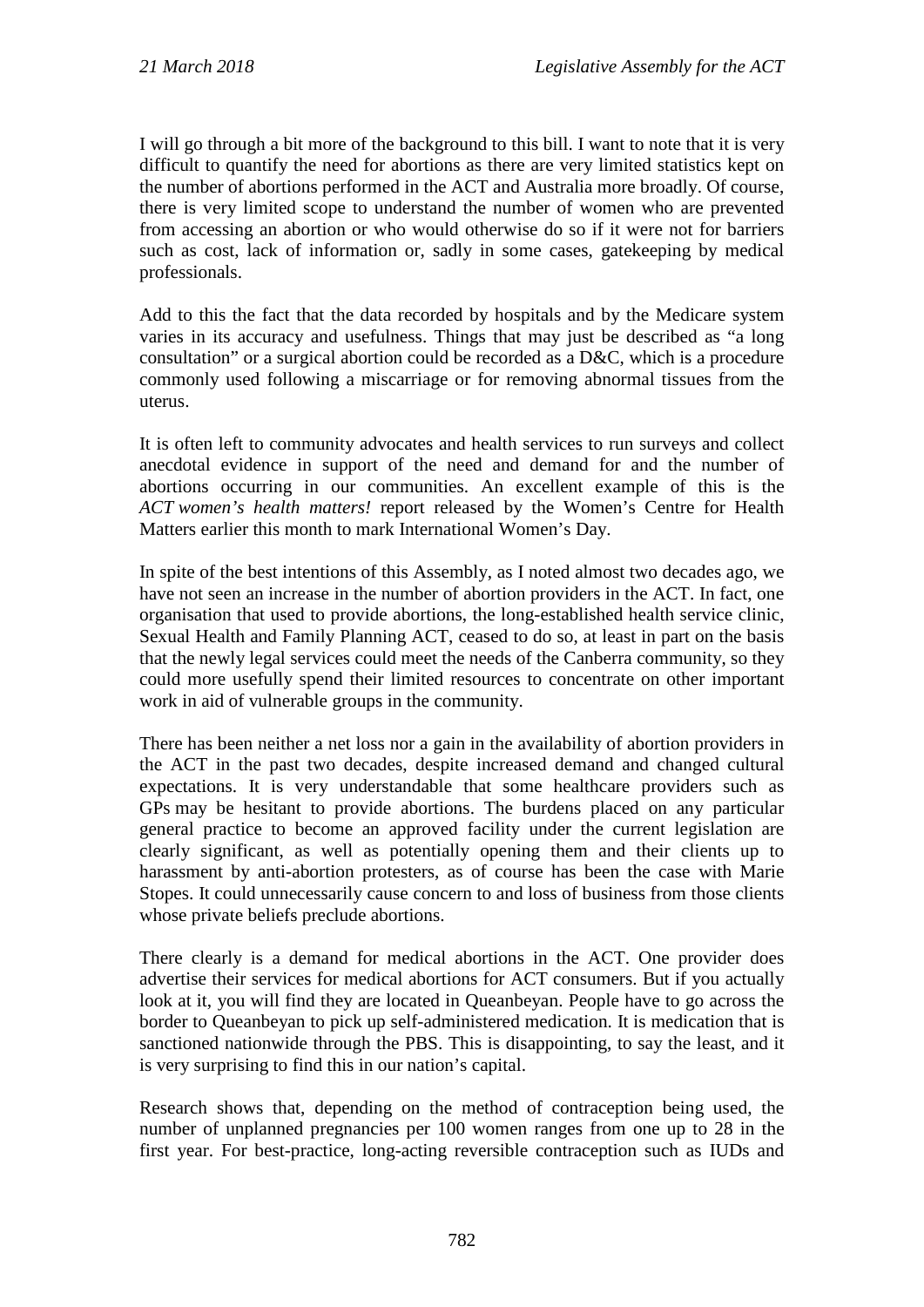hormonal implants, the rate of unplanned pregnancy drops to one per cent or less and remains stable over five to 10 years—as opposed to reaching over that time period up to 38 per cent failure rates for common contraceptives such as the pill.

There are, of course, some free contraceptive methods such as the rhythm and withdrawal methods, but they require practice, discipline and overall trust between the partners and, unfortunately, they have a very high failure rate. The figures I cited came from data from the *New York Times.* However, it demonstrates that despite people's best laid plans, even the most effective contraception does fail and fails often enough for abortion to be something that many women have to consider.

While there is access to the morning-after pill, there is a very short window in which to access this. In general, this circumstance would not be when a person knows that they are pregnant, particularly if the pregnancy came due to failure of their normal contraceptive method. And, of course, we are all human and we all make mistakes at times.

Unfortunately, there is another instance which I have become increasingly familiar with due to consultations on the draft consent legislation, which I plan to bring to the Assembly. It is sexual assault. Without going into detail, with sexual assault a pregnancy can be an unplanned and very deeply distressing pregnancy. Suffice to say, I am convinced of the need for people in this circumstance to have access to abortion services, with minimal further intrusion in their lives.

The bill also ensures that a doctor and nurse must not refuse to carry out or to assist in carrying out an abortion in an emergency—I stress the word "emergency"—where a woman's health is in danger. My understanding is that the professional ethics of most medical professionals—not most; all of them—would mean that that was a requirement anyway, but I want to make that abundantly clear. I will stress again that I am talking about an emergency, when the woman's life is in danger.

The bill also ensures that a doctor or nurse must inform patients if they are exercising their right to conscientiously object. There is no expectation that any medical practitioner who has a conscientious objection would have to have anything to do with an abortion. All they need to do is inform their client that that is the situation and leave it to the client to make whatever decisions they feel are appropriate at that point.

That is important because sometimes people do not realise on what basis they are being refused an abortion and so may make the wrong decision if they feel that the basis is medical when, in fact, it is because of the views of the health practitioner. We have consulted with the Human Rights Commission about how to write this. We have gone backwards and forwards on it and we believe that this properly balances the rights of any medical practitioner with the rights of a patient seeking this particular medical service.

There is a clarification in the Health Act to ensure that those who undertake a medical abortion are not inadvertently criminalised. The bill also provides for gender neutral language, recognising that people who do not identify as women may be capable of being pregnant and thus seeking an abortion. The Greens believe that all women and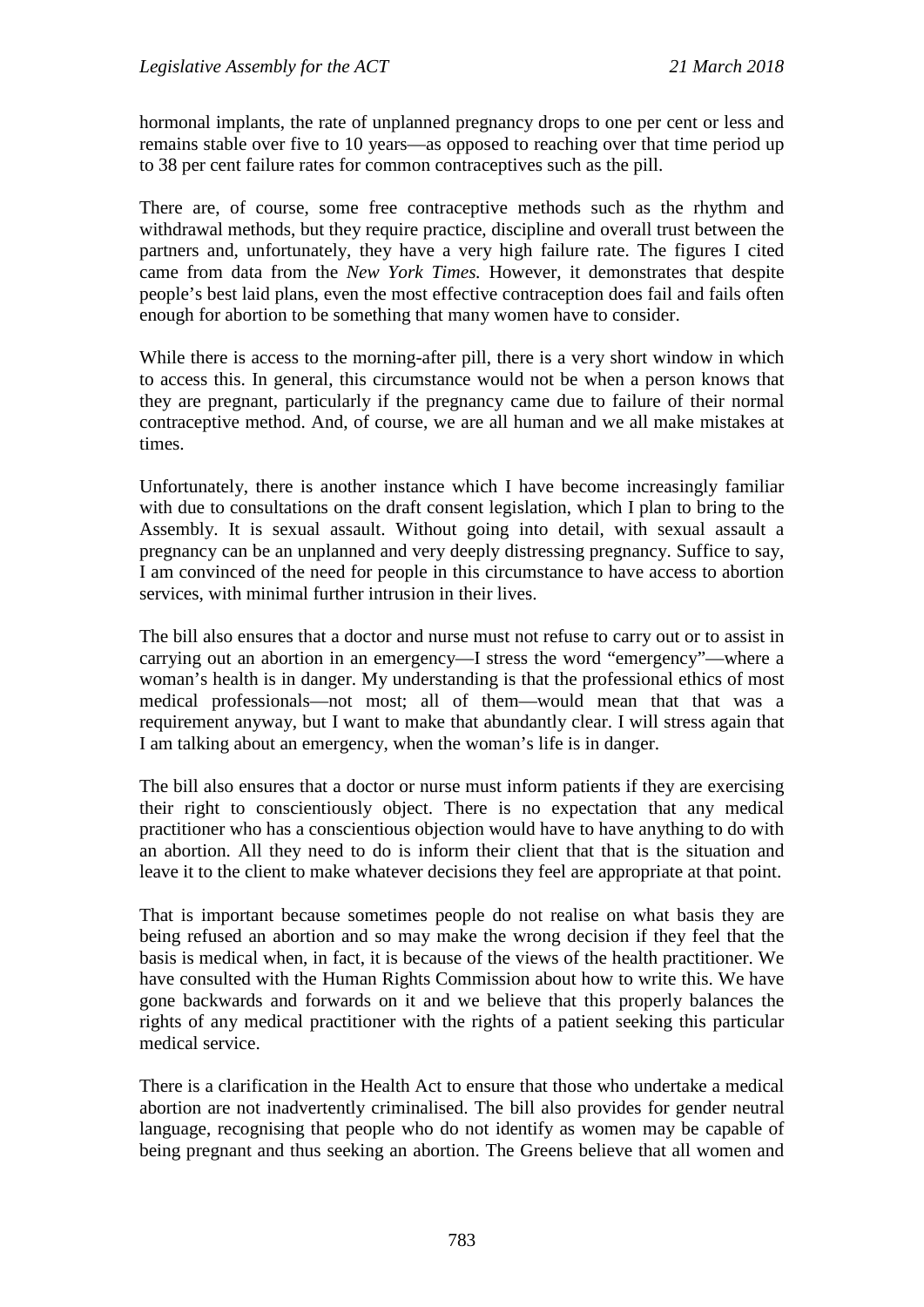all people deserve the right to choose and control their own reproductive rights. No matter where someone lives, they deserve the right to control their own life, including if they live in the ACT.

The legislation I have tabled today does not, of course, resolve all of the issues relating to reproductive rights that I have raised. But I believe that it is an important step in the right direction, one I sincerely hope will lead to more and better action in the future and better health outcomes. In particular, it does not address issues around access to and provision of contraception.

Before ending my speech, I would like to thank very much the range of groups that I spoke to in preparing this bill. I have mentioned the Human Rights Commission. I have also spoken to medical professionals and a wide range of non-government organisations who are involved in this line of work and in advocacy for women, whatever their circumstances are. I thank them all for their support.

It is high time the ACT expanded access to safe and legal termination services, not in order to see them proliferate but to ensure that every child born in the ACT is a wanted child and that women and all people are empowered to make safe, timely and informed decisions about their own bodies, their future wellbeing and that of their families. Madam Speaker, I commend this bill to the Assembly.

Debate (on motion by **Ms Fitzharris**) adjourned to the next sitting.

## <span id="page-7-0"></span>**Child sexual abuse**

#### **MRS KIKKERT** (Ginninderra) (10.20): I move:

That this Assembly:

- (1) notes that:
	- (a) in the ABS's 2006 Personal Safety Survey, nearly 1.3 million Australians reported having experienced sexual abuse before the age of 15 (956 600 women and 337 400 men);
	- (b) this amounts to 12 per cent of women and 4.5 per cent of men;
	- (c) 9.5 per cent of those reporting sexual abuse before age 15 were under age 5 when abuse first occurred;
	- (d) research has demonstrated that child sexual abuse can affect brain development, psychological and social functioning, self-esteem, mental health, personality, sleep, health risk behaviours, including substance use, self-harm and life expectancy; and
	- (e) the economic cost of child abuse in Australia has been estimated to run into billions of dollars;
- (2) further notes that:
	- (a) since at least 1986, numerous experts have emphasised the need to better inform parents and other primary caregivers so that they can more effectively prevent and respond to child sexual abuse, with scholarly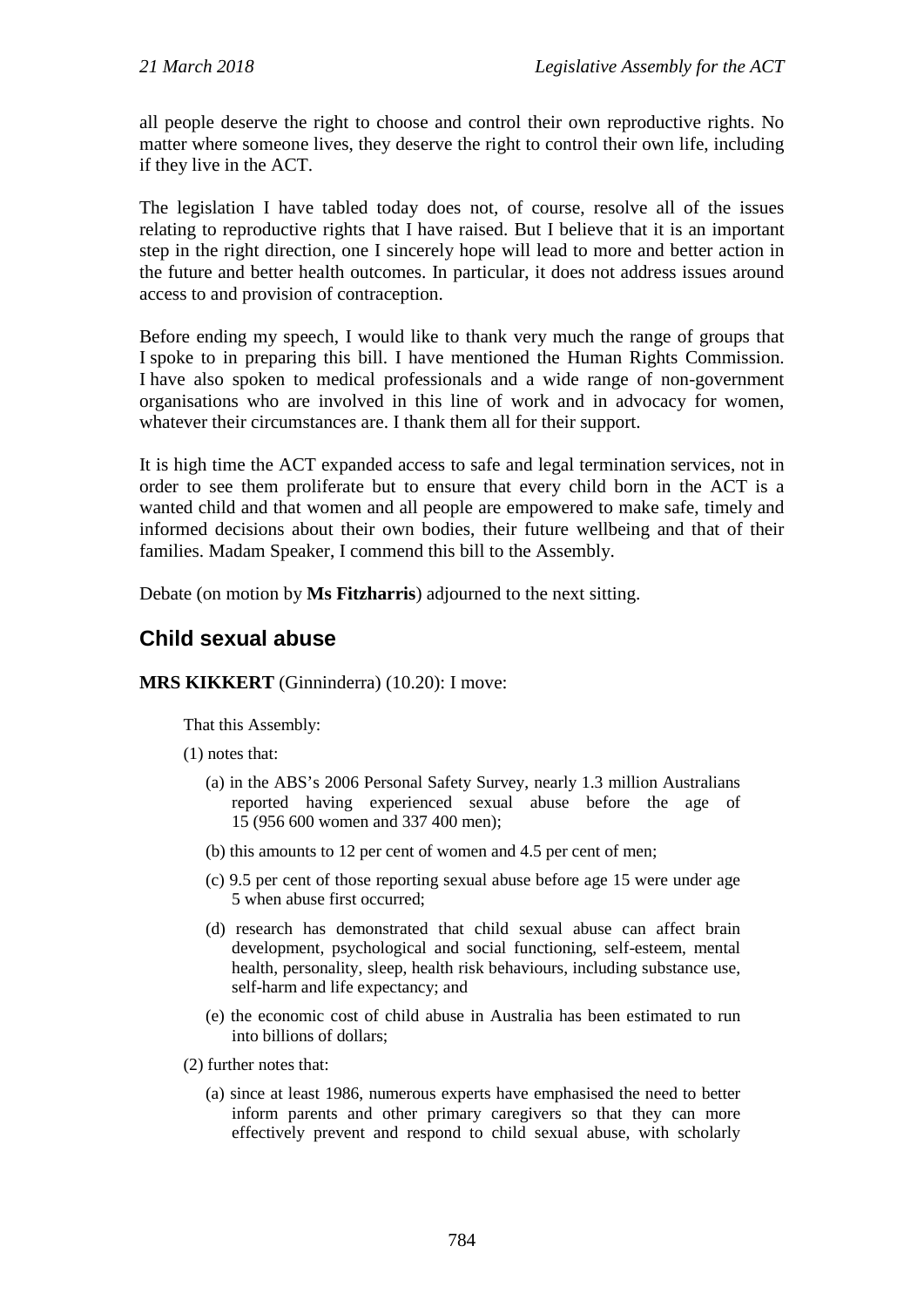literature increasingly advocating for parent-focussed child sexual abuse prevention efforts;

- (b) well-informed parents and other primary caregivers are considered necessary in order to supplement school-based and other programs targeted at children because such parents and caregivers can:
	- (i) repeat and reinforce correct information;
	- (ii) aid in prevention by recognising risk factors and warning signs;
	- (iii) react helpfully to disclosure or discovery of abuse; and
	- (iv) relieve some of the burden of prevention currently placed on children;
- (c) many Australian parents and other primary caregivers report feeling unprepared to teach correct and appropriate information to children, to recognise the signs of child sexual abuse or to respond correctly to suspected abuse;
- (d) the Royal Commission into Institutional Responses to Child Sexual Abuse has recommended "prevention education for parents" that aims "to increase knowledge of child sexual abuse and its impacts, and build skills to help reduce the risks of child sexual abuse";
- (e) the Protecting Victoria's Vulnerable Children Inquiry concluded that "more can be done to prevent child sexual abuse, particularly through the provision of information and education to parents and caregivers of children", and observed that "the range of existing expertise and resources already available through organisations like Child Wise and Bravehearts would enable this action to be implemented without delay"; and
- (f) the current *National Framework for Protecting Australia's Children* states that "a focus on early intervention and prevention is more cost-effective in the long-term than responding to crises, or treating the impacts of abuse and neglect"; and
- (3) calls on the Government to:
	- (a) at an appropriate time, provide all first-time parents and other primary caregivers in the ACT evaluated information packets that address child sexual abuse, including how to recognise offender tactics, potentially risky situations, and warning signs as well as how to helpfully respond to suspected abuse and actual discovery of abuse; and
	- (b) work with nationally recognised and accredited organisations such as Bravehearts and Child Wise to make sure that such information packets contain correct and appropriate information and reflect best practice.

I rise today to speak to the motion I have put forward in my name regarding better equipping parents and other primary caregivers to both prevent and, if necessary, respond to child sexual abuse. This is a most serious topic and I feel a great weight of responsibility as I address it. This is especially the case as we have with us in the chamber today a mother and her child, both of whom have been deeply affected by this issue. These two brave Canberrans are here today not by invitation but rather on their insistence. I wish not only to acknowledge their presence but to honour them for their courage, their resilience and their desire to turn private tragedy into a public matter for public good.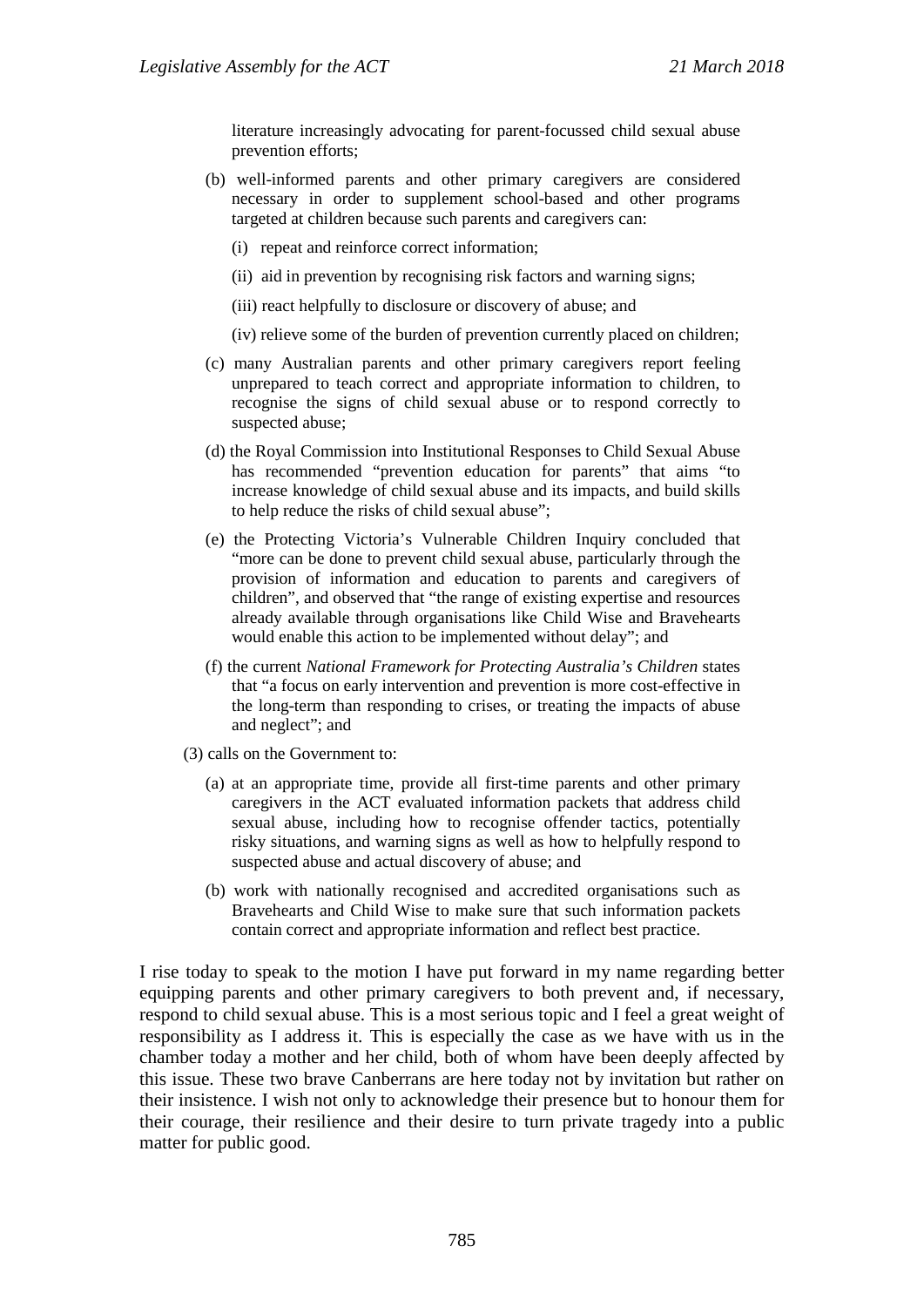This motion has its genesis in intimate discussions with this mother. She has shared with me her personal story and the heartbreaking story of her child. Like many other Canberrans she is highly educated and enjoys good employment. She is also a loving and devoted mother who has always sought to do what is best for her children. But after unspeakable tragedy struck, this good mother set out to find answers. What had gone wrong? What could she have done differently? As she immersed herself in research she came to find answers to these and other questions.

She now realises that, if she had been better prepared, there were indeed warnings she could have recognised and things she should have done differently. For many people, such a realisation would result in overwhelming despair, but not for this mother and not for this child. Together they have forged an unstoppable commitment to helping protect other children and other families. This motion is designed to aid in doing just that.

Child sexual abuse is a scourge that has the capacity to reach into all families regardless of race, ethnicity or socio-economic status. According to the 2006 personal safety survey prepared by the Australian Bureau of Statistics, 1,294,000 Australians reported having experienced some form of sexual abuse before the age of 15; 74 per cent of these were women and 26 per cent were men. This means that child sexual abuse has reached at least 12 per cent of women and 4.5 per cent of men.

The impacts of child sexual abuse, often shortened to CSA in the literature, are enormous. I quote Professor Jill Astbury of Victoria University:

A significant body of research has demonstrated that the experience of CSA can exert long-lasting effects on brain development, psychological and social functioning, self-esteem, mental health, personality, sleep, health risk behaviours including substance use, self-harm and life expectancy.

These negative impacts often persist for years, sometimes for life. The economic cost is also enormous. A 2008 study by the Australian Childhood Foundation found that the cost to the Australian community of all child abuse was between \$10.7 billion and \$30.1 billion. Even if sexual abuse forms only a small percentage of these figures, it is still a staggering sum. I am confident that no-one in this chamber needs to be persuaded that for both of these reasons we should do everything in our power to prevent the sexual abuse of children and, when required, respond to it in the most appropriate ways.

Numerous prevention and education initiatives have been designed and implemented over the past several decades. As noted this year by Griffith University researcher Julia Rudolph and her colleagues, these efforts have overwhelmingly focused on enhancing children's knowledge and behavioural skills to recognise, avoid and report sexual victimisation. However, Rudolph et al have also discussed the limitations of educational efforts that target children and strongly recommend a more diversified approach to child sexual abuse prevention with initiatives that target multiple levels of a child's ecology. Of all these, well-informed parents and other primary caregivers were identified as the most promising way forward. She said: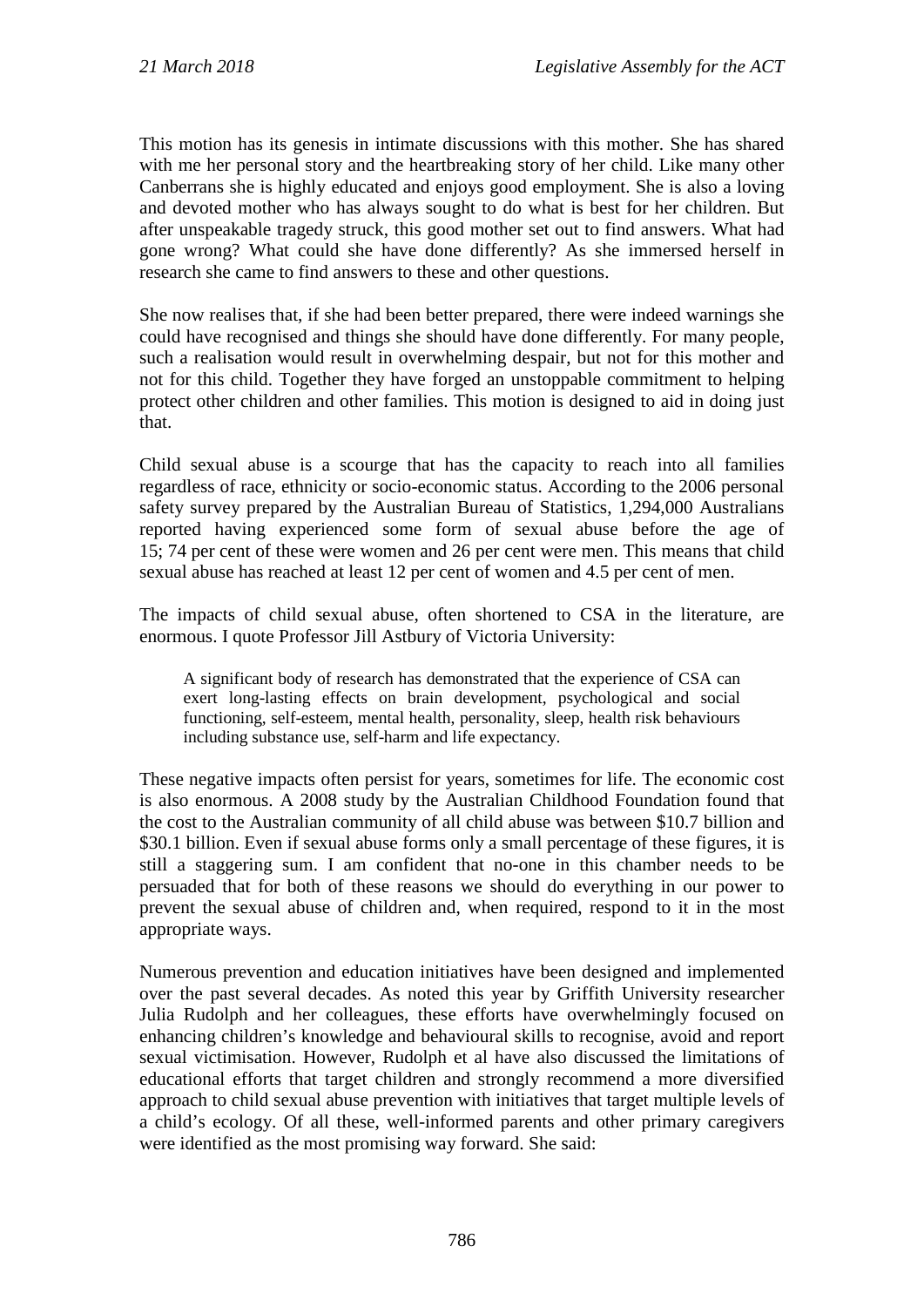Child sexual abuse prevention researchers and advocates have long promoted the crucial role parents and caregivers can play in keeping children safe from child sexual abuse.

As far back as 1986, Professor David Finkelhor, who has been called probably the most prominent sociologist at work in the field of child sexual abuse, identified three advantages of prevention education for parents: first, the repetition of information from a trusted source can be more effective than the isolated classroom experience; second, if parents learn to recognise the signs, they may more easily identify abuse when it occurs; and, third, parents may learn to react in more helpful ways to discovery of abuse.

These points have been repeated and amplified by other experts, with Nathan Marriage from James Cook University noting last year that parent-focused child abuse prevention efforts have been increasingly advocated in the literature. I offer just a few examples. In 2012 Georgia Babatsikos observed that most prevention programs place the burden of responsibility for prevention on children while overlooking the critical population of parents and concluded that there is a need for more prevention programs targeting parents. The following year Professor Russell Hawkins stated clearly that prevention programs which target parents are needed to supplement school-based programs that leave the onus on the child to prevent and report abuse.

In 2015 Tamar Mendelson and Elizabeth Letourneau from the Johns Hopkins Bloomberg School of Public Health advocated for child sexual abuse prevention efforts that specifically target the parents of young children. They wrote that parents have been neglected as a focus of child sexual abuse preventions, noting the success of family focused interventions in reducing other forms of child mistreatment. The aforementioned study by Marriage et al likewise echoes the need for parents and other primary caregivers to be better informed as they "do not automatically develop the ability to identify abuse as a result of their close and regular interaction with their children".

The call to better inform and equip parents can be found in recent government reports as well. Victoria's 2012 report of the inquiry into protecting Victoria's vulnerable children, also called the Cummins inquiry, calls for a wide-ranging education and information campaign for parents and caregivers of all school-aged children on the prevention of child sexual abuse. Recommendation 6.2 from the final report of the Royal Commission into Institutional Responses to Child Sexual Abuse includes prevention education for parents and clarifies that the education should aim to increase knowledge of child sexual abuse and its impacts and build skills to help reduce the risk of child sexual abuse.

This unified call to provide better resources for parents acknowledges that many are insufficiently prepared to teach correct and appropriate information to children, to recognise the signs of child sexual abuse and to respond correctly to suspected abuse. Parents interviewed by Babatsikos as part of her PhD research expressed concern about what they should be teaching their children and at what age.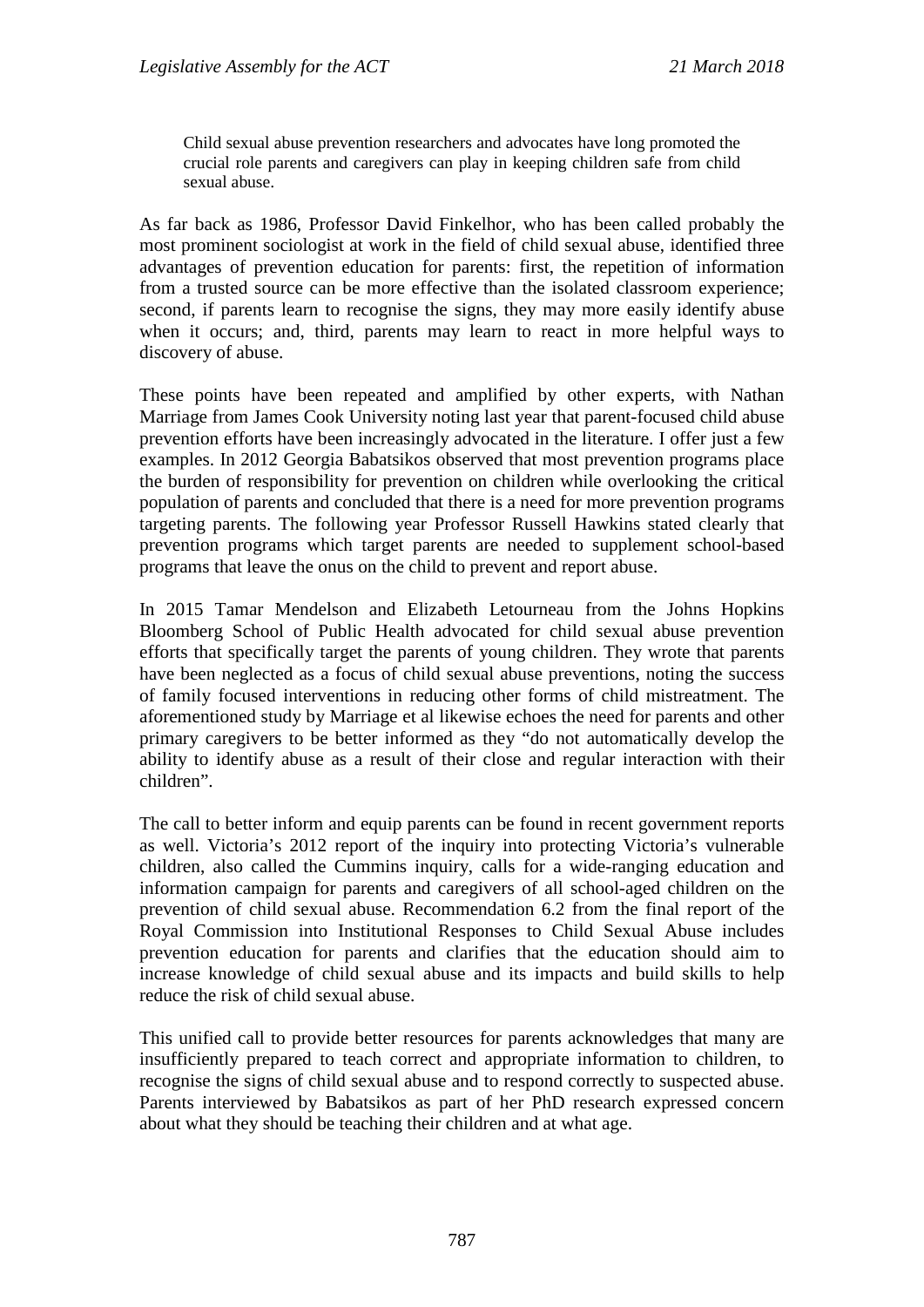The Australian Childhood Foundation's 2010 survey of community attitudes found that 28 per cent of respondents did not feel confident enough to recognise the signs of child abuse and neglect, and 20 per cent of respondents did not know what to do if they suspected a child was being abused. Fully 90 per cent of respondents believed that the community needs to be better informed.

Rudolph et al have suggested two specific mechanisms for informing the community: sending home information packs at regular intervals in a child's schooling, and including child sexual abuse information in antenatal information packs given to expectant parents. In light of the fact that according to ABS data 9.5 per cent of those who report sexual abuse before the age of 15 were under five years old when abuse first occurred, it seems wise to make sure that age-appropriate resources are provided to all first-time parents as early as possible. This has certainly been the urging of the mother who is with us today.

Inclusion in antenatal information packs may be suitable, but materials could be included with other universal services as appropriate. Regarding the production of suitable information packs for parents and other primary caregivers, the Cummins inquiry notes in recommendation 10 that the range of existing expertise and resources already available through organisations like Child Wise and Bravehearts would enable this action to be implemented without delay. For this reason, I call upon the government to work with nationally recognised and accredited organisations such as Bravehearts and Child Wise to make sure that such information packets contain correct and appropriate information and reflect best practice.

I here wish to acknowledge that sourcing appropriate materials will not come without a cost. I wish to address this matter succinctly. The public cost of child sexual abuse is enormous. Just this week, the ACT government announced it has signed up to a new national redress scheme for survivors of child sexual abuse which will provide those eligible with counselling and psychological services as well as monetary payments of up to \$150,000. A total of 5,152 babies were born in the ACT in 2016. As an illustration rather than a specific recommendation, age-appropriate information packs for parents can be obtained from Bravehearts for \$35 each. This means that if each birth in the territory in 2016 had been to first-time parents, information packs could have been provided to these parents for just over \$180,000.

I submit that if a single child can be kept from harm by the universal distribution of child sexual abuse information packs, the expense will have been well worth it. As the current national framework for the protection of Australia's children states:

A focus on early intervention and prevention is more cost-effective in the long term than responding to crises, or treating the impacts of abuse and neglect.

The case is clear: with one voice, experts in the field have emphasised the need to better inform parents and other primary caregivers so that they can more effectively prevent and respond to child sexual abuse. Many parents have themselves requested access to such information, including the mother who is with us in the chamber today.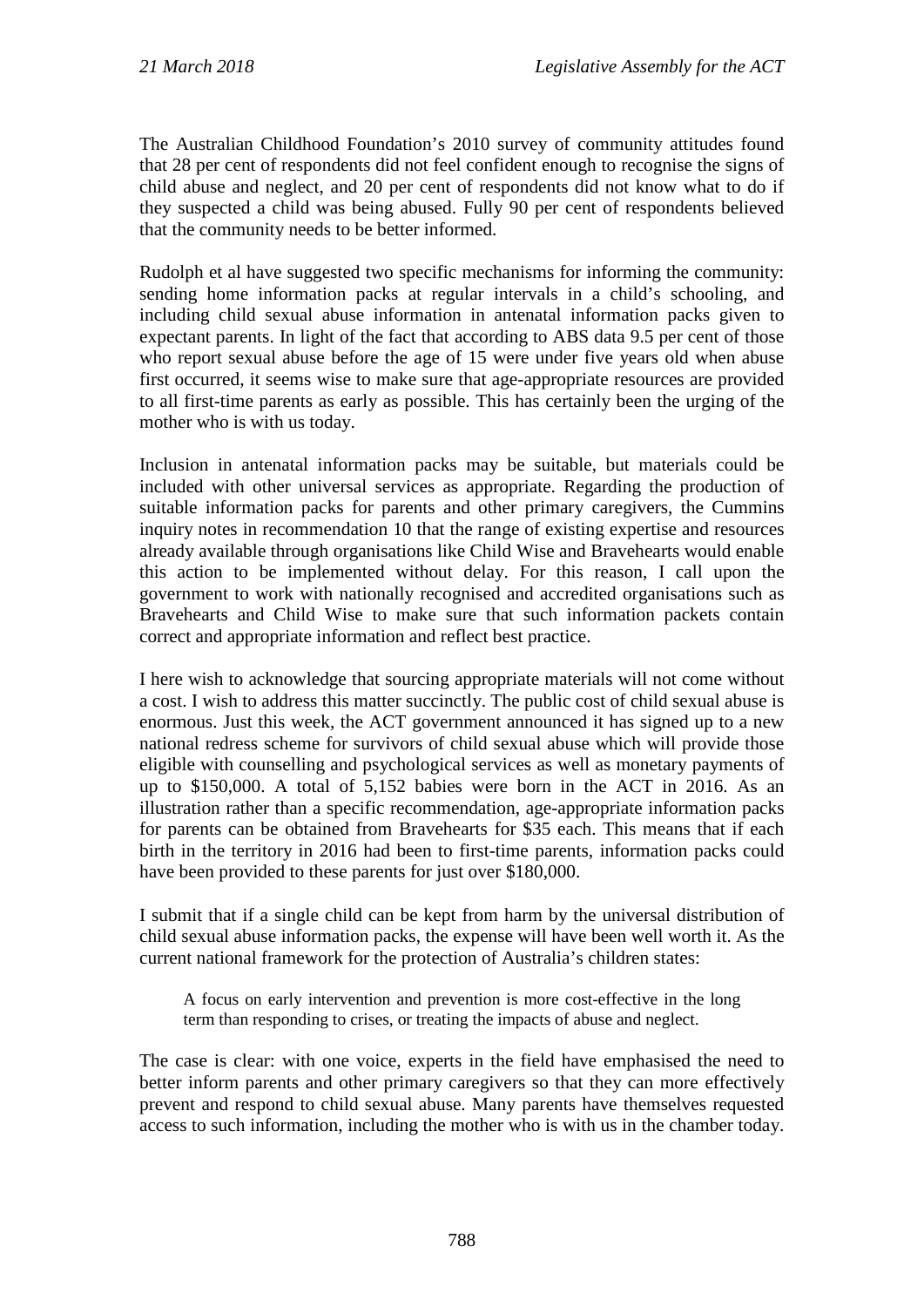To be effective, the distribution of information needs to be universal. The economic case is clear: prevention initiatives are worth every cent spent.

I therefore call upon the ACT government to work with nationally recognised and accredited organisations to identify appropriate materials that reflect best practice, to source such materials through the normal procurement process and to provide these materials to all first-time parents and other primary caregivers in the ACT. This is a wise course of action that will protect both children and parents.

**MS STEPHEN-SMITH** (Kurrajong—Minister for Community Services and Social Inclusion, Minister for Disability, Children and Youth, Minister for Aboriginal and Torres Strait Islander Affairs, Minister for Multicultural Affairs and Minister for Workplace Safety and Industrial Relations) (10.36): I thank Mrs Kikkert for bringing forward this motion. Child sexual abuse is a very serious issue and one on which governments and the wider community must continue to work together to address.

I wish to thank the survivors and parents for their bravery in telling their stories and their advocacy in seeking to ensure that no other parents or children have to go through what these families have endured. I move the amendment that has been circulated in my name:

Omit all words after "(1) notes that", substitute:

- "(a) in the ABS 2016 Personal Safety Survey, 1.4 million Australians aged 18 years and over reported having experienced sexual abuse before the age of 15;
- (b) in Australia in 2016-17, 5861 children and young people were the subject of substantiated sexual abuse reports within families or out of home care;
- (c) research has found that child sexual abuse can affect brain development, psychological and social functioning, self-esteem, mental health, personality, sleep, health risk behaviours including substance abuse, self-harm and life expectancy; and
- (d) the economic cost of child abuse in Australia has been estimated by Access Economics to run into billions of dollars;
- (2) further notes that:
	- (a) since at least 1986, numerous experts have emphasised the need to better inform parents and other primary caregivers so that they can more effectively prevent and respond to child sexual abuse, with scholarly literature increasingly advocating for parent-focused child sexual abuse prevention efforts;
	- (b) well-informed parents and other primary caregivers are considered necessary in order to supplement school-based and other programs targeted at children because such parents and caregivers can:
		- (i) repeat and reinforce correct information;
		- (ii) aid in prevention by recognising risk factors and warning signs;
		- (iii) react helpfully to disclosure or discovery of abuse; and
		- (iv) relieve some of the burden of prevention currently placed on children;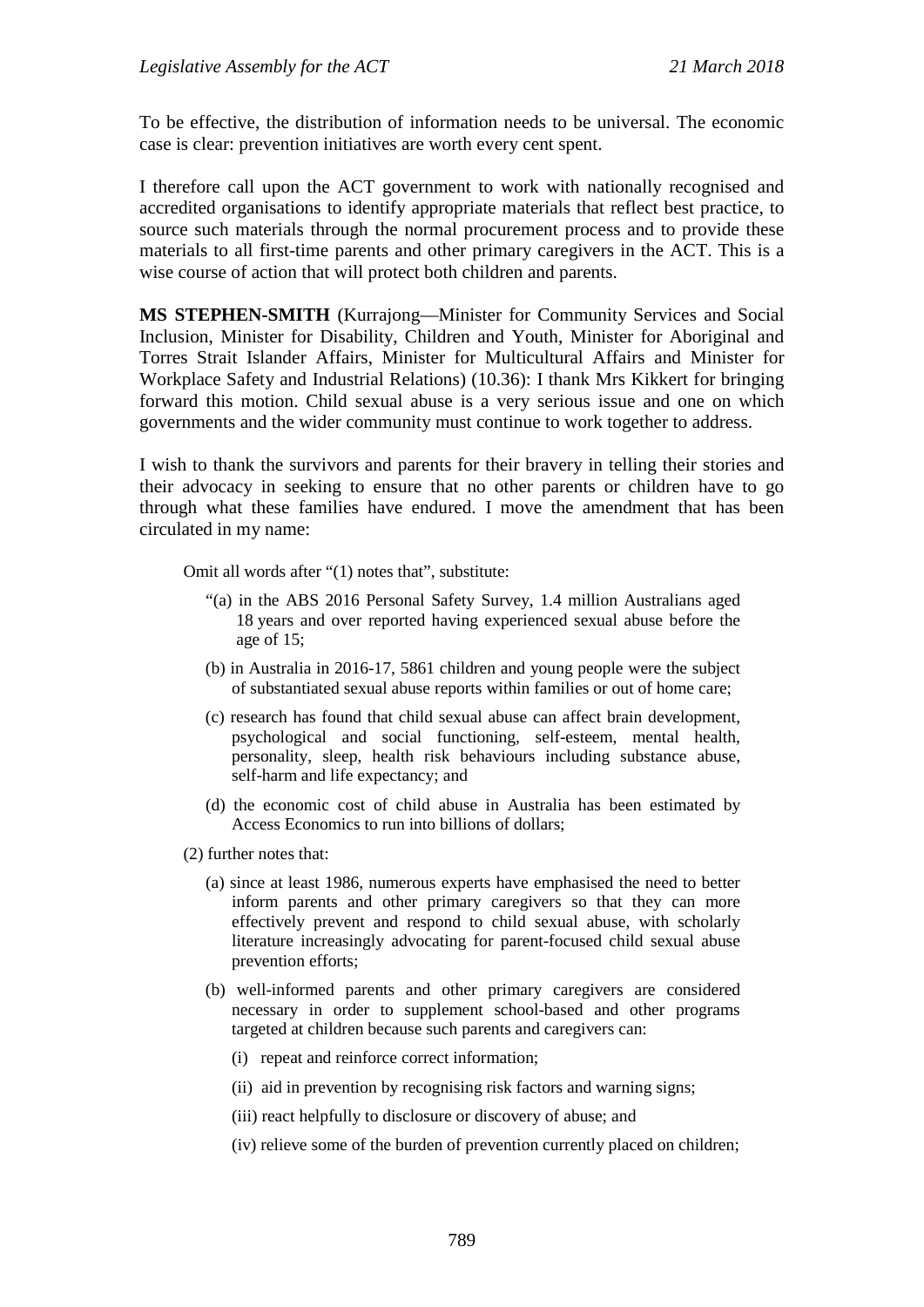- (c) many Australian parents and other primary caregivers report feeling unprepared to teach correct and appropriate information to children, to recognise the signs of child sexual abuse or to respond correctly to suspected abuse;
- (d) the *Royal Commission into Institutional Responses to Child Sexual Abuse* made 409 recommendations, including the development of a national strategy to prevent child sexual abuse which encompasses a range of initiatives including 'prevention education for parents delivered through day care, preschool, school, sport and recreational settings, and other institutional and community settings' that aims 'to increase knowledge of child sexual abuse and its impacts, and build skills to help reduce the risk of child sexual abuse';
- (e) other prevention initiatives recommended by the Royal Commission include social media campaigns to raise general community awareness; prevention education through preschool, school and other settings to increase children's knowledge; online education for children delivered via schools; online safety education for parents and other community members to better support children's safety online; prevention education for tertiary students before entering child-related occupations; and information and help-seeking services for parents and community members concerned about a possible perpetrator or possible child at risk;
- (f) the 2012 *Protecting Victoria's Vulnerable Children Inquiry* made 90 recommendations, one of which was that the Victorian Department of Education and Early Childhood Development 'should develop a wide-ranging education and information campaign for parents and caregivers of all school-aged children on the prevention of child sexual abuse';
- (g) the current *National Framework for Protecting Australia's Children 2009-2020*, to which the ACT Government is a signatory, cites research showing that 'a focus on early intervention and prevention is more cost-effective in the long-term than responding to crises, or treating the impacts of abuse and neglect';
- (h) the ACT Government has committed to issuing a formal response to the final report of the *Royal Commission into Institutional Responses to Child Sexual Abuse* by June 2018; and
- (i) the ACT Government provides information resources such as ParentLink's *Protecting Children from Sexual Abuse* and the ACT Government's *Keeping Children and Young People Safe—A Shared Community Responsibility Guide*, to support parents to recognise and respond to concerns of child abuse; and
- (3) calls on the ACT Government to:
	- (a) continue to make information resources available to support parents to recognise and respond to concerns of child abuse; and
	- (b) ensure improved availability, distribution and promotion of the resources to parents and caregivers.".

In doing so I mean no disrespect to Mrs Kikkert or to advocates such as the mother who is here in the gallery today. I confirm that we will support the further amendment circulated in Mr Coe's name.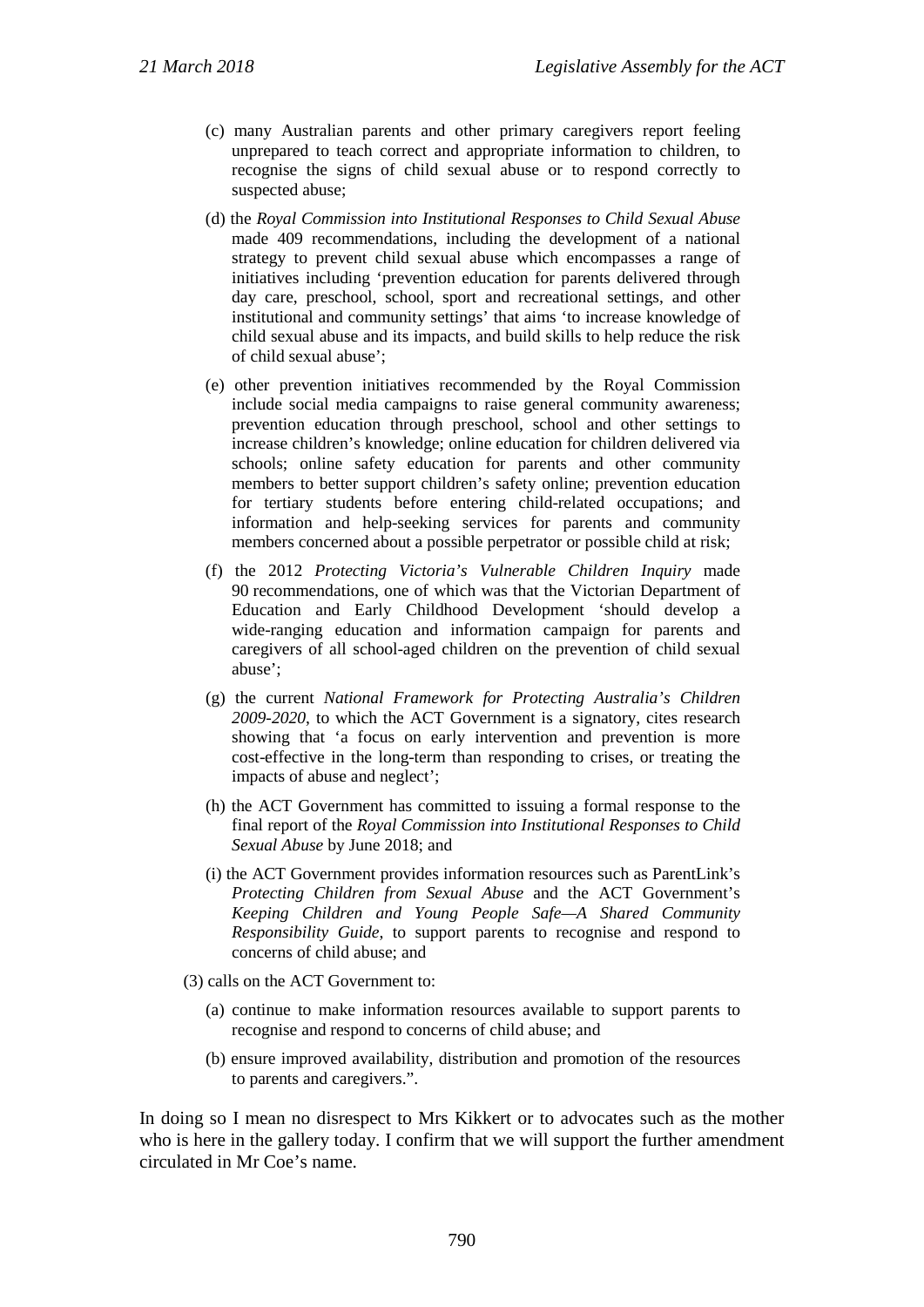I have moved my amendment because I think it is important that we reflect on up-to-date figures and information, and because I think it is important to acknowledge the depth of work that has occurred through the Royal Commission into Institutional Reponses to Child Sexual Abuse and the commitment of governments around the country, including the ACT government, to take its recommendations seriously and respond to them in a considered and timely way. Also, I think it is important to highlight that evidence-based information is available for parents and carers.

It is certainly valid to have a conversation about where, when and how parents are provided with this information and about whether we need to do more to promote the availability of this information to ensure that parents have better access to it at the times it will be most useful. As per the final part of my amendment, the government is happy to consider improvements that can be made in this regard. We are happy to consider whether the information currently available could be supplemented with resources that make it easier for parents to have these important conversations with their children. But we should not give Canberrans the impression that information is not currently available to parents or that they cannot access support.

As members of this place and of the community, we should use the opportunities we have to promote resources such as ParentLink that provide clear, evidence-based information on a wide range of topics, including protecting children from sexual abuse. The question of whether those resources could be supplemented and could be better linked and better promoted—including through the blue book which is provided to all new parents on the birth of a child—is one that is worth considering.

It is a tragic and shocking fact that more than 5,000 children and young people in Australia are the subject of substantiated sexual abuse reports in their families or out of home care every year. In 2016-17 5,861 Australian children or young people were the subject of substantiated sexual abuse reports in their families or out of home care. The most recent personal safety survey reported by the ABS in 2016 found 1.4 million Australians aged 18 years and over reported having experienced sexual abuse before the age of 15. Sexual abuse, as Mrs Kikkert said, has devastating effects on children and young people, their families and indeed their communities. These effects can last for a lifetime.

The Royal Commission into Institutional Responses to Child Sexual Abuse was established to enable survivors of sexual abuse as children in institutional contexts to tell their stories, with significant and appropriate support, and to provide a critical and thorough examination of how we as a nation can address the wrongs of the past and prevent these terrible things from happening in the future. Former Prime Minister Julia Gillard announced the royal commission on 12 November 2012. At the time, Ms Gillard said:

These are insidious, evil acts to which no child should be subject. The individuals concerned deserve the most thorough of investigations into the wrongs that have been committed against them. They deserve to have their voices heard and their claims investigated. I believe a Royal Commission is the best way to do this.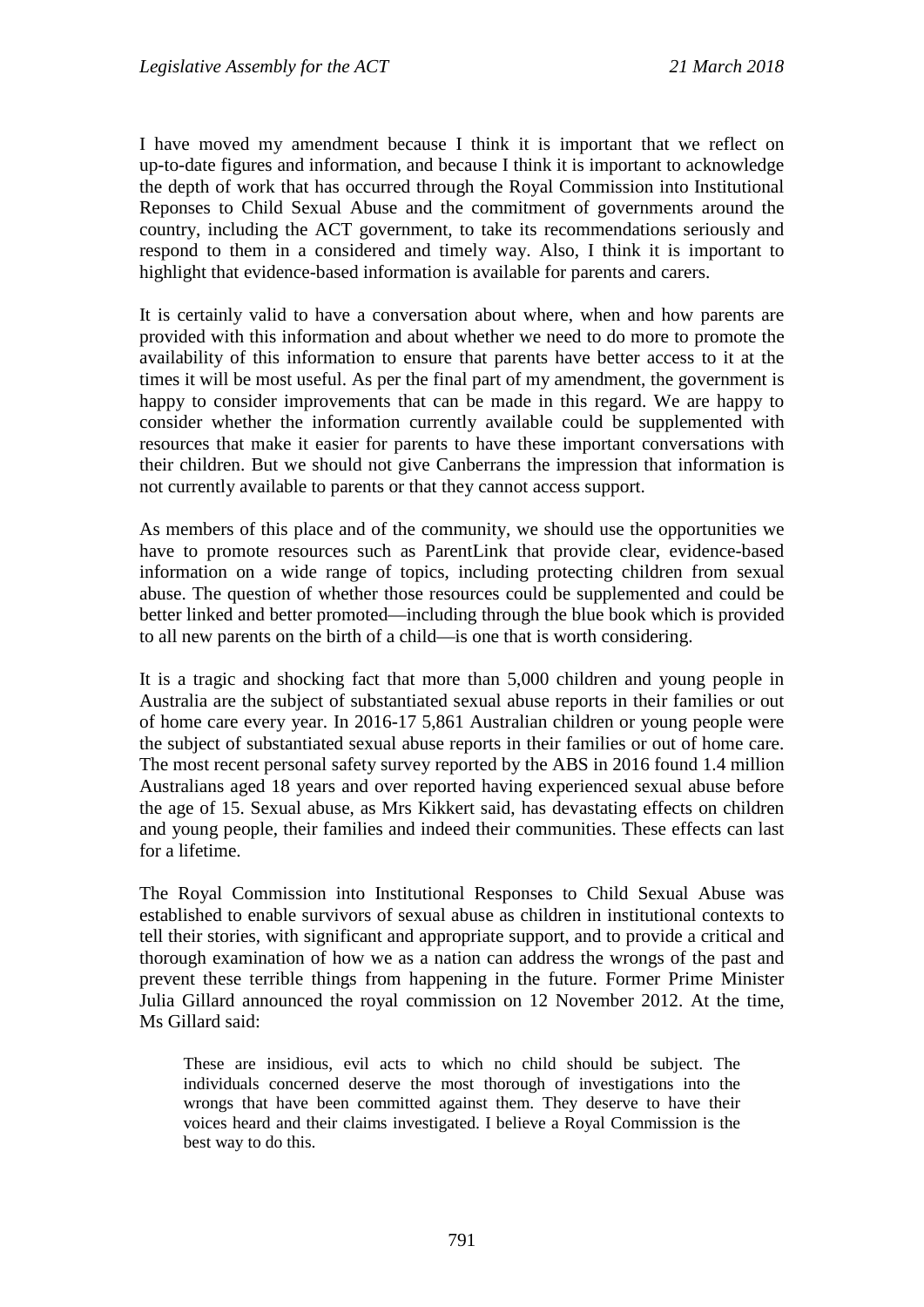The commission held 57 public hearings, heard 8,013 stories in private session and received 1,344 personal written accounts. Of their learnings from speaking with people who have experienced child sexual abuse, the commissioners wrote:

Many spoke of having their innocence stolen, their childhood lost, their education and prospective career taken from them, and their personal relationships damaged. For many, sexual abuse is a trauma they can never escape. It can affect every aspect of their lives.

We also witnessed extraordinary personal determination and resilience among victims and survivors. We saw many survivors who, with professional help and the support of others, have taken significant steps towards recovery.

The ACT government has already addressed some of the recommendations made by the royal commission. Earlier this week the Chief Minister and Attorney-General announced that the ACT would join the national redress scheme for abuse survivors, an important step in acknowledging the harm caused by institutionalised sexual abuse and accepting responsibility.

Eligible survivors from the ACT will now have access to counselling and psychological services—an absolutely critical part of the scheme, as recognised in the quote from the royal commission about the resilience and recovery of survivors. Monetary payments of up to \$150,000 will be available under the scheme and people will also receive a direct personal response from the institution where the abuse occurred—another very important element of healing.

The ACT government has also legislated the reportable conduct scheme, which commenced operation in July 2017. The scheme governs how organisations prevent and respond to allegations of child abuse and misconduct and requires certain employers who work with children to report child abuse or misconduct by an employee or volunteer to the ACT Ombudsman. This is part of a suite of measures aimed at protecting children and other vulnerable Canberrans which also includes the need for those working in particular occupations or working or volunteering with children to have a working with vulnerable people card.

The Attorney-General has also made legislative changes to strengthen child sex abuse offences so that maintaining a sexual relationship with a young person, rather than individual sexual acts, constitutes the offence. The changes strengthened offences related to child grooming by expanding grooming offences to include any communication or conduct with a child undertaken with the intention of grooming the child to be involved in a sexual offence, and to cover grooming of persons other than the child, such as parents or carers.

As the amendment to the motion reflects, the royal commission has made many recommendations related to child safety. The ACT government will continue to develop our formal response to the commission, which we have committed to deliver in June this year.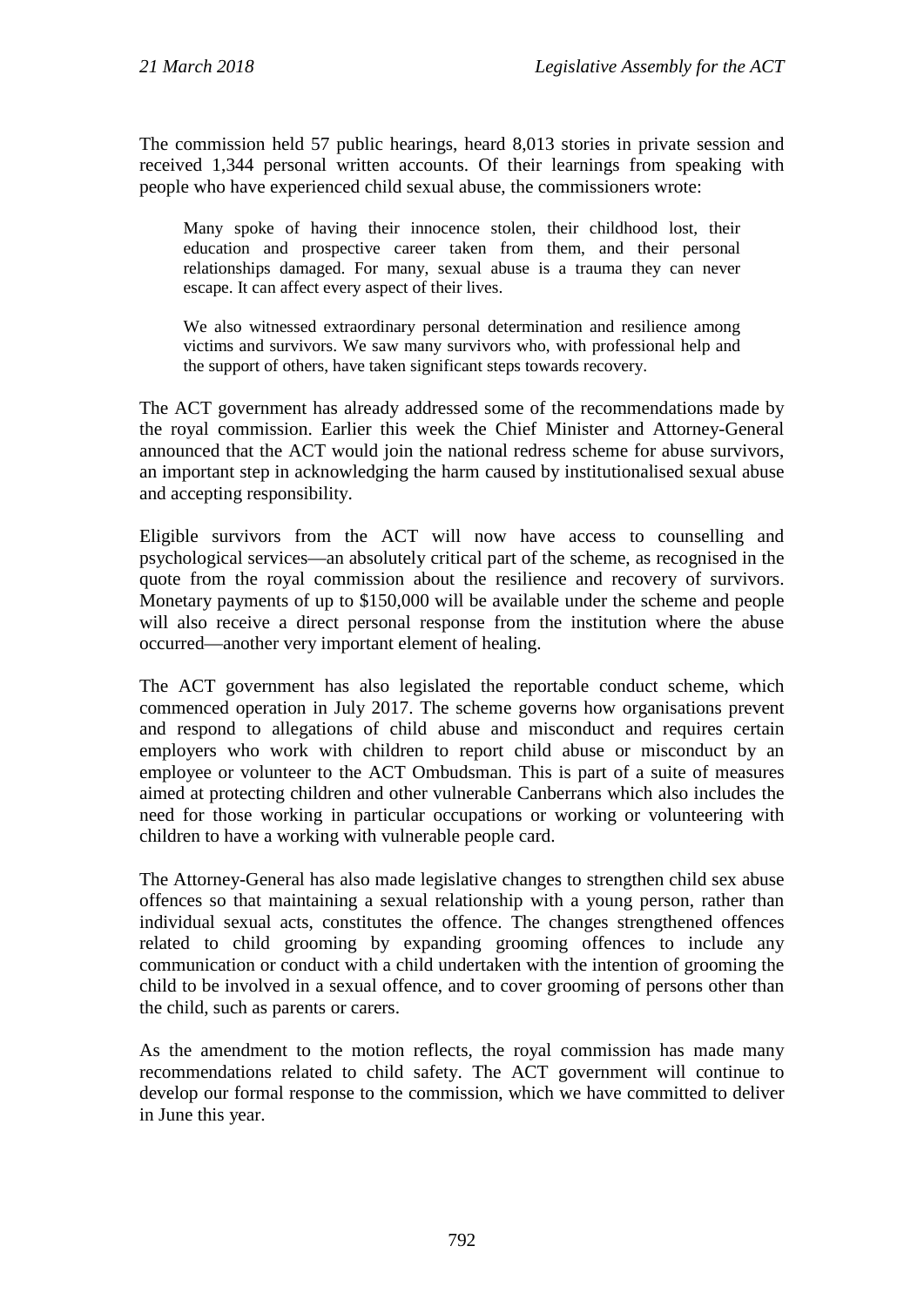As noted in the motion and the proposed amendment, the royal commission has reinforced the role of adults in the lives of children to act to keep children safe. We know, as Mrs Kikkert has said, that parents and caregivers are one of the most important protections for children. That is why the ACT government, over a long period of time, has provided specific parenting education resources that recognise and respond to concerns of child abuse.

The ParentLink program is a parenting information program designed to increase confidence and skills in parents and caregivers. It is delivered in the ACT under a licensing agreement with the South Australian government. ParentLink includes more than 70 parenting guides on a wide range of topics. Some examples are childhood development, raising toddlers and family issues.

Importantly, as I noted earlier, ParentLink provides specific guidance on protecting children from sexual abuse. It includes advice for parents and carers about what is child abuse, what parents can do to keep their children safe, identifying possible signs of sexual abuse, and the effects of sexual abuse on a child. ParentLink guides are available online and in printed form.

In 2016-17 there were more than 74,000 visits to the ParentLink website. During the same period more than 22,450 paper-based parenting guides were distributed across the ACT. Information about ParentLink resources is provided to parents of newborn babies in their personal health record, better known as the blue book.

ParentLink information is also provided to all parents of first-time primary students in the ACT in their "On my first day" pack. In addition, ParentLink information is provided at child and family centres located in west Belconnen, Tuggeranong and Gungahlin, and it is provided to new Canberrans through the Suburban Land Agency welcome pack. ParentLink resources online are currently being refreshed to ensure that they include specific local information and to modernise and improve the online presence. I am advised that this work is expected to be completed by May.

Protecting children and young people is also a broader community responsibility. I am therefore pleased to let the Assembly know that the child and youth protection services updated the *Keeping children and young people safe—a shared community responsibility guide* in November last year. This guide to reporting child abuse and neglect in the ACT provides the broader ACT community with information about reporting concerns of child abuse and neglect within a family and advises them about the important roles and responsibilities of mandated reporters and the broader community in responding to child abuse and neglect, including child sexual abuse.

Through this information the government aims to help the community understand how the child protection system works in the ACT and the important roles we all play in identifying and appropriately acting on suspicions of abuse and neglect so that we can best work together for the benefit of Canberra's children and families.

The ACT government will continue to ensure that this important ParentLink and child and youth protection services information about recognising and responding to child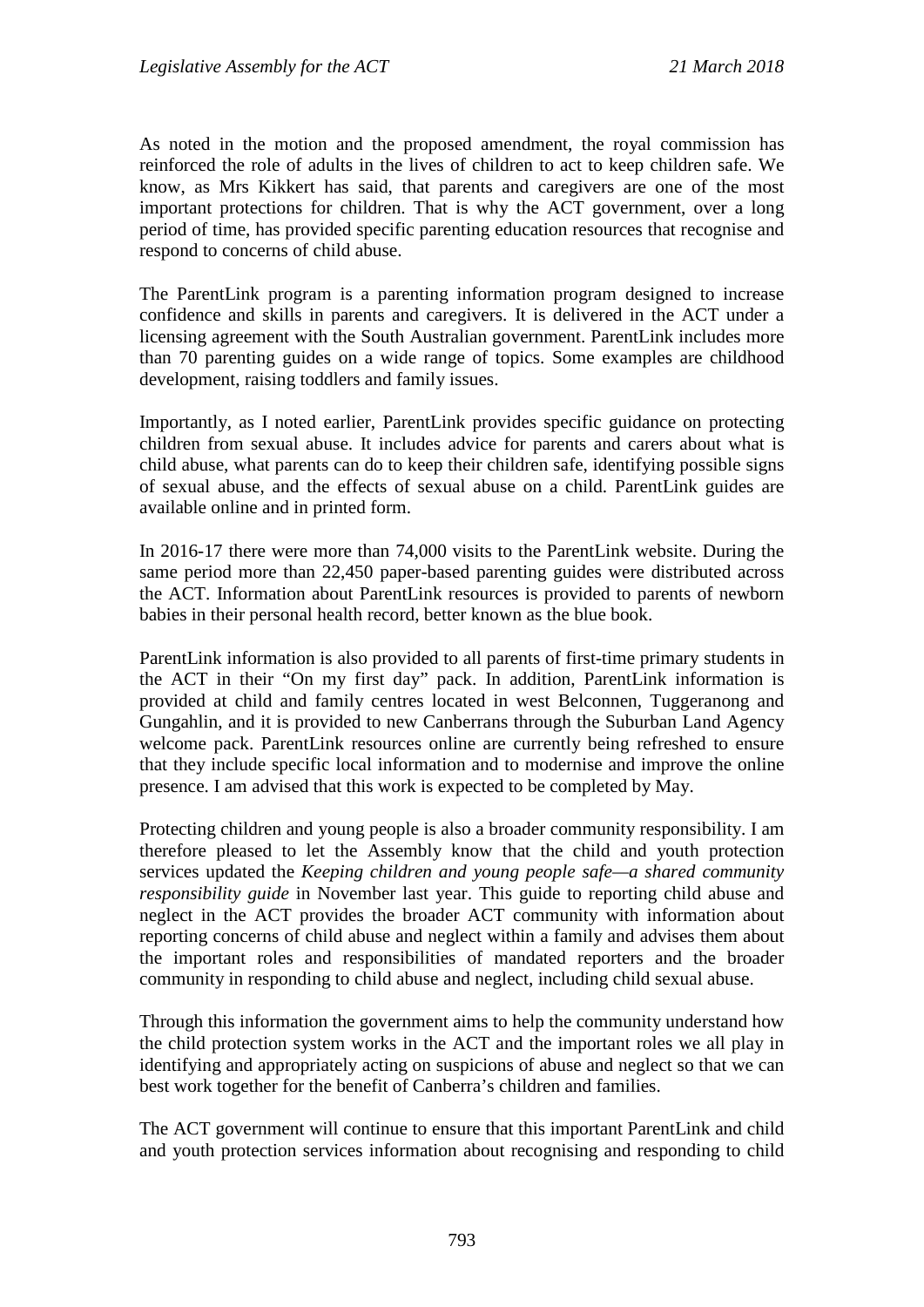sexual abuse is made available to parents, carers and community members. As I said earlier, we welcome a further conversation about how we can better promote that information, about whether we are providing information at the right time in the right place to make it the best we can for parents, and whether we need to supplement that information with additional information that will make it easier for parents to have conversations with their children about this very serious issue.

Finally, I would also like to touch quickly on some of the great work that is occurring in ACT schools to promote child safety. Respectful relationships have been a core component of the curriculum in Canberra public schools since 2008. Ongoing social and emotional learning in schools aims to improve the skills of children and young people to engage in respectful relationships, including to prevent violence and sexual assault. ACT schools have accessed programs from a range of providers, including Our Watch and their "the line" campaign, White Ribbon's breaking the silence schools program, and programs from organisations such as the YWCA and the PCYC.

The ACT government will continue to support evidence-based social and emotional learning and a whole-school approach to respectful relationships, education and cultural change.

In closing, I again want to thank Mrs Kikkert for bringing this motion forward. I emphasise that my amendment is intended only to clarify and strengthen the motion. We are happy to work with the opposition and with any community members who have proposals to improve the information available to families in our community, including on the important, sensitive and extremely complex matter of child sexual abuse.

**MR RATTENBURY** (Kurrajong) (10.48): I thank Mrs Kikkert for raising this very important topic today. I would like to begin by saying that, of course, the Greens want to see a world where children are safe, a world where children can live free from emotional, psychological, physical or sexual abuse. I think this is taken as a given. Unfortunately, we see that children do suffer from these things in our community, and the challenging discussion is about how we prevent this as much as possible. The sad reality is that sexual abuse of children does occur, and it occurs at rates beyond the comprehension of the average citizen. It is underestimated and under-reported, and its impacts are long-lasting and far-reaching.

We have seen an unprecedented focus on child sexual abuse through the Royal Commission into Institutional Responses to Child Sexual Abuse. However, this has not addressed the incidence of child sexual abuse that occurs in non-institutional settings.

We know that most cases of child sexual abuse are perpetrated by family members or caregivers who are known to the child, including other relatives, siblings and friends. It stands to reason, then, that parents can be in a position to notice, and respond protectively to their children if signs of such abuse are noticed. The biggest risk is, of course, when it is a parent doing the abusing.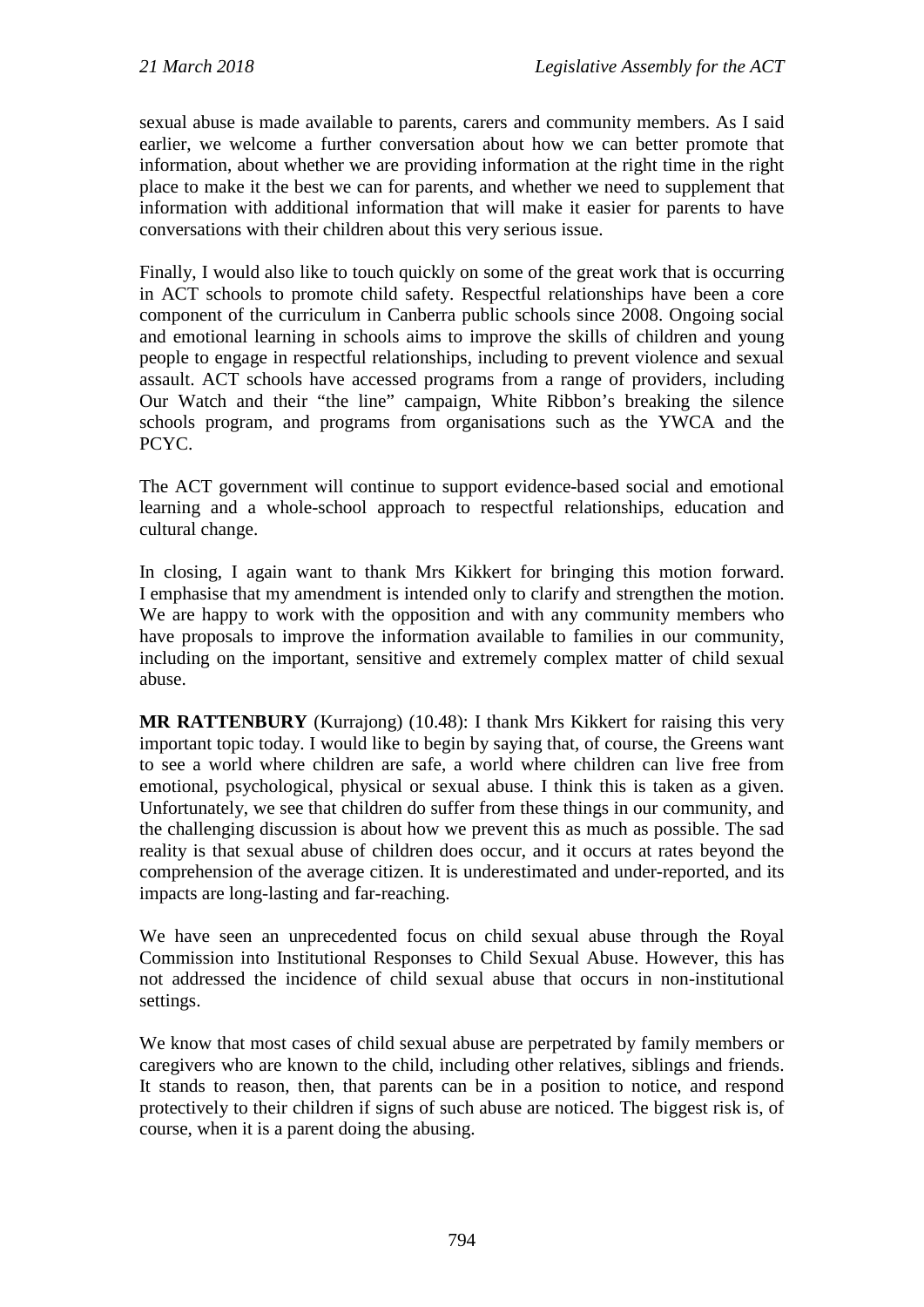Therefore, while it makes sense for material to be provided to parents about the prevention of sexual abuse, it makes far more sense for parents to be educated or have access to parenting courses that are appropriate for the age of their children. Such an approach can contribute to a reduction in all types of abuse of children, including emotional, psychological, physical and sexual abuse and neglect and abandonment.

I agree that educating parents about the signs their child may be being abused is helpful, and I note the comments the minister has just made about some of the work that is already happening here in the ACT. Information about protecting children from sexual abuse is provided by ParentLink, a long-time service delivered by the ACT government. This resource provides information about what parents can do to help children recognise when something is wrong, and when to tell others about it. It outlines behaviour to be concerned about and signs to watch out for. The ParentLink resources are promoted to new parents and referred to in the child's health record known as the blue book, which records progress against developmental milestones. They are also promoted to new Canberrans and parents of first-time primary school children through the child and family centres.

Beyond the fact that such resources already exist and are promoted by the ACT government, the challenge becomes how we ensure that all parents are exposed to their existence and remain mindful of the information that has been provided to them. I suspect many people would find immediately after birth perhaps not the most appropriate time, but we need to get this information to parents early in a child's life. Perhaps this is where maternal and child health nurses and/or playgroups can play a role.

Importantly, supports need to be available to children who have been abused, and to their non-offending parents, so that the negative effects can be minimised. With a number of my portfolios, I am really conscious of the support that we can provide to those who find themselves victims of these circumstances.

We have just appointed a new Victims of Crime Commissioner, and I imagine this will be an issue that is prominent on her list of issues she needs to address, particularly through the development of the charter of victims' rights, which we are currently working on. That is a very important area of work, because we find that some people feel that the justice system does not support them adequately. That is why I am committed to developing this charter of victims' rights, to make sure that we improve how we respond to people who have found themselves the victim of these sorts of crimes.

Within the corrections space, similarly, it is about making sure that our victim liaison officer is interacting appropriately with families who want to be updated with information about the perpetrator, about parole timings and those sorts of things. Making sure our system is working appropriately and sensitively is something I am very conscious of. It applies across many offences, but it is obviously particularly sensitive in the case of childhood sexual abuse.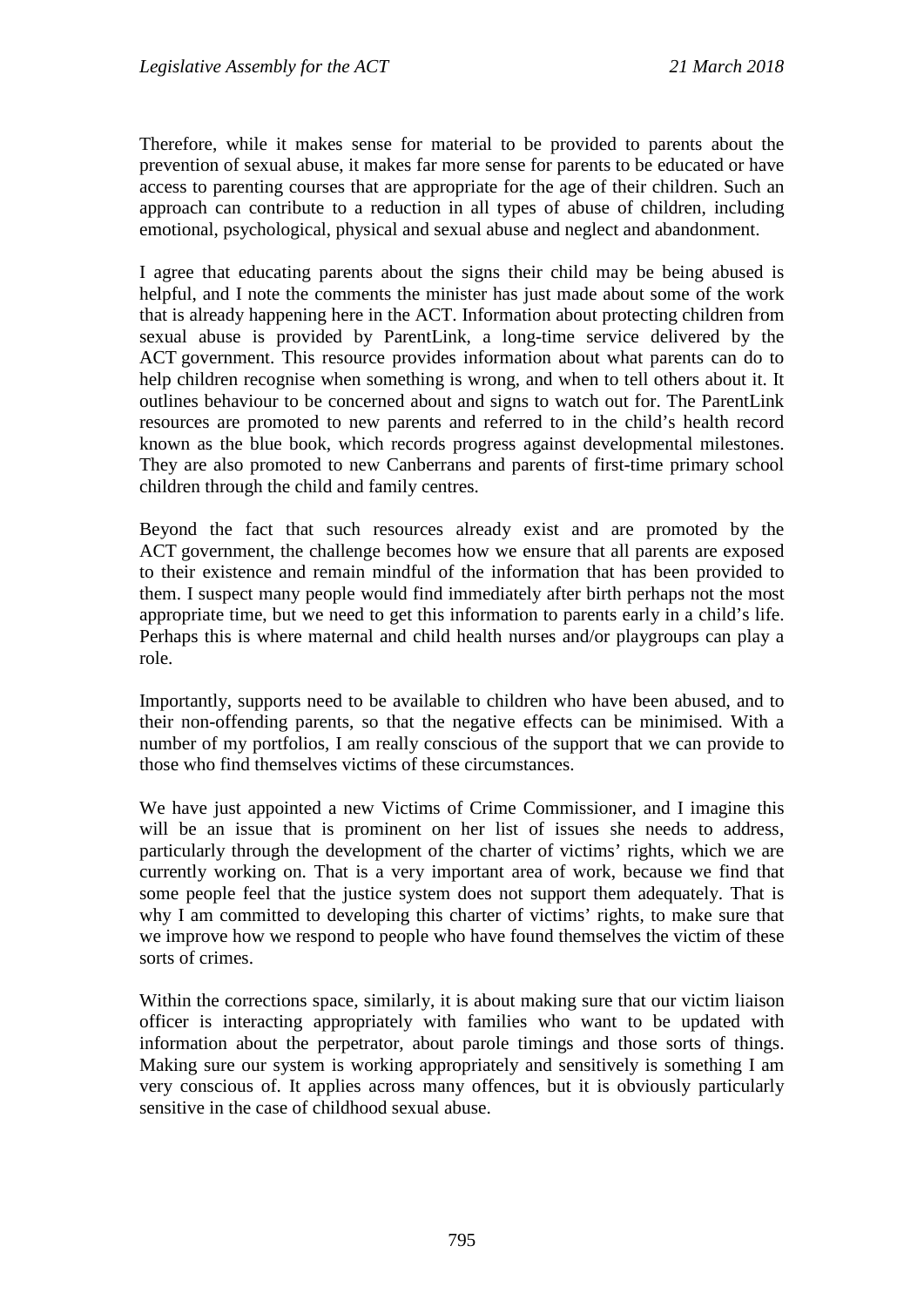Focusing only on the role of parents will, of course, not prevent child sexual abuse. We need a systematic approach that encompasses all areas of life and all contexts in which children live and play. We need a systematic approach that educates the community more broadly about the prevalence of abuse against children and signs to alert caregivers and others that this may be an issue.

In examining the data provided by the ABS people safety survey, it is worth noting that the most common age for children to experience sexual abuse is between 5 and 9 years old, followed closely by the 10 to 14-year-old age group. This underlines the fact that information needs to be available through all stages of a child's life, including into high school.

Schools have a role to not only provide evidence-based social and emotional learning and a whole-school approach to respectful relationships education, but to respond appropriately to disclosures of such abuse and contribute to attitudinal change. I am pleased that the ACT government is committed to continuing such education in our schools.

Schools, whether they are government or non-government schools, need policies and procedures about responding to allegations and disclosures that are properly implemented and that keep pace with technological advances to keep children safe online as well as in person. The Greens have been pleased to support a range of legislative amendments in this area, including the recent amendments in the Crimes Legislation Amendment Act 2018, to expand child grooming offences so that only evidence of a sexual relationship needs to be proven, and to exclude good character as a mitigating factor in sentencing for child sexual abuse offences where that good character "enabled" the offence.

I note that just this week the ACT signed up to the commonwealth redress scheme, which will contribute to access to justice for survivors of child sexual abuse, which is a pleasing development for this jurisdiction. I know that this is only one response to the work of the royal commission and that the attorney is committed to progressing recommendations applicable to the ACT arising from the royal commission. But I welcome the ACT being one of the jurisdictions to indicate early support for the scheme. I think this is having an impact on how the commonwealth is approaching it; I think this will strengthen the scheme; and I think that the ACT indicating its support is very important in moving this forward and indicating to the institutions our expectation of their significant involvement as well. I welcome the ACT's early indication to support that.

I note also that there has been a consultation process by way of a discussion paper about the reportable conduct scheme in the ACT. That consultation closed just last week. This is designed to extend the scope of the scheme to help organisations become more child safe and more child friendly. The reportable conduct scheme exists in addition to working with vulnerable people checks and mandatory reporting to child protection services by professions including teachers, psychologists, health professionals and social workers.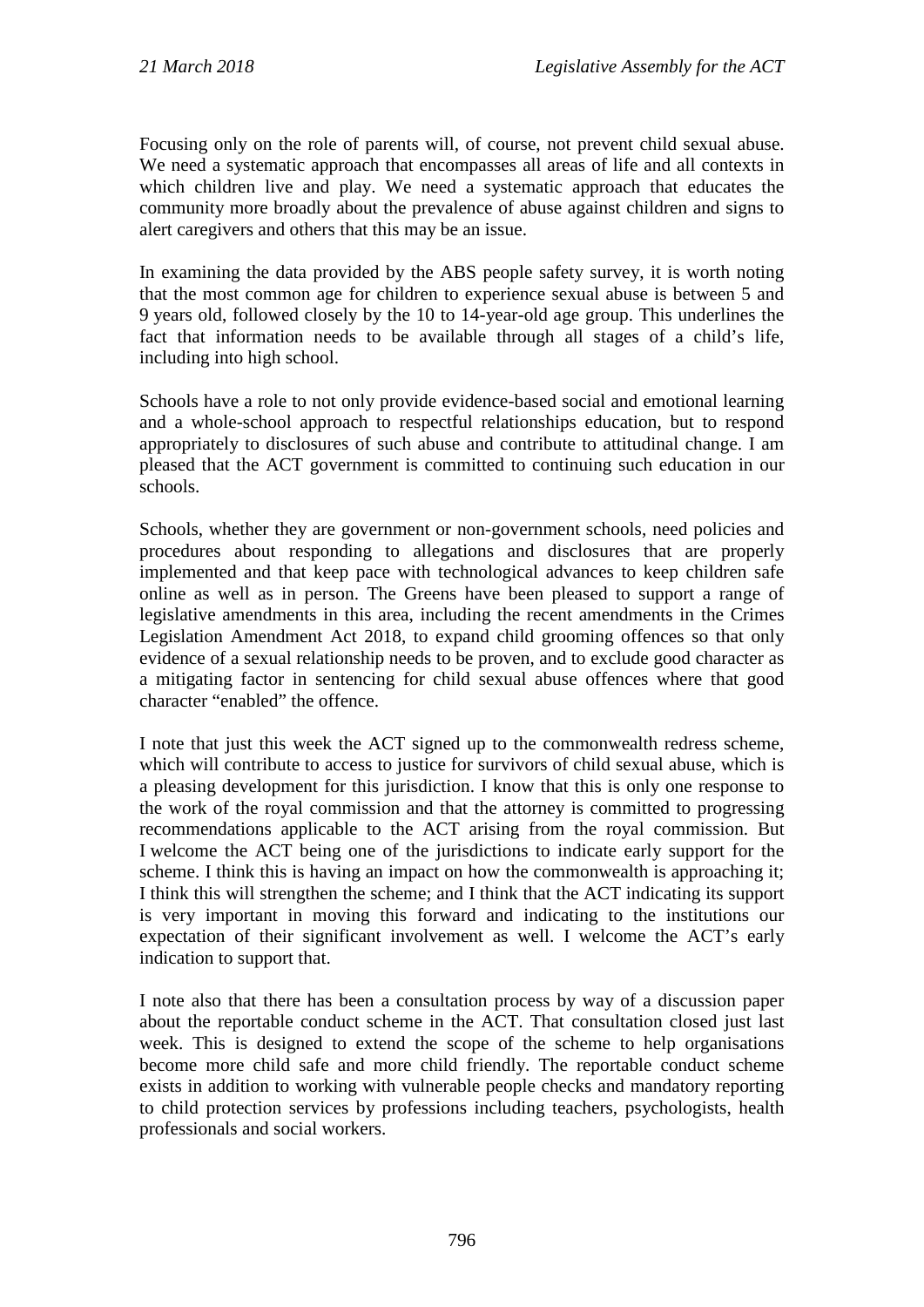Out of home care programs and child, youth and family support services must adhere to child safe organisation guidelines as part of their funding agreements. There are a range of industry and professional regulation and registration practices which all contribute to ensuring that organisations and individuals coming into contact with children are aware of the signs of abuse and how to respond. This goes to an important part of Mrs Kikkert's motion today, that adults need to have the skills and awareness so that when a child tries to speak about it or shows signs, adults are capable of recognising that and intervening as early as possible.

Some of the initiatives I have talked about today indicate that the ACT government is committed to addressing the issue of the sexual abuse of children in a comprehensive way. Whilst we continue to learn in this space, I feel that we are making progress in implementing better policies and better reporting schemes than have existed in the past.

We cannot guarantee that children will never fall through the cracks or that children will never be sexually abused, but we can do our best to prevent it or intervene early when it does happen. We must do our best to ensure that parents have access to the right information at the right time. As I said, I think that is the central point of Mrs Kikkert's motion, and I completely agree with her on that point.

Mrs Kikkert has noted the presence in the chamber today of a family who have been affected by these issues. I would like to acknowledge their bravery in coming forward and campaigning on these issues and offer my sincere sympathy and compassion. It feels impossible to find the words to describe how devastating it is to learn that your child has been sexually abused, and how much more devastating that would be in the case where it was someone you trusted who did the abusing. I am very sorry to hear the story that that family has lived through and experienced, and I acknowledge their pain. Please know that I and my colleagues are committed to ensuring that information about child sexual abuse and how it occurs, what the warning signs are and how to respond are made available to parents and in the public domain.

I conclude by simply noting that the Greens will be supporting both the amendments, the one put forward by Ms Stephen-Smith and the one to be put forward by Mr Coe. With those combined efforts, I think we have a powerful way forward and some very important work to do to continue the progress that we are making in relation to these matters.

**MR COE** (Yerrabi—Leader of the Opposition) (10.59): Over the last few years, many people have come forward and spoken publicly about the sexual abuse that they suffered as children. These stories are always horrific, and there is clear evidence that these experiences have far-reaching effects on the survivors, their families and the wider community.

The stats in the motion are pretty shocking. Twelve per cent of women and 4.5 per cent of men have suffered sexual abuse before the age of 15. And whilst Ms Stephen-Smith rightly spoke about substantiated offences, of course there are many that have not been formally substantiated, because often there are no witnesses;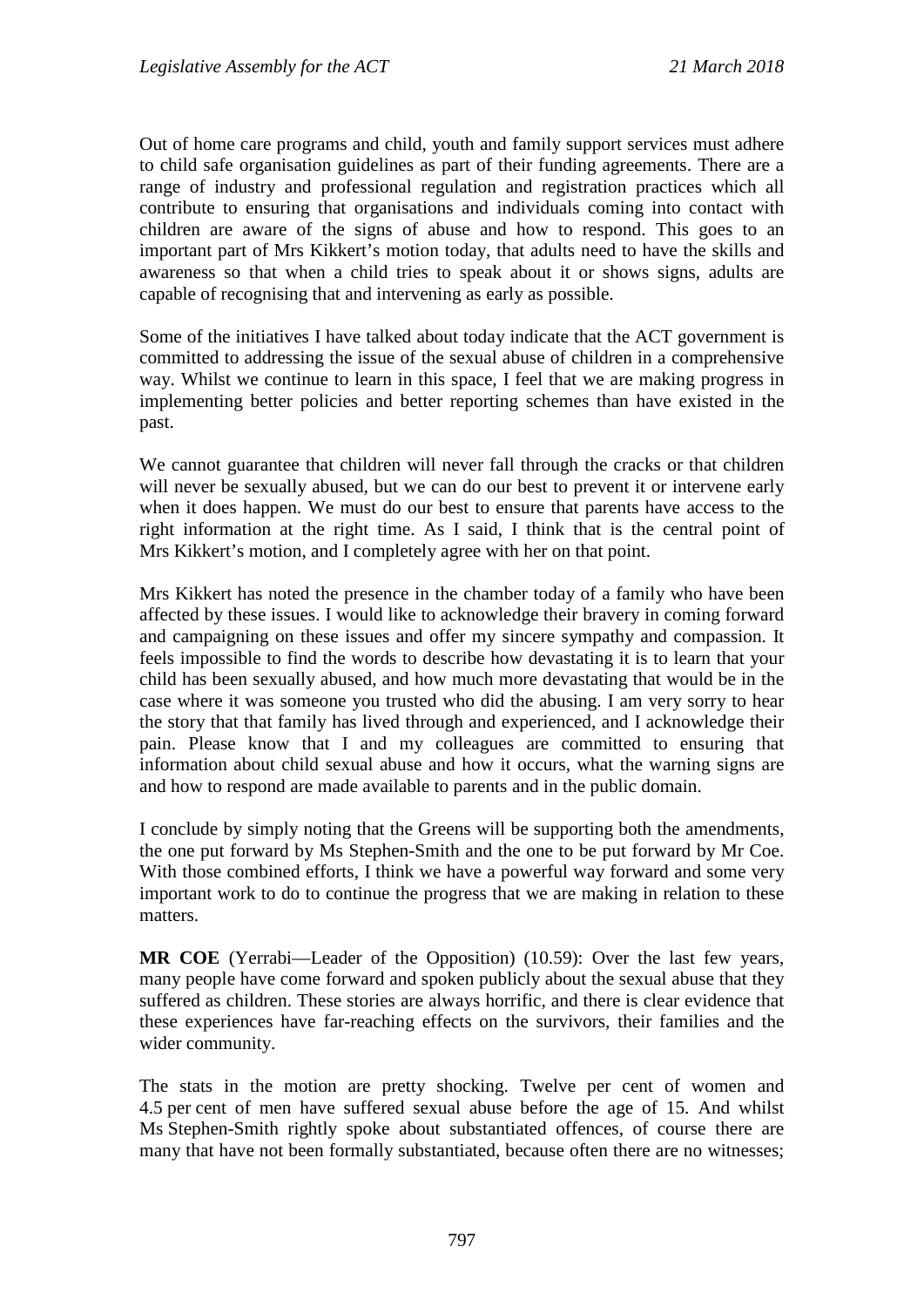there is a victim and a perpetrator, and because of that, justice by way of the criminal justice system is very rarely served.

While there are school-based programs which provide advice on identifying warning signs, there is a need to supplement these programs beyond what is currently taking place. Of course, in some cases, by the time these programs are delivered in schools, it is already too late. There is a need to bolster existing programs and to put in place new programs that are tailored for parents and caregivers outside schools to minimise the risk that children may fall victim to predatory behaviour.

Proactively giving parents information about this is, unfortunately, required. Whilst the information on many of the ParentLink brochures is good, the ParentLink stands can be somewhat overwhelming. There is so much information on those stands. And we need to be offering this as prevention, not as a form of healing. To that end, we need to make sure that this is proactive; we need to make sure that every single child is in an environment where the parents understand what the warning signs are and what the risks are. The opposition will take up the government's invitation to work with them on this very important matter.

The reason this matter is on the agenda today is that about four or five weeks ago I met the person who is with us today in the chamber and I was told the pretty horrific story that that family went through. It is really a story beyond my imagination, and I think it is probably a story beyond most people's imagination. However, through their trauma and their bravery, those people were able to convey their story, and then we were able to put it on the agenda today.

The trauma that the family went through, and continues to go through, is something that I hope fewer and fewer people will have to experience. It is incumbent upon all of us in this place to make sure that we are doing absolutely everything possible to get this scourge down to zero. That has to be our aspiration. We cannot get to a point where it is somehow inevitable. We cannot get to a point whereby we think it is just going to happen. We have to work towards eliminating this scourge. That is going to be hard, and we have to work in the reality that we are nowhere near there yet. That is why we have to make sure that there are programs and processes in place to help people who have had these traumatic experiences. But better still would be to prevent them from happening in the first place.

Something that I have learnt in recent weeks, when researching and preparing for this matter, is the extreme length that perpetrators will go to to put themselves in a position of power. These people are not rational; they are not logical. They are predators, and they will go to extreme lengths to put the odds in their favour. We have to make sure that we shift that balance and that the odds are in favour of parents and children.

It is because of the bravery and strength of this family that they were able to recover—they are still recovering—that they were able to report this matter to the police and that they were able to go through the gruelling interview stage. They were then able to go through the court stage. And against all the odds, they were able to get a conviction. There are very few convictions recorded in this space.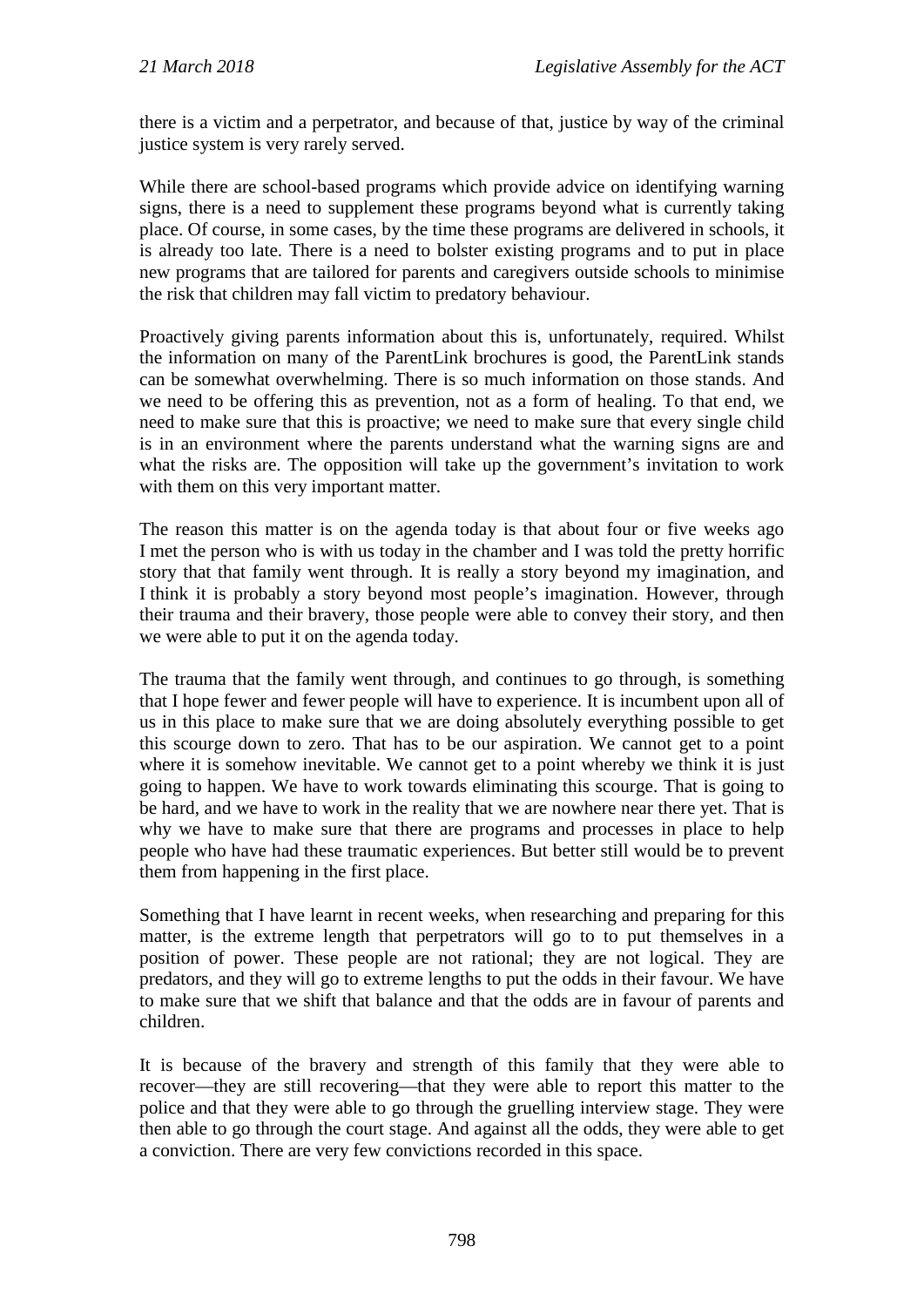The humility, the nobility and the strength of this family are on display with this passage from the *Canberra Times* today:

No other mother should have to go through what we went through, no other little girl should have to sit in a courtroom, be cross-examined.

My daughter did it all because she doesn't want this happen to any other kid … and now I want to show her one person can make a difference.

By the passing of this motion today, one person is making a difference. This family is making an extraordinary difference. And if momentum is created as a result of putting it on the agenda today, if more packs are proactively sent out, if we can bolster the information in these packs and if the government can work with additional organisations to make sure we are calling upon all of the resources possible to make the packs in the ACT best practice, then there are going to be dozens, or hundreds or thousands, of families that are going to be better off as a result of the bravery shown by this family.

There are many families that would not have the strength to do this. There are many families that do not even have the strength to report it to the police, let alone go through all those subsequent steps. But this family did. And then they have gone a step further. I remember that on the few occasions that I have chatted with this family, the mother has said, "In years to come, when my daughter understands the gravity of the situation, we will be able to say that some good came of it." It is a pretty powerful statement, and it is a pretty selfless statement for that mother to make.

There are lots of lessons that can be learnt from this particular case and from all cases. There are also some important lessons for the ACT police with regard to this matter. Whilst it did not happen in the ACT, there were interviews that took place here, and we are keen to make sure that information that was passed on from the WA justice system has been incorporated in ACT Policing's techniques. We have to make sure that that initial step of reporting is as easy as possible and that the interview process for a young person is as conducive as possible to getting the results that are required. No child should have to go through that interview process numerous times and have to present in court numerous times as a result of this hardship.

There are so many victims, so many people, who in effect have a life sentence as a result of these crimes. Often it seems that the only person that does not get a life sentence is the perpetrator. The victim, the child, has a life sentence; the immediate family has a life sentence; the wider community carries the burden. And, so often, the perpetrator does not. There is an apparent injustice there.

In closing, I want to thank members of the Assembly for their support and thank this family for the enormous contribution they are making to future families through their bravery. I move:

Add new  $(3)(c)$ :

"(c) work with nationally recognised and accredited organisations, such as Bravehearts and Child Wise, to make sure that such information packets contain correct and appropriate information and reflect best practice.".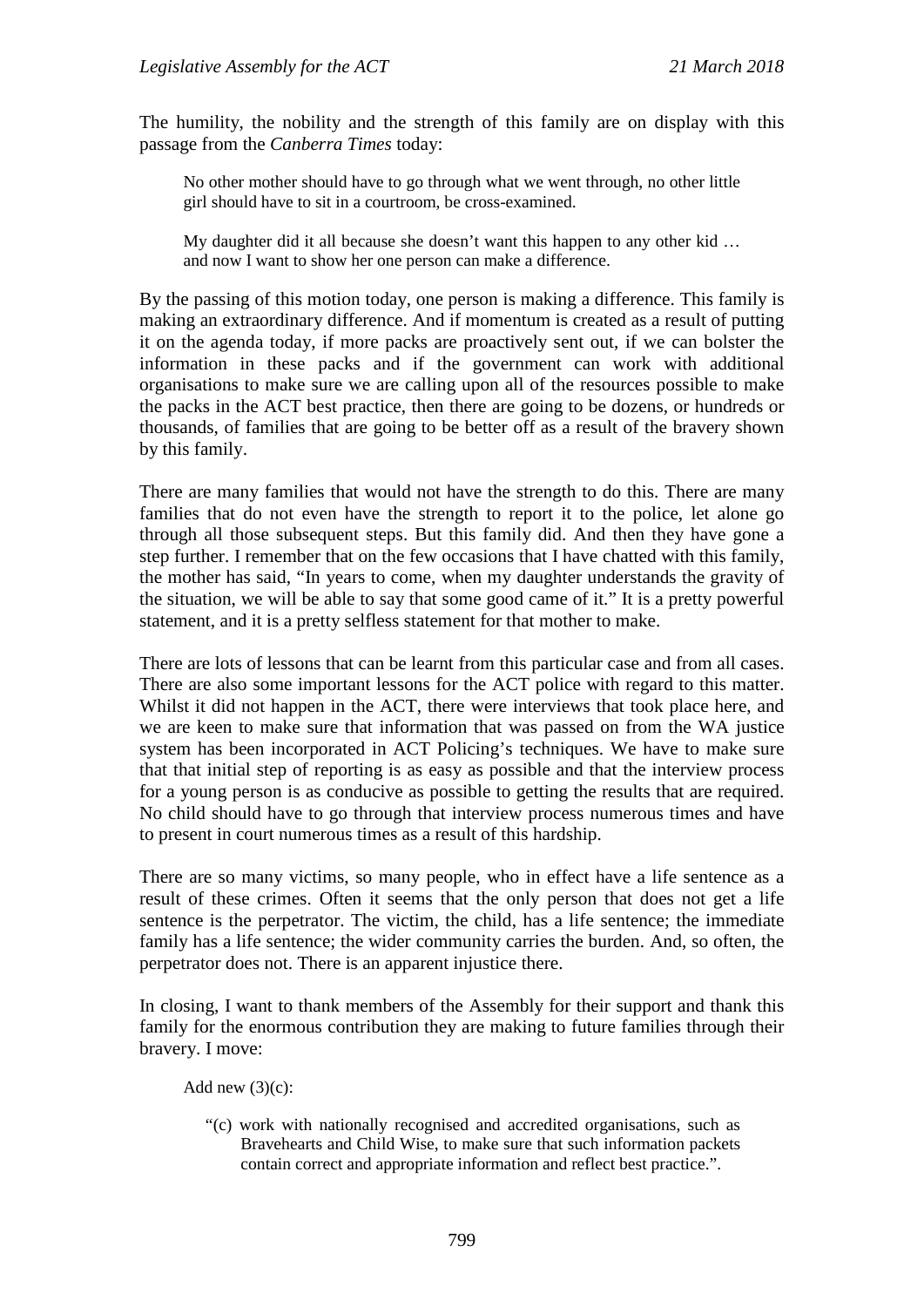**MR RAMSAY** (Ginninderra—Attorney-General, Minister for Regulatory Services, Minister for the Arts and Community Events and Minister for Veterans and Seniors) (11.09): I also want to acknowledge again the pain and the long-term trauma that have occurred to far too many people through child sexual abuse, and I want to acknowledge especially that that includes the families who are present in the chamber today. My commitment, not only through my work here but in the government's work altogether, is to a safer Canberra for all children. I also want to thank Mrs Kikkert for bringing the motion before the chamber today.

The Royal Commission into Institutional Responses to Child Sexual Abuse was comprehensive and it looked at ways that our legislation, our practices and our culture need to change. A clear lesson from the royal commission's report is that prevention, reporting and responding to abuse require systemic change. Systemic change requires that all our efforts will inform and change laws and change practices and that they will be considered together in context.

Mrs Kikkert's motion focuses on the statistics and on ensuring that there is the provision of information to parents and carers about the signs of abuse. Clearly, informing parents and carers so that they are prepared to recognise and report abuse is absolutely vital and it is also absolutely vital that the institutions, government agencies and the police who receive those reports are ready to respond and to offer support. These two things must go together.

This government's work to respond to the royal commission recognises that protecting children and responding to abuse take a whole-of-society and a whole-ofgovernment approach. And that is why, in supporting the motion as amended by Minister Stephen-Smith and as amended by Mr Coe, I will briefly provide some details about the extensive work being done in my portfolio and across the government to respond. And, importantly, I will be drawing the Assembly's attention to how this work requires a detailed understanding of our legal, institutional and community framework for protecting children.

In addition to the preventative work that has been outlined by Minister Stephen-Smith, we are also working to ensure that when parents, carers, survivors or anyone reports abuse they are able to rely on the best possible support in response. As Minister Stephen-Smith has highlighted, this government will be responding to the royal commission's recommendations by June this year. That response will demonstrate our resolve as a community to take responsibility for the widespread institutional failures that have allowed abuse to occur far too often.

To date, this government has demonstrated that engaging with the royal commission's work and responding with action is a top priority. Prior to the commission's final report, which was released in December last year, the ACT had already begun law reform work to respond. In August 2016 this Assembly passed legislation brought forward by my predecessor to remove all time limitations for survivor lawsuits against institutions. And this was a direct response to the royal commission's civil law recommendations. In May 2017 that change was expanded to include all lawsuits against individuals or institutions brought by survivors of sexual abuse. These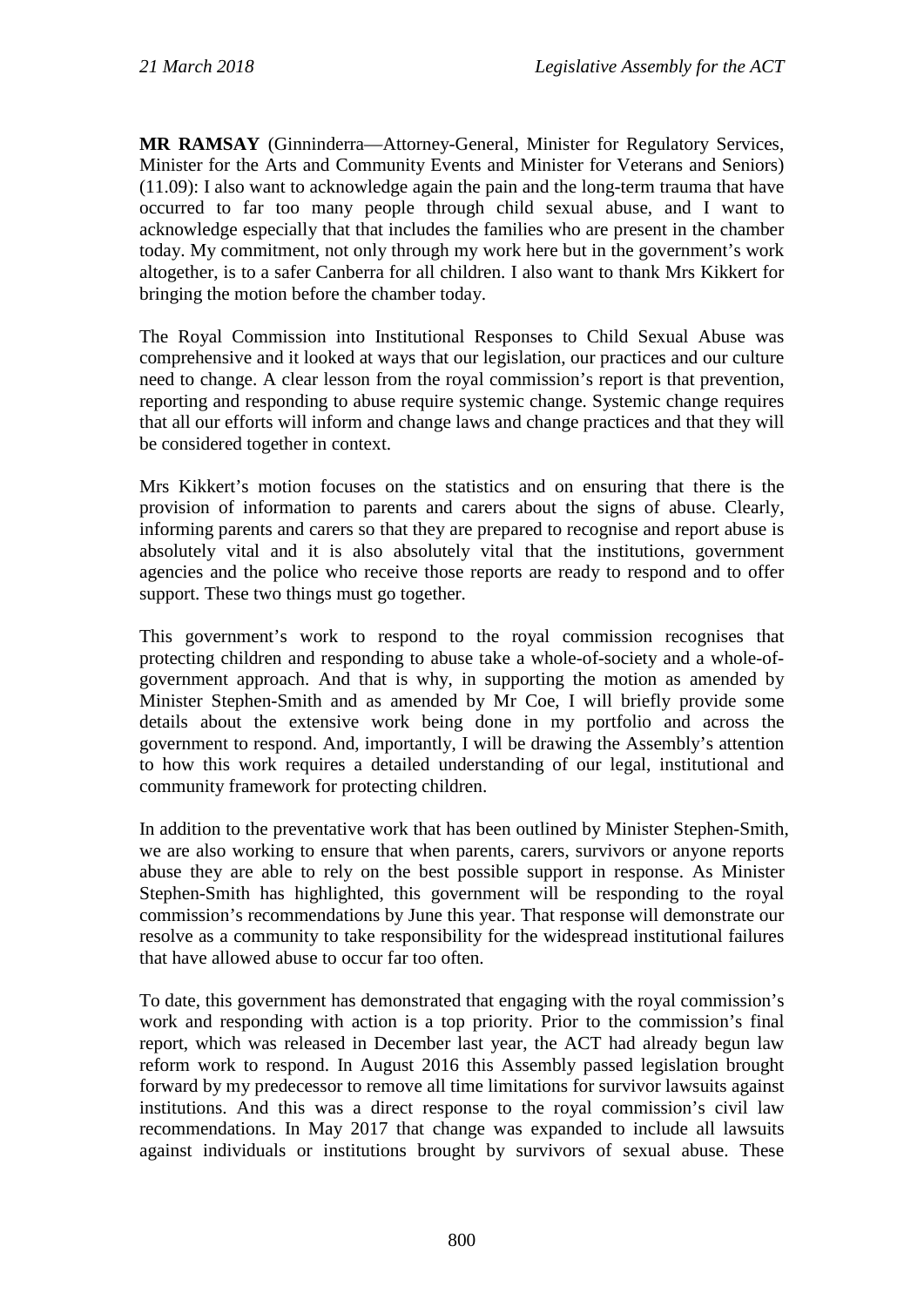changes recognised that to have an accessible justice system our legislation needed to account for what we know about the length of time that it takes, on average, for survivors to report abuse.

Ensuring that our justice system and our support services are ready to help survivors who come forward is absolutely critical. And that is why this government has been vocal and active in joining the commonwealth, the states and the Northern Territory to create a national redress scheme. As has been noted, the Chief Minister and I announced on Monday this week the government's decision to join that scheme. I have been working with my counterparts across Australia over the past year to deliver a scheme that lives up to the recommendations of the royal commission, and I will continue to do so as the scheme is implemented. As I did earlier this week, I encourage all institutions across Australia, not just the non-government institutions, to opt in, to sign up to that scheme as well.

Access to justice and providing redress are just two examples of how we are improving the way that we support survivors. In the 2017-18 budget review the government provided funding of \$293,000 to support ongoing work within government, including \$120,000 to support the Canberra Rape Crisis Centre. The funding to the Canberra Rape Crisis Centre is absolutely critical because we know that, as this work progresses and as more people are informed and encouraged, there will be more survivors who come forward.

Providing access to compensation through the courts and redress through a national scheme are important ways of supporting survivors, but it is also important to think about how we hold institutions and individuals accountable for their actions. The royal commission has delivered a strong evidence base for reforming our criminal laws to respond to abuse, and this government is already taking action.

In the last sitting period, as has been outlined, this Assembly passed amendments that bring the ACT's criminal laws that cover ongoing abuse and grooming offences into line with the royal commission's recommendations. These amendments ensure that survivor testimony about repeated abuse can be used to prove the very serious charge of maintaining a sexual relationship with a child. They also ensure that grooming behaviour is broadly captured and includes grooming of adults to gain access to children.

More law reform work, more consultation across portfolios and more engagement with the community are already underway. The government will be opening up the royal commission's report to community consultation, and we will be listening to ways to implement those recommendations. And the ACT will keep working hard to ensure that the court process stays oriented around supporting survivors and securing a just outcome for them.

The royal commission's recommendations cross private institutions, government services, the criminal law and the courts. They are comprehensive, and this government is committed to a whole-of-government, comprehensive plan of action. This government's response recognises that efforts to protect children cannot be focused on any single aspect of change. Improving awareness of abuse means our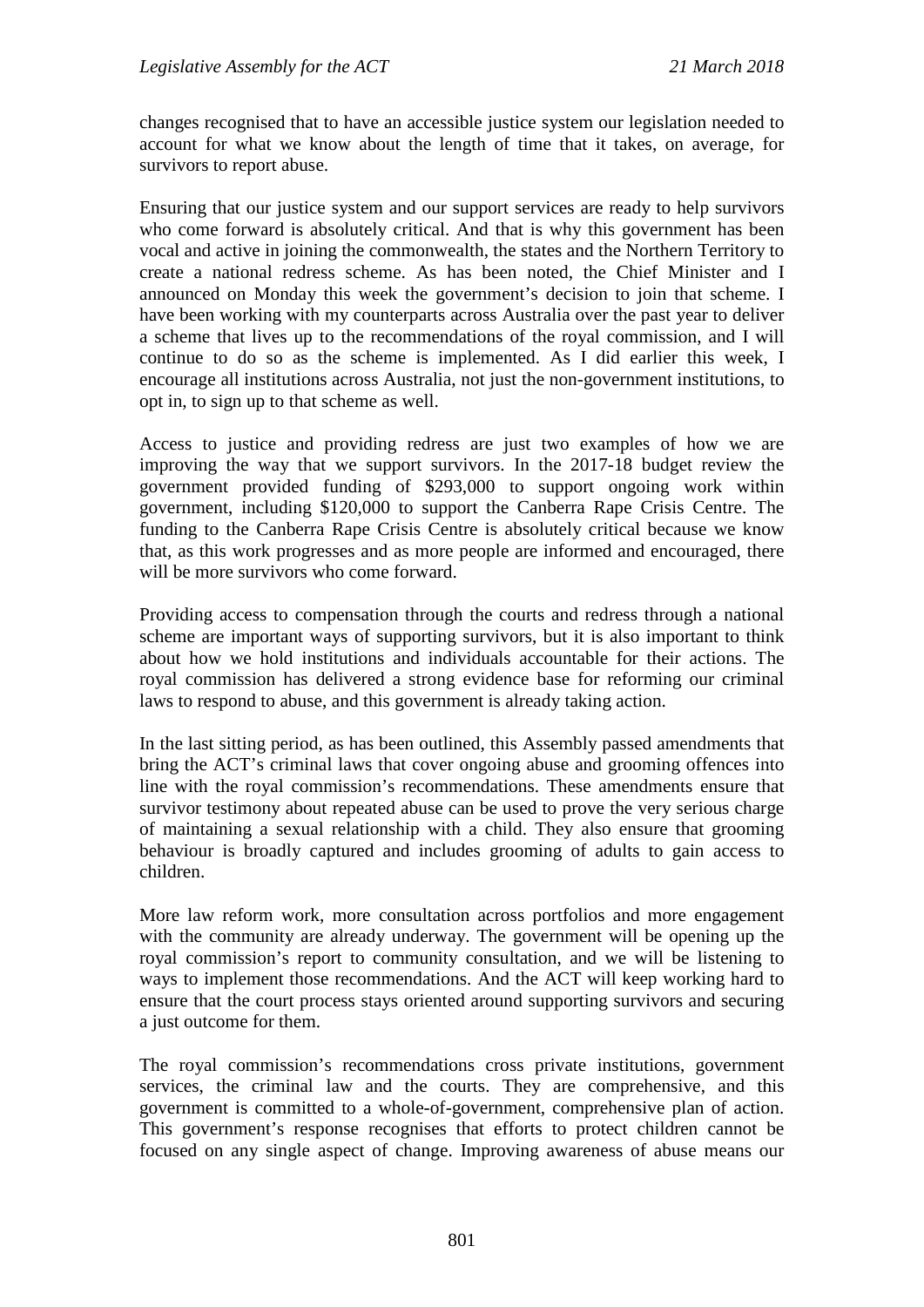support services must be ready to respond. And responding means thinking about redress, support for survivors and holding people and institutions accountable.

I support the motion as amended and as amended again, and I join Minister Stephen-Smith in emphasising that improving the ways that we prevent and respond to abuse requires a broad, systemic change. Changes to the justice system to prevent and respond to abuse are critical, and they are a single part of a comprehensive response. I will continue to join my ministerial colleagues in developing a comprehensive response to the royal commission that makes Canberra safer for children and provides a holistic and comprehensive network of support for survivors.

**MRS KIKKERT** (Ginninderra) (11.18): I will be brief. I thank Minister Stephen-Smith, Minister Rattenbury and Minister Gordon Ramsay for their willingness to support Mr Coe's amendment, and I wholeheartedly accept the minister's offer to supplement the already available information and resources and especially to include these resources in the information packs that are already being provided to all new parents.

On this last point, the literature is clear. Information should be provided universally to all parents and other primary caregivers. As an analogy, if a known infectious disease afflicted 12 per cent of girls and 4.5 per cent of boys in Australia, I cannot believe that we would accept anything less than a robust education campaign that reached all parents.

This is important because, as the current inquiry found, many of the common-sense precautions taken by parents to protect children may be based on misconceptions. This means that, in addition to the caregivers who already sense that they do not know enough, a good number more think they do but are wrong. I wish to quote from a verbal submission to the Cummins inquiry from a Bendigo mother that sums up the problem:

I had no knowledge, skills or resources to help me protect children against a paedophile. Nobody had ever given me any clue about the indicators of a paedophile. Nobody had ever told me that it would most likely be a close friend that would be my children's abuser. Nobody taught me how to talk to my young children about their bodies and sex in a way that was appropriate for their young age or how to talk to them about appropriate adult behaviour.

We must do all we can to guarantee that no ACT parent or caregiver can make this claim ever again. I look forward to working with the government to make this happen and may I add that we have two champions and two heroes in this room. I thank them for being so courageous and strong in reaching out to make a difference here in Canberra. You have made a difference by coming forward and being strong enough to speak up about the ordeals that you have gone through. I commend this amended motion to the Assembly.

**Mr Coe's** amendment to **Ms Stephen-Smith's** proposed amendment agreed to.

**Ms Stephen-Smith's** amendment, as amended, agreed to.

Original question, as amended, resolved in the affirmative.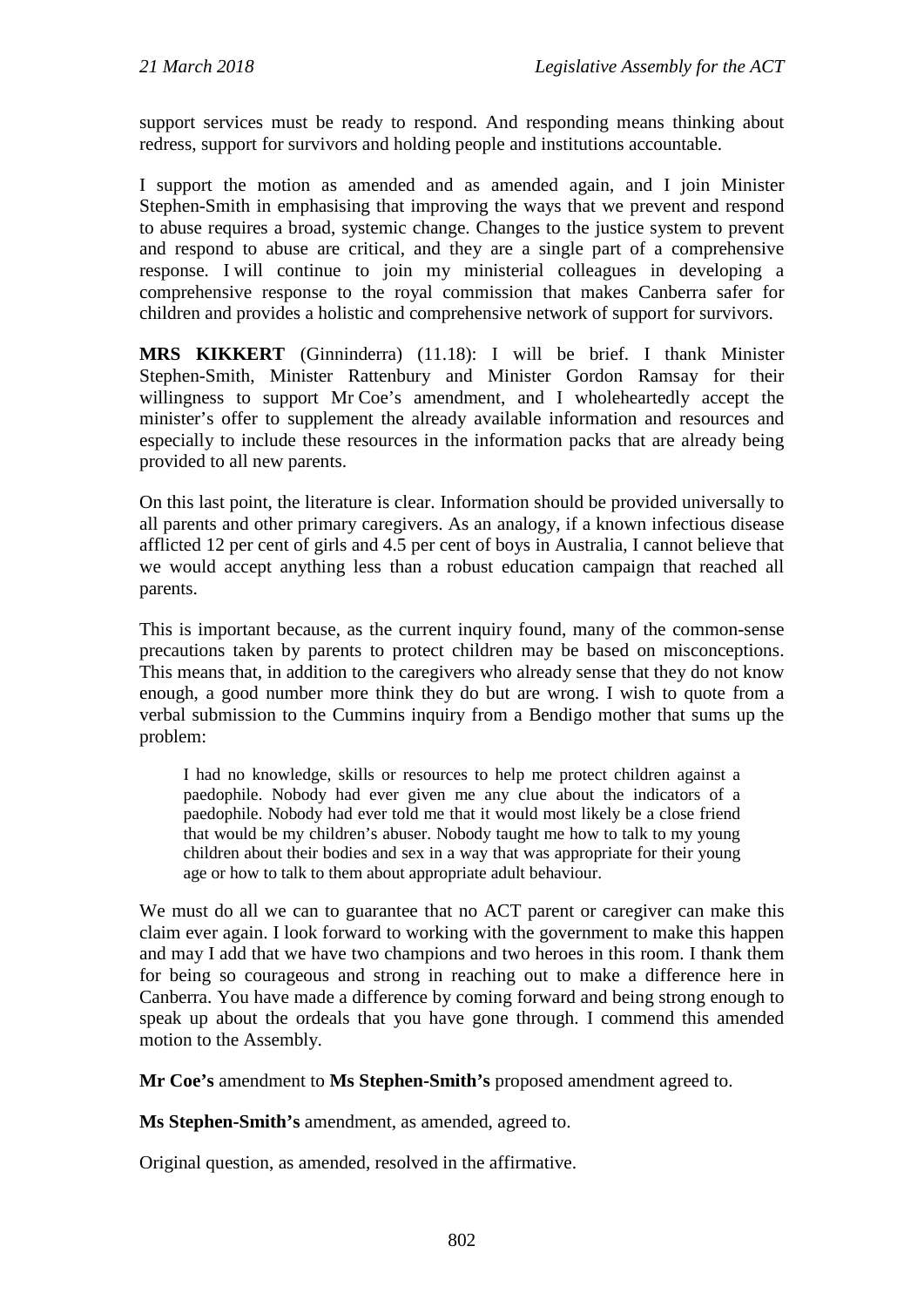#### <span id="page-26-0"></span>**Women's support services**

**MS CHEYNE** (Ginninderra) (11.21): I move:

That this Assembly:

- (1) notes the strength, determination and talent of Canberra women, who support and lead our community across all fields of industry, public administration, health, education, the arts, sport, and the community sector;
- (2) celebrates:
	- (a) progress being made in addressing gender inequality, while noting that women still face social and economic barriers to their full and free participation in society, including workplace inequality, domestic, family and intimate partner violence, and unequal distribution of family and household responsibilities; and
	- (b) the diversity of the ACT community, including all gay, lesbian, bisexual, transsexual, intersex and questioning individuals;
- (3) acknowledges the work of community organisations in the ACT in supporting women and advocating for their rights;
- (4) further notes the ongoing work of the ACT Government to promote true gender equality and to support women and girls to reach their full potential, including by:
	- (a) providing access to specialist health services;
	- (b) expanding women's health infrastructure and improving accessibility, through the expansion of the Centenary Hospital and new nurse-led Walkin Centres;
	- (c) promoting women's participation in sports through grants and high profile sporting events and improving access to appropriate sporting facilities; and
	- (d) recognising the barriers to women in the workplace by improving Government board and public sector representation;
- (5) supporting people's reproductive health by having clear and defined policies on reproductive health, providing support for accessing termination services, and continuing to work to identify and address barriers to accessing termination services for Canberrans, including affordability;
- (6) encourages all Members of the Legislative Assembly to:
	- (a) make personal and professional pledges to promote gender equality in their lives; and
	- (b) call out instances of gender inequality and gender-based harassment that they see to support victims and promote a culture of respect; and
- (7) calls on the Government to:
	- (a) continue to drive outcomes in the Women's Action Plan 2017-2019 with adequate resources and the Safer Families package and report on the progress being made against those commitments;
	- (b) commit to reviewing and amending part 6 of the Health Act 1993;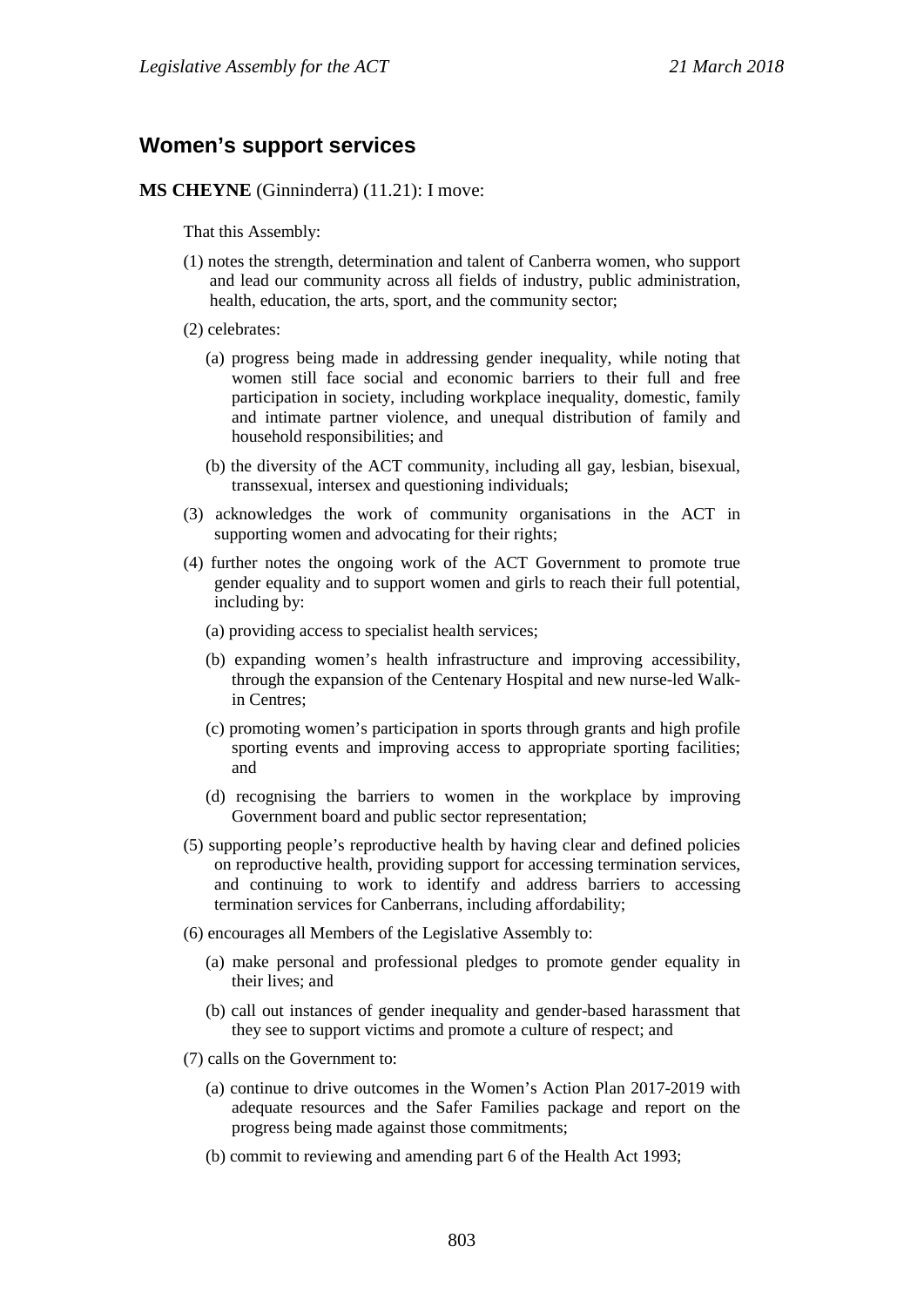- (c) commit to reviewing and improving access to reproductive health services including contraception, abortion and termination services; and
- (d) continue to deliver health services that meet the specific needs of women.

We celebrated International Women's Day two weeks ago, one day which is a reminder to celebrate women and to continue to make genuine steps towards equality every day. The celebrations reminded me of a TED talk I watched recently which emphasised to me just how far we have come on the path towards gender equality since my school years. The talk was presented by American sociologist and gender studies specialist Michael Kimmel. Michael was talking about a riddle he heard when he was younger, and I remember this one travelling around my schoolyard too. It goes something like this: a man and his son are driving on a freeway. They are in a terrible accident and the father is killed. The son is brought to the ER, and as the paramedics are bringing him in the attending physician sees the boy and says, "I can't treat him. That's my son."

How is this possible? It is cringe-worthy now, but it was a real stumper back then. His father is dead. How can he also be the doctor in the ER? The idea that the doctor could be his mother—that was tricky. When the presenter Michael recounted this same riddle to his 16-year-old son and his son's male friends today it was a no-brainer. The 16-year-olds instantly said, "It's his mum." Or, as one kid said, "Maybe he has two dads." Anecdotes like this are hardly conclusive, but they are illustrative of a changing tide.

Every time we speak out, question assumptions and live according to our own ambitions rather than someone else's expectations of us we influence attitudes towards gender equality and we are succeeding. Women are working across every industry, from the front line to corporate Australia, to engineering and IT. They can have kids and have a career. They can make their own choices about who they love and whether they want a family. But they will still find it tougher than their male counterparts to get a job in some industries even if their resumes are exactly the same.

Once they do get the job they will probably be paid less and be unrepresented in leadership positions. They are more likely to have to contend with misogyny and harassment in the workplace. Despite their career successes they will probably still be the engines keeping their homes running, bearing the burden of most household responsibilities. And, sadly, they will be extremely overrepresented in statistics about domestic, family and intimate partner violence.

Despite all of this we continue. We know that we are capable. We are competent. We are strong. The fight for equality is far from over, and this government is committed to supporting women and girls every step of the way so that they can reach their full potential. We are challenging barriers to success for women in the corporate and sporting spheres because these are women's domains just as much as they are men's. We are providing specialist healthcare services and improving infrastructure so that Canberra women can be confident that they can access world-class facilities that meet their needs. And we have established clear and defined policies on reproductive health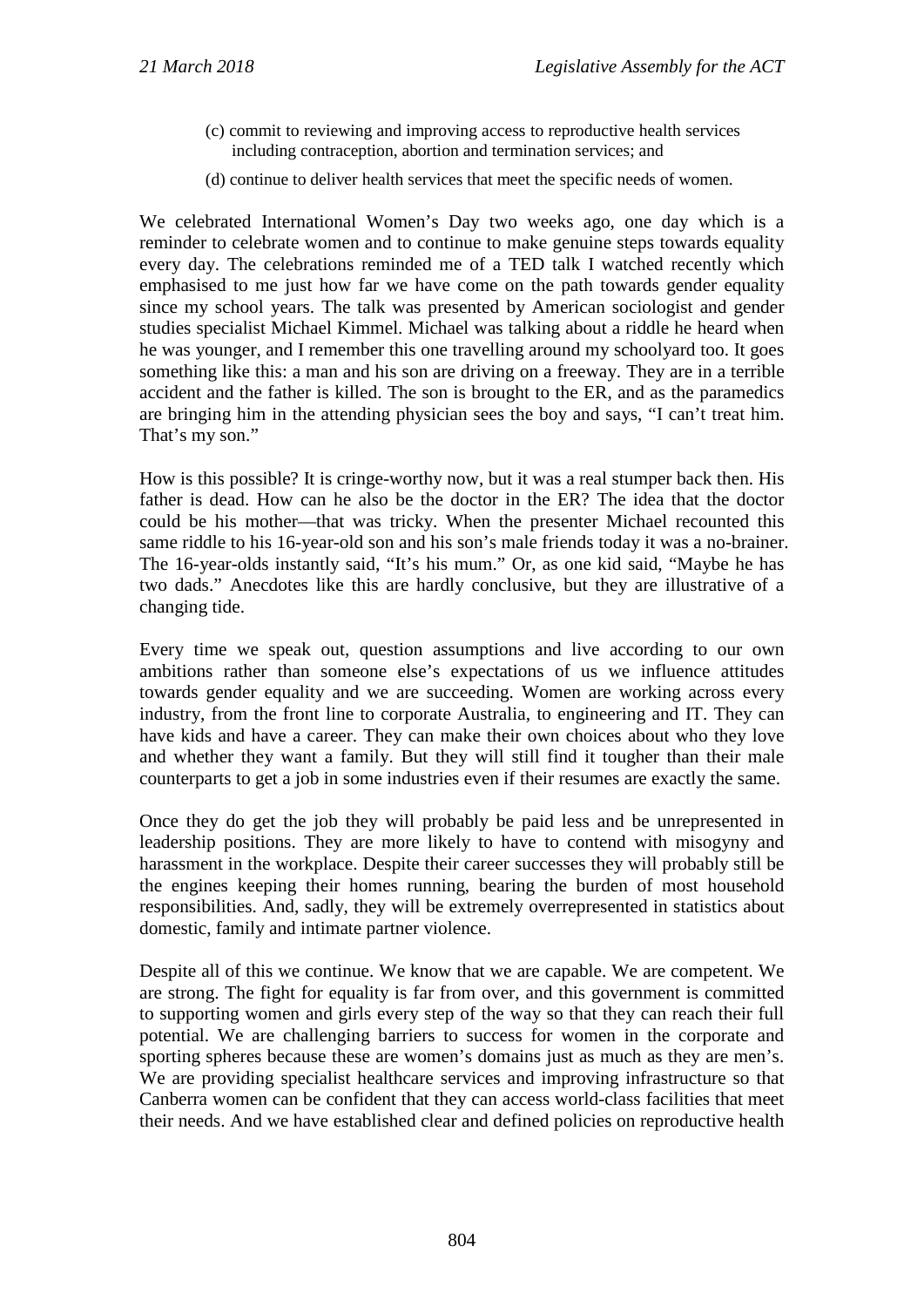so that Canberrans can have a real choice in deciding whether and when they want to have kids. We are also committed to reviewing those to improve them.

We are conscious that you cannot be what you cannot see. Having women in leadership positions has so many benefits: overall performance of institutions improves with the benefit of diversified experience and skills; institutions become more female-friendly; and, importantly, women find themselves aiming for the top because they can see someone like themselves sitting up there. In both sport and business we are encouraging Canberra organisations to aim for better female representation on boards. We have set targets of 50 per cent female representation on government-appointed boards and sporting bodies funded through our triennial agreements, as you heard yesterday, will be required to meet 40 per cent female board membership by 2020.

We recognise that meeting women's specific health needs is a precursor for their full participation in our community, and so we are delivering on women's health care and will carry out a \$70 million expansion of the Centenary Hospital for Women and Children over the next four years. The centenary hospital is a purpose-built facility located on the Canberra Hospital campus. It brings together several important women's health services, including neonatology, gynaecology, maternity, paediatric, nutrition services and multidisciplinary teams focusing on women's health such as physiotherapists, dieticians and social workers.

As well as collocating to better serve the women of Canberra and fostering networks between disciplines, the hospital seeks to support women's and children's emotional wellbeing with a large playground and therapeutic garden available for their use. The hospital has been a great success, and in the 2017 budget we announced \$70 million for its expansion. The hospital will grow to include more maternity beds and more paediatric high-dependency unit beds. New services will also be introduced, including a new paediatric intensive care treatment space, an adolescent gynaecology service and child and adolescent sleep labs. The hospital will continue to help women and girls to be mentally and physically healthy so that they can continue to participate freely in our community.

The government also recently announced a \$2.6 million refurbishment of the maternity unity at Calvary Public Hospital in Bruce, and I was delighted to attend the announcement of this with the minister. These funds will increase maternity beds by 20 per cent and provide new look maternity suites and extra rooms for clinical assessments and breakout areas. We are also opening new nurse-led walk-in centres in Gungahlin and Weston Creek as well as a healthcare centre in the inner north. These centres will provide accessible, professional care for the women and girls of our city so that they are able to get their health needs met.

Of course, Madam Assistant Speaker, as you would well know, one of the most important health and life choices a woman will ever make is whether and when she would like to have children. Having a child or additional children can impact a person's health, education and career outcomes. Having a family can be an immensely fulfilling choice, but it is not the only choice. We have established over previous decades that women are fully autonomous and competent individuals. Honestly, the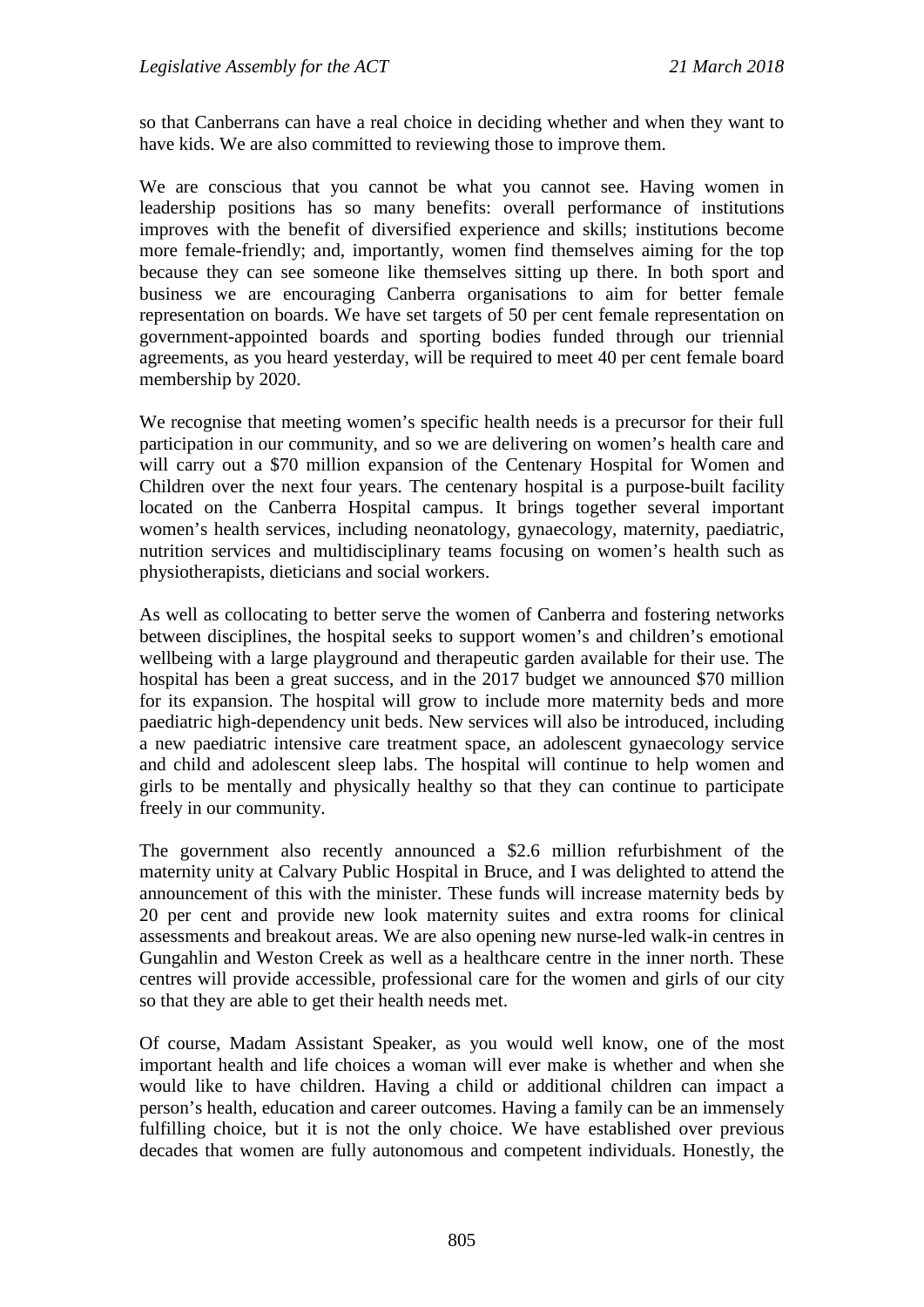fact that this even needs to be said is ridiculous, but for the benefit of some of those in the chamber—namely, those opposite—for the state to deny any person the decision to have an abortion is condescending, it is denigrating and it is damaging. It is entirely unacceptable. There are a myriad reasons why a person may choose to terminate a pregnancy and it is never our place to judge. The government's policy is clear: it is your body; it is your choice.

I want to take this moment to acknowledge my colleague Ms Le Couteur's bill presented this morning to improve access to reproductive health services and also acknowledge the government's review already underway. Both ACT Labor and the ACT Greens not only are committed to giving women a choice but are conscientiously monitoring and reviewing our current framework to identify improvements. In particular, we are committed to identifying and addressing barriers to accessing termination services in Canberra, including affordability, and my motion emphasises this strongly today.

Our approach, I sadly have to say yet again, stands in stark contrast to that taken by the opposition. Somehow—and in 2018 I continue to find this baffling—some of those opposite, including the opposition leader and spokesperson for health, openly stand against a woman's right to choose. That position reeks of arrogance and narrow-mindedness—hardly the qualities of a leader. Of course, the position for women under a Liberal government still remains a total mystery. It is the epitome of cowardice: "I have an opinion that I know is not fair so I will just avoid answering the question."

The question, of course, is and was as we put many, many months ago: "What is your policy on abortion, Canberra Liberals? The people of Canberra deserve to know." It has now been 232 days since the Leader of the Opposition let us know that they have no policy on this critical issue. I suggest the Canberra Liberals need to make up their minds. If they want to send us back to the dark ages and restrict abortion, own up to it and let the people of Canberra judge you accordingly. If you would see reason and give each woman her own choice, if your policy position is that you believe in choice and it is up to each person to decide that choice, just commit to it. That should be your position, but the indecision continues to be a disgrace—232 days.

We have made a lot of progress, even just in my lifetime, towards gender equality. However, there is still work to do. These are not just women's issues. We know for a fact that everyone benefits when there is true equality, so we are all being held back until we are recognised and respected as equals. And so today I am calling on everyone in this parliament to make personal and professional pledges to promote gender equality in their workplaces and in their personal lives. By simply articulating how they will support gender equality they are more likely to identify situations where inequality exists and assure the men and women around them that they are respected equally. Similarly, by calling out instances of gender inequality and gender-based harassment we are able to provide invaluable support for individuals who are being sidelined or harassed and send a clear message that inequality will not be tolerated.

I am proud of this government's unwavering commitment to building a better, brighter future for all of us by supporting women and girls to reach their potential and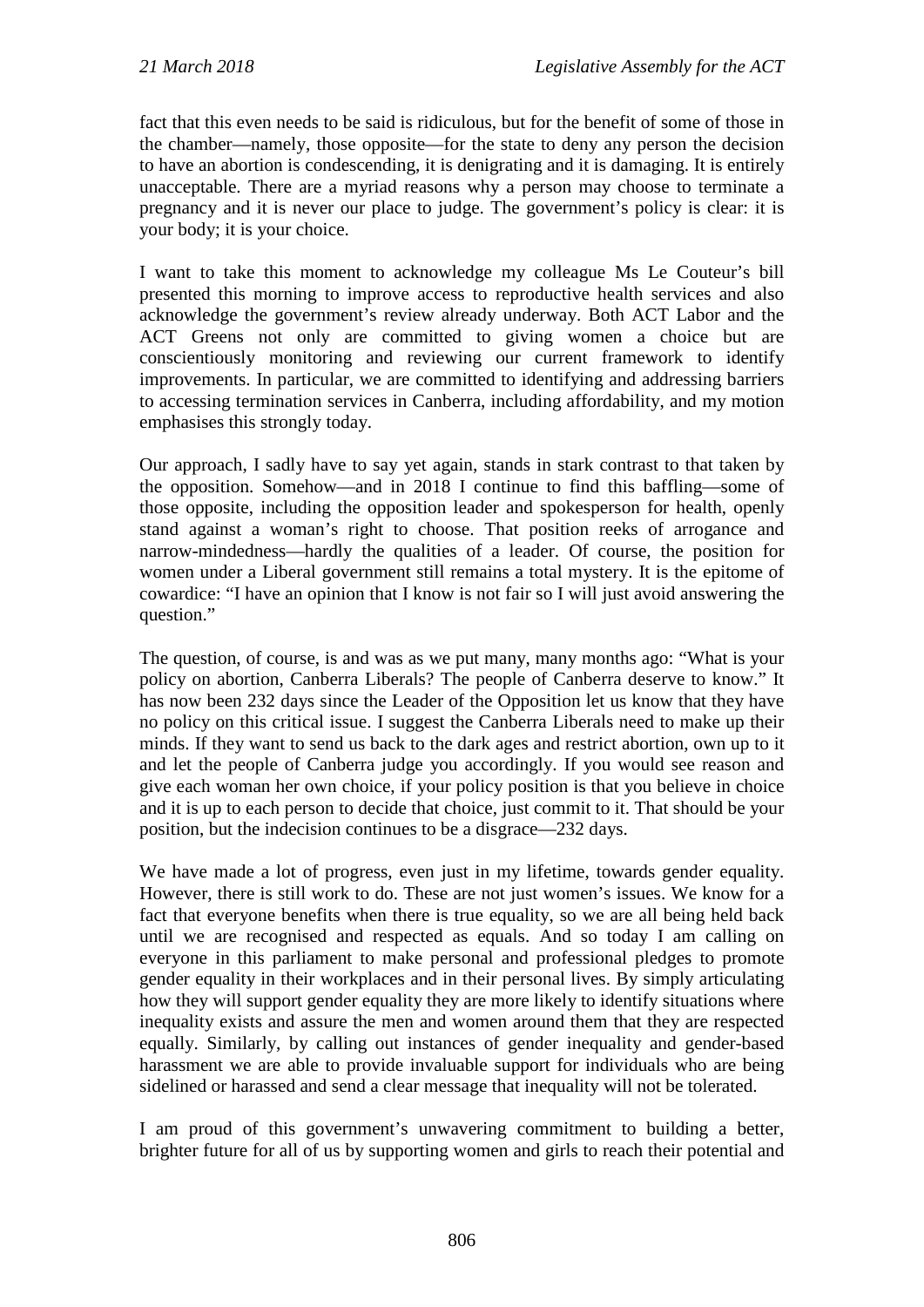edge ever closer to true equality. I have no doubt that the ACT government will continue its efforts to improve the health, education and social outcomes for women and girls in our community, and I commend the motion to the Assembly.

**MS LAWDER** (Brindabella) (11.33): The Canberra Liberals note the strength, determination and talent of women across the ACT. There are, of course, many great women in the ACT who support and lead our community in a range of fields, whether it is public administration, health care, education, sport, business, emergency services, disability advocacy, academia—the list goes on. Of course, we all recently enjoyed the celebrations for International Women's Day on 8 March. While we celebrated the universal achievements and successes of women, we also had the chance to reflect on the barriers that remain. There has, as Ms Cheyne has said, been plenty done and achieved, but there remains plenty to do to truly allow all women to achieve equality.

I attended a number of wonderful events to celebrate International Women's Day that were held throughout that week. They included a breakfast by the National Association of Women in Construction, a YWCA event, a UN Women lunch and the Jasiri self-defence class which was attended by my colleagues Elizabeth Lee, who taught the class, Candice Burch and Ms Le Couteur.

In the portfolio of women there is so much to celebrate and so much to acknowledge, and there is still deep concern amongst Canberra's women to achieve their aspirations and for the elimination of hurdles to the achievement of those aspirations. I thank Ms Cheyne for bringing forward the motion today noting the strength of Canberra women, celebrating the success of women, acknowledging the work of organisations supporting women's issues and promoting work to support women and girls to reach their full potential.

No doubt there are many, many matters that still need to be addressed. Ms Le Couteur raised just this morning her preference for the local availability of home pregnancy termination drugs, and obviously for some people that is the next frontier. These are matters that many in this place would like to see addressed. But also there is no doubt that some Canberra women would like to see other changes that we do not know about here. I encourage Ms Cheyne, the Minister for Women and all here to listen to all women, not just those who join or apply to join ministerial advisory councils and other bodies.

Ms Cheyne's motion starts out by celebrating women and their successes but then separately calls on the Assembly to commit to a position on abortion and termination services, a topic upon which we had a bill presented just this morning. This is not the way we should be dealing with this important issue. As is well known, this is a conscience issue for us on this side of the chamber. We think this is an issue important enough to warrant a motion on its own rather than using a broader motion purportedly celebrating the achievements of women as a means to score some short-term political points against those with diverse cultural or religious views. We would hope that members in this place were above that, but clearly not.

With that being said, and in the spirit of cooperation and the importance of women's aspirations, which we do share, I will speak on what this motion should be seeking to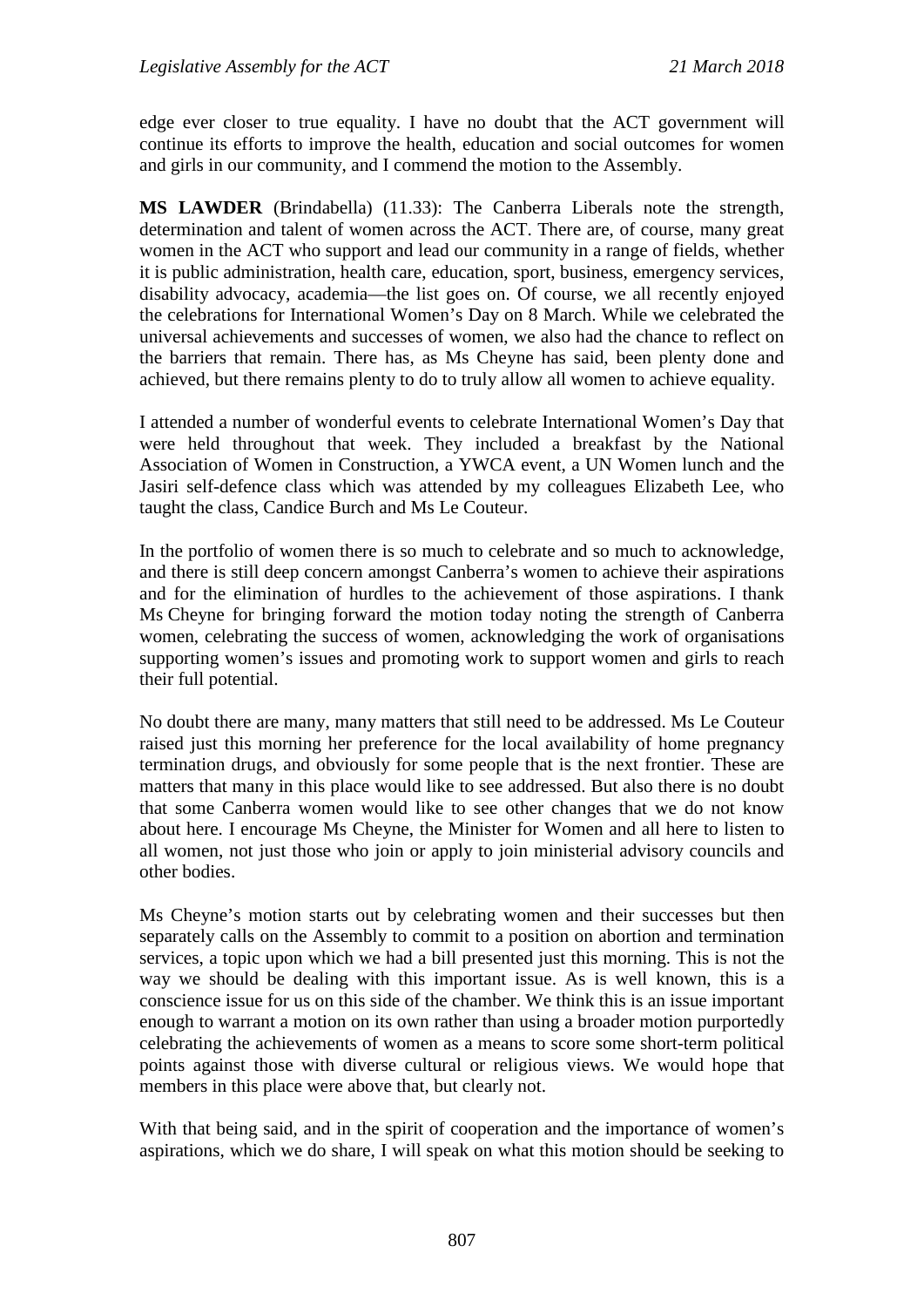address—that is, women's equality and the important role that all women play in the ACT. The Canberra Liberals celebrate diversity. We celebrate diversity of opinion as well, something rarely seen on the other side of the chamber. We also celebrate the diversity among our own team. We are diverse team and we welcome and celebrate women from all sorts of backgrounds.

We are proud to be the first Liberal Party room in Australia to have majority female representation and that the women in our team also come from very diverse backgrounds. For example, in our team we have Elizabeth Kikkert, born in Tonga, a mother of five children who, before entering politics, was busy raising her family and undertaking hands-on community advocacy. We have Elizabeth Lee, a former lawyer, whose parents migrated from Korea. Elizabeth was also a university lecturer and loved teaching young adults and helping them further their aspirations. And, of course, we have Giulia Jones, soon to be a mother of six, with her Italian heritage. Giulia has come from working in women's advocacy and the union movement. My background is in community advocacy and I have worked in public, private and third sector organisations. Miss Burch comes from a private sector background.

The Liberal Party room is a very diverse party room. It is a very diverse representation not just of women but of people from a variety of occupations and cultural and linguistic backgrounds. We do not just talk about diversity; we live it, breathe it and put it into practice. We just do not expect that all women have the same opinions or aspirations, like those opposite. All opinions are welcome on our side.

The Canberra Liberals will continue to fight for the right for women to aspire to and achieve great successes in whatever role they choose, whether it is family life, work life, community life or a combination of any or all of the above. Women should and do have a right to choose what is success for them, and we should celebrate their choices. It is not right that any member here in this place chooses what is success for women out there, how they should think, act or speak, because every woman is different, and that is the way it should be.

We can help this by removing barriers for women to achieve their aspirations, particularly barriers in the workforce. My colleague the shadow minister for women, Mrs Jones, has long advocated, for example, for portaloos for women firies as well as proper facilities for breastfeeding mothers in the workplace. I am happy to see that after that lobbying the ACT government has audited all directorate buildings and installed locks on breastfeeding room doors so that mothers can feed and breast pump without fear of someone accidentally walking in on them. I know this is something that Mrs Jones has been working on with the federal government as well, and I look forward to seeing more action across Australian parliaments and departments.

In conclusion, we support the best intent of this motion to celebrate women, to see women succeed and to celebrate the successes of women in and from the ACT. I hope we will go on to be leaders in the field of supporting women's aspirations and welcome diversity of opinion as well as aspiration. I thank Ms Cheyne for the opportunity to promote the common goals of all members in this place and promote the successes of women in the ACT.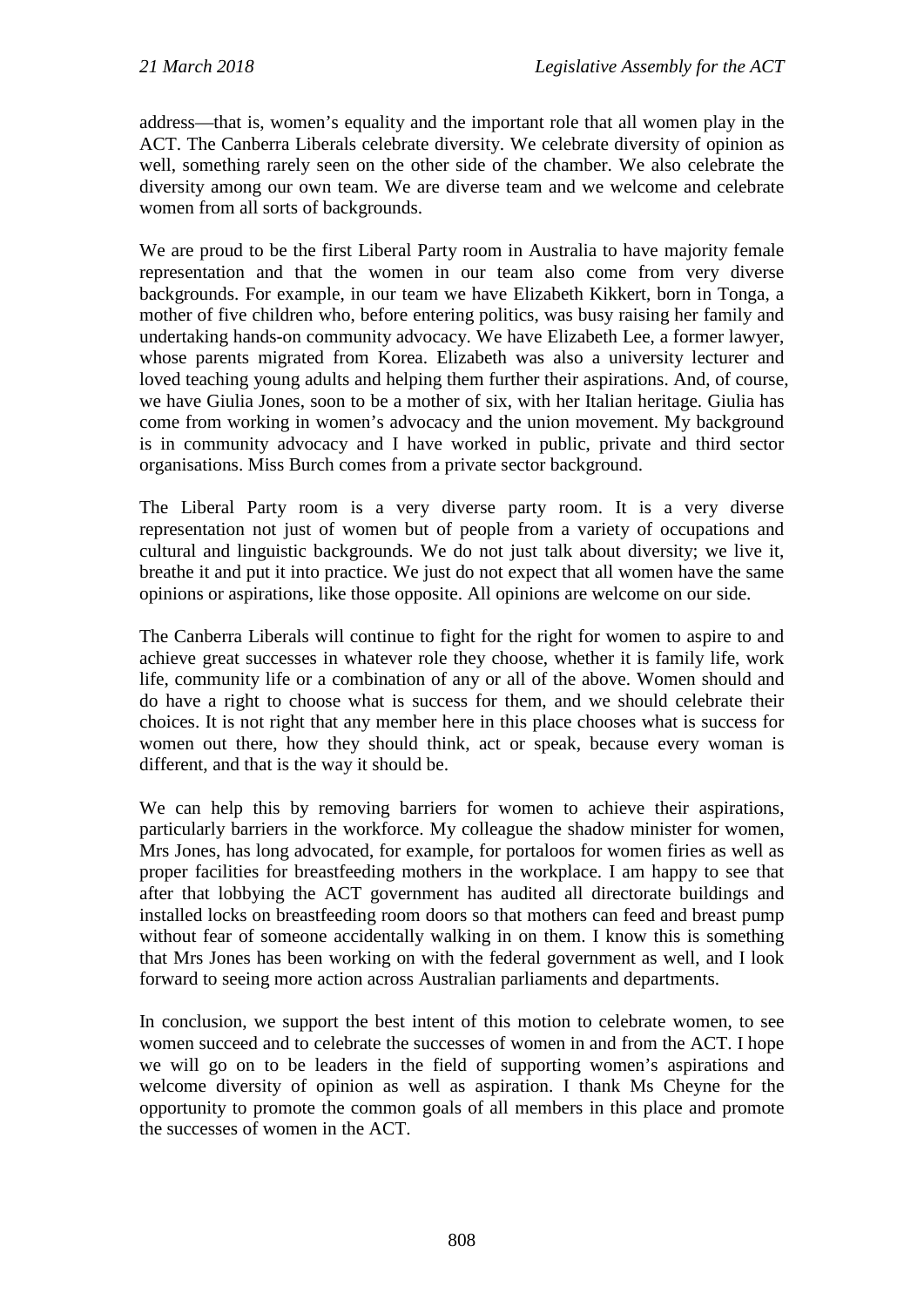**MS LE COUTEUR** (Murrumbidgee) (11.41): I am pleased to stand in support of the motion today, as part of the first female majority parliament in Australia's history. I have been told that Tasmania has also joined us in the esteemed ranks of parliaments with a female majority. It is good to see that we are spreading throughout Australia.

The Greens also recognise the significant contribution of women and girls in the cultural, social, political and economic fabric of the ACT. We know that women make up 52 per cent of our community and are the majority of this assembly, but we also know that women are unfortunately still vastly underrepresented in many areas of civil society. This is, of course, a phenomenon that is not unique to Canberra or Australia.

A recent report by Oxfam suggested that eight men own the same wealth as the 3.6 billion people who make up the poorest half of humanity. That is horrible. In Australia, research suggests that fewer large Australian companies are run by women than by men named John, Peter or David. Straight, white, able-bodied men between the ages of 40 and 69 represent the majority of Australian leadership, yet they are only 8.4 per cent of the population.

The number of women in key leadership positions has fallen in recent times, with only nine women CEOs and 10 women chairing boards of the top 200 ASX companies. Overall, only 24.7 per cent of board directors are women, with only 12.7 per cent of boards having a gender target at all. Such disproportionate representation of men in key positions does a disservice to organisations, shareholders, the business community and Australia overall.

We are missing out on the benefits that the majority of the population, 52 per cent of us, can provide. Having more women at the decision table makes sense because women can bring a different point of view. As Albert Einstein said, we cannot solve problems by using the same kind of thinking that we used when we created them. So it makes sense to ensure that we are capturing the voices of women, that we are capturing their observations, analysis, understanding and world view, and that their views are influencing and changing outcomes. There is a pool of talent which is not really being fully tapped into. Diversity and gender balance are the engines of innovation and the key to ensuring that the status quo shifts and effects meaningful change.

The business case for gender balance is rock solid. Research by Catalyst found that Fortune 500 companies in the US with the highest percentage of female corporate officers reported, on average, a 35.1 per cent higher return on equity and a 34 per cent higher return to shareholders than companies with the lowest percentages of female corporate officers. So it is about generating better results as much as anything. Striving for gender balance and diversity, for that matter, is the right thing to do.

It is very unfortunate that the gender pay gap is increasing rather than decreasing. We need to ensure that there are deliberate initiatives, approaches and tactics to reduce it. Australia's pay gap sits at 23 per cent, with men earning, on average, over \$26,000 a year more than women. Sixty-nine per cent of men are employed full time, compared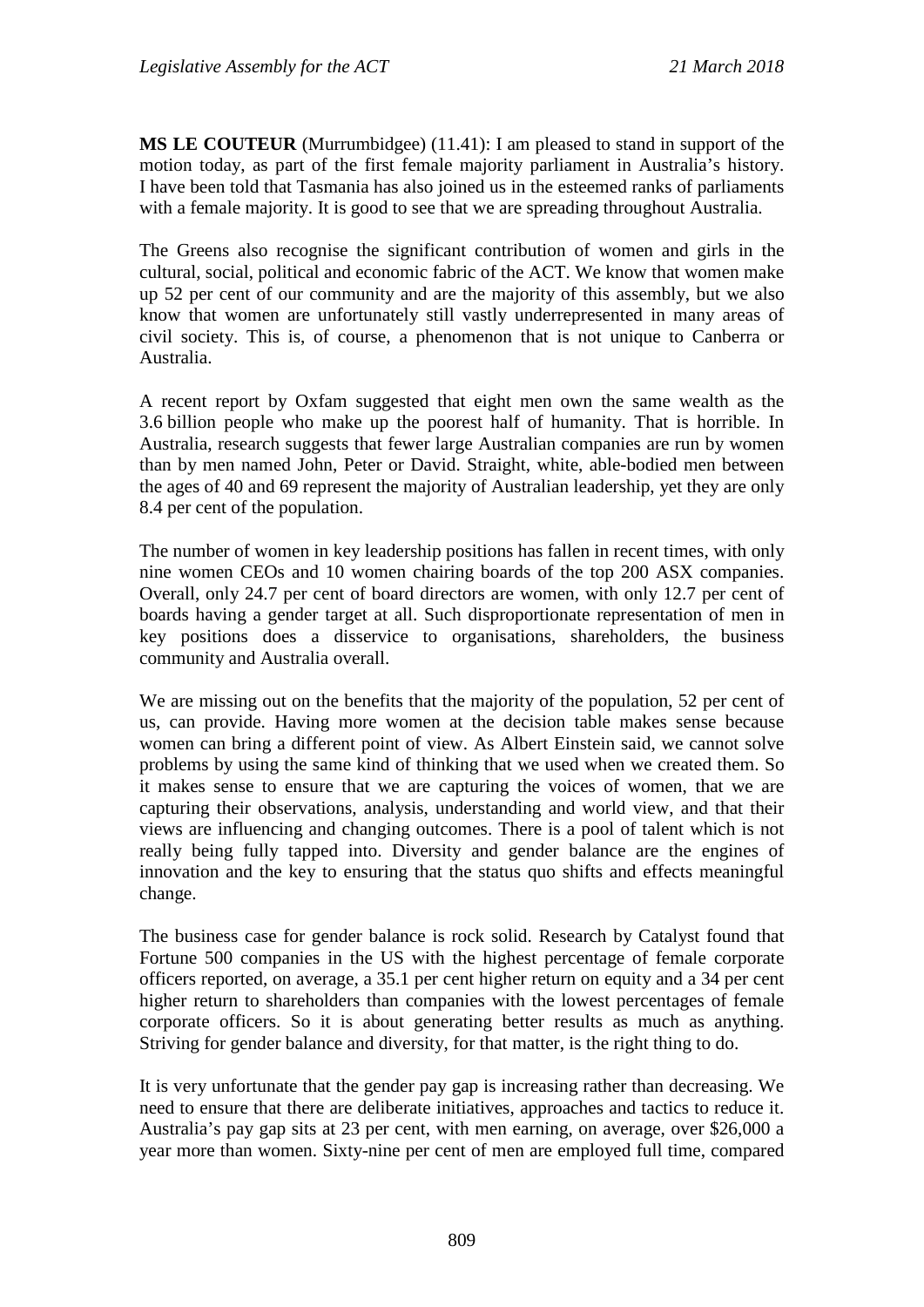to women at 40.7 per cent. Only 16.3 per cent of CEOs are women and 28.5 per cent of key management personnel are women.

This highlights the inequities faced by women in Australia, and across the globe for that matter, who are often employed in low-pay sectors, face high levels of discrimination in the workplace, take on a disproportionate amount of unpaid care work and often find themselves at the bottom of the economic pile. On current trends, it will take 170 years for women to be paid the same as men. All of this results in women having less retirement savings and an increased risk of insecure housing tenure as they age. The current debate on cuts to penalty rates also disproportionally disadvantages women, because we are the majority of part-time workers in hospitality and retail. I note that the retail industry is the largest employer of women under 25. This subtle but persistent treatment of women results in many levels of disadvantage, both socially and economically.

Reproductive rights are another issue for women. I am pleased that Ms Cheyne also touched on this. This morning I tabled a bill to improve access to abortions in the ACT. I hope that in due course this will be passed by the Assembly and that it will be a step forward for women. Equally, or possibly even more important, I think, is affordable access to contraception. I was told that there is an 18-month wait to obtain long-lasting reversible contraception through the public health system, which is why I asked the question I did of the minister for health yesterday. Regardless of what the wait may be, it is essential that women have access to safe and affordable contraception. Women should be able to control their own bodies, and every child should be a wanted child.

We also all know, unfortunately, of the disproportionate numbers of women who experience sexual assault and domestic violence. I commend the ACT government for its efforts to address this. The ACT prevention of violence against women and children second implementation plan and the ACT women's action plan are clear indications that these issues are being taken seriously. These plans outline the government's commitment to work in partnership with non-government organisations, business and the broader community towards gender equality.

The role of the Office for Women is invaluable in providing a central policy, strategic and coordination point for gender issues across government. Its support will be invaluable in assisting the government to cast a gender lens across its policy, legislation and initiatives. That is another thing that we managed to secure in the parliamentary agreement: to undertake disability and gender impact analysis as part of the triple bottom line assessment framework. This is an item in the parliamentary agreement about which I am particularly proud, because a gender perspective is important for the very simple reason that all policies impact on men and women's lives in one way or another.

Because of economic and social differences between men and women, policy and legislative consequences, intended and unintended, often vary across gender lines. It is often only through gender analysis of policy that these differences become apparent and solutions are devised. The risk in failing to do so is that public policy responses will not only perpetuate existing forms of oppression against women and women's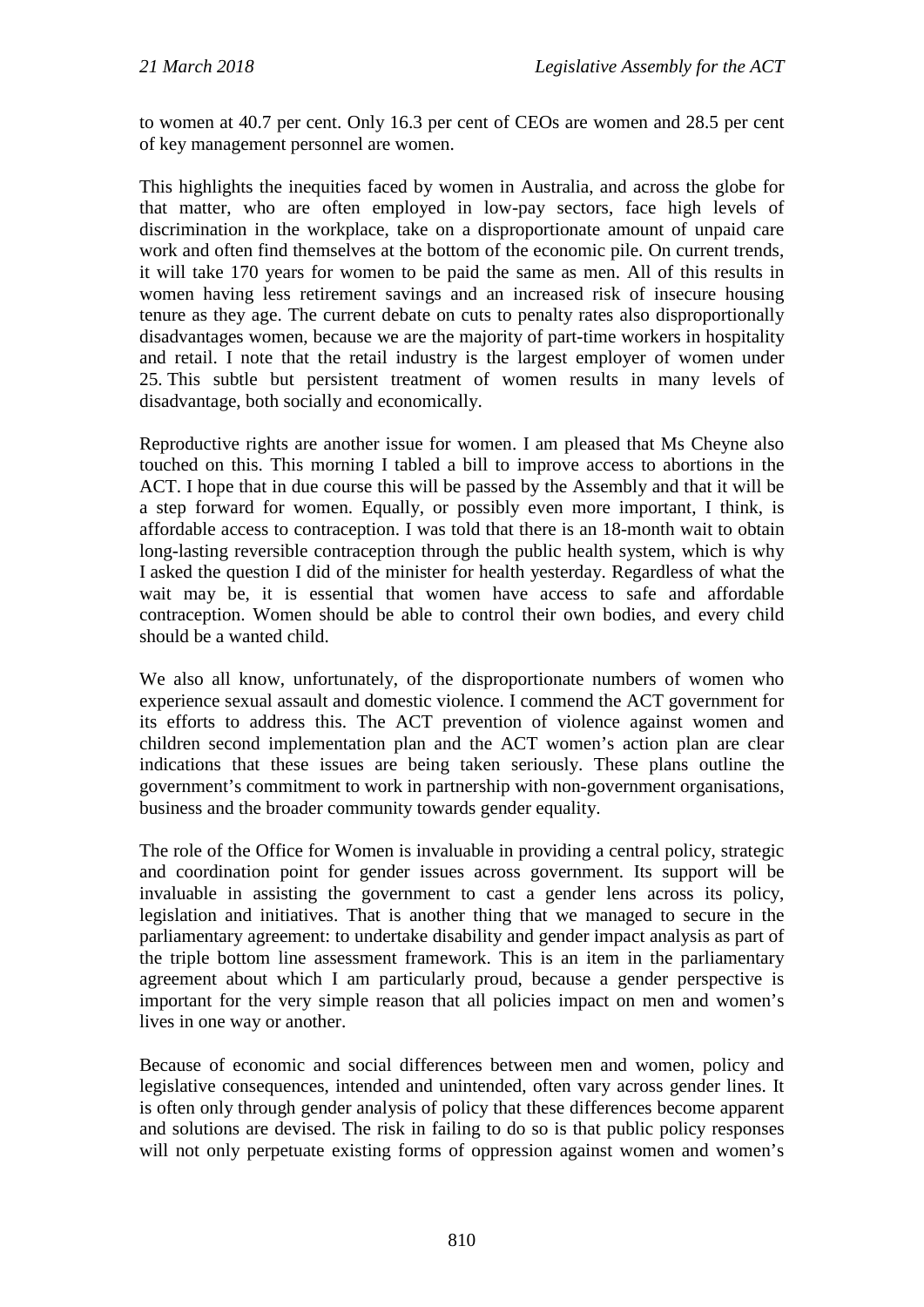and men's autonomy but also create new forms of gender oppression and undermine broader efforts towards equality.

We know that addressing issues of violence against women is intrinsically connected to society's attitudes towards women and girls and intrinsically linked to the role of women in society. The World Health Organisation suggests that promoting gender equity is a critical part of violence prevention. Domestic and family violence and sexual assaults are gendered crimes. Gender stereotyping, sex discrimination and unequal power relations between men and women are significant factors contributing to the prevalence of violence against men and women. Traditional gender roles and attitudes, whether held by women or by men, are associated with greater acceptance of violence against women, while attitudes that support gender equality are associated with less acceptance of violence.

What is trickier is changing how work often performed by women—nursing, elderly care, disability support care and child care—is valued by society. That is a big attitudinal difference that we would like to resolve. We must remain resolved to hang on to our wings, to ensure that we do not go backwards. We must remain resolved to draw out and understand the links between gender equity and the reduction of violence against women.

In the spirit of the International Women's Day theme this year, we must be bold for change and we must work collectively across all political divides to ensure that gender equity gains are achieved and maintained. I support this motion.

**MS BERRY** (Ginninderra—Deputy Chief Minister, Minister for Education and Early Childhood Development, Minister for Housing and Suburban Development, Minister for the Prevention of Domestic and Family Violence, Minister for Women and Minister for Sport and Recreation) (11.51): I am happy to support this motion, which acknowledges the work that we are doing and the need to keep doing it to make sure that we are making progress on gender equality and supporting women to access the services that they need to participate in life in the way they want to.

I have stood in this place many times and talked about the great achievements that have been made and the ways the ACT government seeks to support them, and also about the work that we need to keep doing so that we can continue to make real change for our city. Just yesterday I gave a ministerial statement on the status of women in the ACT. It included a long list of achievements and work being done already. Our community is doing really well. But, importantly, we cannot stop there; we have to do more.

I would like to touch on a few other things that it is timely to talk about here today. I am pleased that the motion notes the importance of supporting people's reproductive health by having a clear and defined policy on reproductive health, providing support for accessing termination services, and continuing to work to identify and address barriers to accessing termination services for Canberrans. I agree that this is extremely important. The government's policy, I believe, is clear and well defined. This is an area that will from time to time need to be reviewed and refined, to make sure that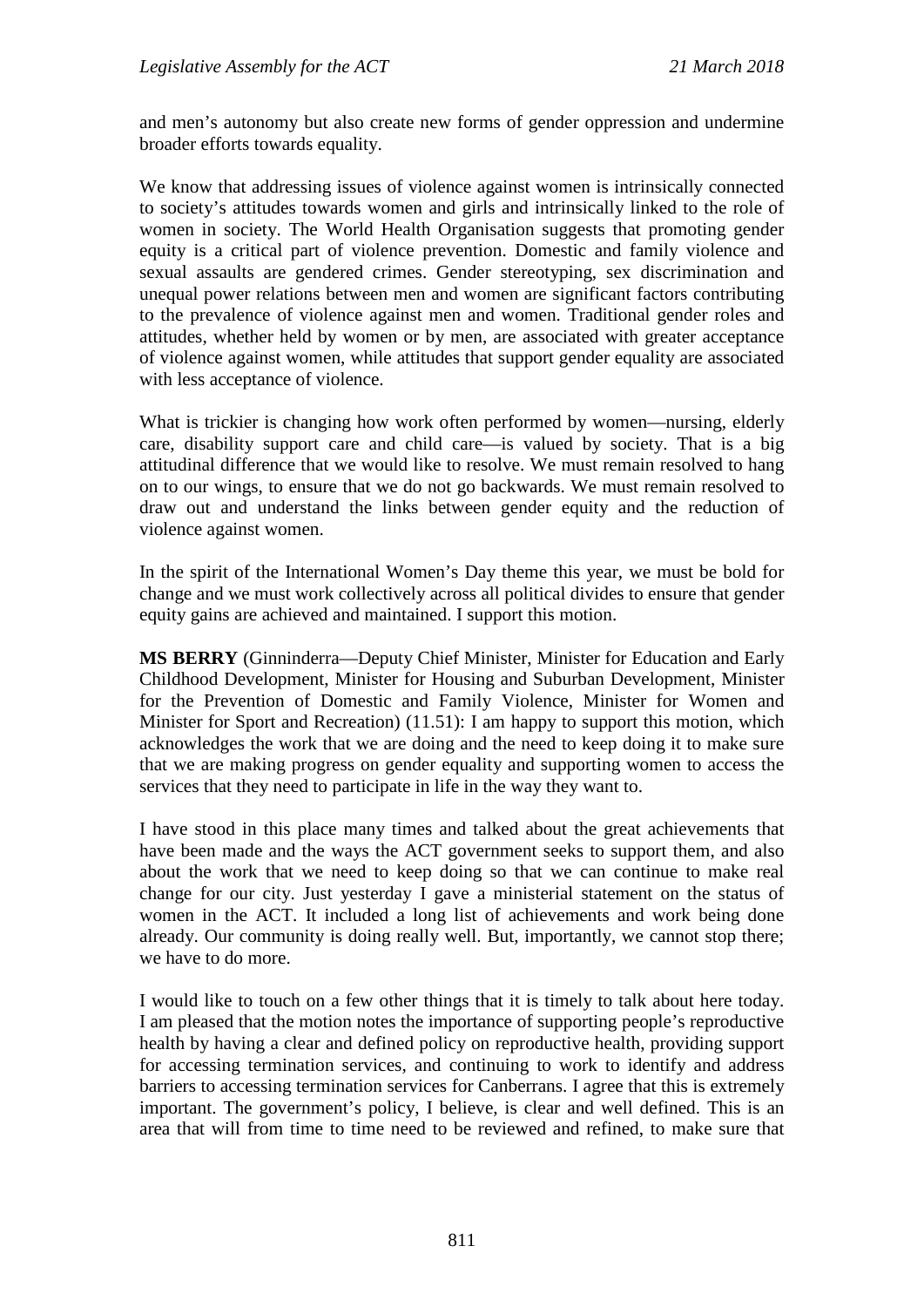those who need access to reproductive health services can access them on their own terms.

The recent decision to dismiss charges against three men charged with protesting outside Canberra's abortion clinic was disappointing to many. The key to this decision was that their silent prayers did not constitute a protest. However, we all know that this does not mean that women accessing the clinic were not distressed to be watched and judged by their actions. The government sought to apply exclusionary zoning to protect women who are attending the clinic for medical appointments.

Decisions such as this, to procure an abortion, are no doubt emotional for women to make. None of us could ever expect that they are easy decisions. But ultimately it is a woman's decision and we have established laws to allow women to make choices about their bodies, which is the way it should be. As I said, the government has made a commitment to review the existing provisions for women to make decisions about their reproductive health, because it has been more than a decade since we decriminalised the act and enacted provisions in the Health Act to allow for safe and legal abortion.

I note that the Women's Centre for Health Matters is undertaking research into women's sexual health, including access to abortion services. The government will then draw from the findings of this research to conduct a more focused review of abortion and its accessibility for Canberra women. This review is an action in the ACT women's action plan. I will be reporting on its progress and a range of other actions contained in the plan in the near future.

I do not think that it is far-fetched to consider that perhaps these services may be at risk under a different government. I hope that with a new generation this might never be the case. Unfortunately, the Tasmanian government has continually blocked access to safe abortion services, following the closure of the only dedicated Hobart clinic, meaning that women now have to travel to the mainland to have the procedure.

Last week a federal National Party MP made the statement that he was filled with shame about the federal money committed to this cause. When I think about things that fill me with shame, I think about women like Ann, who in the early 1960s had a backstreet abortion for a fiver and, after three botched attempts, ended up haemorrhaging and was taken to hospital. Terrified, sick and distressed, and referred to as a "silly girl", she was then required to face the police, who were led in by the treating doctor. Or I think about Diane, who paid £90 in 1961 for her abortion. Thankfully, it was not a backstreet abortion; she was able to find a doctor who accepted that she was mentally and physically unfit, so as to perform the procedure without the risk of imprisonment. Diane recounted how thankful she was that she did not have to go to "knitting needle Nora" and have a backstreet abortion like her dressmaker, who had died during the procedure.

It was women like Ann and Diane who, after their experiences, started lobbying for safe and legal abortion. They were punished and harassed every step of the way. They were refused service in the village shop. They had phone messages left on their answering machines of crying babies, and red paint poured on their cars.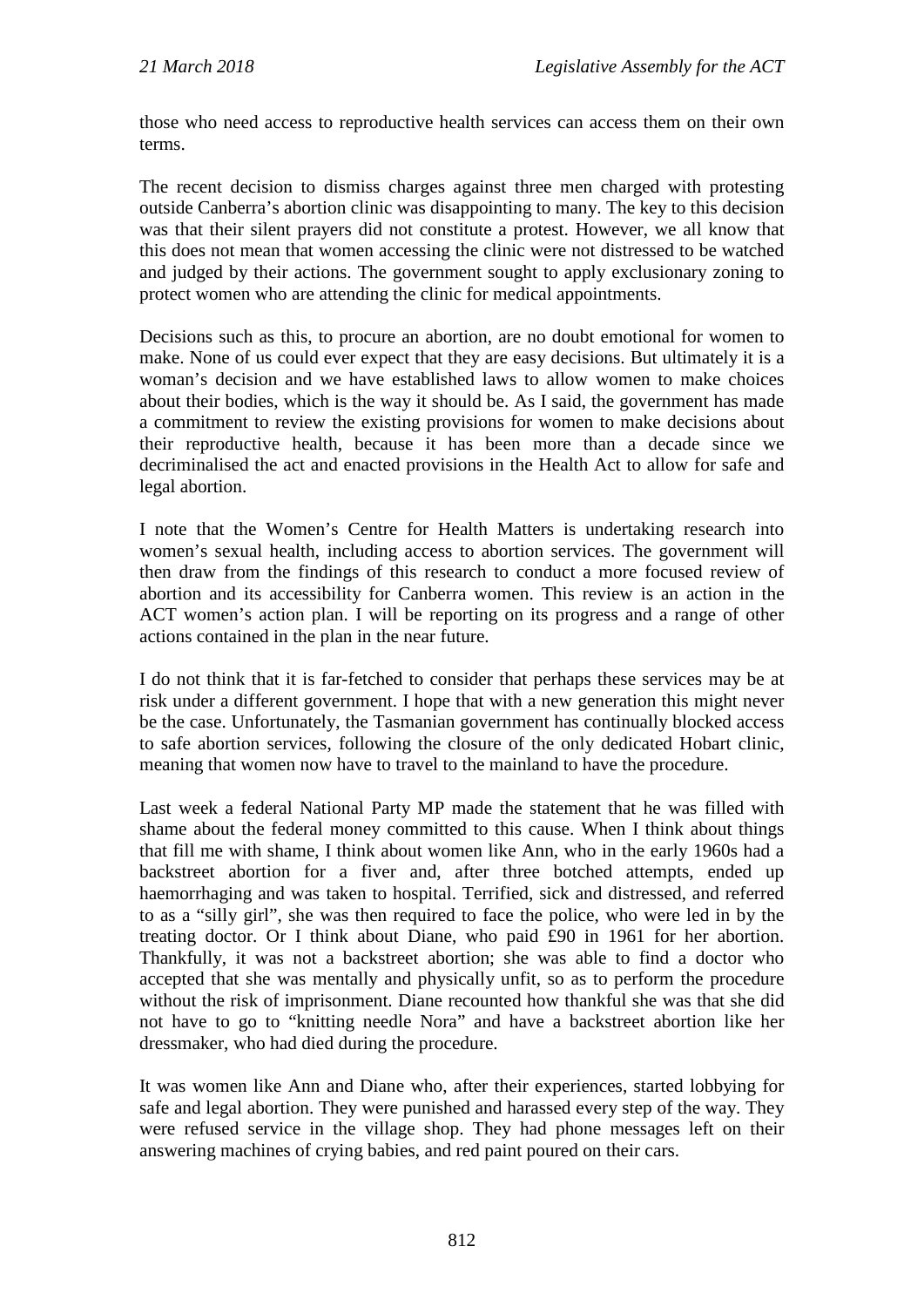I believe that the vast majority of the Canberra community supports a woman's right to access these services legally and safely. I accept that it is a moral issue for many people, but we have had this debate; we settled it 15 years ago in the ACT when abortion was criminalised. Our community is better off with these services available. Canberra women can feel assured that I and other committed Labor members will always fight for the right to safe, legal, appropriate and accessible reproductive health, abortion and termination services in the ACT.

I support Ms Cheyne's motion and I thank her for bringing up this important matter, celebrating the strength, determination and talent of Canberra women and further promoting gender equity in our lives.

**MS FITZHARRIS** (Yerrabi—Minister for Health and Wellbeing, Minister for Transport and City Services and Minister for Higher Education, Training and Research) (11.57): I thank Ms Cheyne very much for bringing this motion forward today and for raising such important matters for our community. I welcome the opportunity to speak with my colleagues on this motion today, the week after International Women's Day. As Minister for Health and Wellbeing I am proud of the quality of women's health services, in particular, that we provide to our community. These services take into account the fact that women still face a number of social and economic barriers to their full and free participation in society.

I would like to recognise that these issues affect not only those who identify as women but also non-binary individuals. I am proud of the local women across our community who have taken on leadership roles to advocate for and promote women's health issues. Organisations such as the Women's Centre for Health Matters are working to ensure that Canberrans are aware of and can contribute to the health choices available to them.

The ACT Labor government has a strong track record of delivering health services that are responsive to the needs of women, like other Labor governments around the country. We are proud to have a world-class women's hospital, the Centenary Hospital for Women and Children, initiated under Chief Minister and Health Minister Katy Gallagher.

There has been a significant increase in the number of births in the ACT as the population of the ACT and surrounding New South Wales region is growing. As a result, we are experiencing a high demand for birthing services and, correspondingly, hospital and community-based services for women, babies and children. In response to this, the government has committed to expand the Centenary hospital, as Ms Cheyne also acknowledged. This investment in the order of almost \$70 million over four years will provide for the development, design and construction of new services at the Centenary hospital, which means even better care for the women of Canberra and its surrounding region. This project will provide a planned, comprehensive and structured response to having more babies.

The Centenary hospital is the tertiary centre for specialist maternity services in the ACT, and the growing demand for maternity services will be met with the provision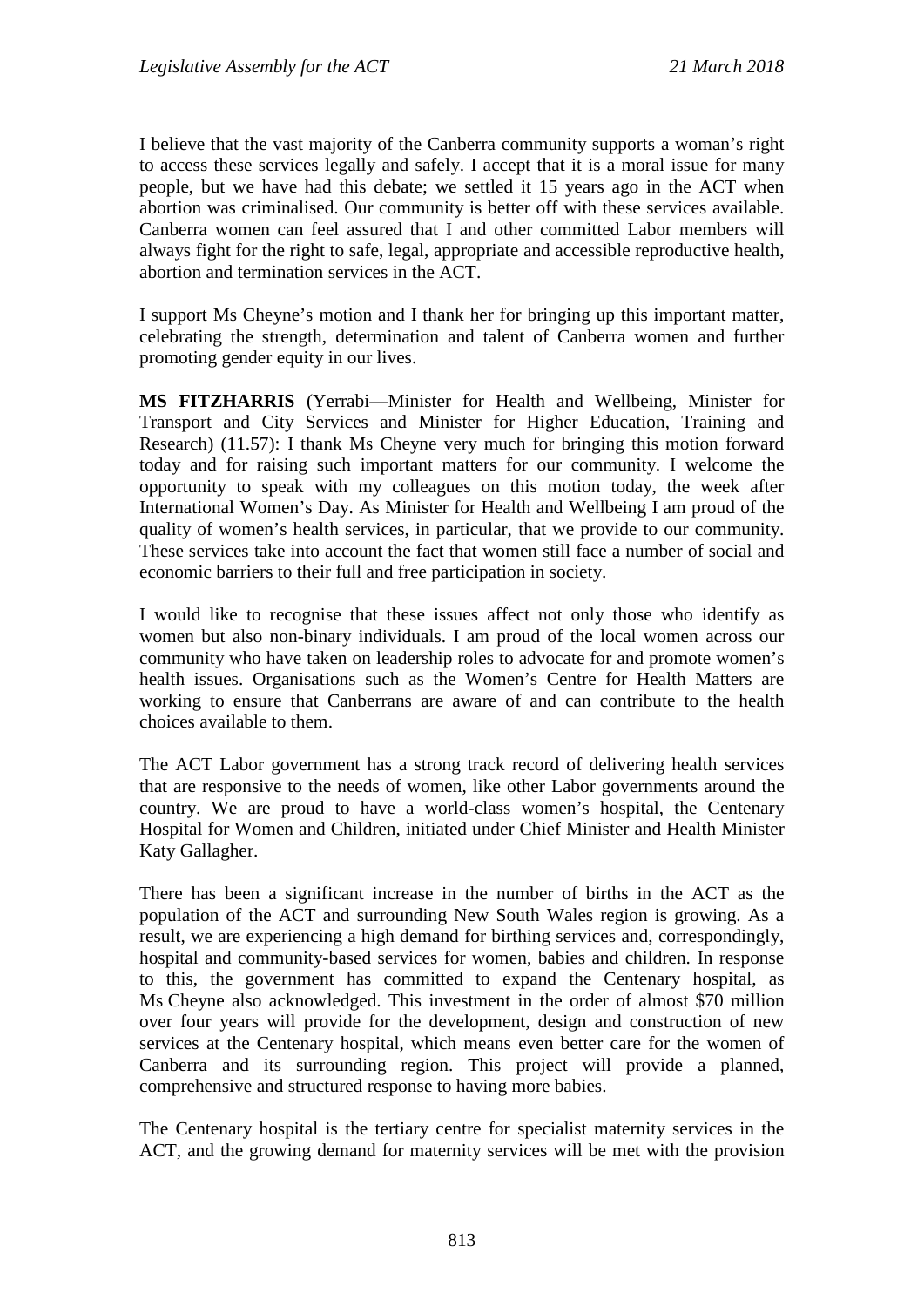of more postnatal beds, birthing capacity and specialist diagnostic and outpatient services. As part of the expansion, the Centenary hospital will also provide a dedicated adolescent gynaecology service that will reduce the need for young women and girls to travel to Sydney for treatment as assessment and treatment will be provided locally, thereby improving access for ACT residents. This initiative demonstrates the government's commitment to providing the best possible facilities to help meet the specialist healthcare needs of women, children and families in Canberra and the ACT region well into the future.

The government recognises that women's health is a specialised area of service delivery, with women needing specific support to manage their health conditions in the best ways possible. Often this requires a multidisciplinary response with a range of interventions to help women stay healthy.

I would like to take this time to outline just some of the specialised women's health services that are available through our public health system here in the ACT. Through gynaecology and women's health services at the Centenary hospital, in addition to paediatric and maternity services, ACT Health provide care to women who have had gynaecological surgery, conditions or early pregnancy complications that may require hospitalisation for a pregnancy-related issue; postnatal care in the first two to three days post birth; specialist services for conditions such as endometriosis and continence and oncology treatment services. The ACT government has also invested in providing greater choice for birthing options in the ACT, including ACT Health's three-year homebirth trial, which commenced in October 2016 and has seen safe and successful homebirths take place in the ACT.

Last month we also announced a \$2.6 million upgrade to maternity services at Calvary Public Hospital in Bruce to give women in Canberra's north better access to high quality, modern birthing facilities to match the very high quality service provided at Calvary Public Hospital in Bruce. Of course, Calvary also provides specialised gynaecological services and breast surgery services for women in the ACT. The ACT government are also proud supporters of organisations like PANDSI, who do amazing work supporting women with post and antenatal depression, matching their fundraising efforts dollar for dollar at their annual cake-off fundraiser.

As a government we also recognise the need to ensure that all women are able to access the health services they need. ACT Health has a free women's health service, which celebrated its 30th anniversary in September last year. The service is available, in particular, to vulnerable women who have significant difficulty accessing health services due to the impact of violence, abuse or neglect; language or cultural barriers; homelessness or risk of homelessness; mental health; substance abuse; disability; sexual identity; and financial hardship.

The women's health service provides a safe and accessible service that supports physical, psychological and emotional health and wellbeing for women of all ages, including counselling; women's health clinics, with a focus on health promotion and lifestyle advice, cervical screening and sexual and reproductive health, advice and referral; and specialised medical services. The women's health service also provides health care for people who identify as Aboriginal or Torres Strait Islander.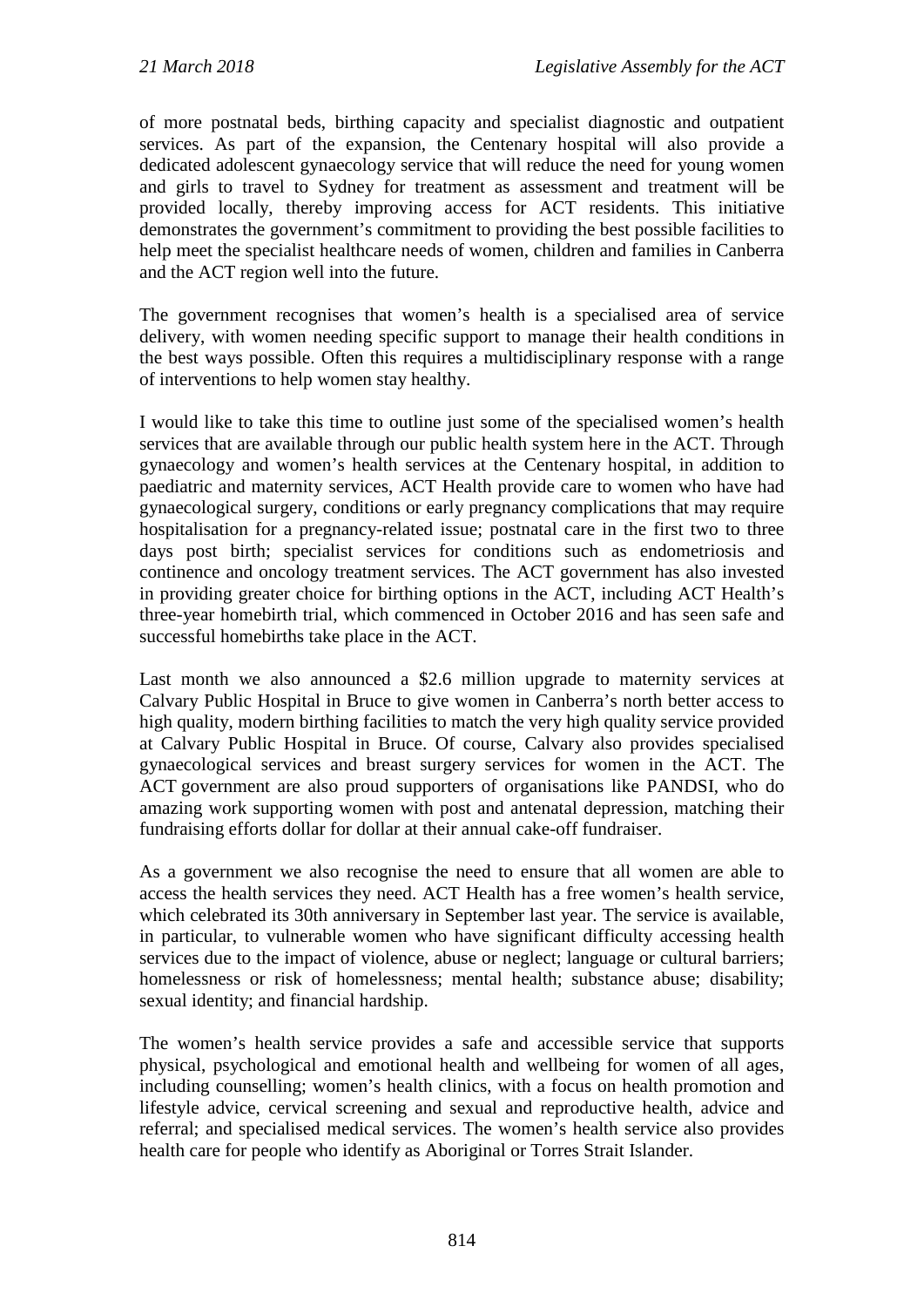ACT Health also facilitates a range of specialised screening programs for women, including breast cancer screening services, aimed at reducing deaths from breast cancer through early detection of the disease. The service invites women 50 to 74 years of age for a free screening mammogram every two years. Women aged 40 to 49 years and 75 years or older are also eligible to have a free screening mammogram with the service.

The government has also committed to providing better access to health care in community settings, with new walk-in centres to be established, taking us to a total of five walk-in centres across the ACT.

I also pay tribute to our many NGO partners delivering services to women in our community: primary healthcare providers, the important work of Winnunga Nimmityjah, the Women's Centre for Health Matters, alcohol and drug services, community services and others. I would like to highlight, as has been mentioned, the recent research into and report on Canberra women's health needs, including younger women—"younger" being under the age of 50, a wonderful definition of younger women—and particularly their lives living with chronic disease.

I would also like to acknowledge the Women's Centre for Health Matters work with partners, public, private and community sector right across Canberra, in the wonderful website havingababyincanberra. This provides a fantastic resource to women in our local community, and their partners, who are undergoing that exciting journey of having a baby.

Madam Speaker, as you know, the ACT is historically a leader in abortion law reform. The government is committed to continued support of the health and wellbeing of all Canberrans, including enabling them to be able to make informed decisions about whether or not to terminate a pregnancy. Ensuring access to services that assist Canberrans before, during and after making this important decision about termination of pregnancy is vital.

I welcome the tabling of Ms Le Couteur's bill this morning and welcome the broader discussion on improving access to services in the ACT. The government has already made a commitment to review the barriers people may face when accessing abortion services in Canberra, and this review is expected to be completed in mid-2018. We also look forward to the Women's Centre for Health Matters survey and research currently underway on women's sexual and reproductive health in the ACT.

Abortion is the subject, sadly, of criminal law in all states and territories except the ACT. In the ACT it is considered a health issue, not a criminal matter, and as such is listed in part 6 of the ACT's Health Act 1993. I am proud to continue in this place the work of many before me and reiterate that the ACT is progressive and does not and will not criminalise health issues.

Any amendments to current legislation require thorough consultation and analysis and I am pleased to acknowledge that this work is already underway. Currently, Canberra women can access both medical and surgical pregnancy termination services from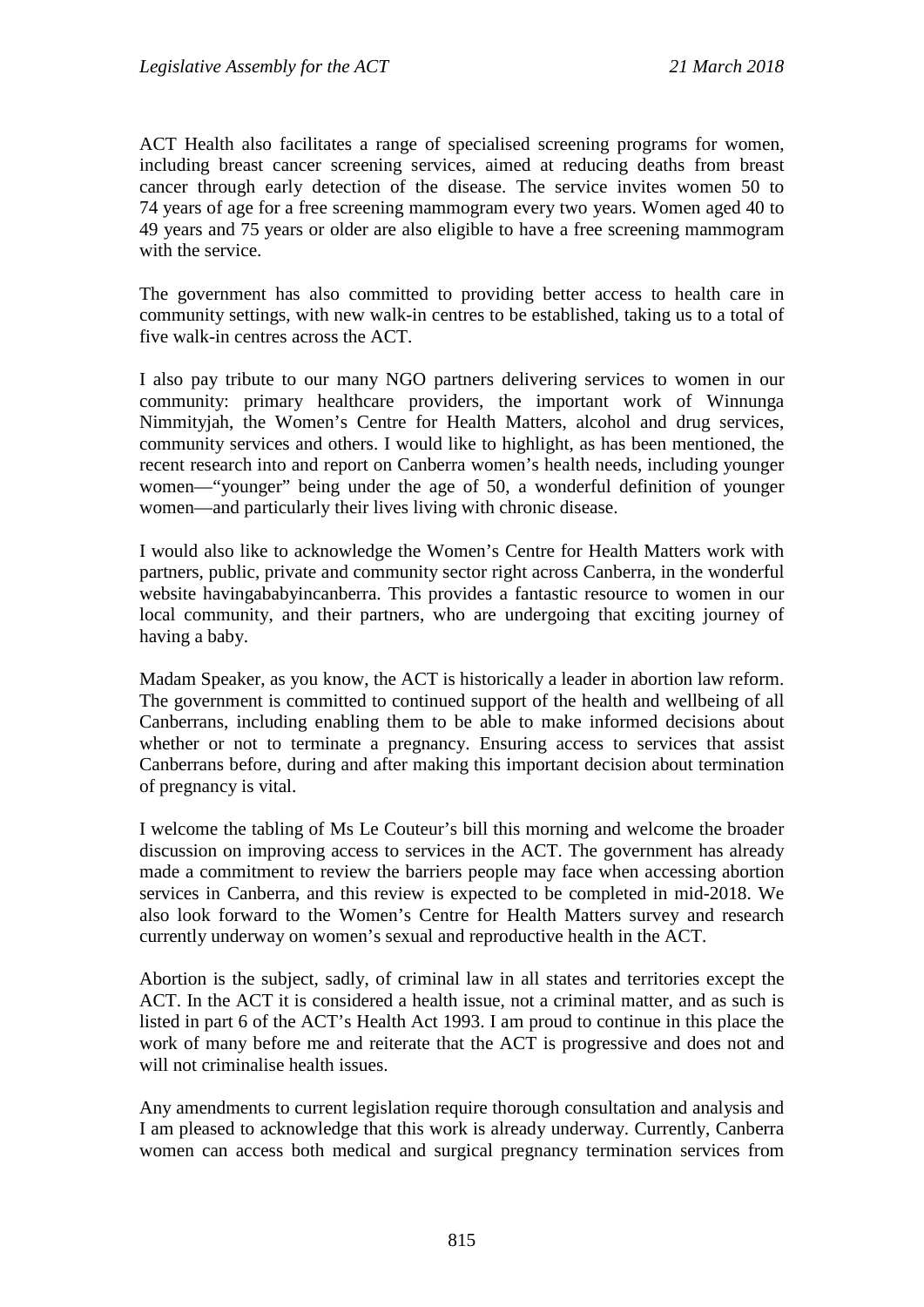private providers. Private services are available through the Marie Stopes clinic located in Civic and Gynaecology Centres Australia at the Abortion Clinic Canberra in Queanbeyan. Both offer surgical and medical terminations, while the Tabbot Foundation offers only medical terminations.

As we know, the decision to have an abortion is not an easy one, and women who have made this decision have the right to access the medical services they need without being forced to endure the judgement of others. This was why in 2016 the government introduced an exclusion zone to protect patient privacy and access around the health facility at Moore Street in Civic.

The government is committed to advancing the place of women in the workplace. This commitment is reflected in the ACT women's plan, which has at its root the advancement of gender equality which will have important implications for the success and prosperity of our community. While we remain an affluent community with a high proportion of women in the public sector, there still are groups of women who face a range of barriers to full participation in our community. In the workplace the ACT has the second lowest gender pay gap. It is still a gender pay gap. In the public service women comprise 65 per cent of our workforce and in senior executive positions 41.5 per cent are held by women.

We are doing well, but we look forward to continuing this important work for Health and the other directorates in my portfolio to get on with the important action underneath the women's action plan over the next two years. I would like to thank Ms Cheyne for bringing this motion forward today.

**MS ORR** (Yerrabi) (12.07): I thank Ms Cheyne for moving this motion today. Last Saturday I had the pleasure of attending the Gungahlin Jets season launch. At the event the division 1 men's and women's football, the men's reserve football and the senior and cadets women's netball teams were presented to the club and its sponsors.

Having long established Aussie Rules in the Gungahlin region, the Gungahlin Jets added the netball teams in 2017, becoming the first to offer a traditional football-netball club feel. As an aside, I know that my colleague Mr Steel's team down in Woden are claiming they were the first to offer football and netball here in Canberra, but I am afraid it was my humble club in the electorate of Yerrabi who were first.

The Jets, and the Blues for that matter, are examples of clubs in Canberra who understand the transition that has taken place in sport and the wider community. Realising the potential of women's participation in sport, both of these clubs have expanded to offer both women's football and netball. I am proud to say that my electorate is home to the best women's Aussie Rules team in Canberra and is a breeding ground for AFL women's superstars like Britt Tully and Maddie Shevlin.

Just like the Jets and the Blues, the ACT government is also investing in increased participation in women's sport, and this support is already having an impact. Women's Australian Rules football participation increased by 34 per cent in the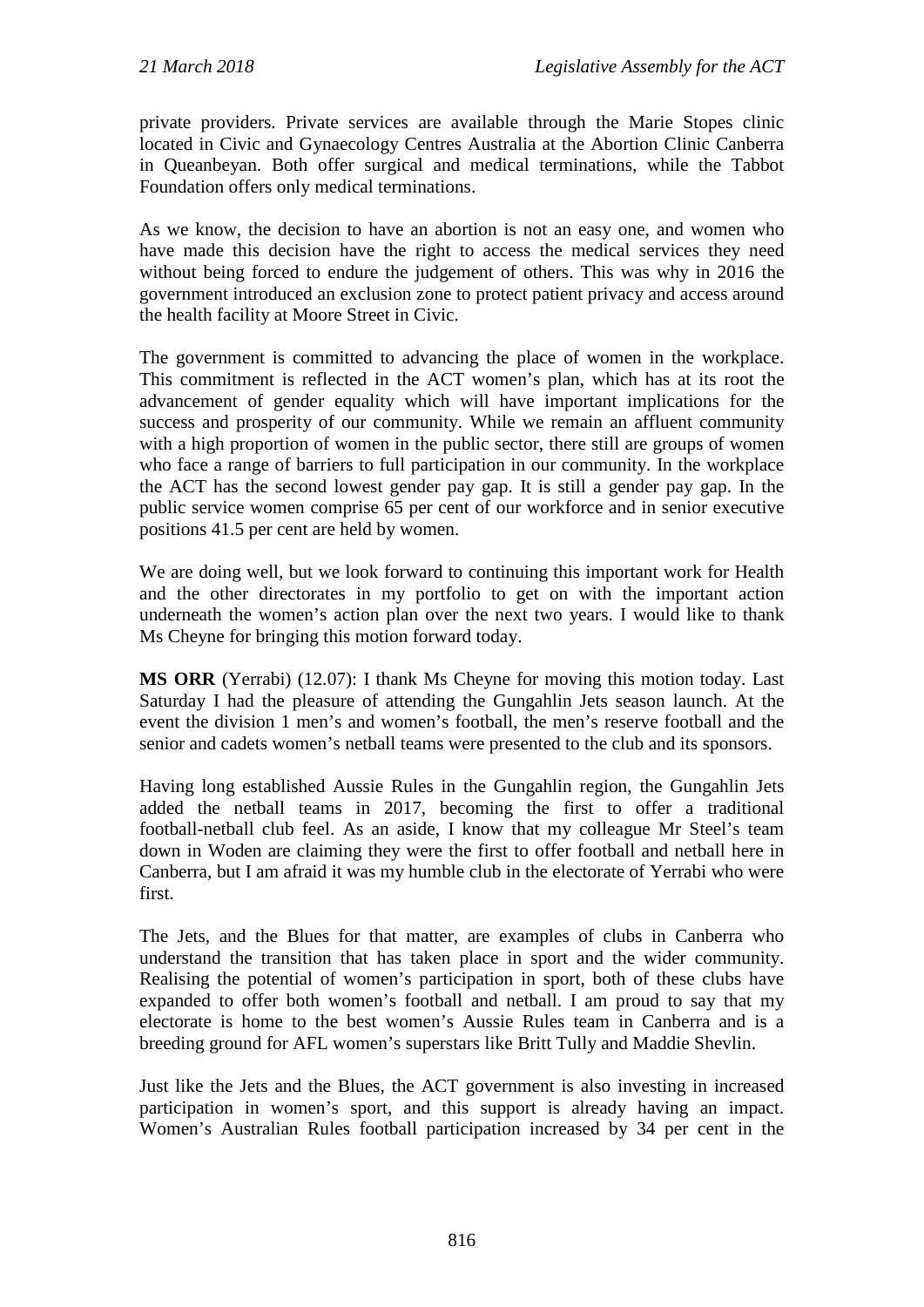ACT in 2017. The 2017-18 ACT budget provides additional funding to encourage increased women's participation in sport.

It is not just sport, though, where women's participation has undergone transformation. The proportion of women in the ACT participating in the workforce is 69 per cent. At this level it is higher than the overall national participation rate and only slightly lower than the national male participation rate. This means the ACT is at the forefront of the transition taking place across the developed world, where men's and women's participation rates are beginning to converge.

At the same time, this transition represents somewhat of a glass ceiling. Around the world, a 70 per cent participation rate seems to be a threshold proving difficult to exceed. There are clearly structural changes needed to completely close the gap between men and women in workforce participation. We could think long and hard about how we go about that, or we could actually ask women what they want, which is precisely what my union, the Community and Public Sector Union, has done this year and in many previous years.

On International Women's Day, the CPSU released the results of the ninth "what women want" survey. The survey is largely focused on the Australian, ACT and Northern Territory public services and on some private sector workers from companies such as Telstra. Overall the survey found that long hours are impacting on personal relationships and that work, including being contacted outside work hours, was increasingly encroaching on personal lives. At the same time, one-quarter of women care for others on a regular basis. Of those who had dependent children, almost all said they were the primary carer.

It is important to acknowledge the impact this has on female employees. Here is an example of a challenge we must overcome if women are to make a larger contribution to our economy. How are women expected to do more in the workplace while still maintaining their responsibilities in the home? According to women, we can offer more flexibility in the hours worked, ensure access to leave as needed, allow the negotiation of part-time hours, offer opportunities for job sharing and allow working from home. However, there is also a cultural shift required within workplaces, as many respondents were concerned that their career aspirations would be curtailed should they take one of these options. Of course, everyone will start to benefit from us all asking the question about how we can free up more time for the people we love.

This is a great report and gives an insight into some of the challenges women face when participating in our wider society. Women's participation is such a critical thing. It can help women to become fit and healthy, it can help women to realise their potential and it can help to build a future well into retirement. Most importantly, though, it can help to build lasting relationships and strengthen communities.

The need for these links is particularly apparent when a women enters a new community. I was very fortunate last week to attend the Migrant and Refugee Settlement Services of the ACT International Women's Day celebration. There were a number of dance performances from migrants from places as diverse as Sierra Leone, Mongolia, China and Fiji, as well as some inspirational speeches given by women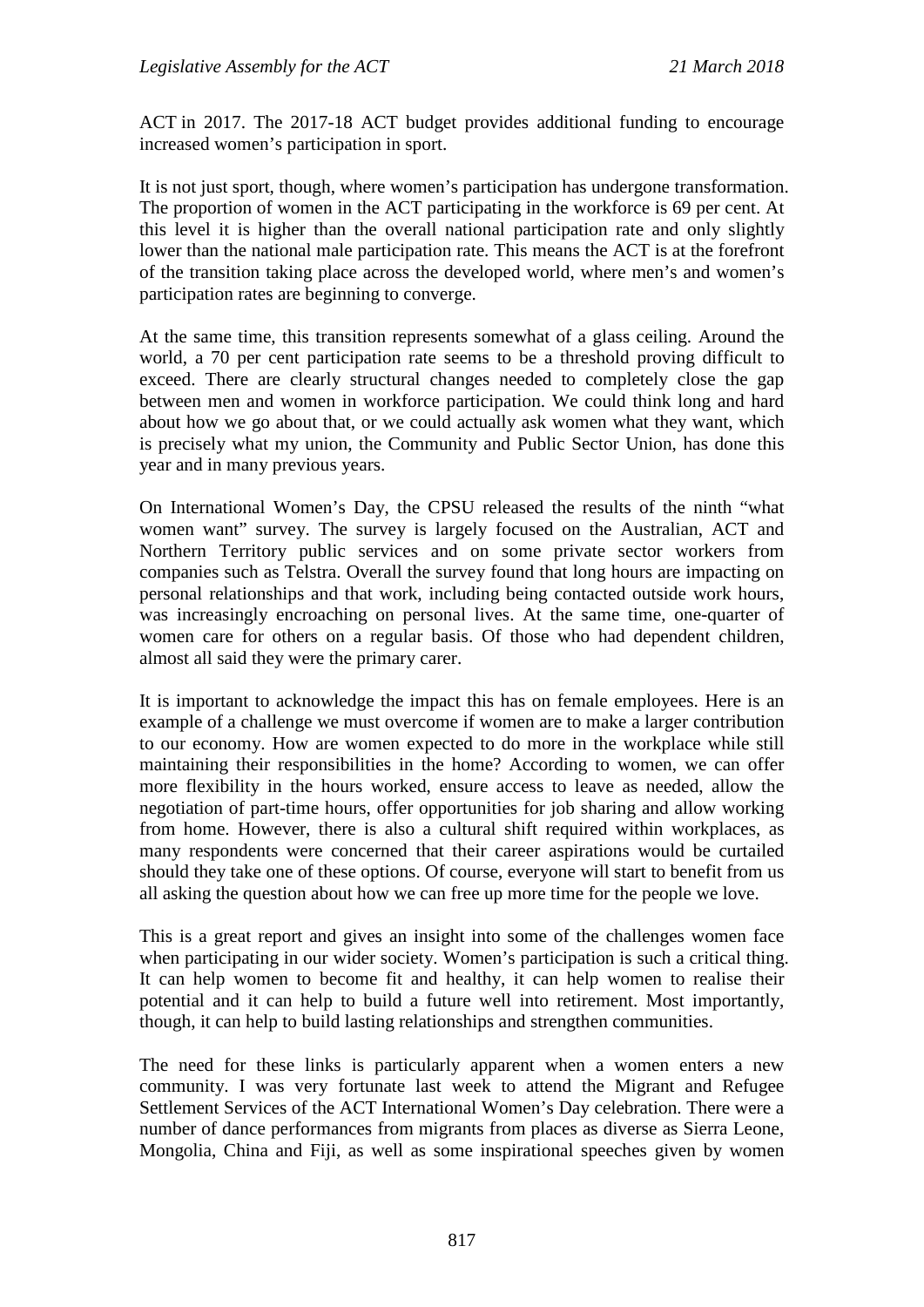who had migrated to Australia, speaking of their experience of finding their way in a new country. The groups came together to socialise, share experiences and have fun dancing.

Participation is such a critical act in our life, and it is through participation that we learn and that we teach. So many lives have been enriched by encouraging the increased participation of women in our society, and a day like International Women's Day is a day to celebrate this and to reflect on how we can better achieve this.

**MS CHEYNE** (Ginninderra) (12.12), in reply: I thank the many members who spoke for their contributions today. I note that for a time Mr Hanson was the only male member here, and I felt the need to point that out. But I expect he coped with it and supported the excellent company around him.

Every person here today has spoken of the value of women and the gender equality imperative. Sadly, there is a disconnect between that goal and the policy position of the Canberra Liberals. At the heart of it, the availability of abortion and termination services is crucial to giving women a genuine chance to reach their potential. Denying this basic health service is tantamount to sentencing some Canberra women to social isolation, financial hardship and missed opportunities in education and the workplace.

It is getting tiring, but I need to stress to the Canberra Liberals yet again that a policy position of pro-choice is about choice. The Liberals stress how important it is that it is a conscience issue for them, but that is exactly what being pro-choice is—exercising your conscience, exercising your choice. There is no forcing of one thing or another. Being pro-choice simply does not force anyone to do anything. Having a pro-choice policy empowers women to make the choice that is right for them. That is their decision to make. It is up to them. It is not our position to judge or influence.

While ever the Canberra Liberals do not have a policy as a party, we can only assume that their policy will be decided by whomever might be their health minister, if that day ever comes—God forbid. I will put on the record that I never, ever want what should be my reproductive decisions to be decided by the personal views or the conscience of Mrs Dunne. I cannot overstate the importance of this issue. I will continue to call out the opposition on their lack of a clear policy and their circular arguments on women's reproductive health until they show some conviction, an ounce of conviction, and let the people of Canberra, the women of Canberra, who they say they so well represent, know where the Canberra Liberals stand.

On a lighter note, I am proud to be part of a government that is standing up for women and girls in practical and meaningful ways. The ACT government has made significant improvements in women's participation. Our female workforce participation rate, pay gap and representation of women in leadership positions far exceed the national average and we have the opportunity to be leaders on the world stage.

Last month the ACT reported the largest percentage of women holding positions on government boards and committees, with 48 per cent. This excellent result is a product of tangible measures taken by the ACT government mandating that all ACT boards and committees consult with the ACT office for women to ensure gender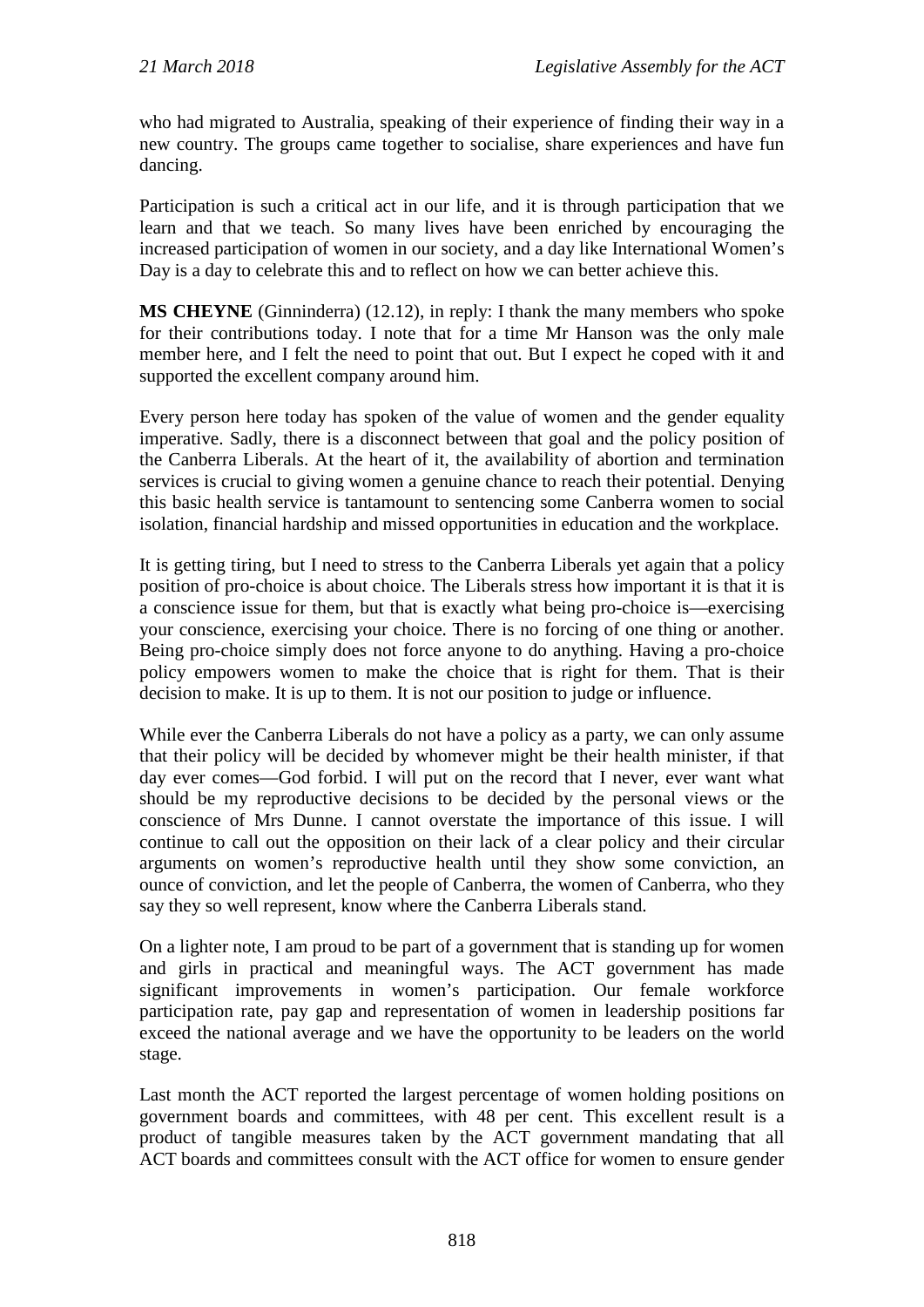balance when appointing members. The Minister for Sport and Recreation has also set the requirement on peak sporting organisations funded by the ACT government to reach at least 40 per cent women's representation over the next three years.

Despite this focus and the significant improvements to the status of women, gender inequality still persists. That is why the ACT government is being bold for change, with its ambitious 10-year plan to support women and girls in our community through the ACT women's plan 2016-26. I touched on some of the initiatives under the women's plan in my main speech, but there is still so much that we are doing. We know experiences and opportunities for women vary greatly. This is often impacted by factors such as socio-economic status, cultural background and disability. The women's plan highlights the importance of acknowledging the diverse experiences and needs of women and developing appropriate policies, programs and services.

In order to better support the health needs of women from a range of cultural backgrounds, under this plan ACT Health has completed 12 community cultural profiles. These profiles will assist healthcare workers to better understand and appreciate possible cultural impacts on health in culturally and linguistically diverse communities. We have also been working on, and will continue to strive to improve, opportunities for women and girls to participate in sport and active lifestyles, the importance of which we spoke about yesterday in the MPI.

The ACT government recognises and values our diverse community. It is important that this diversity is reflected in appointments to boards and committees and in leadership roles to ensure that the voices of women and people with diverse experiences are heard. That is why the ACT government is working to develop an ACT diversity register. The register will connect people interested in being on boards and committees with opportunities that arise in the ACT. It will be open to all people but with a focus on women, people with disability, people from culturally and linguistically diverse backgrounds, Aboriginal and Torres Strait Islander people and people that identify as lesbian, gay, bisexual, transgender, intersex and queer.

The register will supersede the ACT women's register and is anticipated to be finished in late April 2018. We have also committed to holding biannual forums between government and the community to support collaboration and improved engagement. The first forum, "The case for change", was held on 30 October 2017 and was co-hosted by YWCA Canberra. It brought together 52 leaders from government, the women's sector and business to identify barriers and opportunities.

For us to achieve true gender equality we all need to change and question all aspects of our lives and the community we are creating. If left unchecked, gender inequality can breed in the social and economic structures we build, the language we use and the assumptions we make in our private, public and professional lives. The ACT government is taking decisive action to support women and girls. I constantly see the strength of women and girls in the Canberra community, as I know you do too, Madam Speaker, and I know they will take these opportunities and make change happen in their homes, workplaces and social circles. It is with great confidence that I look forward to a future Canberra where equality is the status quo.

Question resolved in the affirmative.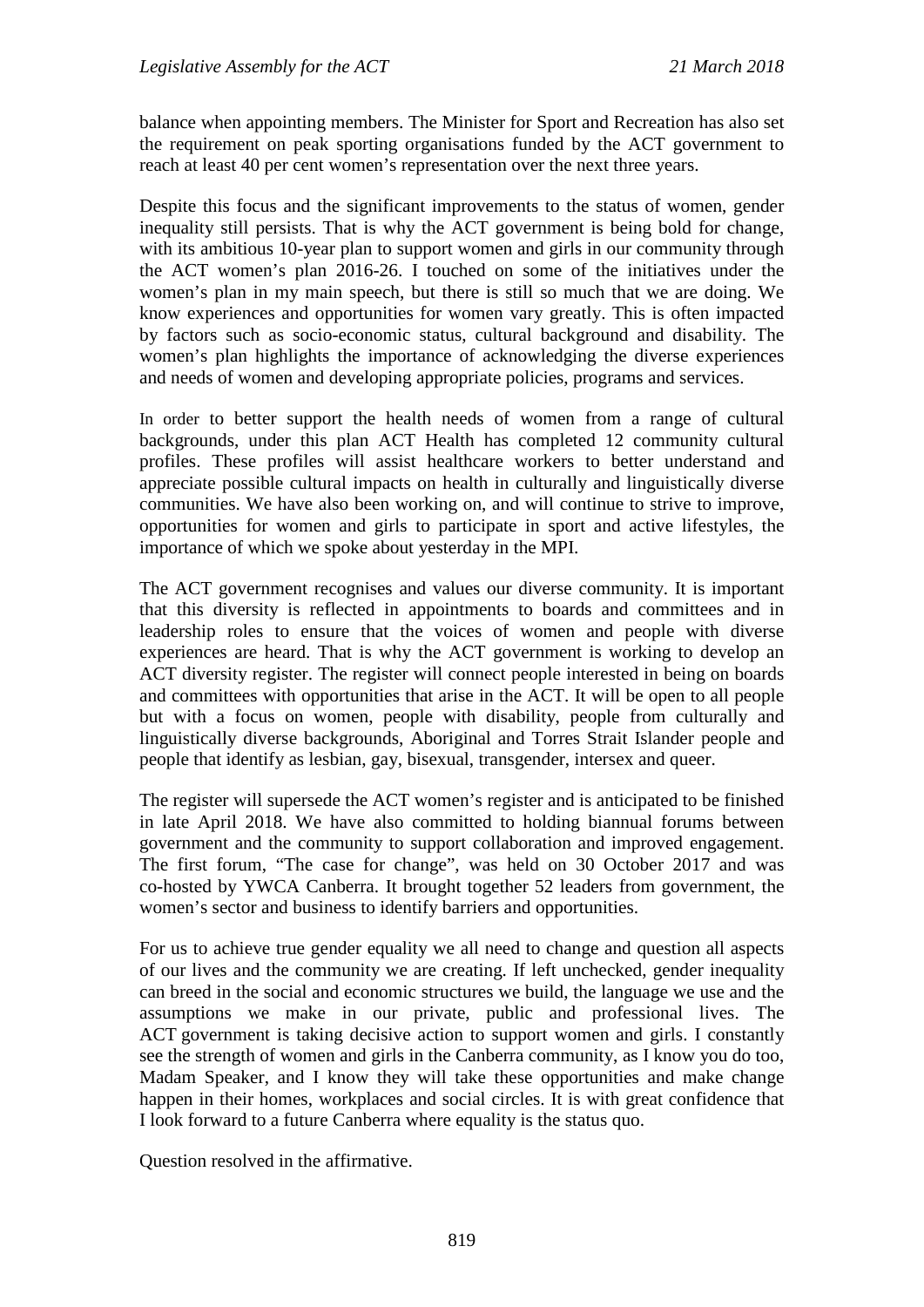# **Paper**

**Madam Speaker** presented the following paper:

Privilege—Alleged breach—Events at Standing Committee on Economic Development and Tourism Hearing of 6 November 2017—Procedural advice from the Acting Clerk of the Legislative Assembly, dated 21 March 2018.

## **Sitting suspended from 12.19 to 2.30 pm.**

## **Questions without notice Land—Dickson purchase**

**MR COE**: I have a question for the Chief Minister. Chief Minister, the Auditor-General found that significant concessions, worth up to \$2 million, were given to the Dickson Tradies in negotiations to purchase the car park near the club on block 30 section 34. These concessions were substantially different from the original request for tender. Chief Minister, why were these concessions significantly different from the terms that were advertised to all potential tenderers in the advertisement for that block of land?

**MR BARR**: I refer the member to the Auditor-General's report that outlines in some detail the process post the tender evaluation panel's conclusion of the assessment of the tenders.

**MR COE**: Chief Minister, again I ask: when is it that you were first informed of the deal being offered to the Tradies; and were you or anyone in your office advised of the concessions being offered to the Tradies club prior to the conclusion of that deal?

**MR BARR**: I will take that date, and that question, on notice.

**MR PARTON**: Chief Minister, why was the termination clause removed from the final contract?

**MR BARR**: The Auditor-General's report goes to that question.

## **Waste—recycling**

**MS LE COUTEUR**: My question is to the Minister for Transport and City Services. It relates to the reports that Australia exports about 30 per cent of its recyclable materials to China, which has recently banned the import of some of these materials. How will China's ban on importing recyclable materials affect the ACT?

**MS FITZHARRIS**: I thank Ms Le Couteur for her question. Certainly I am aware that ACT NoWaste are thinking very carefully about this. The latest advice to me is that it is having no current impact and not expected to have an impact in the immediate future. I know that a number of jurisdictions around the country are having ongoing meetings and discussions about the impact, in particular with the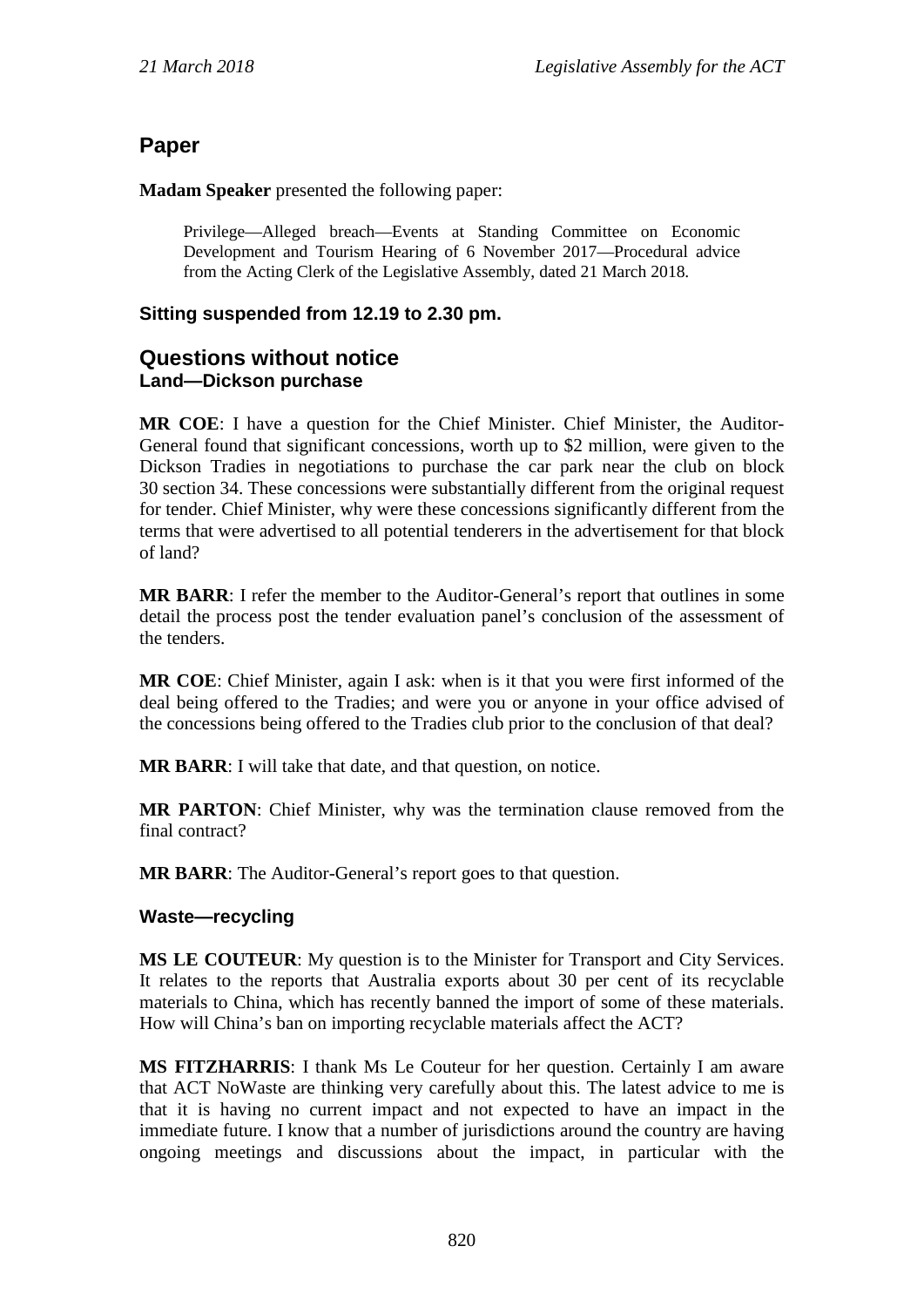commonwealth department, the New South Wales and Victorian governments and a number of local councils. We will continue to monitor that situation and I will provide any additional information to Ms Le Couteur.

**MS LE COUTEUR**: What is the ACT doing to reduce the amount of recyclable material that we produce in the first place so that we do not have to worry about these issues?

**MS FITZHARRIS**: I thank Ms Le Couteur for that question. It is an important one. Indeed, as many members will be aware, the waste feasibility study has been underway for a couple of years now. It has concluded and I look forward to presenting the findings of that in the very near future. It certainly is the aim of that study to minimise the amount of waste and recyclable material that we generate in the first place. Members will be familiar with the waste pyramid, which shows that our main intention is to decrease the amount of waste and recyclable material that we need either to recycle or have as waste, particularly waste going to landfill.

**MR WALL**: Minister, what currently happens to recyclable plastics collected through the various recycling streams in the territory? If that needs to be taken on notice; that is fine.

**MS FITZHARRIS**: There is a range of ways that recycled plastics are dealt with, including looking at some new and more innovative ways of dealing with recyclable plastic, but I will also take that question on notice.

## **Land—Dickson purchase**

**MS LAWDER**: My question is to the Chief Minister. Chief Minister, your government was investigated by the Auditor General for the purchase of a Tradies Club property that was leased back to the club for a dollar a year. Chief Minister, how do you justify billing the Tradies a dollar a year in rent while charging community organisations tens of thousands of dollars a year?

**MR BARR**: The government does not charge community organisations tens of thousands of dollars a year. There are many community organisations that have peppercorn rent arrangements. The first part of Ms Lawder's question relates to a commercial transaction that was undertaken by the directorate in accordance with the various procurement laws, regulations and guidelines.

**MS LAWDER**: Chief Minister, was it the government's idea or the Tradies' idea to set the rent at a dollar a year?

**MR BARR**: That is not a matter that involves me. I was not involved in any commercial negotiations because, quite rightly, there is a separation between members of the Assembly and ministers and procurement.

**MR COE**: Chief Minister, under the lease with the Tradies Club, are there any restrictions on their subleasing the property at amounts significantly more than \$1 per year?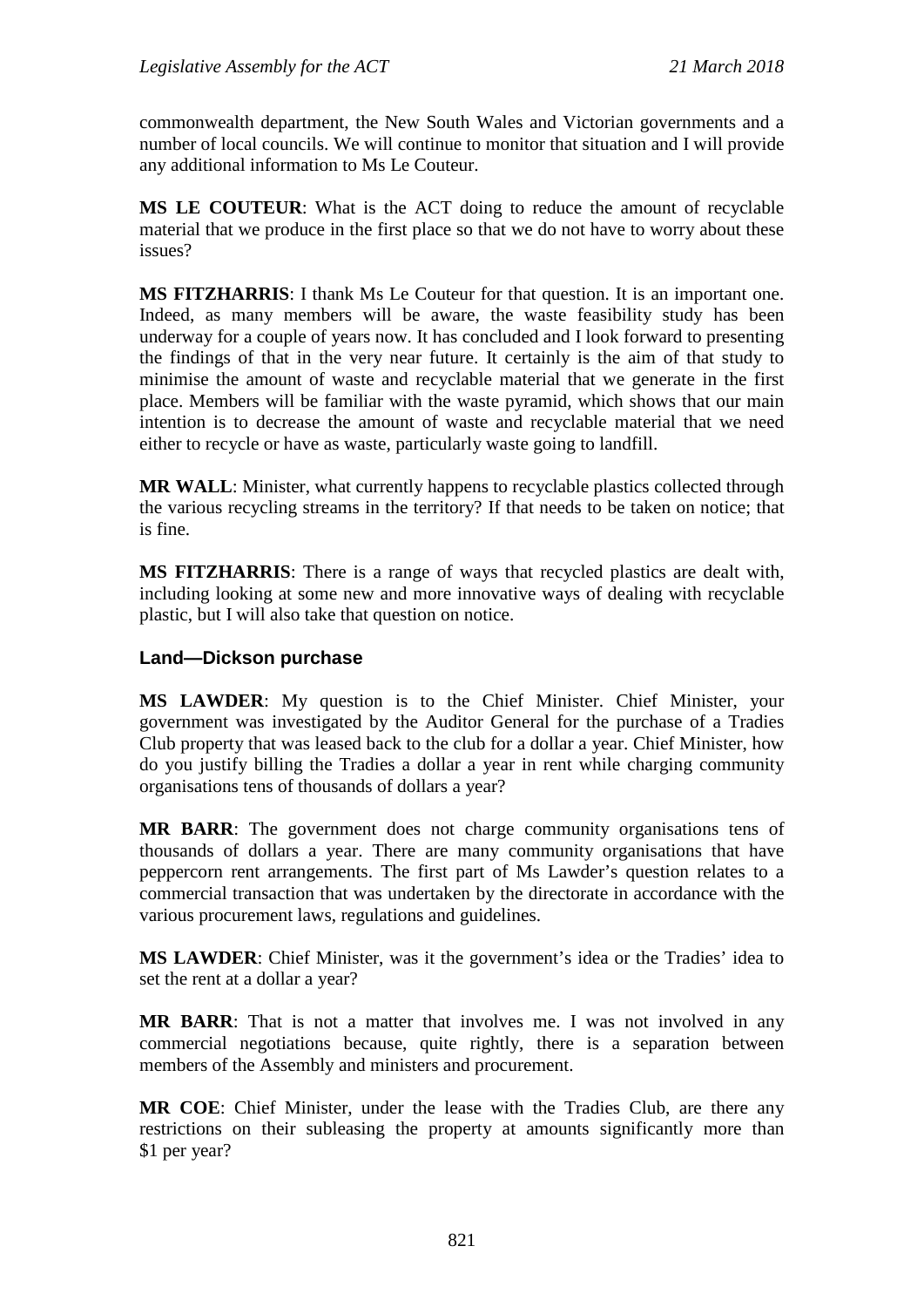**MR BARR**: I am not across the detail of that lease. I will take that question on notice.

## **Women—government support**

**MS ORR**: My question is to the Minister for Women. How has the ACT celebrated the valuable contributions that women have made across Canberra which have contributed to improving the status of women in the ACT?

**MS BERRY**: International Women's Day is an important opportunity to honour and acknowledge the work of many people in our community who go above and beyond the norm to make real change. This year we celebrated through the presentation of women's day awards to three outstanding women who have done some pretty cool things in promoting better outcomes for girls and women.

The ACT woman of the year award was awarded to Ashleigh Streeter-Jones, who has already in her relatively few inspiring years done some amazing things for women and girls in our community. Ashleigh has been a director of Future 21: Young Australians in International Affairs, which aspires to get more young people involved in international affairs. She was part of the task force behind the recognition of trans inclusion and co-organised the girls takeover parliament program to inspire and equip the next generation of female leaders.

Young woman of the year was Ashleigh's comrade-in-arms, Ms Caitlin Figueiredo. Caitlin, again a young achiever doing great things, is an international champion for gender equality. Along with Ashleigh, Ms Figueiredo co-founded the world's largest political takeover, which reached 10 million people and trained Canberra women in leadership, public speaking and Indigenous rights.

Our senior woman of the year was awarded to Ms Cathi Moore. Ms Moore has contributed to leadership positions in key community organisations and on government boards for 30 years, including serving as the President of YWCA Canberra and board member and Treasurer of YWCA Australia where she successfully campaigned for the introduction of the 30 per cent quota for young women under 30 in governance positions in the YWCA both nationally and locally.

**MS ORR**: Minister, why is it important for the ACT government to acknowledge these women and the work they do, and to keep working on strategies to support women to meet their full potential?

**MS BERRY**: I thank Ms Orr for her supplementary question. Since 1911, we have formally celebrated International Women's Day, with so much great progress in advancing rights for women and girls. We have achieved so much since that time. As I said, our celebrations for the week of International Women's Day allow us to spend more time honouring and acknowledging great women in our community.

I note that there are some members in the opposition who are not listening to the response to this important question. I hope that they will pay attention and will continue to champion the work that great women in our community do.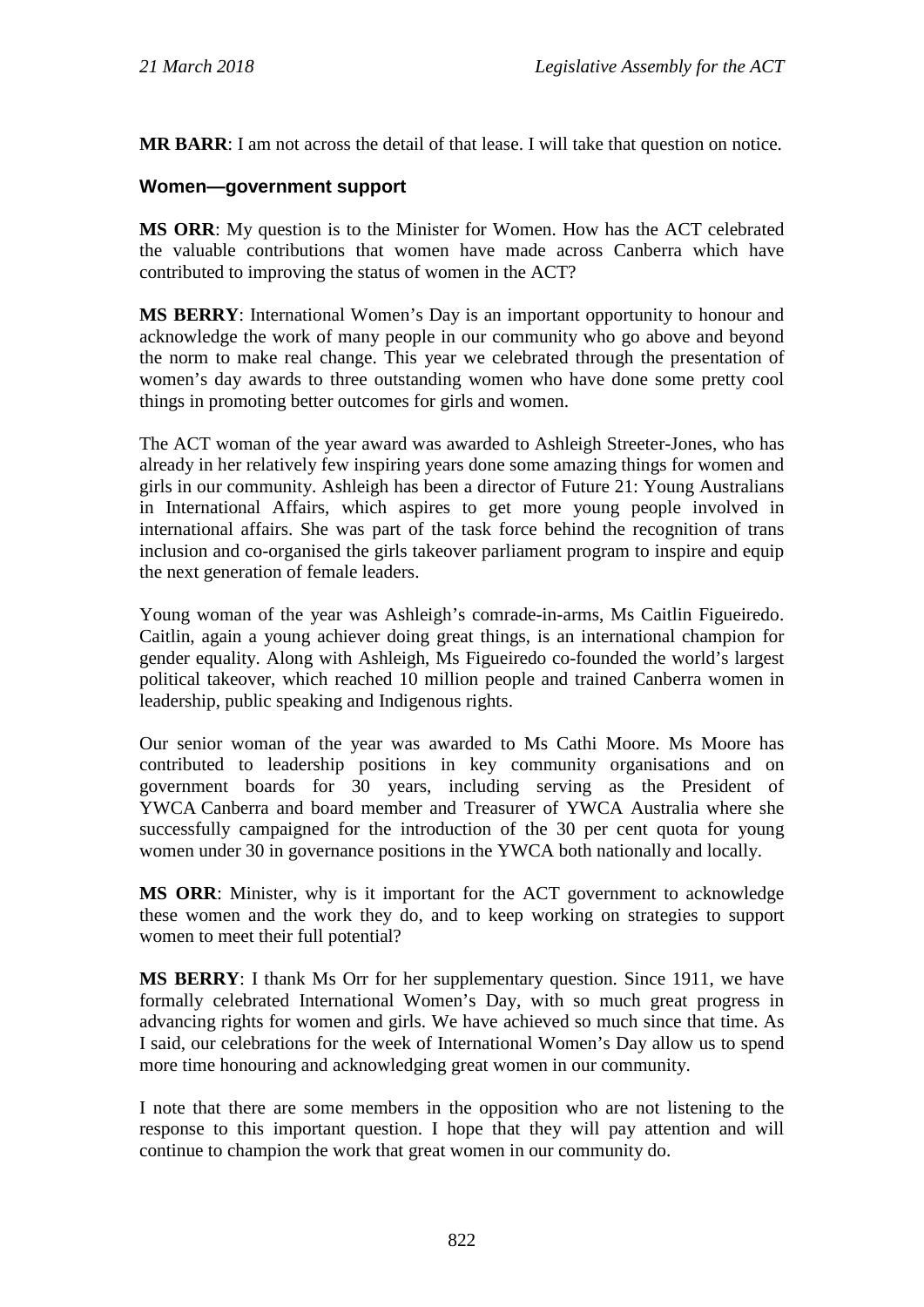The ACT government has launched the ACT women's honour roll. The honour roll will digitally record the names of Canberra women who have received significant local honours since local government began in 1988. It will include recipients of the ACT Women's Award, Canberra Citizen of the Year Award, ACT Honour Walk, ACT Sports Hall of Fame and ACT Scientist of the Year Award. This year we added nine new inductees to the women's honour roll, including our winners for this year, Ashleigh, Caitlin and Cathi, and a group of notable Canberra achievers, including Ms Virginia Haussegger AM for her service to the community and always advocating for women's rights and gender equity; Elizabeth Chatham for her work in advocating and developing health programs for women and girls; Rhonda Parkin for her outstanding work in the promotion of women's sport; and Jayanti Gupta, Caroline Hughes and Julie Tongs for their outstanding contribution to the community.

More than 300 women are represented on the honour roll, which will be added to every second year to mark International Women's Day celebrations for the ACT. Importantly, these women now stand as role models, as leaders and as change makers in our community for other girls and women to look to for inspiration and encouragement.

**MS CHEYNE**: Minister, what else is the government doing to drive gender equality outcomes across the ACT?

**MS BERRY**: Yesterday I spoke about this in my ministerial statement. I outlined a long list of achievements and programs that have been rolled out over the past 12 months. It is important that governments remain focused and keep their eye on the ball with regards to driving real change in our community.

Our women's plan contains around 200 actions to keep this work going, things like better promoting vocational education training opportunities for Aboriginal and Torres Strait Islander women; better engaging women's organisations to make sure that active travel and maintenance programs are taking their views and needs into consideration; ensuring that women's perspectives are included in planning and design processes that the government undertakes; and developing training modules on gender impact statements and unconscious bias.

These are just a few of the actions out of a long list that we have identified for the first action plan. I look forward to continuing that work with the community.

## **Land—Winslade purchase**

**MRS JONES**: My question is to the Chief Minister and Treasurer. I refer to your decision to authorise the purchase of the Winslade property near Mount Stromlo under the policies of the old land development agency for \$7.5 million. Chief Minister, why did you agree to purchase this property under the old land development agency rules given that these arrangements had been criticised by the Auditor-General?

**MR BARR**: A business case for that acquisition was prepared. It went through a process of assessment and the recommendation from the Under Treasurer to me was to support the acquisition.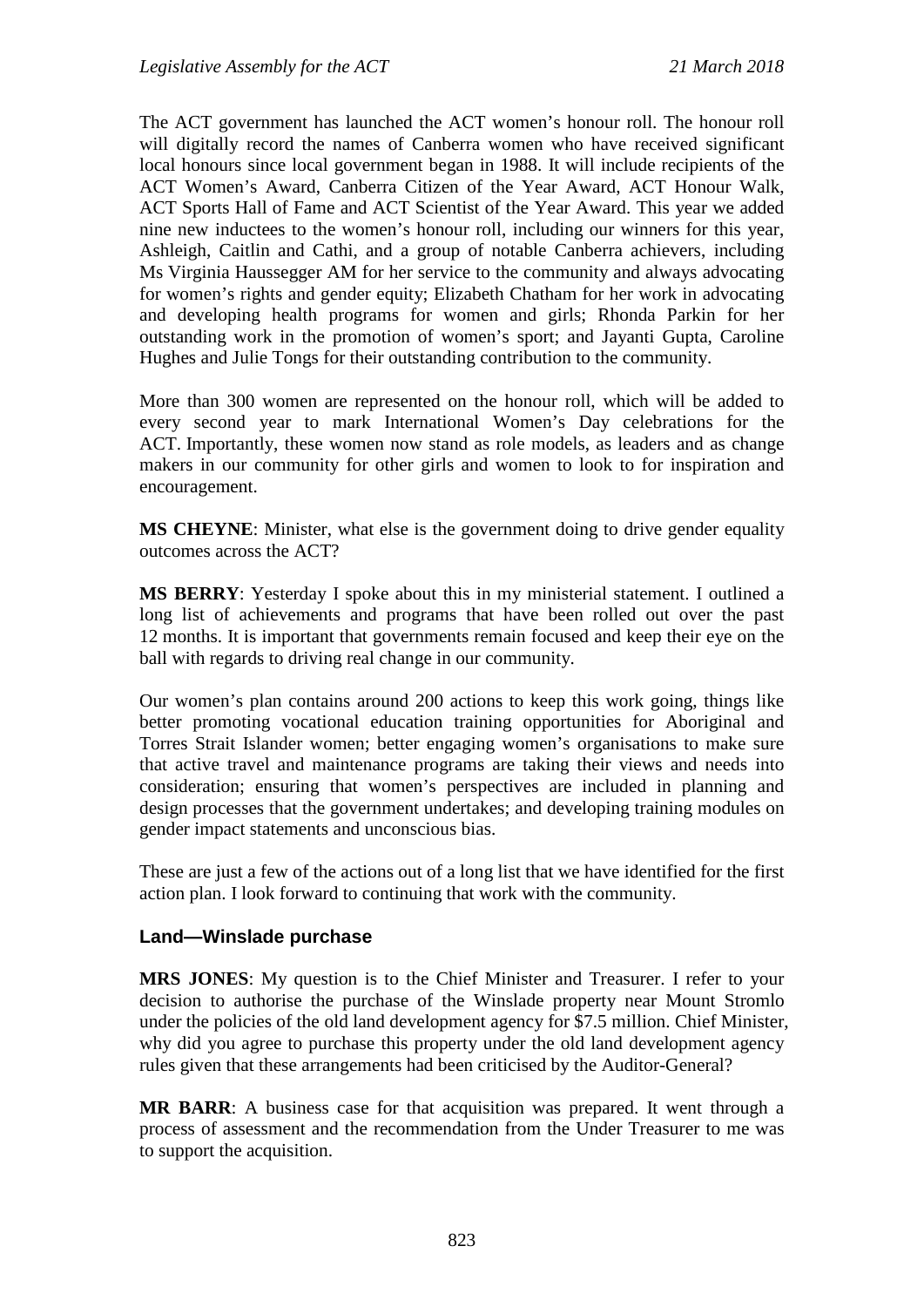**MRS JONES**: Minister, why did you agree to pay \$7.5 million of taxpayers' money based on one valuation that was a year old?

**MR BARR**: I refer the member to my previous answer.

**MR COE**: Chief Minister, in 2016-17 did the ACT government exceed the overall cap for expenditure on land acquisitions? And what are the government's plans for the Winslade site?

**MR BARR**: I will take that question on notice.

## **Suburban Land Agency—rural subleases**

**MR WALL**: My question is to the Minister for Housing and Suburban Development. Minister, the former Land Development Agency issued four subleases on rural land for a peppercorn fee of \$1. However, the LDA had no policy for these subleases, with an answer to a question on notice stating that subleases were:

… considered on a case by case basis dependent on land management requirements, the size and nature of the property, the future purpose and timing of development.

Minister, has the Suburban Land Agency developed policies regarding these subleases?

**MS BERRY**: I will take that question on notice.

**MR WALL**: Minister, what actions have you taken to satisfy yourself that these subleases are being managed appropriately and that the peppercorn rental arrangement is appropriate for each property?

**MS BERRY**: I have taken on notice the first question, which is directly connected to the second question the member asked. But I will direct the member to my statement of expectation to the Suburban Land Agency regarding accountability and transparency, which is online and available to everybody for their consumption. In establishing the agency, we have ensured that they promote and publicise in a timely way the information, consistent with the ACT government digital strategy; consider the regular public release of board papers; enable clear and timely reporting on performance across financial and non-financial indicators and objectives; and satisfy the records management—

**Mr Wall**: I raise a point of order, Madam Speaker. The question was directly relevant to the four subleases. I ask that the minister either be directly relevant to that or take that portion on notice.

**MADAM SPEAKER**: To the subleases and what actions the minister had taken.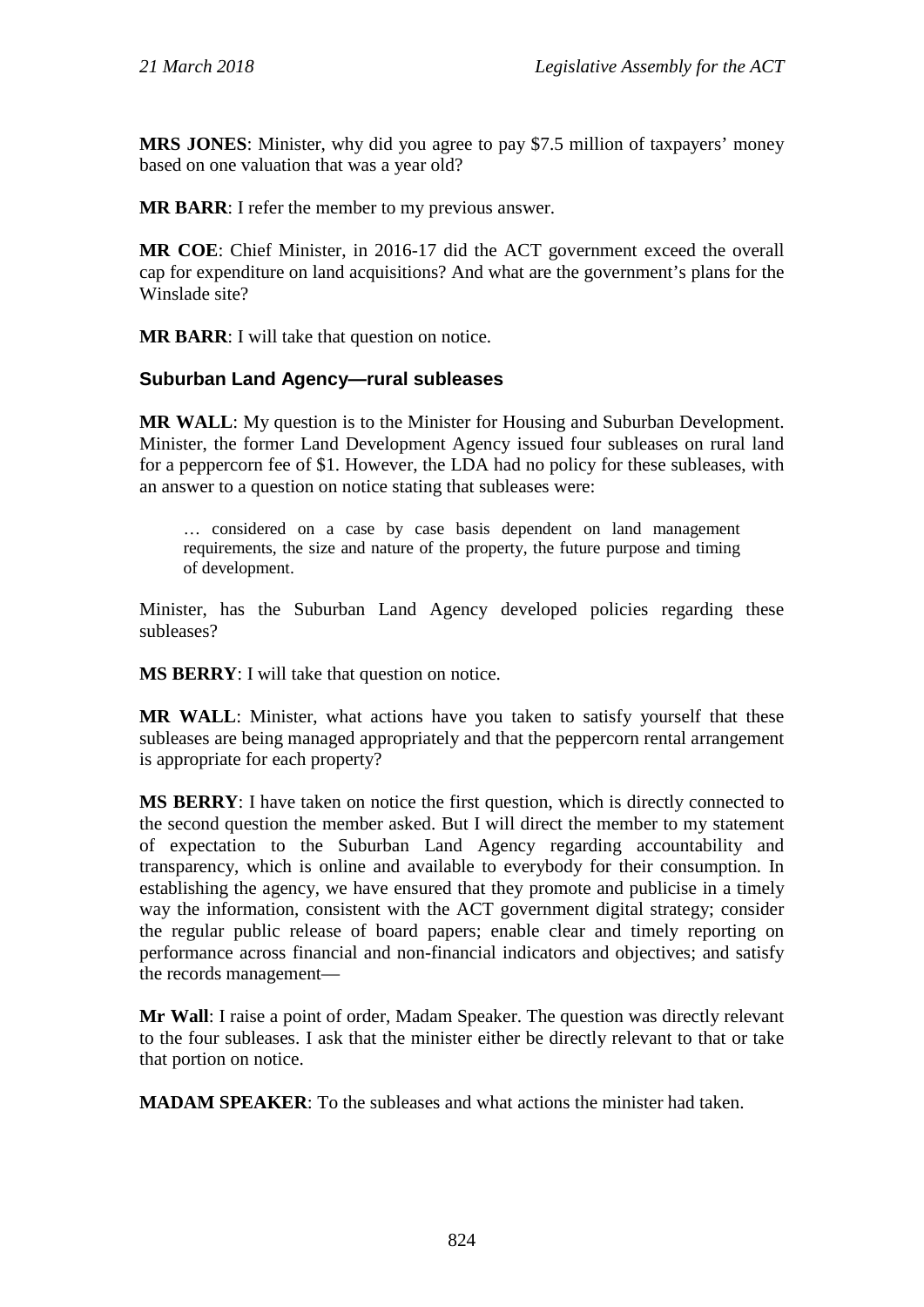**Mr Wall**: No, not as an overarching directorate reference but specifically with regard to those—

**MADAM SPEAKER**: Thank you, Mr Wall.

**MS BERRY**: On the point of order, Madam Speaker, I said that I would take the question on notice and then I went on to talk about the work that the Suburban Land Agency is expected to do as part of my statement of expectation from them around transparency.

**MR PARTON**: Minister, what changes, if any, has the Suburban Land Agency made to the administration of rural subleases?

**MS BERRY**: That is also directly related to the first two questions on that matter, which I have said that I will take on notice. Part of the reasons for those leases that have been provided are around the management of the environment, as well as rural management. I have said that I will take the question on notice, and I will provide an answer to the Assembly.

#### **Land—rural property acquisition**

**MR MILLIGAN**: My question is to the Minister for Housing and Suburban Development. I refer to a request by the planning and urban renewal committee in its report tabled on 20 March 2018 that the ACT government cease buying rural properties for "strategic purposes" until the Auditor-General hands down her report. Minister, will the government commit to following the recommendation of the planning and urban renewal committee?

**MS BERRY**: The government has a few months to go before we need to respond formally to that report, and we will do so.

**MR MILLIGAN**: Minister, why is the government claiming that it is buying rural properties for strategic purposes when in many cases it does not have plans for the properties it is buying?

**MS BERRY**: I think it is a bit of a question to me about why I think that should have been happening or why that had occurred. It is asking for a bit of an opinion, I think, and I seek your ruling on whether that question is in order, Madam Speaker.

**MADAM SPEAKER**: Can you repeat the question, please, Mr Milligan?

**MR MILLIGAN**: Minister, why is the government claiming that it is buying rural properties for strategic purposes when in many cases it does not have any plans for the properties it is buying?

**MADAM SPEAKER**: I think it is reasonable to answer, minister.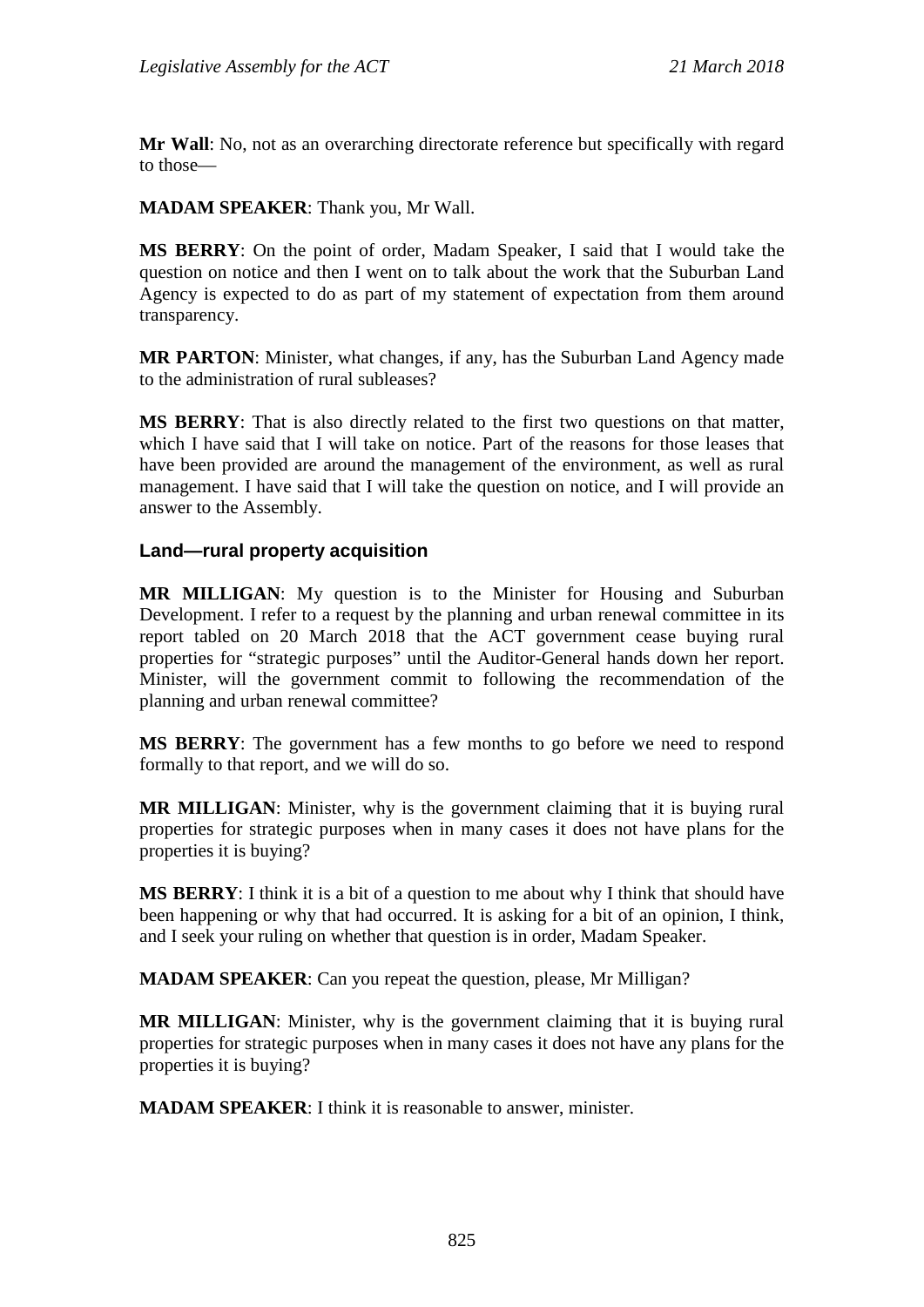**MS BERRY**: I thought I would check so I could just check on the question again as well. Those properties can be used for residential or other purposes.

**MR COE**: Minister, are you confident that the Suburban Land Agency does not have any of the potential corruption that the Land Development Agency had?

**MS BERRY**: Yes, I am very confident that the Suburban Land Agency will do the work that the government has asked it to do and will meet the requirements under my statement of expectations laid out very clearly and publicly available on the website for those opposite. I have every confidence in the Chair of the Suburban Land Agency, John Fitzgerald, and I have every confidence in the Chief Executive Officer, John Dietz, that they will ensure that the Suburban Land Agency meets the statement of expectations.

## **Women—health services**

**MS CHEYNE**: My question is to the Minster for Health and Wellbeing. Can you please outline what initiatives the ACT government is currently undertaking that focus on women's health?

**MS FITZHARRIS**: I thank Ms Cheyne very much for the question and the opportunity to speak about the important matter of women's health services. The ACT government is delivering health services right across our community that meet its needs and also specifically the needs of Canberra women. The Centenary Hospital for Women and Children is a highly esteemed, modern hospital that provides health services for women, including specialist gynaecological, pregnancy and post-natal care. It is led by Ms Elizabeth Chatham, whom Ms Berry mentioned in her previous answer as being the recipient of an ACT women's award this year.

For 30 years the ACT has also provided the free women's health service to support vulnerable women in particular, including women who have significant difficulty accessing health services due to the impact of violence, abuse, homelessness, mental health issues, substance abuse, disability, sexual identity or financial hardship. It also provides health services to women who identify as Aboriginal or Torres Strait Islander. It provides a safe and accessible service that supports physical, psychological and emotional health and wellbeing for women of all ages.

I am also pleased to say that the ACT continues to be a leader in regulating pregnancy termination as it is regulated as a health matter and not under criminal law. The ACT government also provides free screening services, including breast screening services for women from the age of 40, which women are clearly appreciating as shown by our higher than national rates of screening. We look forward to continuing to improve and expand on women's health services in the ACT.

**MS CHEYNE**: Minister, what are the ACT government's plans to improve women's health in the ACT over coming years?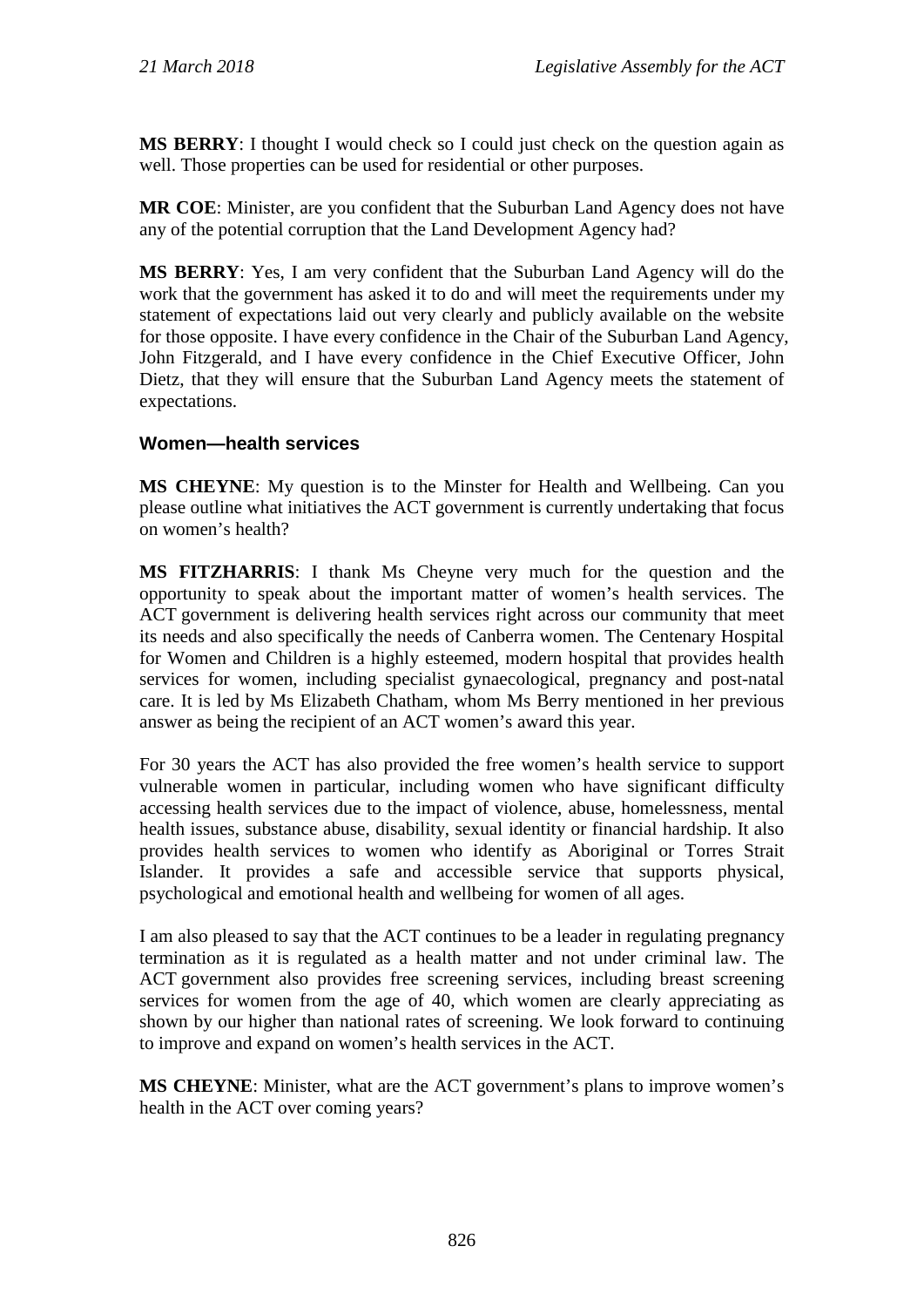**MS FITZHARRIS**: It was a pleasure last year in the budget to announce that we are expanding the Centenary Hospital for Women and Children to cater for the growing need for maternity services, including expanding the number of maternity beds as birth numbers grow. The expansion will also include a new adolescent mental health unit and an adolescent gynaecology service to support younger women.

To further show our commitment to maternity care, I was delighted recently to announce a \$2.6 million upgrade to maternity services at Calvary hospital, which also provides specialised gynaecological and breast surgery services for women in the ACT. The ACT government has also invested in providing greater choice for birthing options in the ACT, with a three-year home birth trial underway now for 18 months. The government is also currently reviewing the barriers women may face when accessing abortion services in Canberra.

I regularly receive positive feedback from women about our walk-in centres. Just last month we started a trial of the provision of additional sexual health outreach clinics for people at higher risk of sexually transmissible infections and blood-borne viruses in Tuggeranong and Belconnen walk-in centres. We look forward to continuing this service when the new Gungahlin walk-in centre opens later this year.

**MS CODY**: Minister, why is the commitment to improving women's health so important?

**MS FITZHARRIS**: I thank Ms Cody for the supplementary question. Women are obviously a vital part of our community and women have diverse health needs. ACT Health continues to design new ways to meet women's needs so that they can continue to lead fulfilling lives and access health care when they need it.

Through our territory-wide health planning, we are using an individualised approach to drive new ways to deliver health care. This patient-centred approach is a more holistic one that will deliver better overall health outcomes including for women so that they can return to a fuller life after accessing healthcare services.

We know that women have specific health needs and place great value on the needs of their families and their community. Women are often their families' lead decision-makers in health-related matters. The ACT government knows that we need to provide a range of ways to access services, including care in the hospital, care in the community and care in the home.

This is why we have made more care more accessible through the Centenary hospital and its expansion, why we are upgrading maternity facilities at Calvary, why we have community-based walk-in centres and why we have promised to expand the successful hospital-in-the-home program. Individuals, including women, can leave hospital sooner and get back home to heal with their families more quickly.

## **ACT Health—SPIRE project**

**MR HANSON**: My question is to the Minister for Health and Wellbeing. Minister, following numerous statements in 2016 that the Labor Party would not rebuild the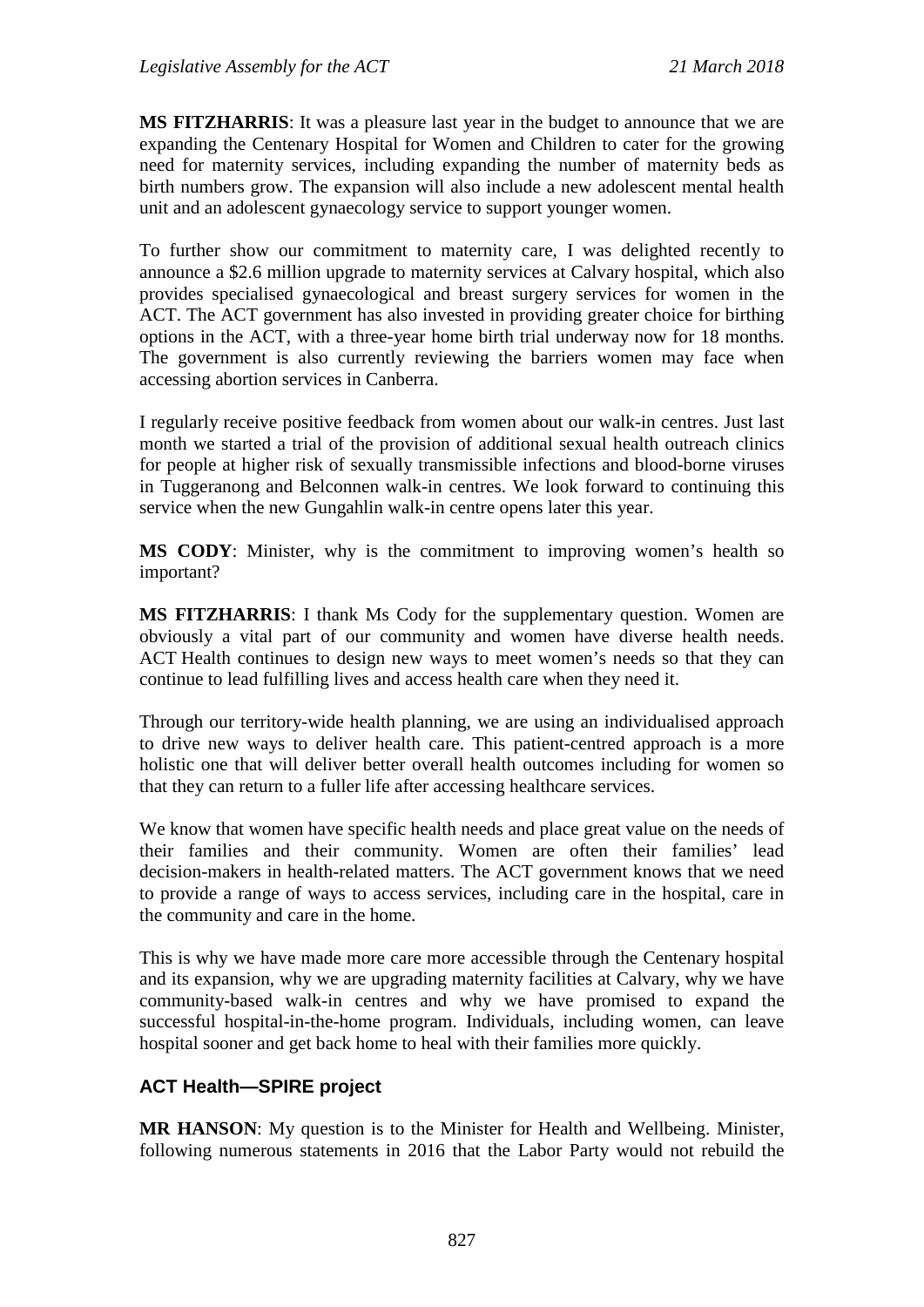Canberra Hospital, your government made a last-minute election commitment to open the surgical procedures, interventional radiology and emergency centre, commonly known as the SPIRE, in 2022. The documents associated with the tender for the design of the SPIRE indicate that it will not open until late 2024. Other than the obvious fact that this was policy on the run that had inadequate detail at the time, why is the government not delivering SPIRE according to its election promise?

**MS FITZHARRIS**: I thank Mr Hanson for the question and welcome his return to asking health questions. It was the case that the government made previous decisions to not proceed with a particular expansion of Canberra Hospital. But I recall that it was on the first day of the election campaign that ACT Labor committed to a significant investment in the Canberra Hospital campus, on the northern end of the Canberra Hospital campus, known as the SPIRE centre. We have backed up day one of the 2016 election campaign commitment with a \$236 million investment in last year's budget. The first down payment for the very significant SPIRE centre—

**Mr Hanson**: Madam Speaker, I raise a point of order on relevance. The question is very much about why the SPIRE is not going to be completed by the promised date, which was 2022. I ask the minister to address that issue rather than talk about other commitments that have been made.

**MADAM SPEAKER**: Thank you, Mr Hanson. Minister, you have 45 seconds remaining. Can you please—

**MS FITZHARRIS**: Madam Speaker, I was in fact responding to a number of inaccurate claims that Mr Hanson made in the preamble to his question. Since the government's \$236 million investment in last year's budget, detailed planning work has been undertaken. The SPIRE centre is now scheduled to be delivered in the 2023-4 financial year.

**MR HANSON**: Minister, why didn't you do the necessary planning for this proposal before you made the 2016 election commitment to deliver SPIRE in 2022, given that you can no longer do that?

**MS FITZHARRIS**: We are doing exactly what we committed to do in 2016, which was undertaking the detailed planning. A half billion dollar investment in a major, new hospital wing and building requires careful planning and consideration that will continue to evolve. The community can expect to see this Labor government continue to invest in health infrastructure across our community, including adding to the \$236 million down payment we have already made on the SPIRE Centre.

## *Mr Hanson interjecting—*

**MADAM SPEAKER**: Mr Hanson, you asked the question. Allow the minister to answer. Do you have anything further to add?

## **MS FITZHARRIS**: No.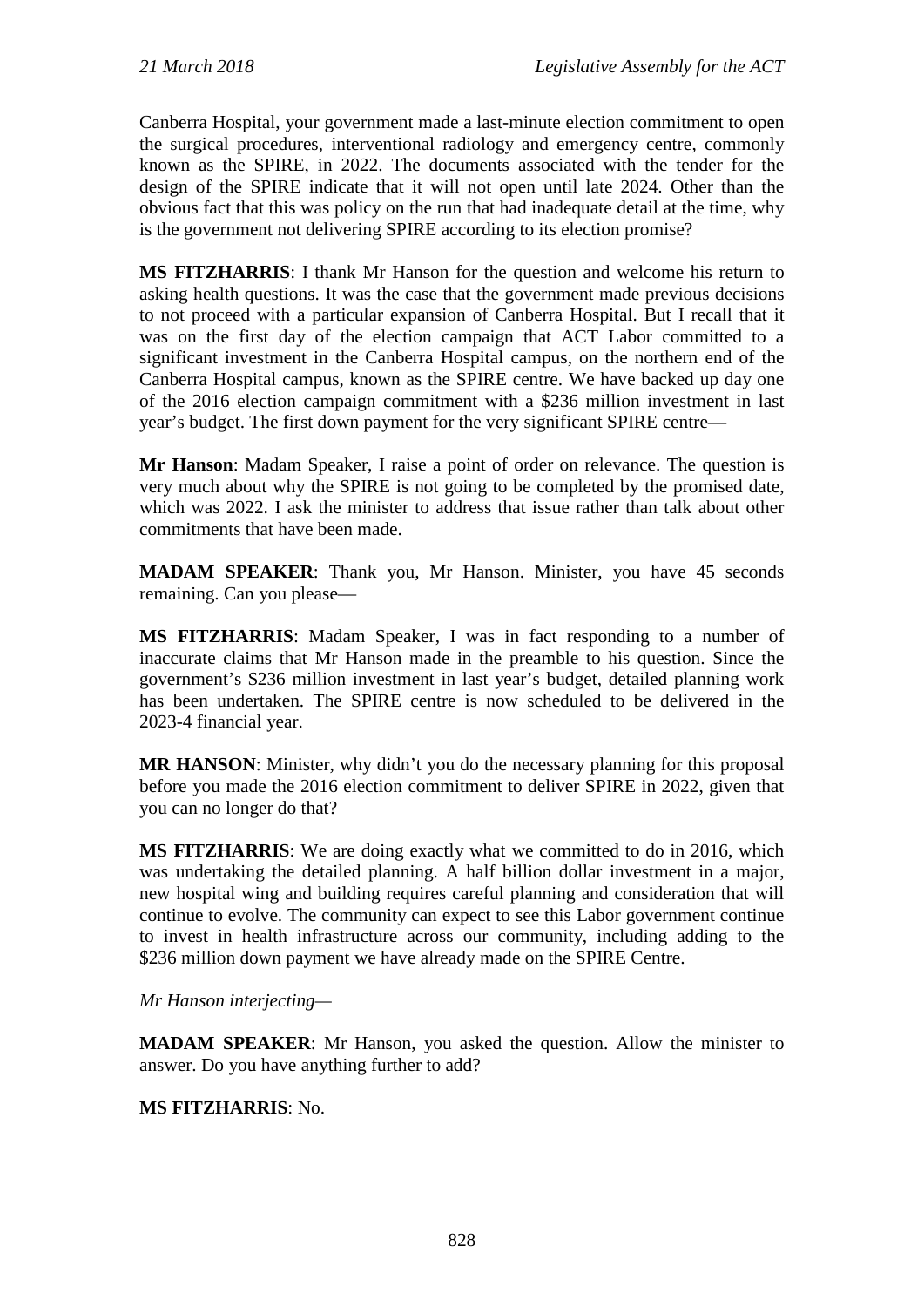**MISS C BURCH**: Minister, could this project be delivered on time if it were not for stage 2 of light rail?

**MS FITZHARRIS**: Both projects will be delivered.

#### **Canberra Hospital—infrastructure**

**MISS C BURCH**: My question is to the Minister for Health and Wellbeing. Minister, on delays to development of the SPIRE centre, the head of the ACT AMA, Dr Stephen Robson, said:

I think at the moment with all the information we have about demand it is critical there are as few delays as possible …

I've said many, many times that Canberra Hospital is a creaking bit of ancient infrastructure.

Dr Robson went on to say:

Canberra is a growing place and demand for health services is not going to get any better and the population is not getting any healthier.

All the delays just make things worse.

Minister, why has the government delayed upgrading our hospital infrastructure to cater for growing demand?

**MS FITZHARRIS**: I thank Miss Burch for the question. The government continues to invest in hospital infrastructure. Indeed we very much look forward to the opening of the University of Canberra hospital in the middle of this year. That will certainly take the pressure off Canberra Hospital. As I have just outlined in my previous answer to Ms Cheyne's question, we have invested \$2.6 million in upgrading maternity facilities at Calvary hospital. We will build the SPIRE centre. We will open the University of Canberra hospital. We will expand the Centenary hospital. We are building the Gungahlin walk-in centre. We will build two further walk-in centres. Earlier this year we opened a completely refreshed acute aged-care ward at the Canberra Hospital. We have work underway to significantly upgrade the oncology ward at the Canberra Hospital. This government will continue to invest in expanding, upgrading and building new health infrastructure right across the territory, unlike those opposite.

**MISS C BURCH**: Minister, how long does the ACT government intend to keep using the ancient infrastructure at the Canberra Hospital?

**MS FITZHARRIS**: I invite members to visit the Canberra Hospital and see, for example, the brand new acute aged-care ward, the new centenary hospital, the adult mental health unit and the updated emergency department. I know some of them were also invited to attend the University of Canberra hospital when that building was handed over to ACT Health earlier this year.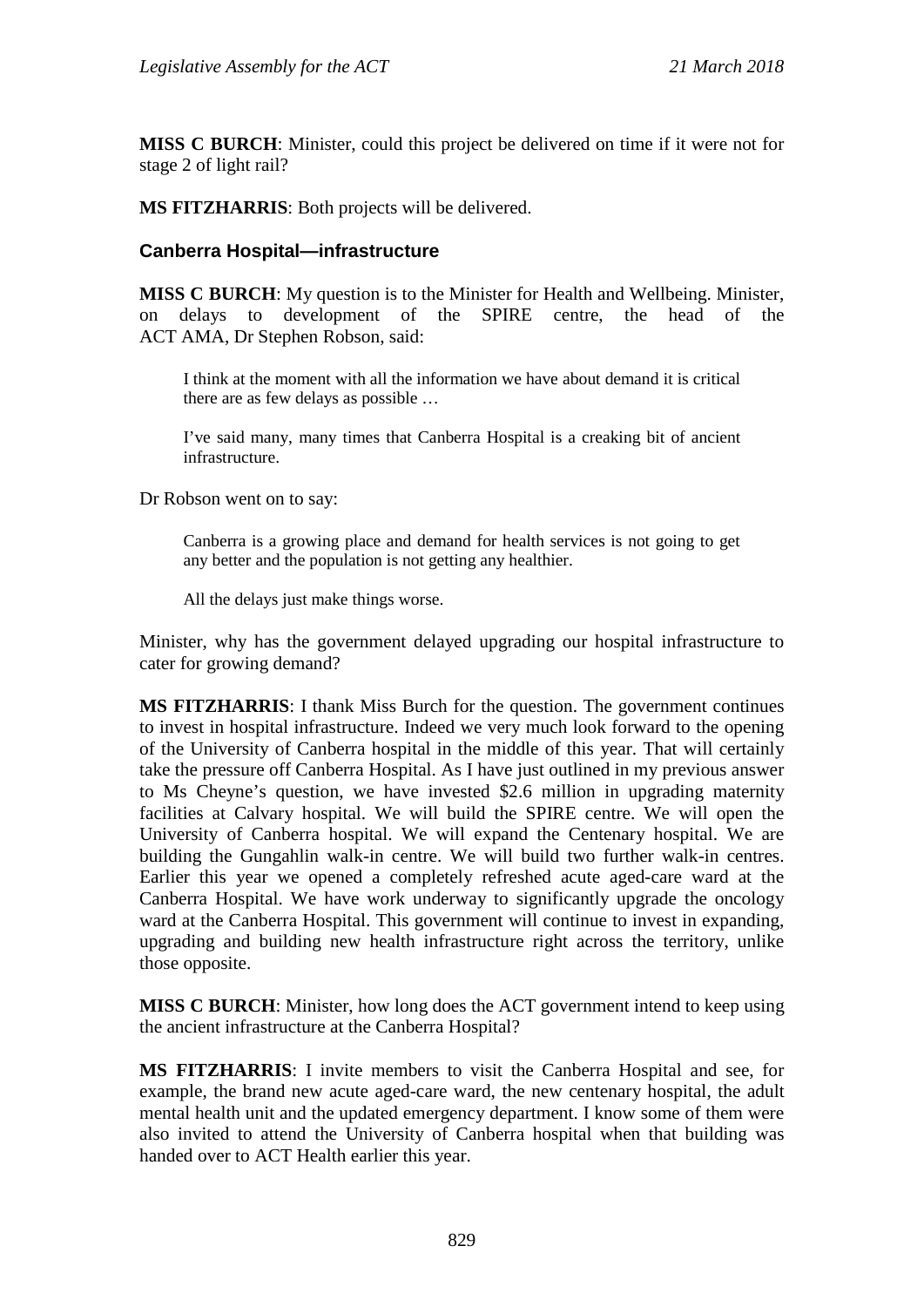We will continue to invest in health infrastructure, as we have done every year. We will also continue to plan for the building of significant new health infrastructure, notably the SPIRE centre at Canberra Hospital.

**MR WALL**: Minister, what impact has the ancient infrastructure at the Canberra Hospital had on the performance of the health system, particularly in emergency treatment and elective surgeries?

**MS FITZHARRIS**: Madam Speaker, I do wish that those opposite would listen to previous questions and also appreciate—

*Opposition members interjecting*—

**MS FITZHARRIS**: In relation to Mr Wall's question about the emergency department, we have a new and expanded emergency department. Calvary Public Hospital at Bruce is just about to complete an upgrade to its public theatre facilities.

*Mr Coe interjecting—*

**MS FITZHARRIS**: Madam Speaker, I just indicated that Calvary are about to open upgraded theatre suites at the Calvary Public Hospital. In this year's budget review we have also invested an additional \$6.4 million—

*Opposition members interjecting*—

**MS FITZHARRIS**: Madam Speaker, if those opposite—

**Mr Hanson**: Madam Speaker, on a point of order on relevance—

**MADAM SPEAKER**: Minister, resume your seat.

**Mr Hanson**: The question and the supplementaries are directly about the Canberra Hospital, its ageing infrastructure and its replacement in relation to the SPIRE proposal. The minister is talking about anything but the ageing infrastructure of the Canberra Hospital, including Calvary and other places.

**MADAM SPEAKER**: I heard many a comment.

**Mr Hanson**: I ask her to address—

**MADAM SPEAKER**: Mr Hanson, there is no point of order. The minister has been referring to the Canberra Hospital. She has mentioned Calvary, but she has mentioned Canberra Hospital. Minister.

**MS FITZHARRIS**: I correct Mr Hanson and invite him to read *Hansard* when it comes out. Mr Wall asked me about the impact on elective surgery and the emergency department wait times. Our emergency and elective surgery wait times are relevant to both our public hospitals.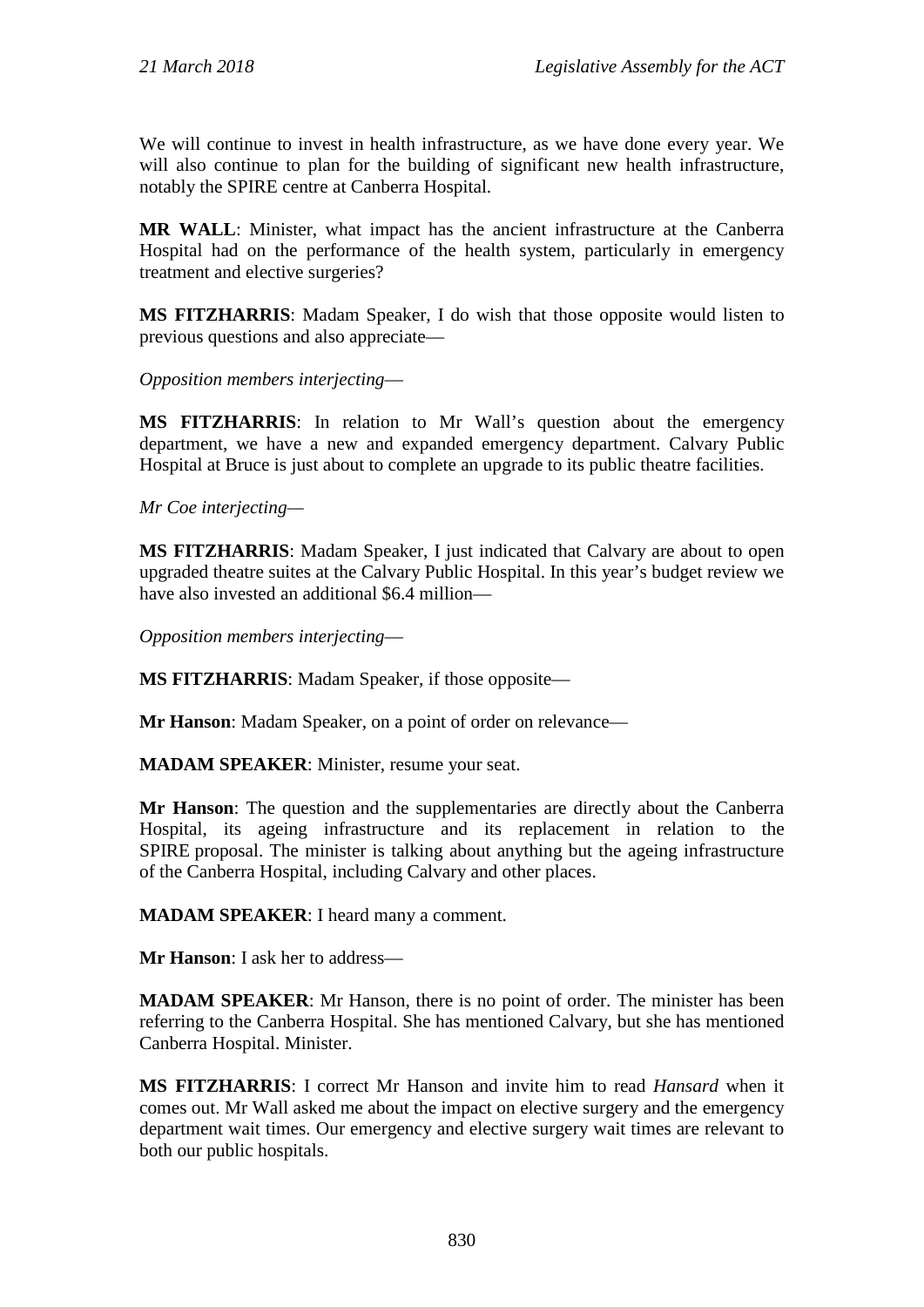## **Canberra Hospital—accreditation**

**MRS KIKKERT**: My question is to the Minister for Health and Wellbeing. Minister, the Canberra Hospital is going through its yearly accreditation process where experts visit the hospital and talk to staff about their roles. We have received advice that staff at the hospital are being coached as to what to say to the people conducting the accreditation. Minister, is the Canberra Hospital or ACT Health taking staff away from their normal duties to coach them on what to say to the experts undertaking the accreditation process?

**MS FITZHARRIS**: I would appreciate some further information from Mrs Kikkert about this claim. It is vitally important that hospital accreditation take place. It is essential, in order to provide high-quality, safe hospital facilities, that once every five years hospitals undergo an accreditation process with the Australian Council on Healthcare Standards.

It is a vital process that staff must go through. Planning has been underway for 12 months to undertake this accreditation. It is important for ACT Health and Canberra Hospital to go through this accreditation process. If staff are preparing for and have been training for the accreditation process because—

**Mr Wall**: Do you train for accreditation?

**Mr Coe**: Wouldn't it be better to train for health care?

**MS FITZHARRIS**: Yes, indeed, Madam Speaker. Healthcare professionals need to make sure that their own professional development and clinical practice keep up with contemporary standards, as they also do with the accreditation of Canberra Hospital which—Mrs Kikkert is correct—is being undertaken this week.

**MRS KIKKERT**: Minister, is it normal practice in the Health Directorate to coach staff on what to say in the accreditation process?

**MS FITZHARRIS**: It is unclear to me what Mrs Kikkert means by coaching. Certainly ACT Health staff have been planning for a year, which I understand is what happens at each accreditation process, making sure that the Canberra Hospital, in this instance, is able to meet the accreditation standards of the Australian Council on Healthcare Standards. It is an important task and something that ACT Health staff have rightly been planning for for a year.

**MS LEE**: Minister, is the purpose of the accreditation process interviews to get honest answers from staff on how the hospital works?

## **MS FITZHARRIS**: Yes.

## **Aboriginals and Torres Strait Islanders—cultural activity support**

**MS CODY**: My question is to the Minister for Aboriginal and Torres Strait Islander Affairs. How does the ACT government support the celebration and sharing of Aboriginal and Torres Strait Islander culture in the ACT?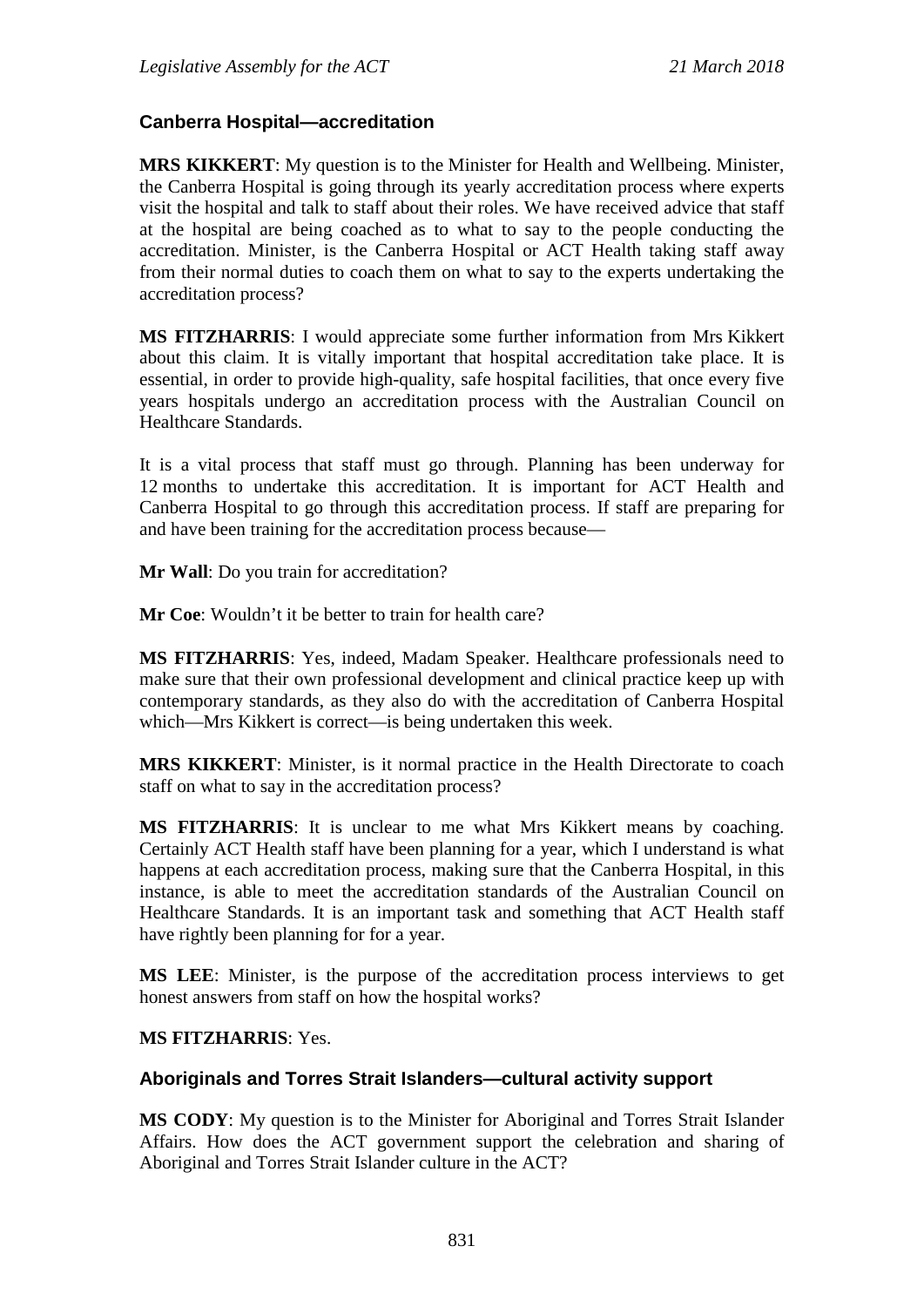**MS STEPHEN-SMITH**: I thank Ms Cody for her question. Earlier today I was pleased to announce the outcomes of the latest round of Aboriginal and Torres Strait Islander grants. The grants support activities that promote and celebrate Aboriginal and Torres Strait Islander culture in the ACT. In this round, cultural grants totalling \$37,000 were awarded to nine Aboriginal and Torres Strait Islander initiatives in Canberra.

Among the successful applicants were the Sisters in Spirit Aboriginal corporation, who received \$5,000 for an Aboriginal women's reconciliation forum called "A voice to be heard". This is a project to compile, document and publish short stories by Ngunnawal women, which will also incorporate artwork by individual storytellers. Another of the successful applicants will receive \$2,500 for a website for artwork and written pieces and a writing course workshop. And a grant will support a film project documenting the 30-year history of Winnunga Nimmityjah Aboriginal health service. These grants are part of our ongoing commitment to the aims of the Aboriginal and Torres Strait Islander agreement 2015-2018, aligning with a key focus in the agreement: that of cultural identity.

On 28 May this year, the Reconciliation Day public holiday, the first such public holiday in Australia, will be another opportunity for the Canberra community to come together to promote and celebrate the important place of Aboriginal and Torres Strait Islander culture and history in our city and our nation. As part of the ACT government's commitment to Reconciliation Day, \$50,000 in grants is being provided to support activities in the lead-up to Reconciliation Day, enabling grassroots organisations to participate fully in the celebrations, to ensure that Reconciliation Day in Canberra has a strong community focus. The Reconciliation Day grants closed last Friday. I look forward to announcing the successful applicants in the coming weeks.

**MS CODY**: Minister, how does the government support new leaders within the Aboriginal and Torres Strait Islander community and champion opportunities for them to develop new skills?

**MS STEPHEN-SMITH**: I thank Ms Cody for the supplementary. Earlier today I also announced more than \$50,000 in leadership and scholarship grants for 12 Aboriginal and Torres Strait Islander individuals and one organisation during the most recent grant round. I am proud that the ACT government is able to assist Canberra's community to pursue further study, build leadership skills and keep Aboriginal and Torres Strait Islander cultures strong in our city.

For the leadership grants, five applications were received. One of the successful applicants will receive \$5,000 for a world challenge where students trek to a remote village in Borneo to undertake a community development program. I wish her well in this incredible endeavour.

For the scholarship grants, 12 applications were received. Successful applicants will use the grant to undertake study in a range of educational endeavours, including a Bachelor of Commerce, a certificate IV in photo imaging, a Bachelor of Accounting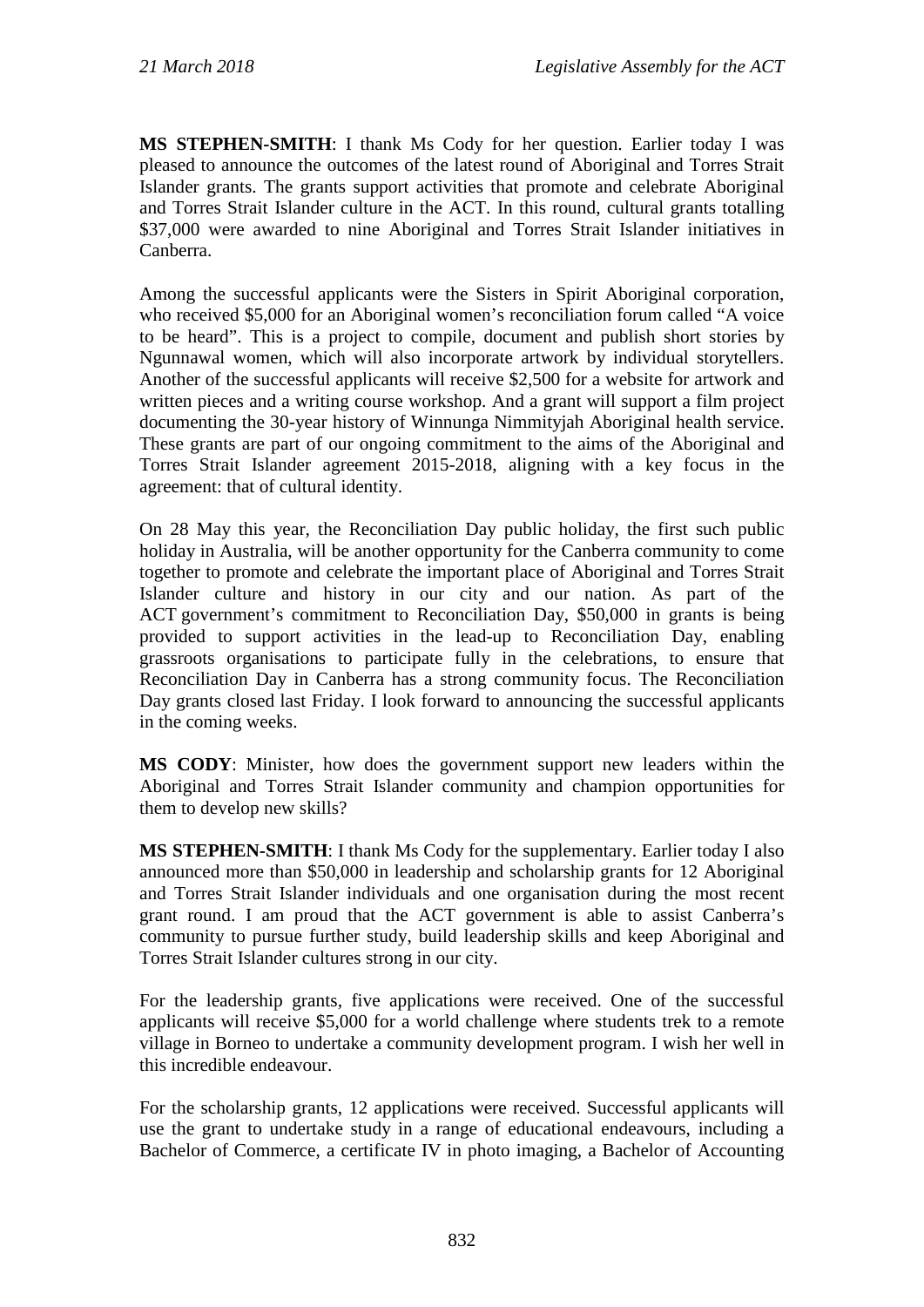and IT Equipment, a Master of Visual Arts, and the Aboriginal and Torres Strait Islander foundation program, to name just a few. This is an investment in our community, and I hope these grants will encourage others in the community to undertake study knowing that there is support from the ACT government to overcome some of the financial barriers.

A second round of scholarship and leadership grants will open shortly, and I encourage all eligible Aboriginal and Torres Strait Islander Canberrans to check the Community Services Directorate website, or indeed the stronger families website, for information on how to apply for a scholarship and leadership grant.

**MR STEEL**: Minister, can you provide some examples of the other projects the government has funded to support local Aboriginal and Torres Strait Islander leadership, training and development opportunities?

**MS STEPHEN-SMITH**: I thank Mr Steel for his supplementary. In recognition of the important role of Aboriginal and Torres Strait Islander controlled organisations in delivering positive outcomes for our community, funding of \$100,000 over four years will provide support for new and emerging ACT Aboriginal and Torres Strait Islander controlled organisations. This program, delivering on an election commitment, will support organisations to provide effective community-managed programs and businesses to embed culture and employ local Aboriginal and Torres Strait Islander staff. Applications to the program will open later this month, and I encourage all eligible Aboriginal and Torres Strait Islander organisations to check again the Community Services Directorate website or the stronger families portal for information on how to apply.

We are also investing in vocational education and training programs that include measures to support Aboriginal and Torres Strait Islander students to overcome barriers to learning. The ACT Australian apprenticeships program is a significant contributor to employment of Aboriginal and Torres Strait Islander people in the ACT. Skills Canberra provides subsidies for Aboriginal and Torres Strait Islander Canberrans undertaking an Australian apprenticeship qualification with up to \$16,500 per apprentice or trainee. This investment is paying off. The latest figures show an 88 per cent increase in the number of Aboriginal and Torres Strait Islander Canberrans employed through an Australian apprenticeship. The latest figures from the Productivity Commission report, *Overcoming Indigenous Disadvantage: Key Indicators 2016*, indicates the ACT is on track towards halving the gap in employment outcomes this year.

## **Education—NAPLAN results**

**MS LEE**: My question is to the Minister for Education and Early Childhood Development. Minister, the 2017 ACT Auditor General's report *Performance Information in ACT Public Schools* noted that in 2015 and in 2016 ACT public school NAPLAN results were worse than for similar schools across Australia. The Education Directorate-commissioned report from the Centre for International Research on Education Systems reached similar conclusions. Today you wrote an article in the *Canberra Times* in which you stated that NAPLAN may be doing more harm than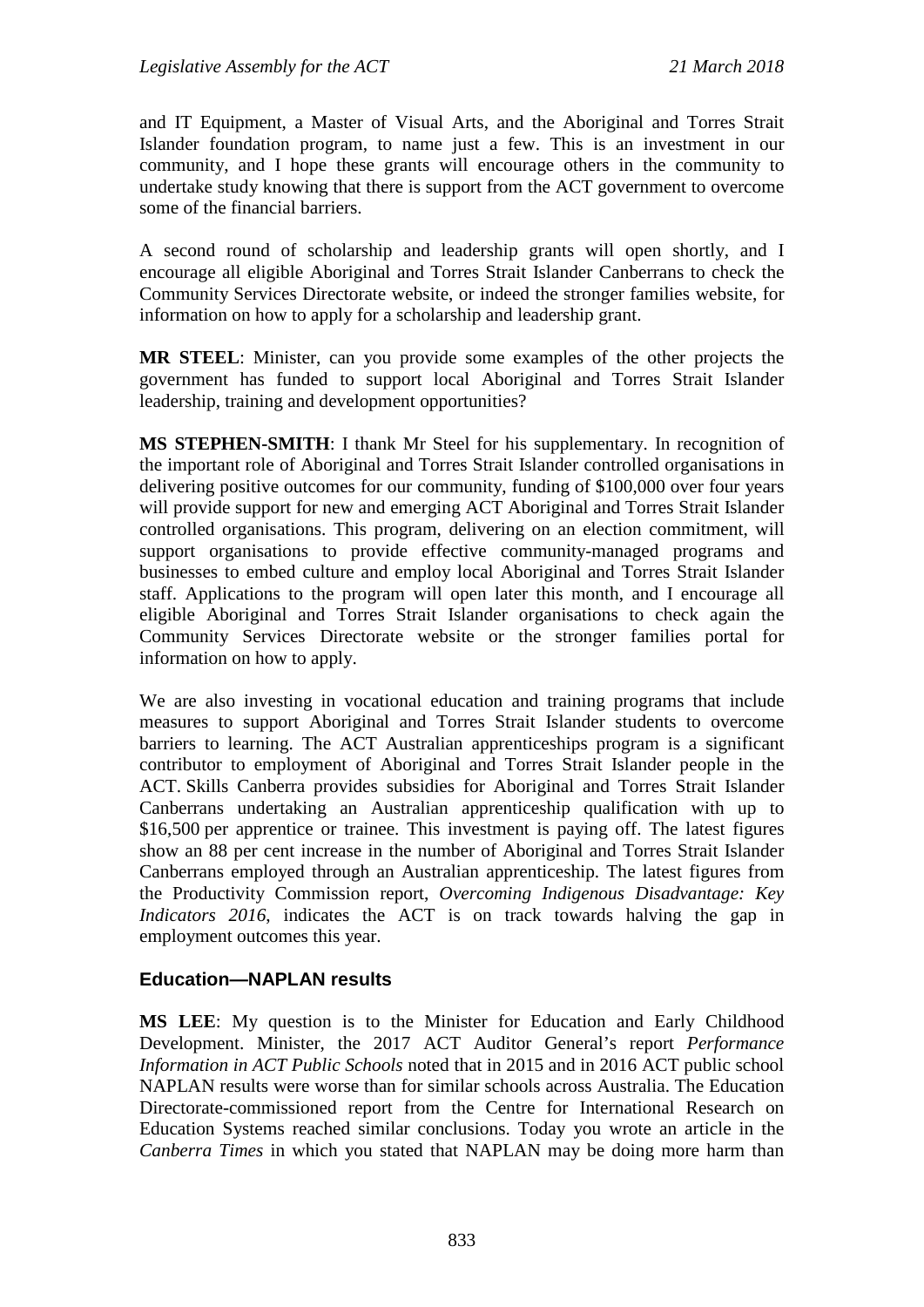good. Minister, on what information or evidence do you say that NAPLAN is doing more harm than good?

**MS BERRY**: Members of this place will know that I have been conducting a conversation with the community around the future of education in the ACT, with already over 5,000 individuals having contributed to that conversation. The paper that I released on the themes identified some of the issues that students particularly but also teachers and parents were talking with me about: how that standardised testing, the theatre around NAPLAN and the competition amongst schools around NAPLAN testing was making them feel about their education. I have had quite a bit of evidence straight from the people whom it affects.

**MS LEE**: Minister, what information or evidence is your government relying on to look to abolishing NAPLAN rather than improving educational outcomes?

**MS BERRY**: If you read the article, I am not suggesting that we get rid of NAPLAN. I am suggesting that we improve it.

**MR WALL**: Minister, what is the status of the implementation of recommendations from the Auditor-General's report?

**MS BERRY**: They will be responded to.

#### **Taxation—impact of reform**

**MR PARTON**: My question is to the Chief Minister and Treasurer. Chief Minister, in March this year the *Canberra Times* published an opinion piece by some old friends of yours, Jon Stanhope and Khalid Ahmed. They said:

A family buying a house today will: pay more for the house and land package, more in stamp duty, and much more in rates—a triple whammy. This is not what the people of Canberra were promised when they were asked to accept the taxation reform proposal.

They continued:

… its land supply and taxation policies are having the greatest negative impact on first homebuyers, young Canberra families and residents who fall within the bottom three income quintiles.

Chief Minister, why are Canberrans facing a triple whammy of a more expensive house and land package, stamp duty and much higher rates?

**MR BARR**: The government is, of course, cutting stamp duty. We are the only state or territory government in the country that is phasing out that inefficient tax. That has been a policy that we have been delivering budget after budget since 2012.

I think the more interesting recent bit of academic work into the question of housing affordability was that conducted by the Reserve Bank of Australia. Its work in fact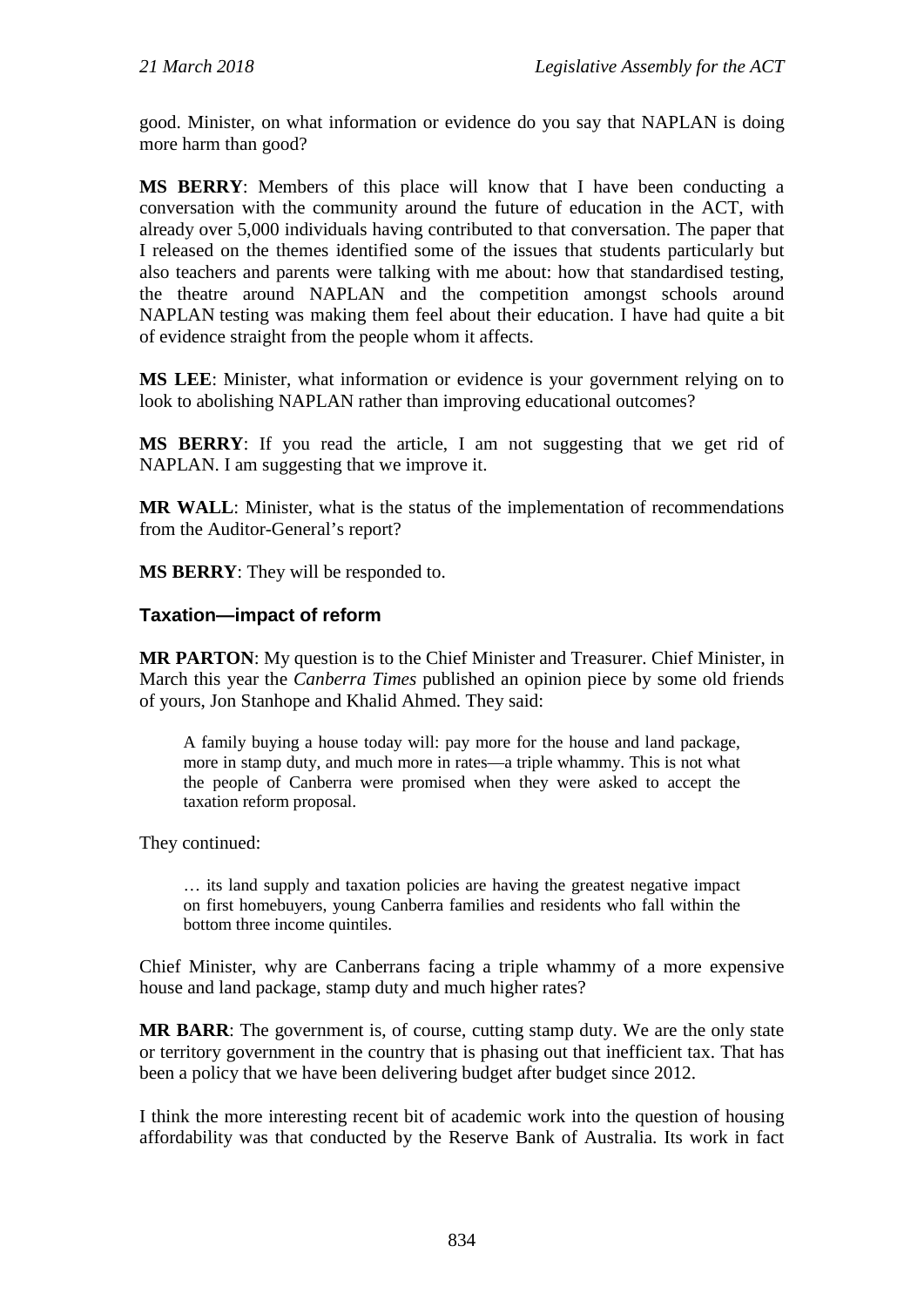indicated that it was zoning policies and planning policies that were the greatest contributor to housing unaffordability. That is why we are having a conversation now, led by the minister for planning, on housing choices.

**MR PARTON**: Chief Minister, why are your government's policies having a negative impact on first homebuyers: young Canberra families and residents who fall within the bottom three income quintiles?

**MR BARR**: The recent data actually shows that first homebuyers now constitute more than 20 per cent of the market, which is significantly above the 10-year average for first homebuyer share of the ACT housing market. Stamp duty, particularly for the bottom third of the housing market in terms of price, has been cut very significantly. So our approach of concentrating the first five years of stamp duty cuts on the most affordable properties is making a difference.

The government, through the variety of policy work that is underway in both Minister Gentleman's planning portfolio and the Deputy Chief Minister's work in housing affordability, together with continued tax reform and land release, is focusing on directing further policy initiatives to improve housing affordability. The ACT is performing much better than New South Wales, particularly, and Victoria in relation to housing affordability. Canberra is more affordable than Sydney or Melbourne.

**MR COE**: Chief Minister, why has your government gouged people with land prices, squeezed them with rates and failed to abolish stamp duty as you promised?

**MR BARR**: We have not, and we have cut stamp duty in every budget when I have been Treasurer. That is five stamp duty cuts more than the Leader of the Opposition would ever deliver because he does not believe in the policy. He does not support it. You cannot come in here and criticise—

*Mr Coe interjecting—*

**MADAM SPEAKER**: Mr Coe, let the Chief Minister answer the question.

**MR BARR**: You cannot come in here and criticise the government's stamp duty cuts when you have opposed them all the way through. You opposed cutting stamp duty, and you have on two occasions.

**Mr Wall**: On a point of order, Madam Speaker, will you remind the Chief Minister to address his remarks through the chair, please?

**MADAM SPEAKER**: I will and I will also remind Mr Coe not to—

*Mr Hanson interjecting—*

**MADAM SPEAKER**: Mr Hanson, we do not need that, thank you, at all. Do you have anything to add, Chief Minister?

**MR BARR**: No. I think they have said enough, Madam Speaker.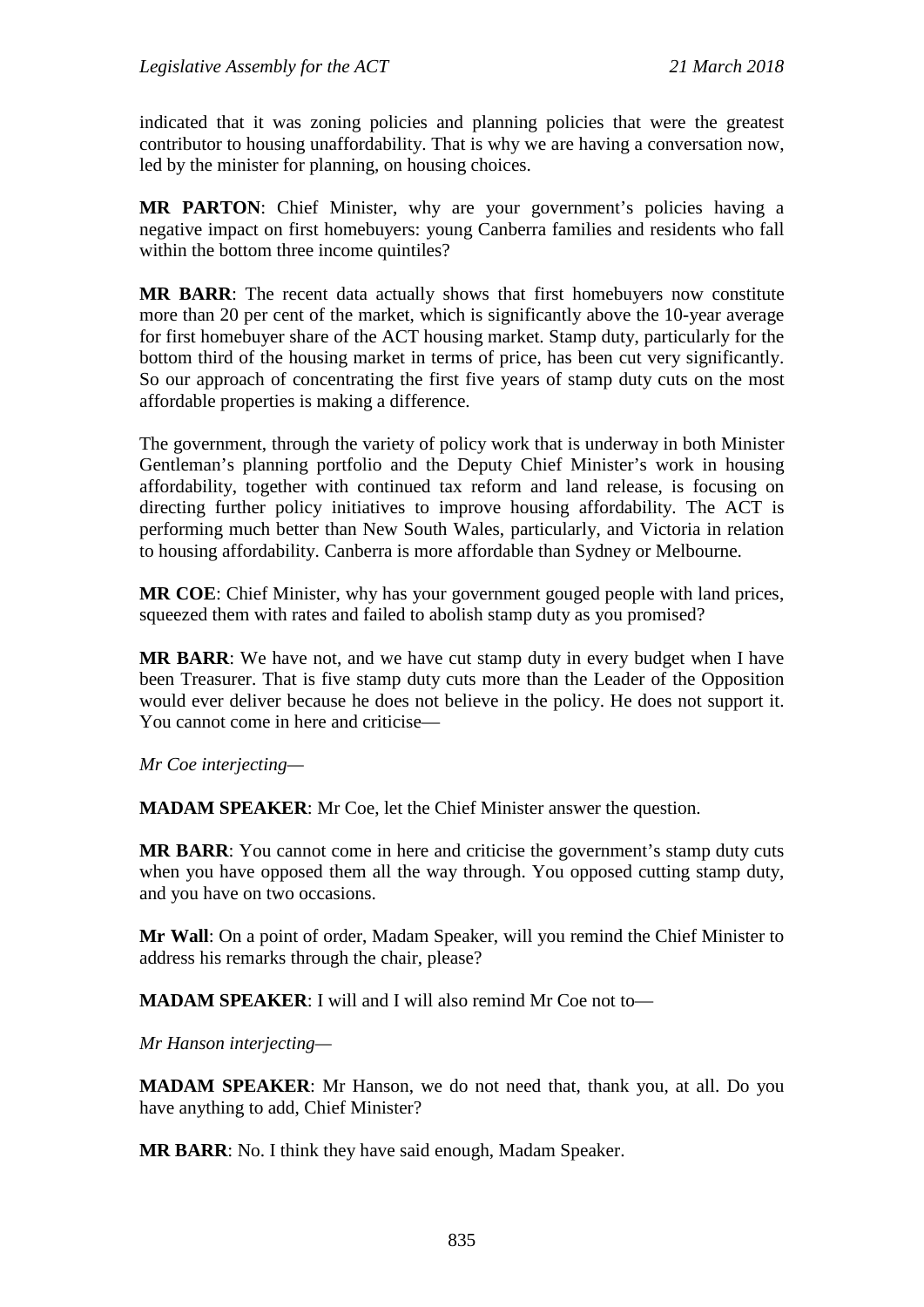## **Emergency services—employment of women**

**MR STEEL**: My question is to the Minister for Police and Emergency Services.

*Members interjecting—*

**MR STEEL**: What strategies does the government have in place to improve the number of women—

*Members interjecting—*

**MR STEEL**: in the emergency services?

*Opposition members interjecting—*

**MADAM SPEAKER**: Minister, did you hear the question?

**Mr Gentleman**: I missed half the question, Madam Speaker.

**Mr Hanson**: Sorry, Madam Speaker, Mr Rattenbury was interjecting, and I just ask that the minister respond.

**MADAM SPEAKER**: Next time I have to talk to you I might have to warn you, Mr Hanson. Please do not push it today. Mr Steel, your question for the minister, thank you.

**MR STEEL**: Thank you, Madam Speaker; I could not even hear myself speak. My question is to the Minister for Police and Emergency Services. What strategies does the government have in place to improve the number of women in the emergency services?

**MR GENTLEMAN**: I thank Mr Steel for this very important and, of course, timely question. Last week we celebrated International Women's Day, an important event that reminds us of the significant contribution women make to our society. It is also a reminder of how much more we all need to do to lift women's participation and achieve equality in a range of areas. I believe there is no job a woman cannot do. I also believe women should be paid the same as their male counterparts.

If we are to build a more equal city we need to lift the number of women in our emergency services. While women make up around 65 per cent of our public service, their representation is not to this figure in emergency services. My advice is that women make up around 18 per cent of employees and around 26 per cent of volunteers in our emergency services.

To lift the number of women in this area the government in 2015 launched the women in emergency services strategy. The strategy was developed in consultation with ESA embers and is helping to concentrate the actions of the ESA in improving and building a more diverse and inclusive workforce.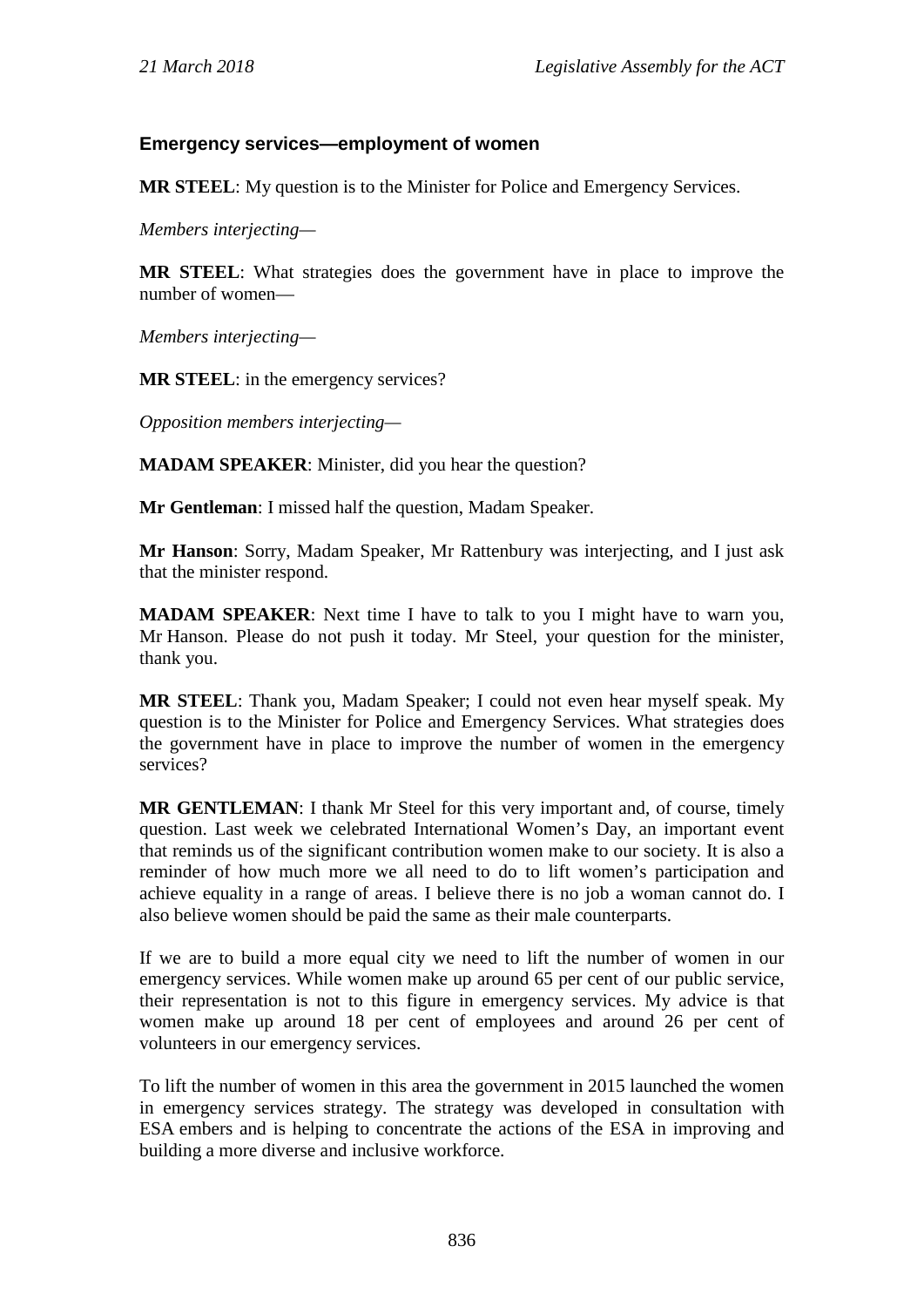**MR STEEL**: Minister, why is it important to increase the number of women who work in emergency services?

**MR GENTLEMAN**: I thank Mr Steel for his commitment to equality and for his supplementary question. I mentioned some of the reasons in my earlier answer. To put it another way, it is because this is 2018 and it is way beyond time for equality, in both representation and pay. It is important that government lead the way. It is also important for building a more responsive and effective service. As the ESA Commissioner said:

Embracing and harnessing the strengths that diversity and inclusion provide is fundamental to transitioning our emergency services into the future.

We have started, and I am pleased that there are role models amongst our emergency services. There is, of course, the Chief Police Office, Justine Saunders, and also Georgeina Whelan, the first women to head our SES. But we know there is more to do.

**MR PETTERSSON**: Minister, how is the government performing against the strategy the minister has previously outlined?

**MR GENTLEMAN**: I thank Mr Pettersson for the question. As I have noted, we have some way to go to improve the number of women in emergency services but we have made a start. My advice is that prior to 2016 there were only six women in the ACT Fire & Rescue ranks. Last year saw four female recruits come through, and the aim for the next recruitment round is for females to make up 50 per cent of recruits. And we are aiming to support more women into leadership roles. This work will continue, and I look forward to continuing progress in this area.

## **Government—Seniors Week**

**MR PETTERSSON**: My question is to the Minister for Veterans and Seniors. Can the Minister please update the Assembly on how Canberra celebrated Seniors Week last week?

**MR RAMSAY**: I thank Mr Pettersson for the question. I am very pleased to update the Assembly on the events of Seniors Week last week. There was certainly a packed program funded by the ACT government and run by COTA ACT. We saw events each day of the week, including the two Chief Minister's concerts on Tuesday, the Chief Minister's gold awards on Wednesday, the seniors expo at EPIC on Thursday, positive ageing awards on Friday, and many more events as well. It was a week full of celebrations and events for our older Canberrans, with some of our best educated, longest lived, healthiest and most engaged people in the country.

As part of the week, the government also continued its work to develop Canberra as an age-friendly city. As part of this, we launched the age-friendly seniors survey to gather the views of our senior Canberrans on how we can best achieve this. Surveys were handed out at the concert and at the expo. They were also available in hard copy from my office or online through the your say website. The information that we gather from the survey will help my Ministerial Advisory Council on the Ageing and the ACT government on the future work in this space.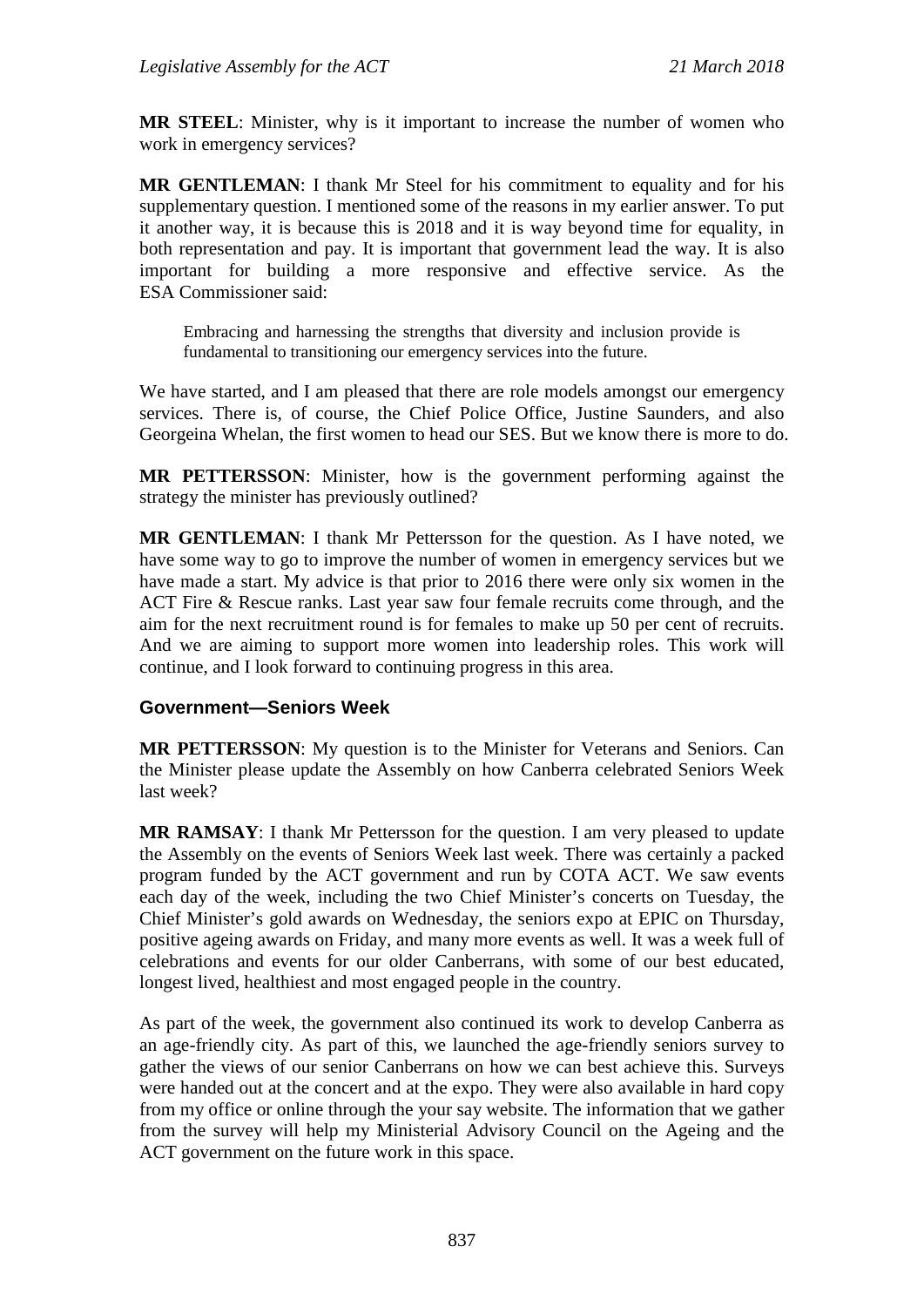Madam Speaker, it was a packed week, with the theme of the week being "Love later life". It was fantastic to see so many of our older Canberrans doing just that and continuing to be the active and engaged citizens that bring such diversity to this city.

**MR PETTERSSON**: Can the minister update the Assembly on the Chief Minister's concert that occurred during Seniors Week?

**MR RAMSAY**: I thank Mr Pettersson for the supplementary question. The Chief Minister's concert is a definite highlight of Seniors Week. It has become such a popular event that we had to have two concerts last Tuesday, and we still could not quite meet the demand. Both concerts were packed out, with around 350 in attendance for each show. In fact we still had a few people ringing on the day to see if any new seats had opened up.

The entertainment was provided by the band of the Royal Military College, the Australian Army's premier military ceremonial band. With such a talented group of musicians, it is not hard to see why it was such a popular event, having regard to the breadth of skill and the depth of talent that was on display as they did everything from Shostakovich to Bette Midler, and even a fanfare composed by the conductor for his sister's wedding. They provided a stirring performance, and on both occasions they were met with standing ovations.

It is not often that so many of my portfolios interact, with this one event including seniors, arts and veterans, but it shows how integrated the work that we do is. I certainly would like to extend my thanks to the band of the Royal Military College for their continued support of events such as the Chief Minister's concert and the popular *Music at Midday* series, and I thoroughly look forward to the next time that I hear them play.

**MS ORR**: Can the minister update the Assembly on the seniors expo that occurred during Seniors Week?

**MR RAMSAY**: I thank Ms Orr for the supplementary question. The seniors expo is another of the very popular events during Seniors Week. We saw over 130 community groups, service providers and businesses showcase what they have on offer for seniors in the ACT. The expo was packed with a huge number of things to see and to do, and ways to find out more about how our seniors can remain integral, connected contributors to our community. People were able to find out information on the community, on government and on allied health services. They could see tips on the kind of caravan that might suit their next trip across our wide brown land, or inquire about various clubs or interest groups, all gathered under one roof.

I had a great time on the day, getting out and speaking to a number of different stallholders. I managed to get my balance checked to ensure that I am in the top shape I am in, at least for my age. There were demonstrations by St John Ambulance and entertainment by the Seasoned Voices Choir.

*Opposition members interjecting*—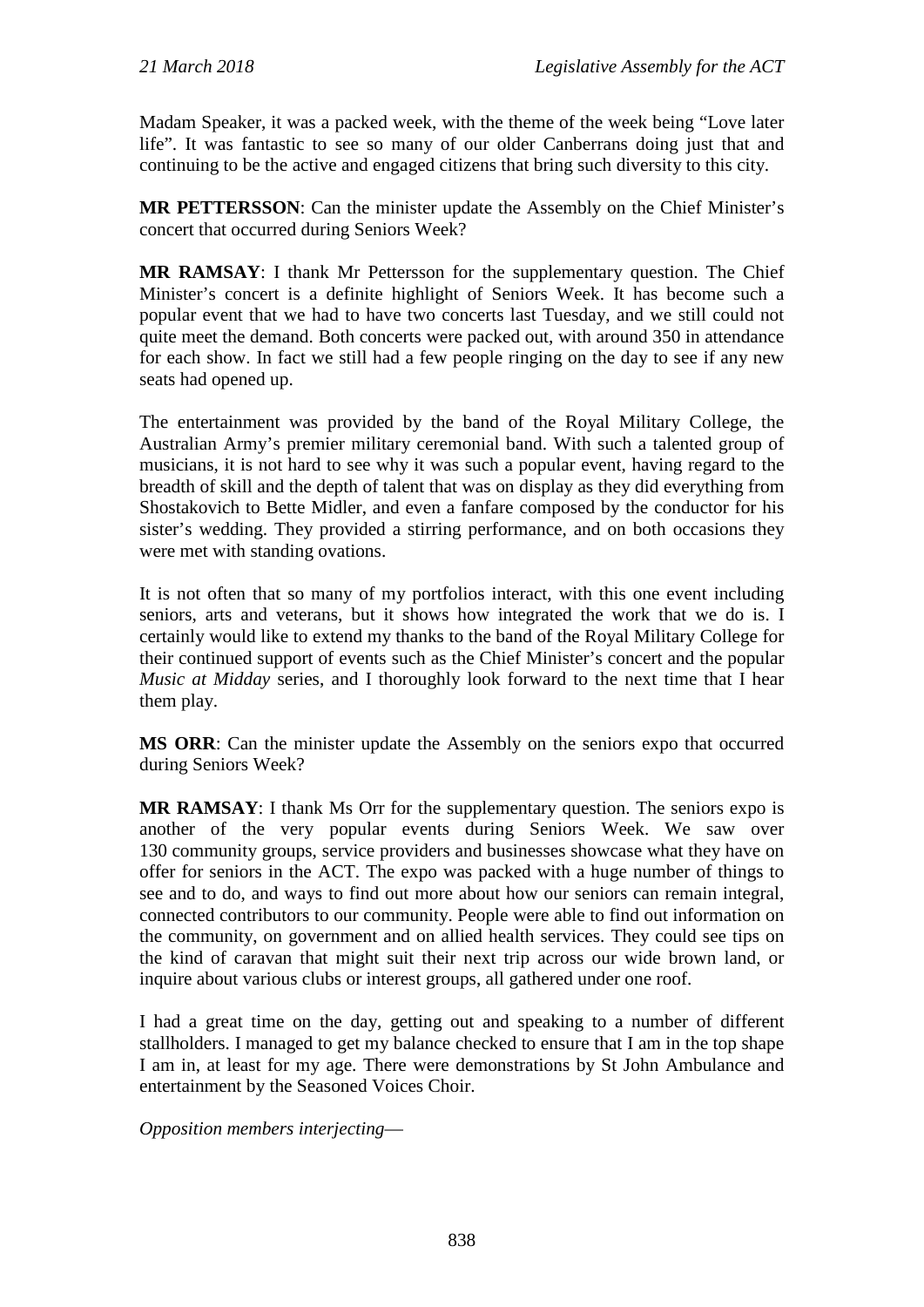**MR RAMSAY**: I would like to assure the members opposite that my balance was very good.

The ACT government wants to maximise opportunities for our senior Canberrans to enhance good health, participation and inclusion in our community whilst feeling safe and secure. The expo allowed them to explore ways to remain connected and vital members of the Canberra community and to live out the theme of Seniors Week: "Love later life".

**Mr Barr**: I ask that all further questions be placed on the notice paper.

## **Leave of absence**

**MR WALL** (Brindabella) (3.26): I move:

That leave of absence be granted to Mrs Jones from 22 March to 17 September 2018 for maternity leave.

**MADAM SPEAKER**: Besides wishing her well, do we support that motion?

**Mrs Jones**: Yes, I do.

**Mr Wall**: Hear, hear!

Question resolved in the affirmative.

## **Justice and Community Safety—Standing Committee Membership**

Motion (by **Mr Wall**) agreed to:

That Mrs Jones be discharged from the Standing Committee on Justice and Community Safety and Ms Lawder be appointed in her place.

## **Paper**

**Madam Speaker** presented the following paper:

Government Agencies (Campaign Advertising) Act, pursuant to subsection 20(1)—Independent Reviewer—Report for the period 1 July to 31 December 2017, dated 15 March 2018, prepared by Professor Dennis Pearce.

## **Waramanga playground facilities**

**MR HANSON** (Murrumbidgee) (3.27): I move:

That this Assembly:

(1) notes:

(a) playgrounds provide an important amenity for communities and families;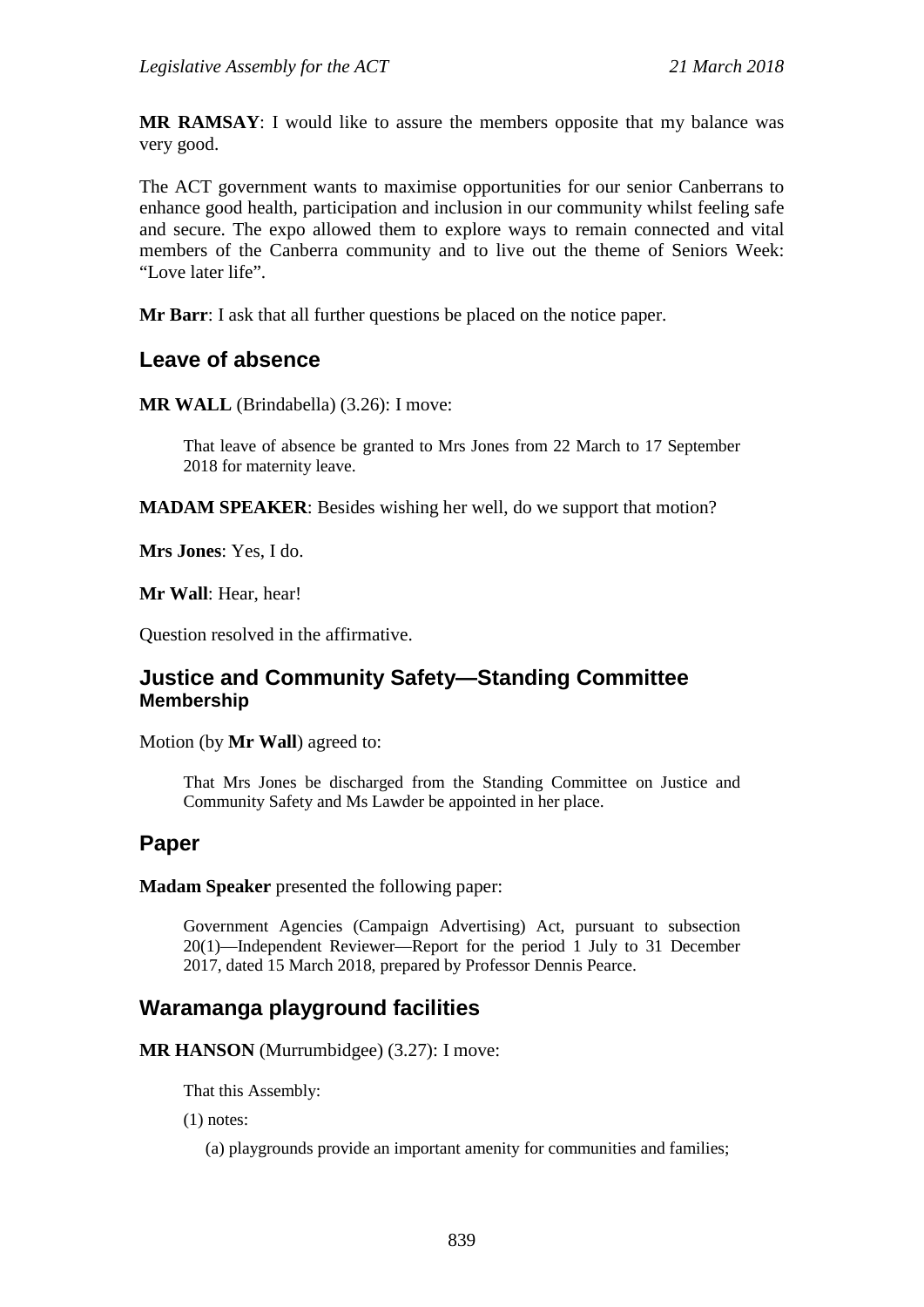- (b) Waramanga shops has no playground;
- (c) the lack of adequate playground infrastructure across Weston Creek;
- (d) the benefit to Waramanga and the broader Weston Creek community that would come from a new playground at the Waramanga shops;
- (e) the Waramanga community has put forward a comprehensive proposal for a playground at Waramanga shops;
- (f) the significant community consultation and petition conducted by the Waramanga community;
- (g) the mixed signals about the proposal from the ACT Government; and
- (h) the 50<sup>th</sup> Anniversary of Waramanga in 2018; and
- (2) calls on the ACT Government to work with the Waramanga community to progress the establishment of a new Waramanga playground in the 2018-19 budget.

I must be spending too much time with Mrs Jones. I know that she has been passionate about playgrounds for a long time, particularly in Murrumbidgee. I must have caught the bug. But this one is not just any playground. This is something that gives me great delight to talk about in the Assembly today, because it is not actually Mrs Jones's idea; it is not my idea; this is a genuine proposal that has come from the community.

The Waramanga community has got together some very keen advocates. Two of them are here in the Assembly today. I recognise Elizabeth and Dan. It is great to see them here. They have done the work. They have come here to the Assembly. They have worked through the parliamentary processes through to the minister to put forward a proposal. They have done the hard work and I commend them for it.

As my motion says, playgrounds provide a very important facility in communities for families. Currently, Waramanga has no adequate playground. There are playgrounds within Waramanga. I have been out and visited them, as I know Mrs Jones has. They are small, they are old and they are not servicing the community. At the shops, where people congregate, there is also no playground.

Waramanga is not on its own. I am sure those opposite will mention the fact that there are other suburbs and other shops that need playgrounds. I could not agree more. Just because we are saying that we should do this in Waramanga does not exclude other good proposals coming forward from Torrens, Farrer and other places.

There is a great benefit that will come from this. I will quote from the submission, because it is an excellent one. It also comes with a design for the playground. I will go to that later. There has also been a lot of consultation and a petition. However, sadly, what we have had is mixed signals from the government and from the Greens about what this proposal means.

What I am trying to do today is get some clarity, move this proposal forward, get it done. That is why we have said that we should work with the community, get this in the budget and get it built to coincide with what is, this year, the 50th anniversary of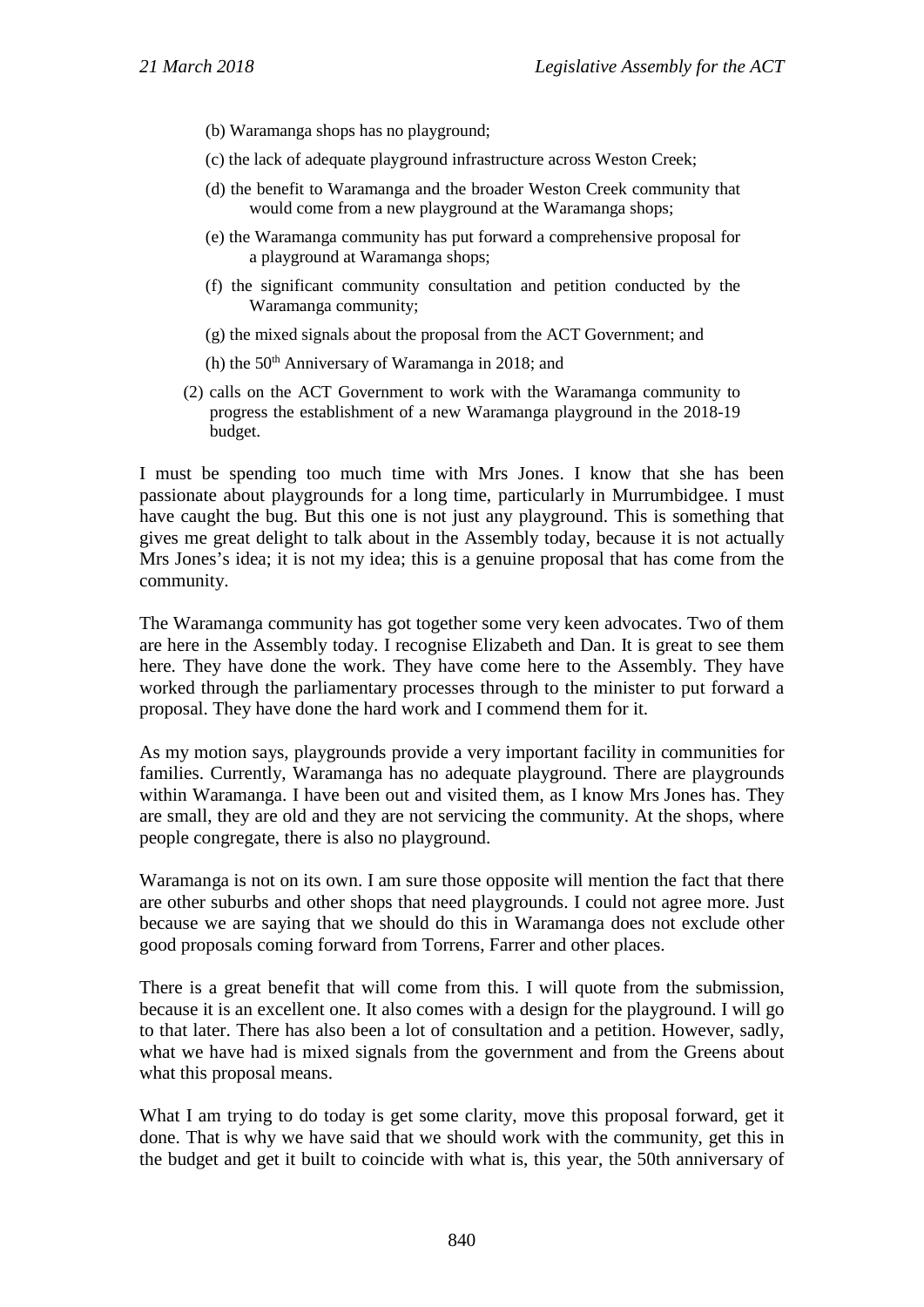Waramanga. It would be quite special to do that. I hope to get agreement for this today so that this proposal can come to fruition.

As I have said, we have heard some mixed messages from those opposite. It is important to put that on the table at the beginning of this debate so that when we are listening to what has been said by Ms Le Couteur and by the Labor Party we can really try to get to the nub of what is going to be agreed to today.

I will read from the submission. There have been lots of encouraging words from Ms Cody, Mr Steel and Ms Le Couteur as this has played out, which is sad. It is sad because I was actually hoping that we would get this done today. We have had Ms Le Couteur saying that she supports this and that she wants to see it done, but what we have seen is her step away from that.

As recently as yesterday Ms Le Couteur was circulating an amendment to me and to members of the community saying that the action in her amendment would be to work with the Waramanga community to progress the establishment of a new playground at Waramanga shops by the end of 2018. That is what she was saying as recently as yesterday—in writing. Again, she has stepped away from that.

That is disappointing but what we are hearing from the community is that Ms Le Couteur is two-faced. We have seen that this week in the debate about Mr Barr's behaviour. We saw it with Ms Le Couteur in the debate about public housing in Weston Creek and Woden. We are seeing it again here today. I fear that what we are going to get out of this is just platitudes, just weasel words and a very long amendment from Ms Le Couteur—much ado about nothing. Fundamentally, what we are calling for here today is a new playground at Waramanga. Let us get it done. All we are getting in response is weasel words trying to create an illusion that we are moving this forward. We will see how this debate turns out.

I turn to the submission, Mr Assistant Speaker, which I hope you have read. I am sure you have; you are quoted in it. The submission talks about some key principles and I agree with those. I will quote extensively from the submission because, as I said, it is a good submission.

Why is this proposal coming forward? It is about:

- 1. Tackling childhood obesity by getting kids active
- 2. Backing local small businesses located at the Waramanga Shops
- 3. Building community cohesion and a community hub for people to connect
- 4. Supporting cognitive and social development
- 5. Confronting post-natal depression
- 6. Supporting inclusivity and family wellbeing

They are very noble objectives. They are ones that we support. Based on the words that I have heard from Ms Cody, Mr Steel, Ms Le Couteur and others, they are ones that they support. The community has put forward a great submission. There is a great desire to get this done. When it comes into this place, it all turns to water because, sadly, the words that you are prepared to say to the community are very different from the actions you are prepared to take in here.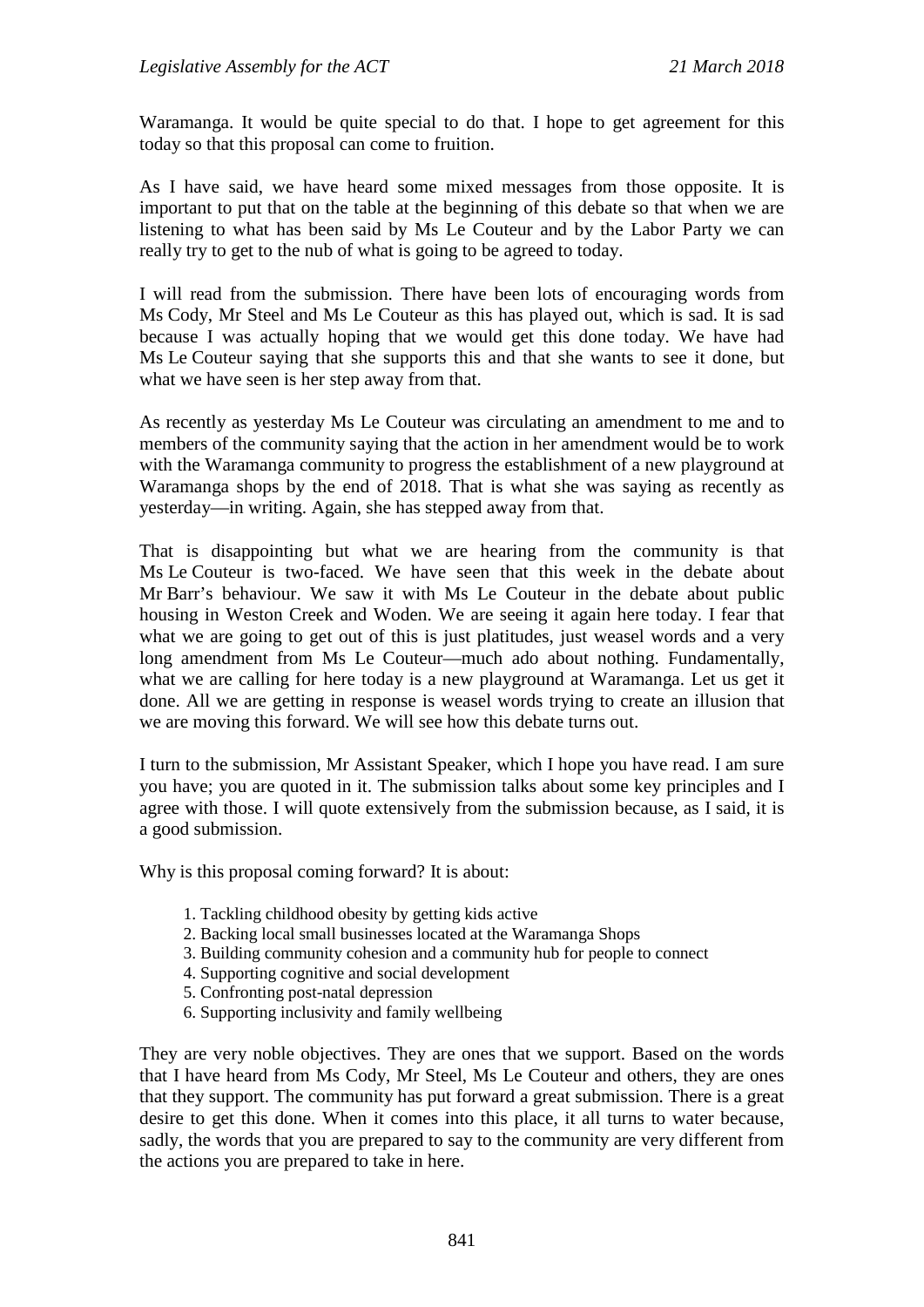I hope I am proved wrong. I would welcome being proved wrong. I will get up in this place and I will apologise. I will commend you for seeing the light on this. As Ms Le Couteur is laughing, I doubt that that is going to happen. I will quote from the submission, which has been made available certainly to the members for Murrumbidgee and to the minister. It states:

… Waramanga Shops has no playground or barbecue facilities for residents and users of the shops to enjoy.

That is indeed the case. I have been there many times, as has Mrs Jones, as have, I am sure, all of the members for Murrumbidgee. The submission continues:

Studies show playgrounds increase health, social connection, aid the environment and have positive impacts on the local economy.

According to the 2016 census data, there are 697 families that live in Waramanga, and the median age of the population is 40. This highlights the increasing number of young couples and families living in the area. What we are seeing across all of Weston Creek is a rejuvenation of those suburbs with the older original residents moving and younger families coming in, but not having the facilities that they need for their young families. That point is made in the submission:

Waramanga has received limited investment over the past decade. Given the changing demographic of Waramanga, it is important the ACT Government maintains the appropriate levels and quality of playgrounds and social green spaces to keep up with the growth in the area.

It is abundantly clear, if you go not just to Waramanga but across Weston Creek and Woden, that that is not happening. I know from having spoken with people who are behind this proposal that they would love to see not just this proposal happen but also other proposals happen across Weston Creek and Woden as well. The submission notes:

Various studies indicate many benefits that playgrounds and community play spaces provide. Four major benefits are that they increase health, social connection, aid the environment and have significant positive impacts on the local economy.

Historically—this is a point made in the submission—you could go to the shops and you could use the playgrounds in surrounding schools. But what you see—this has happened in Mrs Jones's home suburb of Duffy as well—is that the local schools now have fences around them and you cannot access them. Certainly, I used to go to the playground with my kids at Duffy. It was excellent but it is the school's playground and it cannot be used anymore.

Basically, we are not just saying that we do not have adequate facilities in Weston Creek. The action of placing fencing around local schools has actually taken facilities that we used to enjoy away from the community. There are far fewer there than there used to be.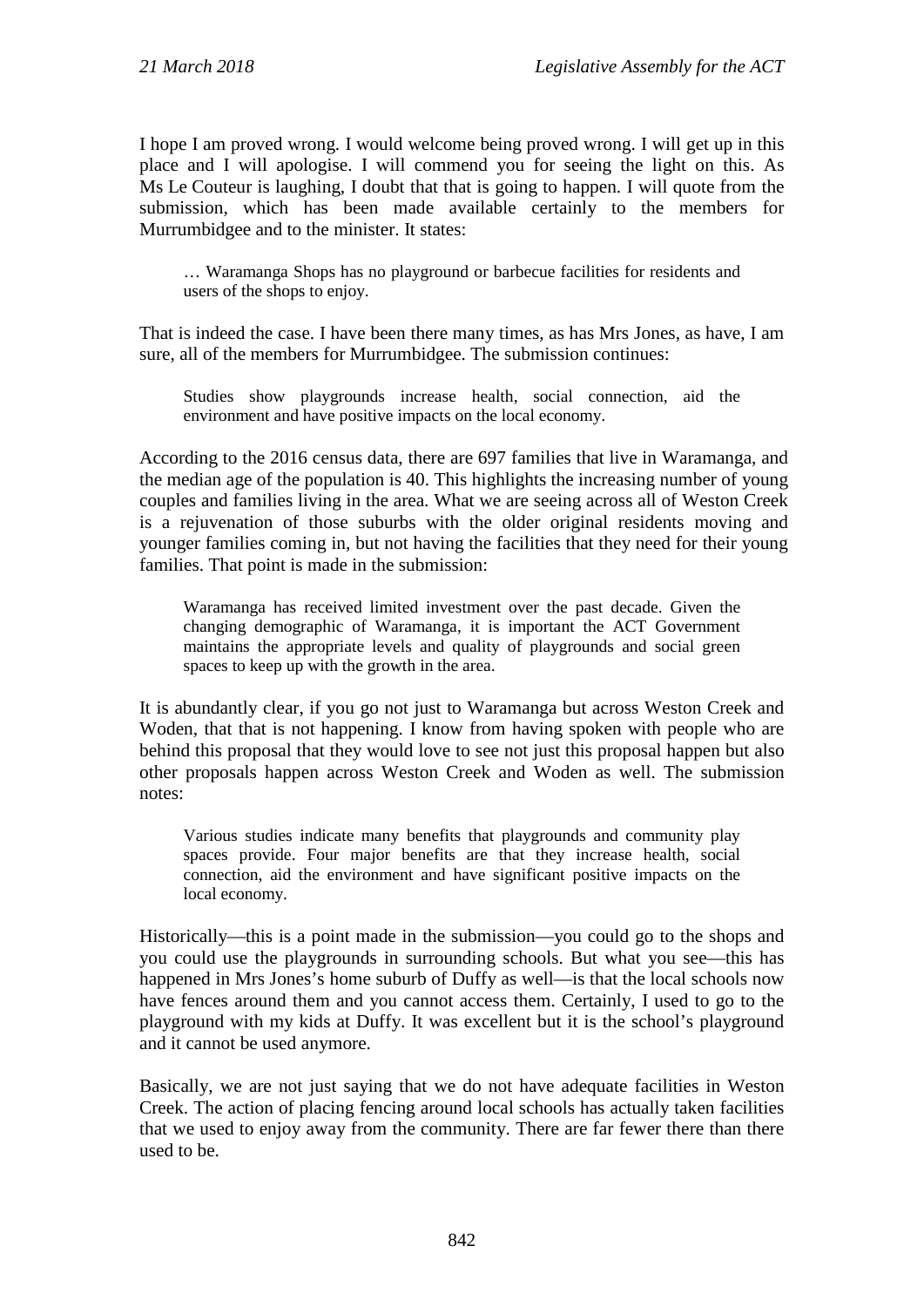**Mrs Jones**: We have gone backwards.

**MR HANSON**: Yes, indeed, as Mrs Jones says, we have gone backwards. There is a range of shops there at Waramanga. They are good shops and they would benefit as a hub. We would uplift the economic activity and get the shops renewed, because the more people who go there and the more people who use them, the better business will be, and that is good for the community as well.

You certainly can see an example of this in Chifley. They have an excellent playground in Chifley. They have a good one there and people drive out of their way to go there—I have been there many times—then you use the shops that are there. But that is not possible for a lot of people. A lot of people cannot get in their car and drive across to that single playground that you will often find is overused.

**Mrs Jones**: Families with one car.

**MR HANSON**: Indeed, families with one car or often grandparents who are looking after children are unable to go six suburbs across town to use the adequate facilities. The submission goes on to state:

Waramanga residents need a place that children of all abilities and cultures can enjoy—a community space to enjoy birthdays, weekend barbecues and special events. The proposed playground will contain a mix of all-accessible and all ages play equipment including exercise infrastructure so it is inclusive and provides a space that anyone can enjoy.

It also makes the point that the playground be fenced. This is a point that Mrs Jones has made publicly, and privately to me, many times. That makes a big difference for parents, particularly if they have special needs kids, if they have more than one child or if they have babies. They may be breastfeeding one child and trying to look after two others. It is very difficult if that facility is not fenced. So that is a good proposal.

A reference group was established. I have already identified that Elizabeth and Dan are here. There are also many other members from the local community and people supporting them. We have seen this with the petition.

There has been a design put forward by Indesco architects. They have provided a full concept design for the Waramanga nature play space for consideration by the minister and the government. That has been made available to the minister and certainly to all members for Murrumbidgee. It looks great. I confess that I am not an expert in playground design, but it looks good. I am not necessarily calling on the government to implement that exactly but certainly to work with the community to make sure that a playground of that nature, all that work that has gone into it, is actually put forward.

This proposal has broad support, including from yourself, Mr Assistant Speaker. Let me quote what you have said about this proposal:

Prior to entering politics, I was an education advocate, at peak body Early Childhood Australia and know how important playgrounds are for development. There couldn't be a more important task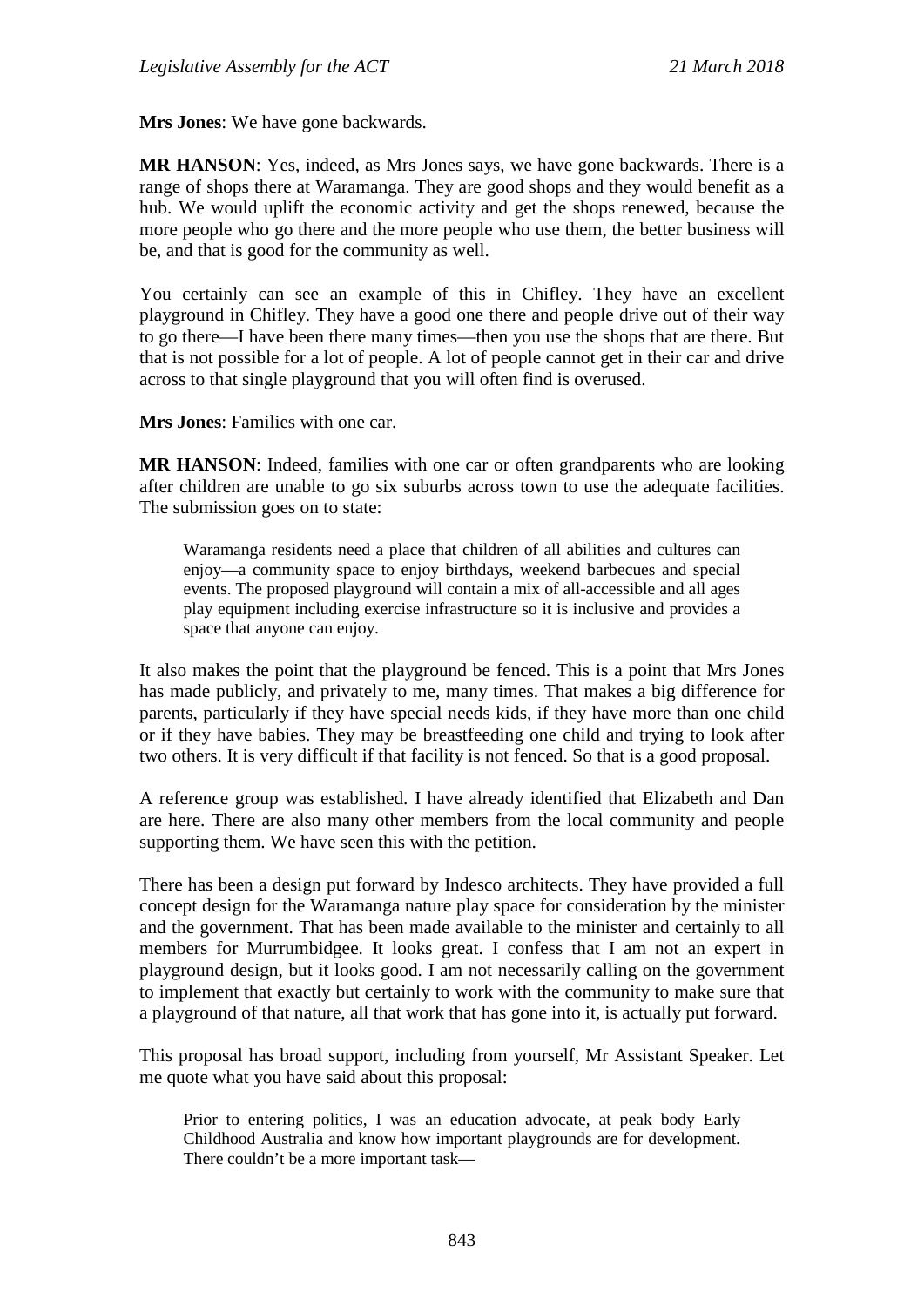Hear this:

for any incoming Member of the ACT Legislative Assembly than ensuring more young children have access to play based early learning

I look forward to your support. I look forward to your support for this important motion today, Mr Steel. I know you have said there could not be a more important task. I know that you will be supporting my motion. I look forward to your doing that because you will not support some weasel words coming forward from the Greens that would water it down. You have said in writing to the community that there could not be a more important task for an MLA.

You have said that you look forward to continuing to work with Elizabeth Hoyt who has done all this hard work on the project. Mr Assistant Speaker, I think it is fantastic that you support this proposal and that you will be supporting it today, as will Ms Cody. Sadly, she is not here for this debate, but she has said a lot. She has said:

Playgrounds are an important part of family life in Canberra. They encourage outdoor recreational leisure time and social connection for children …

I ask members to note that she has said:

There is widespread support for this community led-initiative and I fully endorse the effort the community has gone to in presenting their need for new playground infrastructure to government.

We will see whether she fully endorses it today. We will see whether she fully endorses it or does not quite fully endorse it. We will see whether there is a difference between what is being said to the community by members and what then is put forward in this place. I have a quote from Ms Le Couteur as well:

The community and local shops would really benefit from a playground and improved local facilities and I would really love to see kids playing at the shops all the time.

I applaud the Waramanga community's push for a playground at the Waramanga shops and congratulate them on their outstanding effort.

As we know, Ms Le Couteur, as late as yesterday, was saying that this should be progressed at the Waramanga shops by the end of 2018. I assume that you will be supporting my motion as well, Ms Le Couteur, and that we will not have a watering down of that motion.

Mr Assistant Speaker, forgive my cynicism but what has been happening here, sadly, is that three members have been saying one thing to the community. They have been promising the world. They have been saying that they fully endorse it; that there can be no greater job for an MLA; that it needs to be completed by 2018.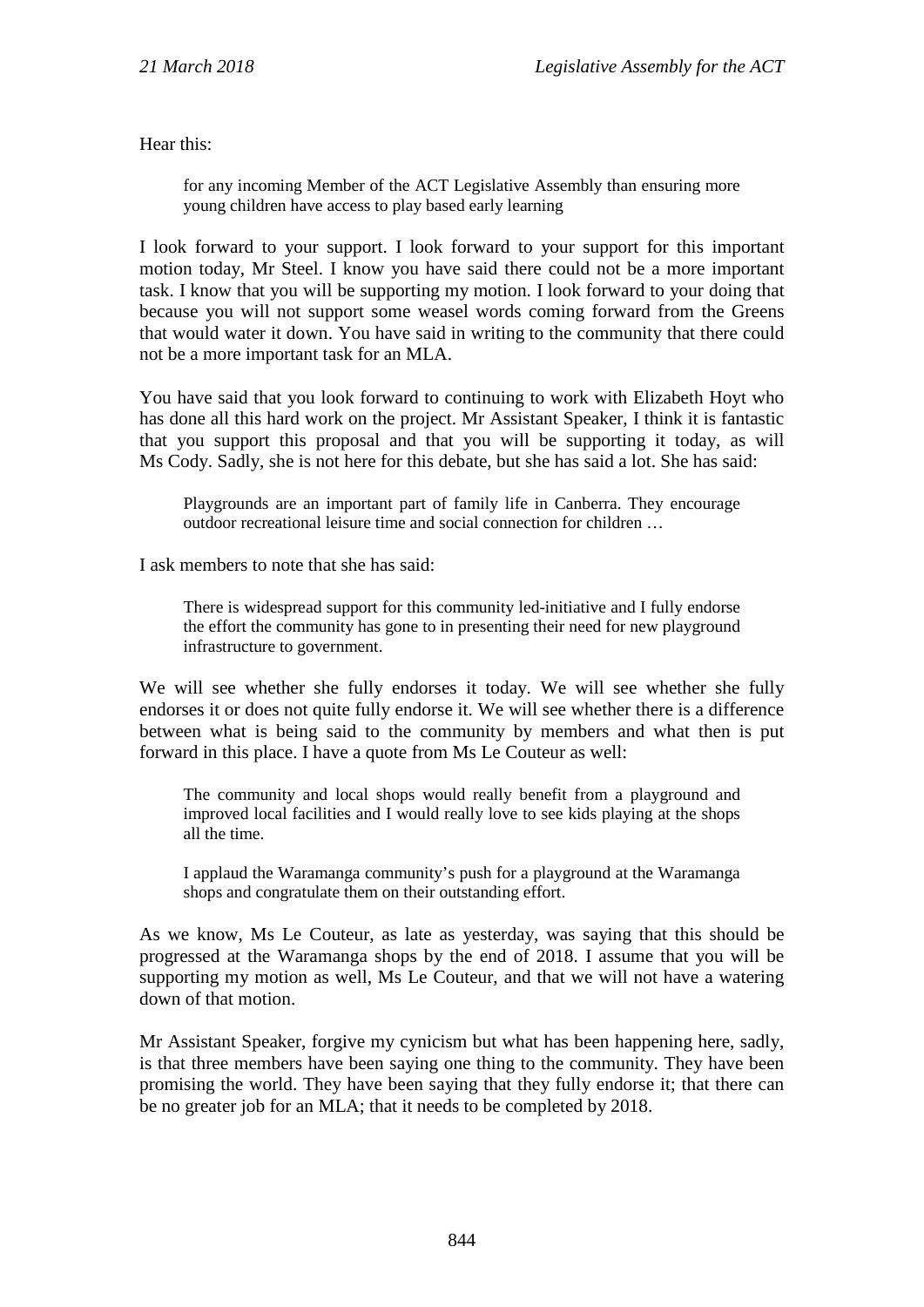But when we come here today and put a concrete proposal on the table, something that can actually bring their words to fruition, sadly, what I think is going to eventuate is a very long amendment from Ms Le Couteur that says very little in terms of actually delivering what needs to be delivered for the Waramanga community. I commend this proposal that comes from the community to the Assembly.

**MS LE COUTEUR** (Murrumbidgee) (3.42): I move:

Omit all words after "That this Assembly", substitute:

"(1) notes that:

- (a) playgrounds provide an important amenity for communities and families;
- (b) investment in public infrastructure like playgrounds provides social and economic benefits to the wider community;
- (c) playgrounds provide an accessible play environment for children to exercise both their bodies and their creativity, leading to tangible and provable developmental outcomes for children through dexterity, cognitive growth, and socialisation;
- (d) research suggests that access to playspaces with installations to guide physicality can result in a 25% increase in children's physical activity;
- (e) playgrounds serve an important role for all community members, acting as a space of social connectivity and giving people tools to socialise naturally—a space for jogging, a regular meeting place for parents, or for holding events such as birthday parties; and
- (f) the ACT Government maintains 507 playgrounds across Canberra, playgrounds are prioritised for upgrade utilising recommendations from annual audits along with current demographic, spatial and social information, and that this process ensures that safety standards are maintained and public investments are suitably targeted;
- (2) congratulates the Waramanga community on preparing a comprehensive submission for their proposed playground and their dedication to local community activism;
- (3) acknowledges how hard the Waramanga community has been working together to support this initiative, and how uplifting and inspiring to local residents this grassroots campaign has been;
- (4) acknowledges that:
	- (a) Waramanga shops does not have a playground or kid-friendly playspace;
	- (b) Waramanga has four existing playgrounds and another four are located close by in the neighbouring suburbs of Stirling and Fisher;
	- (c) the Waramanga community has been running a campaign for two years to have a new playground built at the Waramanga shops in the lead-up to this year's Waramanga and Weston Creek 50th anniversary on 4 June 2018;
	- (d) like many other Canberra suburbs built in the 1960s and 1970s, Waramanga's local infrastructure, including playgrounds, is getting older;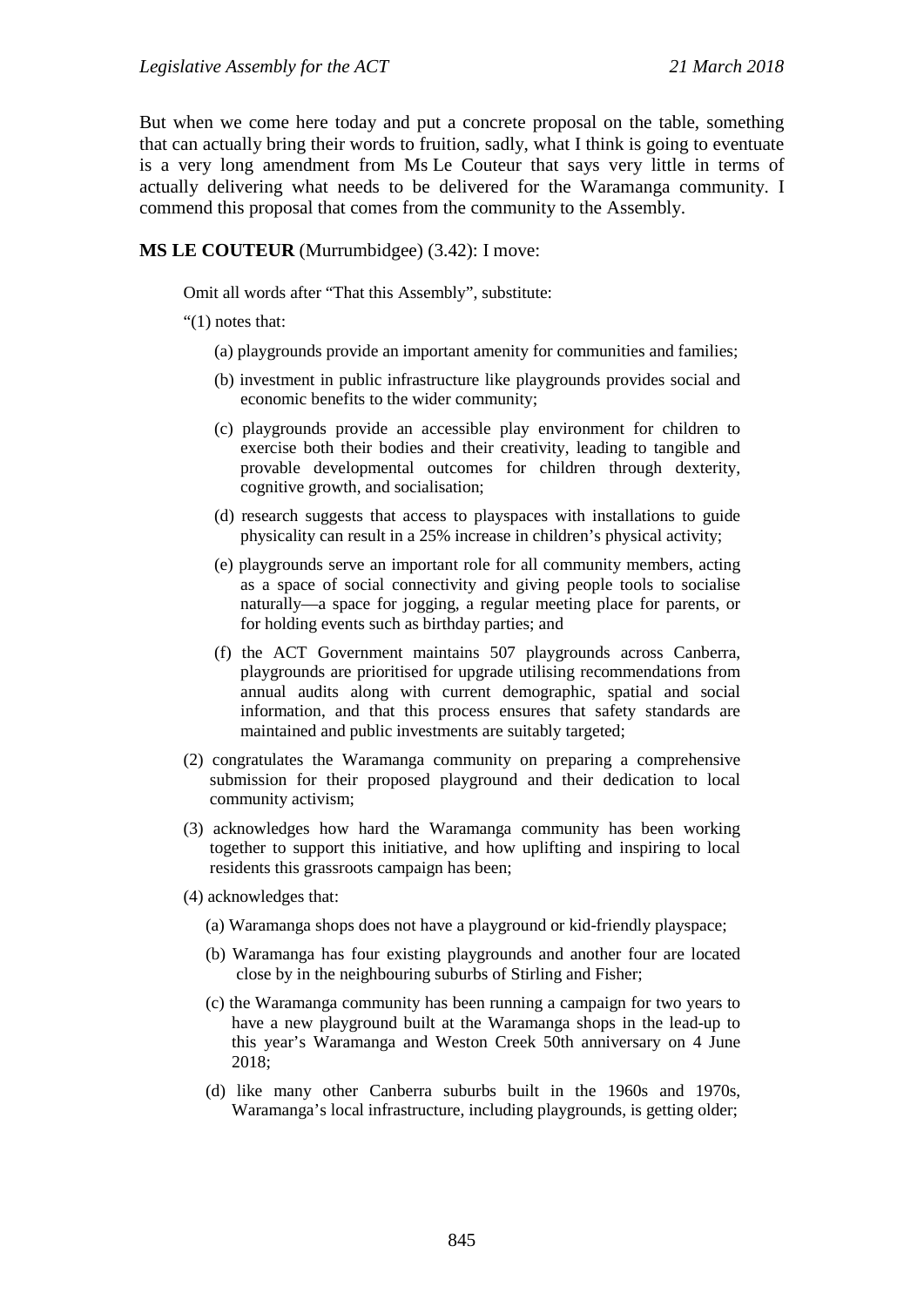- (e) the Waramanga community has conducted extensive consultation and campaigning on the importance of a playground at the local shops, including a local Block Party;
- (f) the Waramanga community brought a petition of 377 residents to the Assembly on 8 June 2017, sponsored by Mr Steel MLA who noted that the 'Government will continue to engage with [the Waramanga community] on the project as [they] continue to build community support';
- (g) in their 2018-19 budget submission, Weston Creek Community Council noted as one of their priorities for the next budget the need for a new playground in Waramanga as a result of the community's 'changing demographic' and noting that the local playground at Arawang School is 'behind the new fences at the school' and inaccessible to the local community; and
- (h) the Waramanga community has collaborated with an award-winning playground designer to propose a number of high quality possible designs for the playground, with built-in multi-phase implementation plans for each design;
- (5) further notes:
	- (a) on average, the ACT Government has built five new playgrounds each year for the past six years;
	- (b) the ACT Government contributes a sizable portion of the City Services budget to playgrounds each budget including:

(i) \$1 812 000 in 2017-18;

(ii) \$3 217 000 in 2016-17;

- (iii) \$1 354 000 in 2015-16; and
- (iv) \$1 459 000 in 2014-15;
- (c) this budget excludes the substantial other investments made in playgrounds across Canberra by the Suburban Land Agency and the City Renewal Authority in new suburbs and city precinct;
- (d) a number of other local communities have likewise campaigned for improvements to their local playgrounds over the last two years, including:
	- (i) the Greenway community bringing a petition of 185 residents to the Assembly on 20 February 2018;
	- (ii) the Torrens community bringing a petition of 713 residents to the Assembly on 30 November 2017;
	- (iii) the Higgins community bringing a petition of 203 residents to the Assembly on 17 August 2017;
	- (iv) the Farrer community bringing a petition of 540 residents to the Assembly on 1 August 2017; and
	- (v) the Giralang community bringing a petition of 107 residents to the Assembly on 11 May 2017; and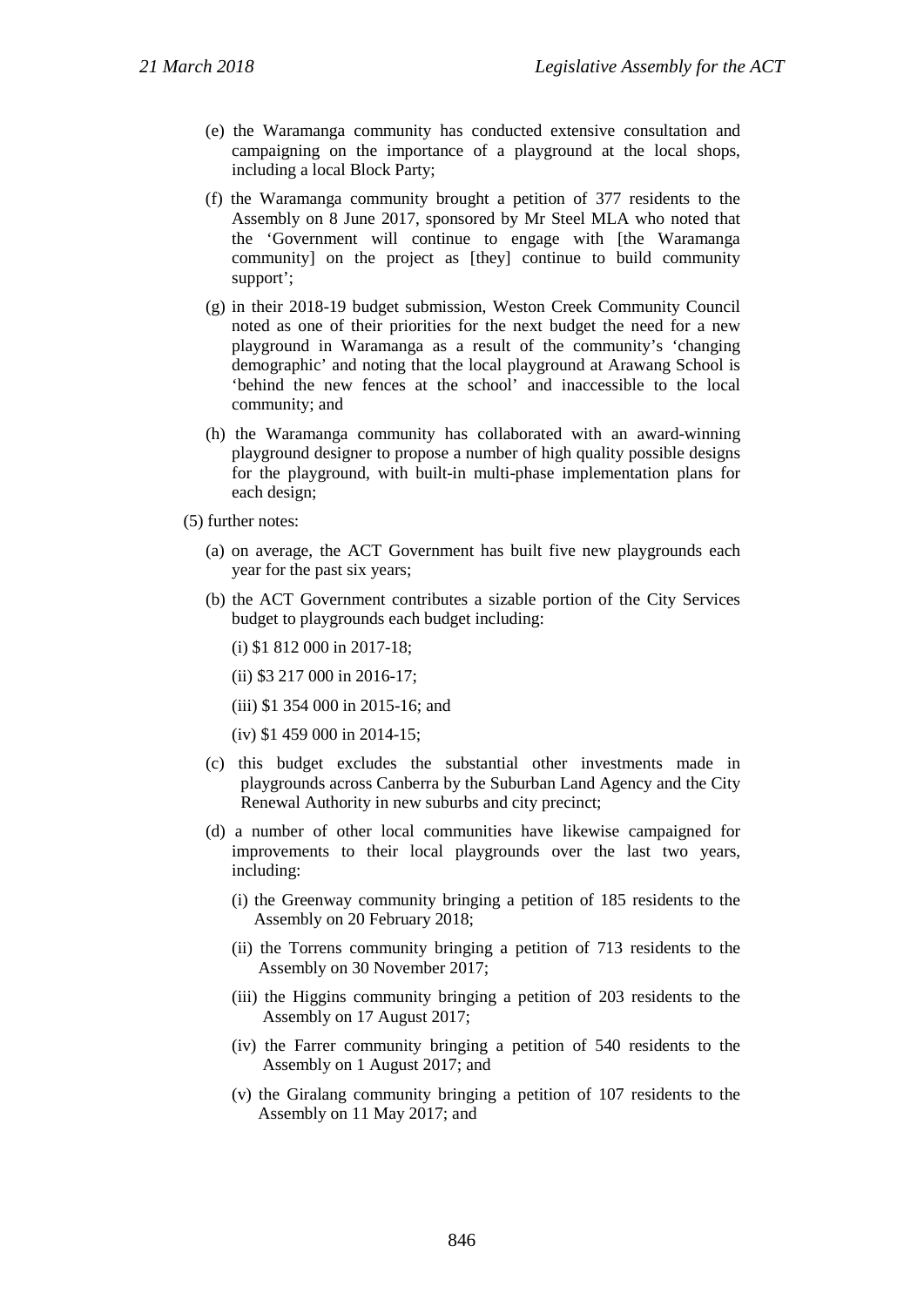(e) the budget process for playgrounds needs to balance the need for new playgrounds with major upgrades and ongoing minor maintenance of over 500 existing playgrounds in the ACT; and

(6) calls on the ACT Government to:

- (a) continue to investigate community engagement strategies to connect communities with the future of their local infrastructure and guide local priorities, through deliberative democracy mechanisms including the Better Suburbs project and conducting a participatory budgeting pilot no later than the 2019-20 Budget cycle;
- (b) investigate co-funding options to allow local communities and businesses to support infrastructure projects like playgrounds and parks;
- (c) continue to ensure that playgrounds are provided equitably across Canberra and allow all Canberrans to access green—and play—spaces within walking distance of where people live, work and shop;
- (d) investigate expanding 'adopt a park' programs to support, with both finance and services, communities to improve and maintain local infrastructure; and
- (e) continue to work with the Waramanga community to develop a way forward for a new playground at Waramanga shops.".

I should start by addressing Mr Hanson's comments in describing me as two-faced. Politics is a lot more complicated, and government is a lot more complicated, than being one-faced or two-faced. About 400,000 people live in the ACT, and it is our responsibility to look after all of their interests. That is the oath that I signed up to when I was sworn in, to look after the interests of the people of the ACT. That is not being two-faced; that is looking after all of the people of the ACT.

This is why I think we have an issue here. I should not speak for other members, but I take my responsibilities as a member for Murrumbidgee and as a member of this Assembly very seriously, and I feel that I have to look at the interests of Murrumbidgee, the interests of Waramanga and the interests of all of the ACT. With that as a preamble to talking on my admittedly, and quite proudly, long amendment, I will talk a bit about my amendment. It was circulated earlier today, so I know that all members have had a chance to look at it.

The first part of (1) notes a number of things which I am sure Mr Hanson would agree with: that playgrounds provide an important amenity for communities and families and that investment in public infrastructure like playgrounds provides social and economic benefits to the wider community.

We then talk a bit about how playgrounds are important as accessible play environments for children to exercise their bodies and their creativity. Research, which is probably research that Mr Assistant Speaker is well aware of, shows that access to play spaces with installations can result in a 25 per cent increase in children's physical activity. We know in these days of increasing obesity among children that this stuff is important.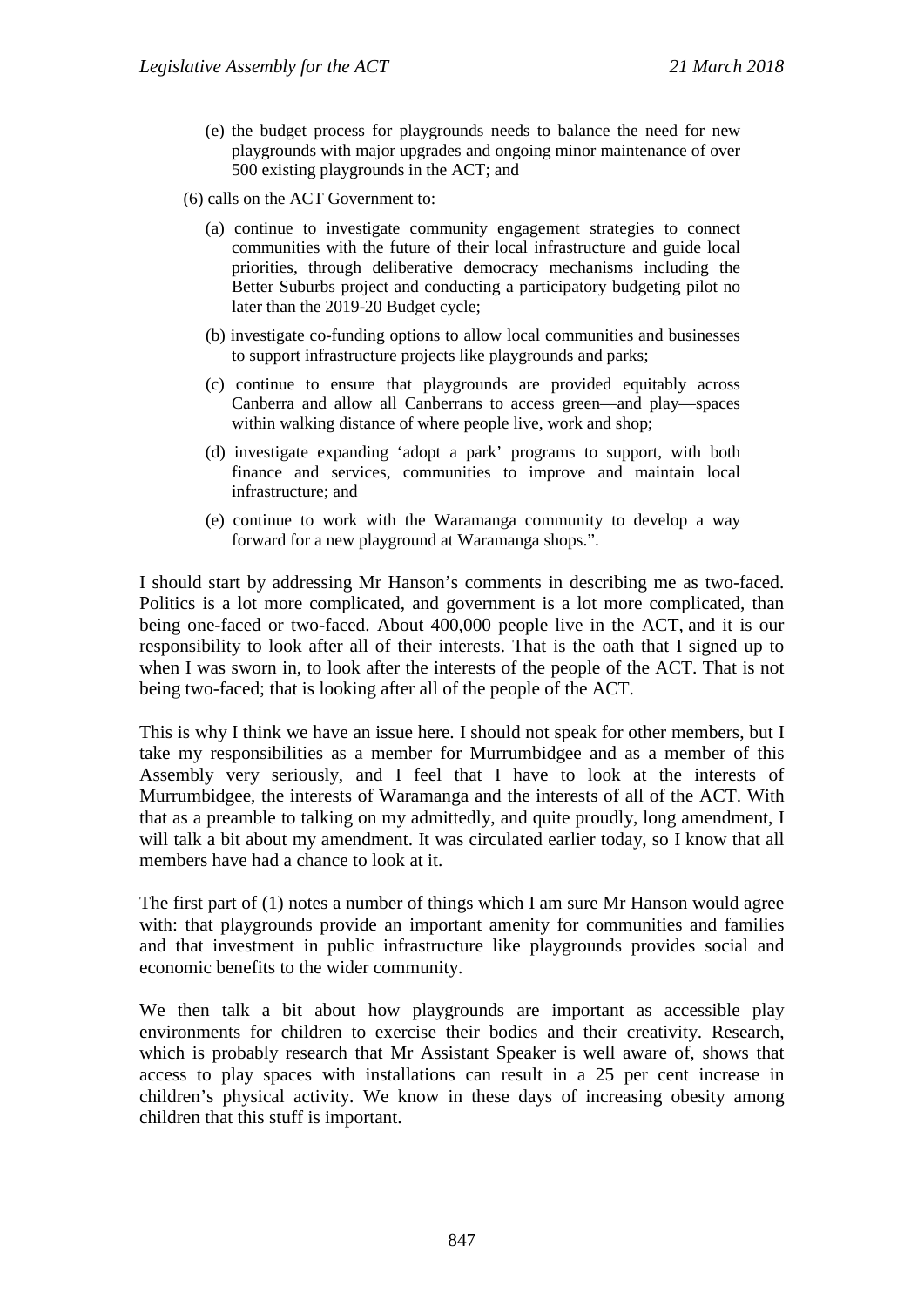I think it would be fair to say that there is universal agreement in this chamber that playgrounds are generally a good thing and that we would like to see more of them, and in better condition, in the ACT. I do not think that is a matter of disputation at all amongst those in this Assembly. Those are the words that I said, and I would say they would be a fair interpretation of my fellow Murrumbidgee MLAs' statements. We all think playgrounds help kids. And it is older people as well; we should not totally forget older people.

*Mr Hanson interjecting—*

**MS LE COUTEUR**: Mr Hanson, please stop interjecting. I would point out also that the ACT government maintains 507 playgrounds across Canberra. I believe that does not include the playgrounds maintained by the Department of Education, which I believe are in the order of another 200. This gets to the nub of the issue. We have a lot of playgrounds. We have to work out how to prioritise what we are going to do.

I sincerely congratulate the community of Waramanga for the efforts they have put into advancing the proposition that there should be a better playground at Waramanga shops. I think there is fairly universal agreement that this has been great work they have done, and it is something which I have been very pleased to lend my voice to. I have been talking about this with Minister Fitzharris, as the minister for this, amongst many other things. She has been the relevant minister since last year. I think we are all aware that this is an issue and it would be a positive thing to have happen. That really is not the question. Clearly, Waramanga shops do not actually have a playground next to them.

I noted Mr Hanson's comments, which I might otherwise have made, about a number of issues on playground provision. One of them is that when our suburbs were planned, our schools were not fenced. The playgrounds in schools were open to the community. This is one of the real issues with playground provision in older suburbs. I do not know what the best solution to that is. It is an issue that deserves consideration, and not just as part of this motion. But as Mr Hanson noted, this is an issue, especially for Waramanga. If you stand at the site that is being proposed, you can see two playgrounds which are currently enclosed in fencing.

Another issue which Mr Hanson talked about, and I agree it is an issue, is whether or not we drive to playgrounds. Our older suburbs were laid out with the concept that we would not drive to playgrounds. They were laid out with the concept that mums would push the pram and take the baby, the toddler or whatever; we would walk to playgrounds. So the older suburbs all have a fairly large number of less exciting playgrounds, to put it that way. Waramanga is one of those. Those playgrounds are not in particularly good condition. We are all in agreement with that.

## *Mrs Jones interjecting—*

**MS LE COUTEUR**: Yes, it is a real issue. We have changed, it seems, how we want to use our playgrounds. There seems to be much more support for the concept that people would like to drive to fewer but better playgrounds.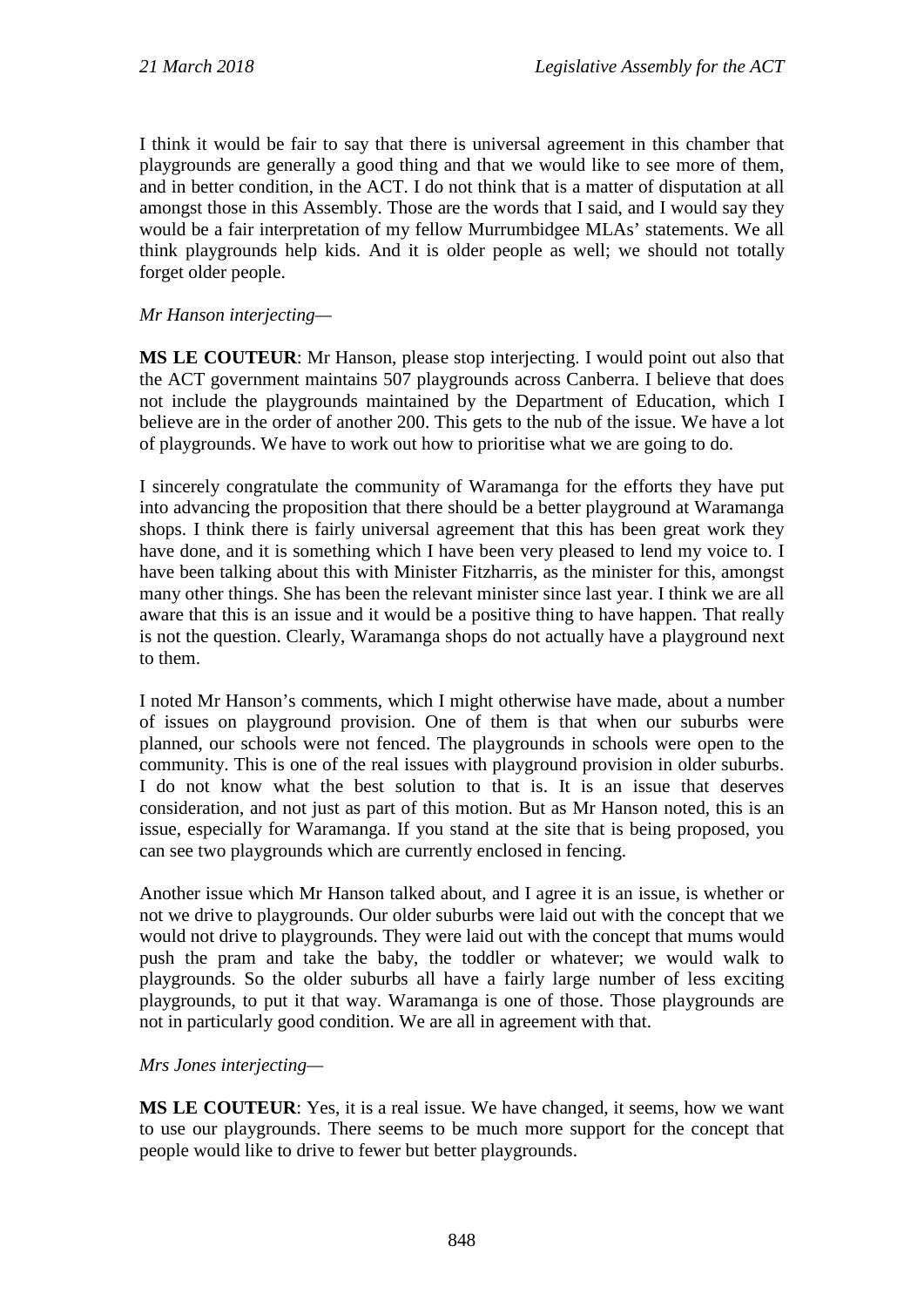Mr Hanson and other people have talked about the playground in Chifley. From the point of view of the electorate of Murrumbidgee, with the exception of the absolutely wonderful adventure playground down in Kambah, which I used to drive my daughter to because it was so great, Chifley is seen as the gold standard in Woden and Weston for playgrounds.

What can I say? I do not think we are in a position to fund a Chifley playground where all the existing playgrounds are. I note that that is not what the Waramanga people are looking for. But the issue is: where do we put our money? Where do we put our priorities? This is a really important community issue. Waramanga have worked on it, but they are not the only community.

As is noted in my amendment, there have been a number of other petitions go to this Assembly in this term. We are not even halfway through this term, but we have had petitions from Greenway, Torrens, Higgins, Farrer and Giralang, as well as the Waramanga petition, which was an out-of-order petition. There may be some other out-of-order petitions which I have missed because they were out of order, and thus not on the Assembly's website, so I would have to look through *Hansard* for them.

I would also note that on average the ACT government has built five new playgrounds each year for the past six years. We have not given up on it. What we are talking about here really is a question of determining budget priorities. It is not a question of whether or not the Assembly thinks that playgrounds are a good idea. If we voted on that, we would, I am confident, have 25 of us voting. More playgrounds are a good thing. That is the motherhood statement which we are all in favour of. The issue before the Assembly right now is whether it is appropriate for the Assembly to say that we have enough information and it is our position to say to TCCS that this is the most important playground—

**Mrs Jones**: Absolutely, 100 per cent. Our electorate needs these.

**MS LE COUTEUR**: I am afraid that I do not agree with Mrs Jones. She may have that information, but I do not have that information. I do not have the information about other possible playgrounds in Canberra and the needs. I have a fair idea about my own electorate. I have very little idea, I am afraid—I do not have a commensurate idea—about the other electorates.

This is why, when we get to the "calls on" part of my motion, we are talking about much better community engagement strategies and so on. The amendment calls on the government:

… to investigate community engagement strategies to connect communities with the future of their local infrastructure and guide local priorities, through deliberative democracy mechanisms including the Better Subjects project and conducting a participatory budgeting pilot no later than the 2019-20 Budget cycle …

Last year we passed a motion for a participatory budgeting trial for part of the TCCS budget. This sort of issue is the reason that we as the Greens feel so strongly that we need to explore new ways of getting community consensus as to where we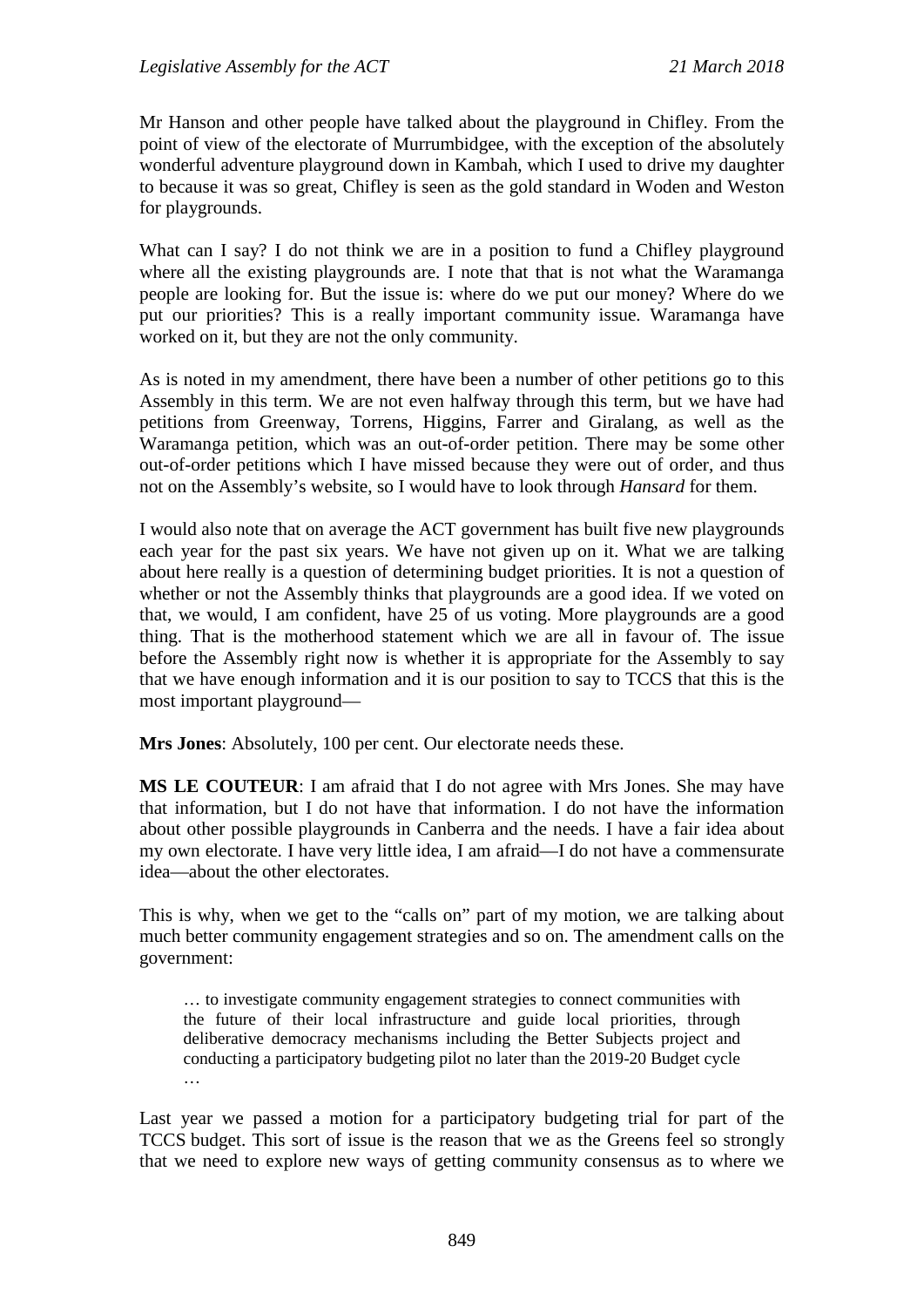should put our limited resources in terms of building playgrounds, building safe bike paths or building wetlands. You name it: there is a huge list of things that the ACT government usefully should do, and it is not possible for us to fund them all on the current ACT budget. I am not confident that we would find great agreement, particularly from the Liberal Party, for raising rates so that we could fund all of these great ideas.

That is why our first call is for better processes to try to work on these issues. I do not feel that it is appropriate to decide all the budget on the basis of motions in the Assembly; we just do not have the information to do a good job for this. There is a reason why budget cabinet meets so many times. There is a reason why government departments put forward submissions. We are not privy to those, fortunately or unfortunately. I would like to see more, but we are not privy to those.

My second call is to investigate co-funding options to allow local communities and businesses to support infrastructure projects like playgrounds and parks. This is important where a community is in a position to do part of the heavy lifting, to work in cooperation with the government. The Boundless playground has been a wonderful thing, and that was established as a co-funding venture. There was a lot of work done in raising funds from the public for that.

My third call, (c), is to:

… continue to ensure that playgrounds are provided equitably across Canberra and allow all Canberrans to access green- and play-spaces within walking distance of where people live, work and shop …

That goes with what I was saying before: we need an equitable process for distributing our scarce government resources to these wonderful assets of great playgrounds.

My fourth call, (d), is to:

… investigate expanding "adopt a park" programs to support, with both finance and services, communities to improve and maintain local infrastructure …

We have done this quite a bit in terms of our nature parks. I have been part of many groups which have been weeding and planting trees in the nature parks which are adjacent to our residential areas. It would be great to see more of this within our residential areas. I have done rubbish collection in Eddison Park, which is near me in Woden, but there is probably more that we can do in this.

The last call is an important one. I would like to see the ACT government continue to work with the Waramanga community to develop a way forward for a new playground at Waramanga shops. This is not as clear as Mr Hanson would like it, and I appreciate that it is not as clear as some of the community of Waramanga would like it. But this is simply not a process which makes sense for me as a member of the ACT Legislative Assembly tasked with looking at the best for the whole of the ACT, not simply making decisions on the basis of considerable community input from one small part of the community—a small but important part.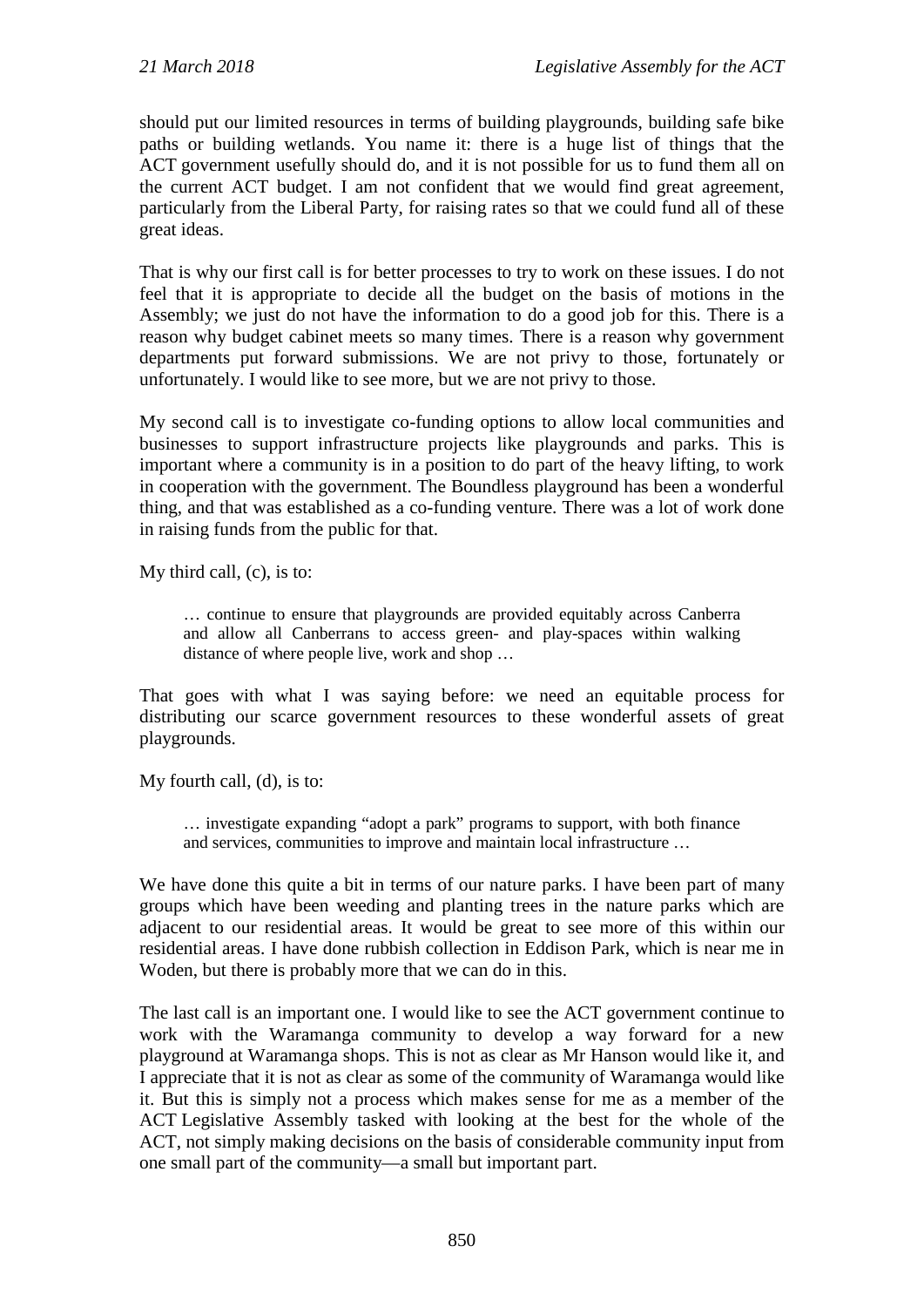I very much commend the Waramanga community, and Elizabeth Hoyt in particular, for their hard work on this. They have got it to the stage where the Assembly is considering it. As I said, it would be great to have a playground there. I commend my amendments to the Assembly.

**MR STEEL** (Murrumbidgee) (3.57): I welcome any opportunity to talk about early childhood infrastructure in my electorate. As members know, and as is reflected in the amendment, I have been engaging with the Weston Creek Community Council and Ms Elizabeth Hoyt on the proposal for a playground in Waramanga. I would like to note that it was actually Minister Gentleman who, with my support, moved in the Assembly during executive members' business the petition on behalf of almost 400 signatories in support of the Waramanga playground in June last year.

I am very glad to see that Jeremy Hanson is taking an interest in this matter in the Assembly today. He was using some quotes from, I think, my maiden speech which referred to early learning, which is a much broader concept than just playgrounds. It actually refers to early childhood education and care. I am not sure what point he was trying to make there, but Ms Hoyt has certainly worked hard in the community to build support, in Waramanga particularly, for the playground project, including developing and bringing a detailed design proposal to government. We acknowledge the extensive work that has been undertaken.

My current survey of Weston Creek residents has been met with an overwhelming response from local residents, some of whom are raising the issue of playgrounds as well as a range of other priorities for the Weston Creek area. I understand that senior officials from the Directorate of Transport and City Services met with Ms Hoyt and members of the Weston Creek Community Council at the site in question to discuss the proposal. So they have engaged. I also understand that Waramanga playground is on the government's playground priority list.

I am sure that Ms Hoyt has made a submission to the budget process for this year's 2018-19 budget and to the better suburbs community consultation that has been occurring. While I am not privy to cabinet deliberations, I am confident that both submissions will be seriously considered by the government, as are all submissions in the budget process in the context of delivering our election commitments and the range of priorities that need to be considered by government. The government will continue to engage with Ms Hoyt and relevant stakeholders on the proposals, and I look forward to continuing to work with her in my capacity as her local member and member for the area.

As I have raised on previous occasions, prior to my time in the Assembly, I worked as an early childhood advocate, focusing on particularly the nexus between early childhood research and policy. Because of that work, I know that active play in particular has an impact on the development of young children, particularly their physical health and wellbeing; on their fine and gross motor skill development; and in setting lifelong habits in terms of physical activity and the link to later health outcomes.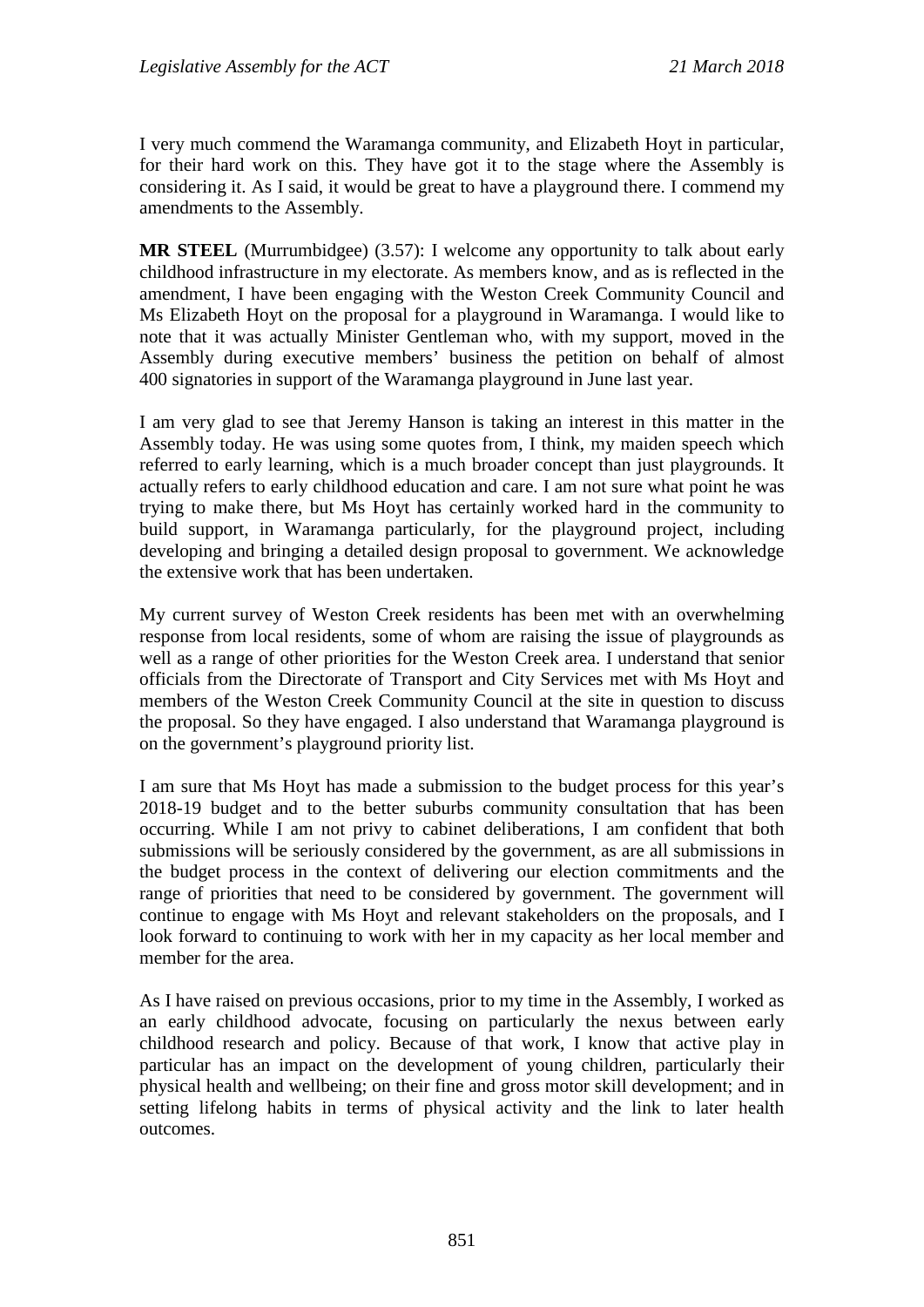The vast majority of brain development occurs in the first five years of life. The most fundamental driver of that is the interactions children have with their primary caregiver, either their parent or an early childhood professional. That is referred to as early learning, for Mr Hanson's benefit. But there is no doubt that a child's environment, the environment that they are subject to, also has an impact on their development, so developmentally appropriate community infrastructure is certainly beneficial for children's development in the long term.

I am very confident that the government is making progress on this issue—Minister Fitzharris's amendment makes that clear—by looking to establish an ongoing mechanism for the maintenance, upgrade and establishment of playgrounds across Canberra as part of the better suburbs consultation.

One of the messages that I have heard clearly from the community in suburbs across the south side is that they like to have playgrounds close to their local shops—much like at the Chifley shops, which is held up as a bit of a gold standard, as Ms Le Couteur mentioned. I am sure that the government, through the better suburbs project, will be hearing those messages from the community as well.

I will be supporting Ms Le Couteur's amendment, which acknowledges both the extensive work undertaken to date on this proposal and also that, in assessing such proposals, the government has a range of competing priorities and proposals from the community which it needs to consider and work on with communities in a range of ways to be able to deliver improved community infrastructure. I will also be supporting Ms Fitzharris's amendment, which further progresses the policy direction with regard to playgrounds in the ACT.

Notwithstanding my support for discussing this issue here today, I want to raise a matter of process. In the motion that Mr Hanson placed on the notice paper, there seems to be an inconsistency with standing order 200, which reflects section 65 of the Australian Capital Territory (Self-Government) Act 1988. It is a long-established practice that an enactment, vote or resolution, proposal, for the appropriation of public money of the territory must not be proposed in the Assembly except by a minister. Mr Hanson is not a minister. I am sure he would like to be. The terms of the motion oblige the government to undertake certain activities and binds future appropriations. This is the clear intent of the second part of the motion, evidenced by the express reference to the 2018-19 budget. I flag this as an example of an issue that may be considered by the administration and procedure committee in its review of the standing orders.

**MS CODY** (Murrumbidgee) (4.03): I rise today to talk briefly about the Waramanga playground and the Waramanga community's efforts in getting together and working together to put in a submission for rebuilding their community and adding more to it. I have met with members of the Waramanga residents association, and particularly those involved with the proposal for the new playground, and they are very passionate about ensuring that this playground goes ahead, as Mr Hanson has raised today.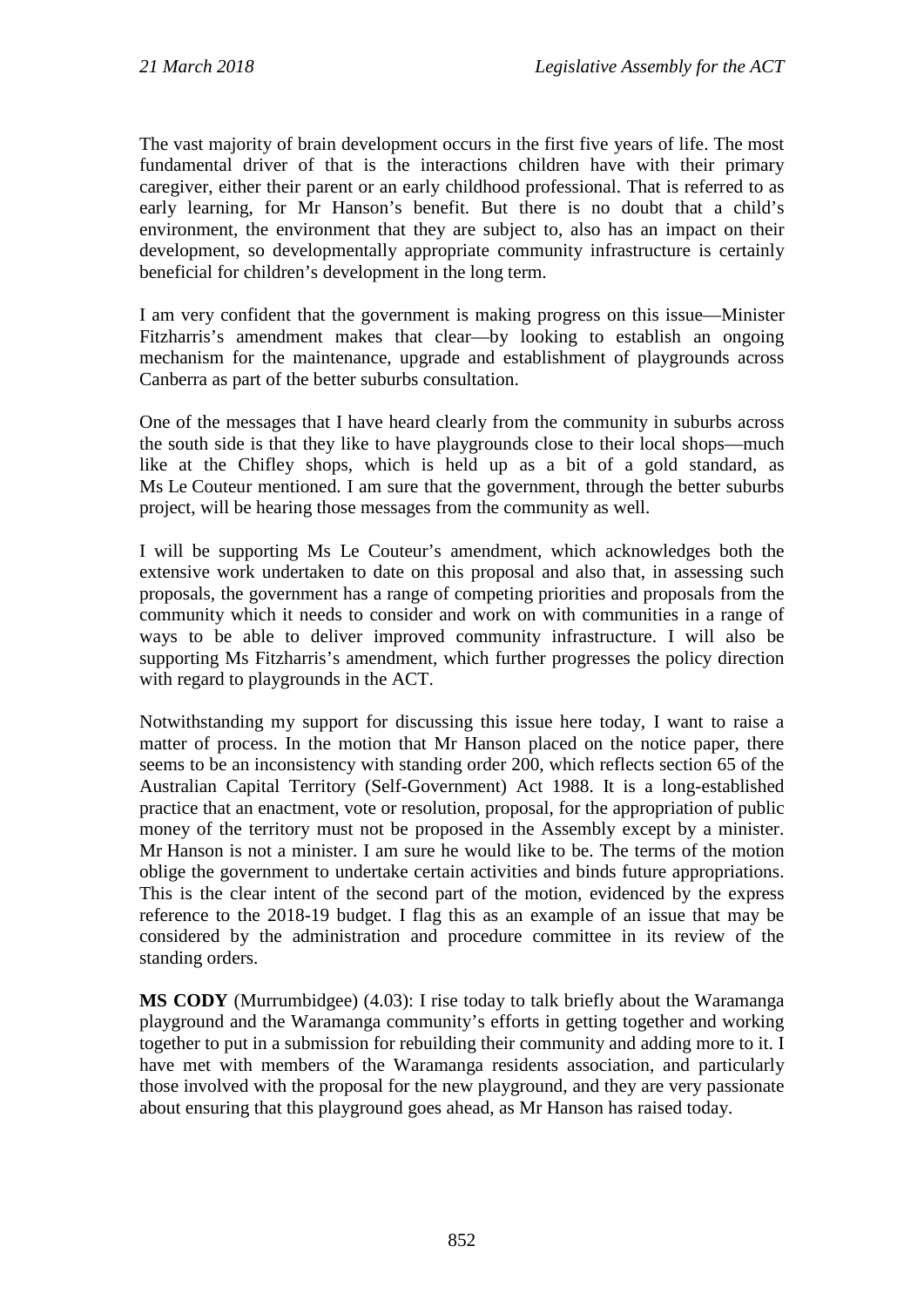On the topic of Mr Hanson, I thank him for being concerned about my whereabouts while he was speaking. Unfortunately, unlike him, I have had children and I cannot always sit in this chamber without escaping to the toilet in between speeches. So I am terribly sorry I missed your moving speech, Mr Hanson.

**Mr Hanson**: It was a good one.

**MS CODY**: I am sure it was. It is very good to stand here today and support our community. Ms Hoyt has been working very hard, as Mr Steel said, to encourage the residents of Waramanga to get together and work for a single cause. That is sometimes lacking in today's society. We all work very long hours, we all have our own lives and our own interests, and we tend to forget about the common interests of our community.

Ms Le Couteur's amendment has some wonderful points in it. I thank Ms Le Couteur for her tireless work on this. It is very long and it did take me a little while to get through but it has some fantastic points. I thank Ms Le Couteur very much for developing this amendment and I am looking forward to supporting it. If there are any other amendments being moved today, I look forward to seeing what they may be.

The comprehensive submission that Ms Le Couteur talks about in her amendment is certainly one that I have been included in. Ms Hoyt has provided me with copies of all the submissions she has made to government and to other members of this Assembly on the Waramanga playground. I have always been heartened and excited by the work and the encouragement that the Waramanga community have been involved in.

I thank Ms Hoyt and the Waramanga residents for all of their work and, again, I highlight the fact that it is wonderful to see communities working together for a single cause that is going to encourage the community to get together and support each other. With Waramanga's 50th birthday this year, it is a timely reminder for all residents of all of our communities to work together for the greater good of our community.

**MS FITZHARRIS** (Yerrabi—Minister for Health and Wellbeing, Minister for Transport and City Services and Minister for Higher Education, Training and Research) (4.06): I move:

Add new  $(6)(f)$ :

"(f) consider an ongoing mechanism for maintenance, upgrade and establishment of playgrounds across Canberra as part of the Better Suburbs project.".

Like all our colleagues in the chamber today, I thank Mr Hanson for bringing forward this motion and Ms Le Couteur for her amendment, and acknowledge Ms Hoyt and the incredible efforts that she has put into the proposal for a playground at the Waramanga shops.

As the minister responsible for playgrounds, I am also a keen user of playgrounds and I know how important they are in our community to parents, to kids and to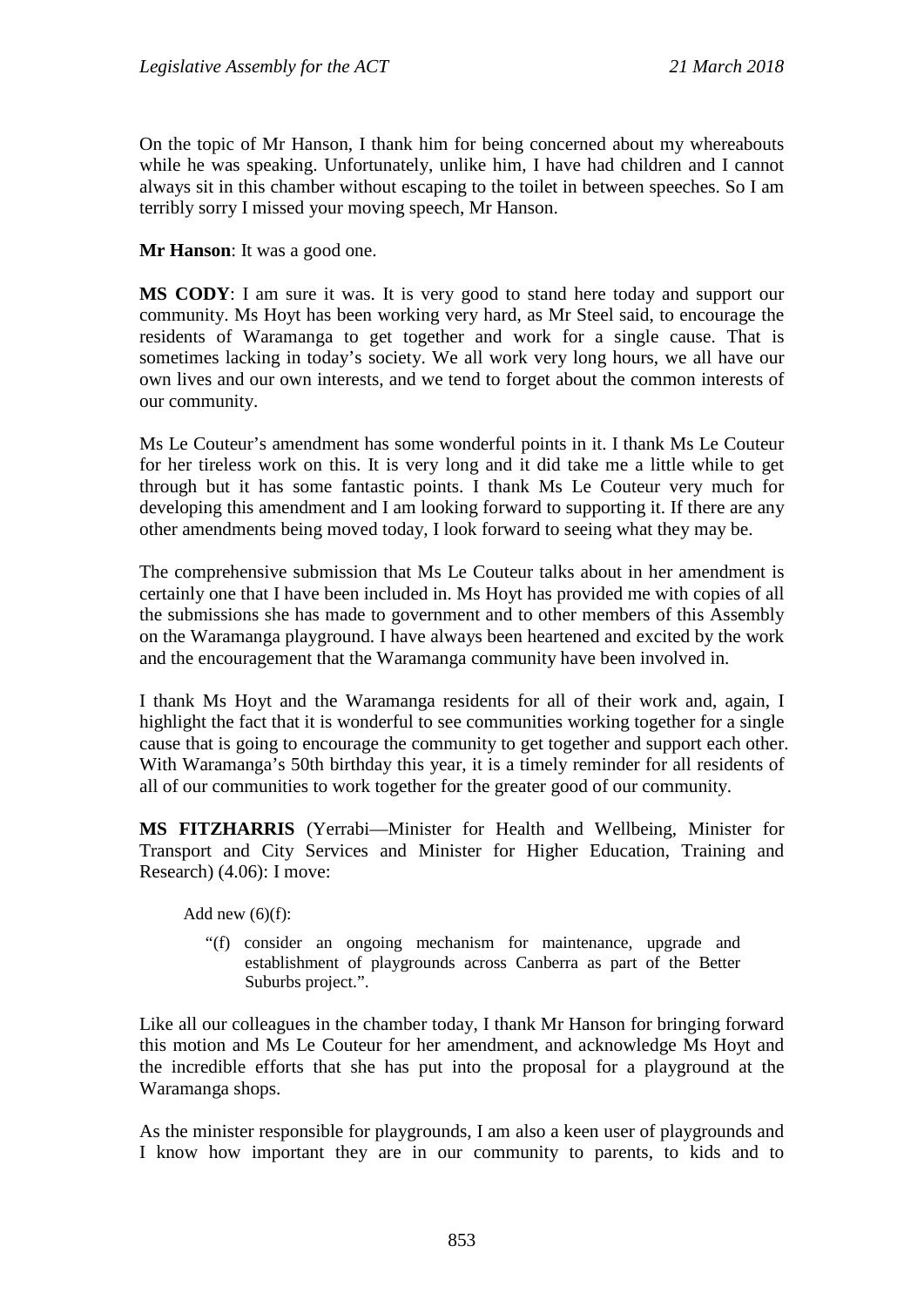grandparents. I receive a significant amount of correspondence around playgrounds, often in recognition of the many play spaces that we have available to our community right across the territory. All of this correspondence recognises their vital role in providing for an active lifestyle for all people in the ACT, starting with young people—but people of all ages.

The benefits of outdoor play for children are well documented, as you noted and know well, Mr Assistant Speaker. This includes developing motor skills, the many health benefits found through exercise, developing social skills and connecting with the natural environment. Importantly, play spaces also provide a social connection for parents and carers. In many locations play spaces form an important community hub.

The government's policy position on play spaces identifies some important principles for play spaces, including that they are accessible, diverse, stimulating, and manageable. Playground infrastructure in the ACT provides a broad range of social and economic benefits to our community and inherently complements community activities and social connection.

On behalf of the government, Transport Canberra and City Services maintains over 500 playgrounds across the ACT, with additional playgrounds built each year in new suburbs. This has continued to grow, as has been noted, with an average of five additional new playgrounds being gifted to the government to manage each year over the past six years. Major and minor upgrades to existing playgrounds also continue to occur, with natural play places now providing play opportunities at targeted destination parks that service wider catchment areas, such as the ones recently completed at Tuggeranong Town Park and at Telopea Park in Barton.

Like many other Canberra suburbs built in the 1960s and 1970s, Waramanga's local infrastructure, including playgrounds, is getting older and presents challenges. It may not meet the needs of communities today, and it does present some challenges in ongoing maintenance. The ongoing maintenance of existing playgrounds is very important. Across the ACT more than 26,000 safety inspections are undertaken to the Australian playground standards. This includes undertaking an annual independent playground compliance and safety audit to assist in identifying future upgrade priorities.

Again, I congratulate the Waramanga community as a whole on their proposal and appreciate the significant consultation and campaigning on the importance of a playground at their local shops. I also thank the Weston Creek Community Council for their recent budget submission identifying the need for a new playground in Waramanga as a result of something I know the community council is celebrating: the community's changing demographic make-up. I recognise that they have been working hard together to support the proposal for a new playground, and in their work recently in the lead-up to this year's Waramanga and Weston Creek 50th anniversary.

As has been noted, a number of local communities have older playgrounds and have likewise campaigned for improvements to these playgrounds over the past two years, including through petitions for Greenway, Torrens, Higgins, Farrer and Giralang. The community campaigns across the ACT that have been mentioned highlight the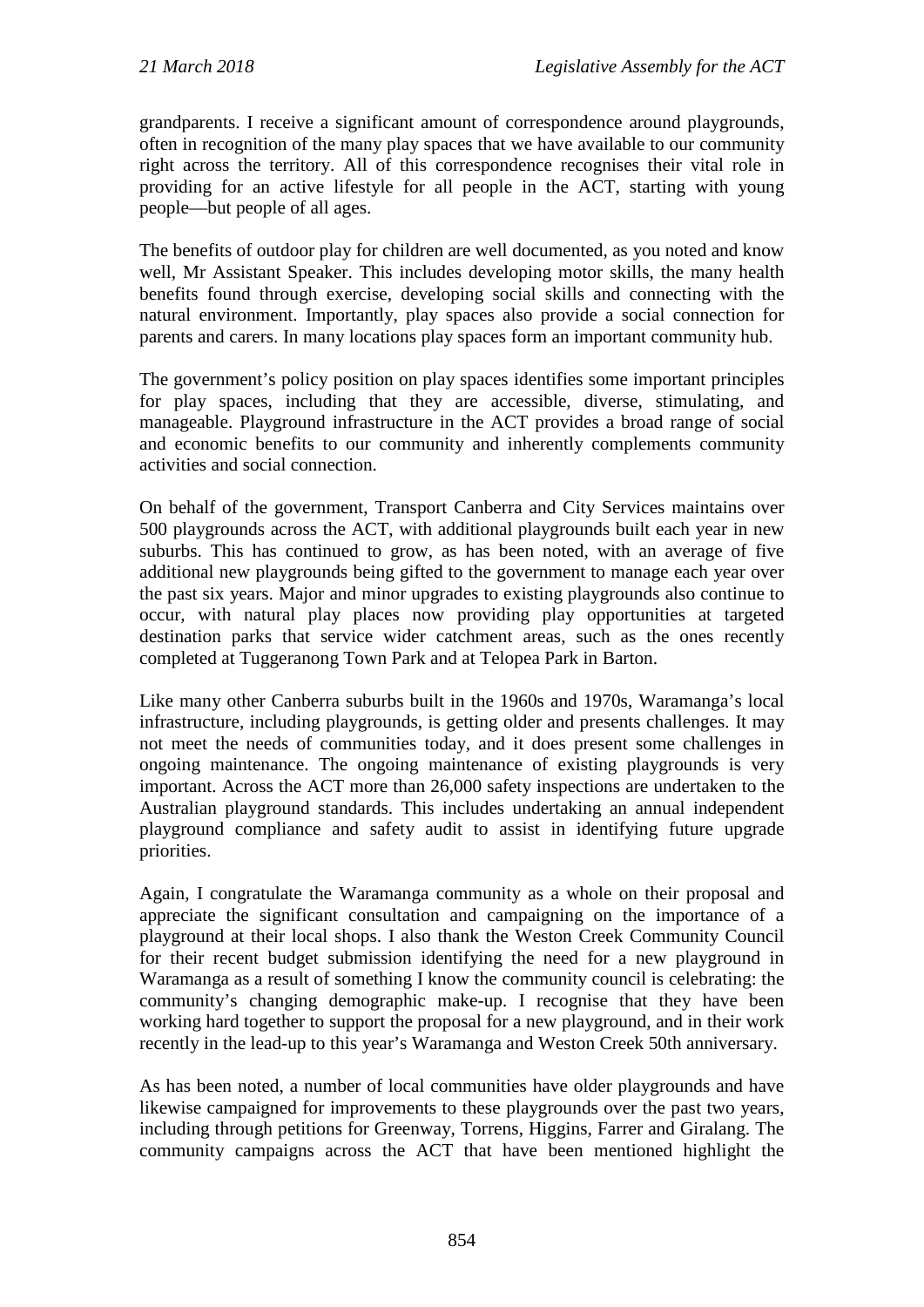importance of playgrounds to the ACT community. They also highlight the changing needs of the community resulting from changing demographics, social trends and transport options, and other profound changes to the way we live. We must strike the right balance between the community's satisfaction about existing and new playgrounds and other important city services.

In 2013 there was a \$1 million investment in the Waramanga shopping precinct, an example of an important community upgrade in the region. Features of this upgrade included landscaping, upgrades to paving, new street furniture and other improvements to amenities. The government's investment in the Waramanga shopping precinct involved an extensive consultation process, allowing the community and key stakeholders an opportunity at that stage to provide input into what features to include in the upgrade. The government continues to work with the community through a robust framework where co-funding opportunities are identified and where submissions are received to ensure that funded proposals align with the government's priorities.

I am very proud to be the minister for city services. These services are used and appreciated by every Canberran, every day of the year. They are the foundations of a safe, accessible, healthy, fun, sustainable and liveable city.

In September last year I was pleased to launch the better suburbs initiative. This important initiative seeks community views from across all sectors of the community to determine the relative priorities with regard to the delivery of city services, including playgrounds. I remain absolutely committed to working with the broader community, and I encourage the Waramanga community to be actively involved through the better suburbs initiative. The initiative has completed an initial round of community consultation to inform a more detailed deliberative democracy process. Suggestions about improvements to playgrounds to enhance safety and encourage more use have been identified as the most popular.

The better suburbs statement, which will be the final end product of this work, is under development. It includes consideration of the need to balance flexibility to respond to emerging priorities within a city-state framework with the need for longer term planned commitments. I expect that the wider city services priorities will have measures to monitor and identify in the better suburbs statement. This includes important community assets such as play spaces. The better suburbs statement will provide a robust justification for resource allocation, notably through the annual budget process, without being prescriptive, and allow us the flexibility to respond to future changes. The statement is intended to improve the delivery of city services and balance the delivery of services between newer and older parts of our community.

Over the next couple of months I will be announcing a number of forums and workshops that the community can be engaged in for this process. This will include kitchen table conversations with a variety of stakeholders and groups, including the general public, community and business associations, community councils, residents associations, representative groups, universities and schools, and government directorates, leading up to a forum on better suburbs.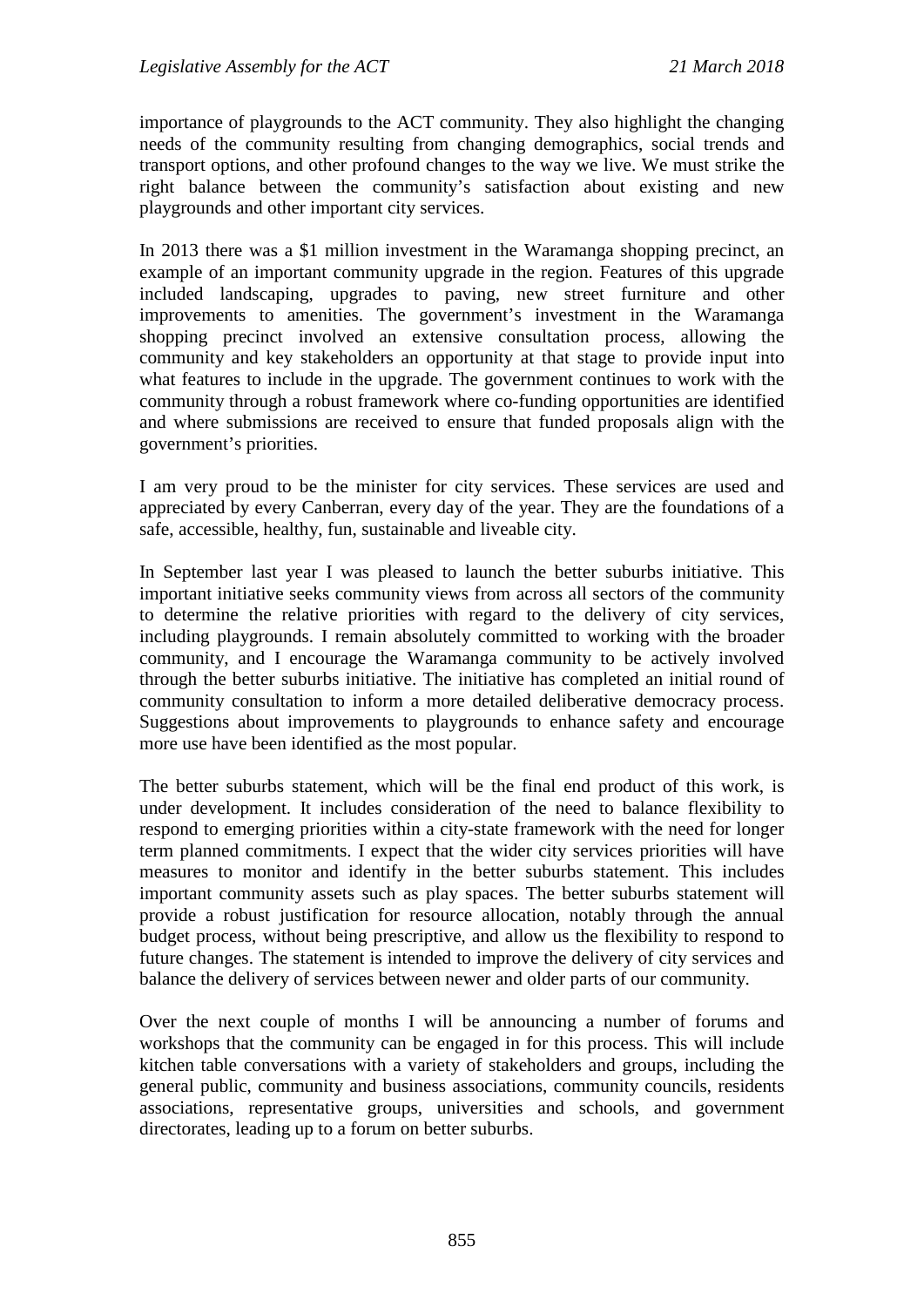I would love to meet every request for service delivery when it comes, particularly those that are based on such extensive community consultation. The government does listen and it takes community views seriously. We continue to do our best to balance community perspectives and requests with the need to ensure the best possible use of public funds in a responsible and measured way. We have significantly invested in playgrounds, particularly in my time as minister, including upgrades to existing playgrounds, the installation of shade sails at important town and regional parks, and the establishment of a number of nature playgrounds.

I will be supporting Ms Le Couteur and have moved the amendment circulated in my name. My amendment calls upon the government to consider an ongoing way for the maintenance, upgrading and establishment of playgrounds across Canberra, which will be part of the better suburbs project. This is an important addition as, in my experience as both a local member and the minister responsible, these issues raised by the Waramanga community are not unique.

As Ms Le Couteur's amendment outlines, a number of other communities have also petitioned and lobbied government for new or upgraded playgrounds in their local suburb. It is also worth noting that during the recent community consultation process on the 2018-19 budget the ACT government received 95 submissions from community organisations, stakeholders and business groups. All of these called on the government to fund multiple individual projects and initiatives across our city. The Weston Creek Community Council's own budget submission included requests for funding for 14 other initiatives in their local community, including the submission for a playground at the Waramanga shops.

It is important to me, as the minister responsible, that the government take a fair and equitable approach to assessing all of these requests. There was significant hard work and consultation done by many of these organisations that have made the 95 submissions to our budget process. This is also part of what our better suburbs project is seeking to deliver. I will continue to encourage all local communities to engage directly in this process and help us better understand their priorities and meet the changing demands of our growing city.

**MRS JONES** (Murrumbidgee) (4.15): I rise to speak in support of this important motion moved by Mr Hanson today. I note, sadly, the attempts from the Greens to water down the motion. I note the attempt by the minister to pretend that she is listening. Well, talking about community consultation, 400 members of a community have already said, "We want this project." And to say, "Oh, there are projects all over the city that need funding," well, I'm sorry but I have lived in this area for some time and all across Weston and Woden are falling down playgrounds. I am not saying they are unsafe, but they are way past their use by date. Where is the government's plan for rejuvenation of these suburbs? They do not have one. They have spent all their effort on supposed rejuvenation of one strip of road between Gungahlin and Civic. Nothing else seems to matter, nothing else seems to take priority. Unless, of course, it has a rainbow painted on it, because then it can be done within five minutes, and Ms Fitzharris knows very well that that is the case.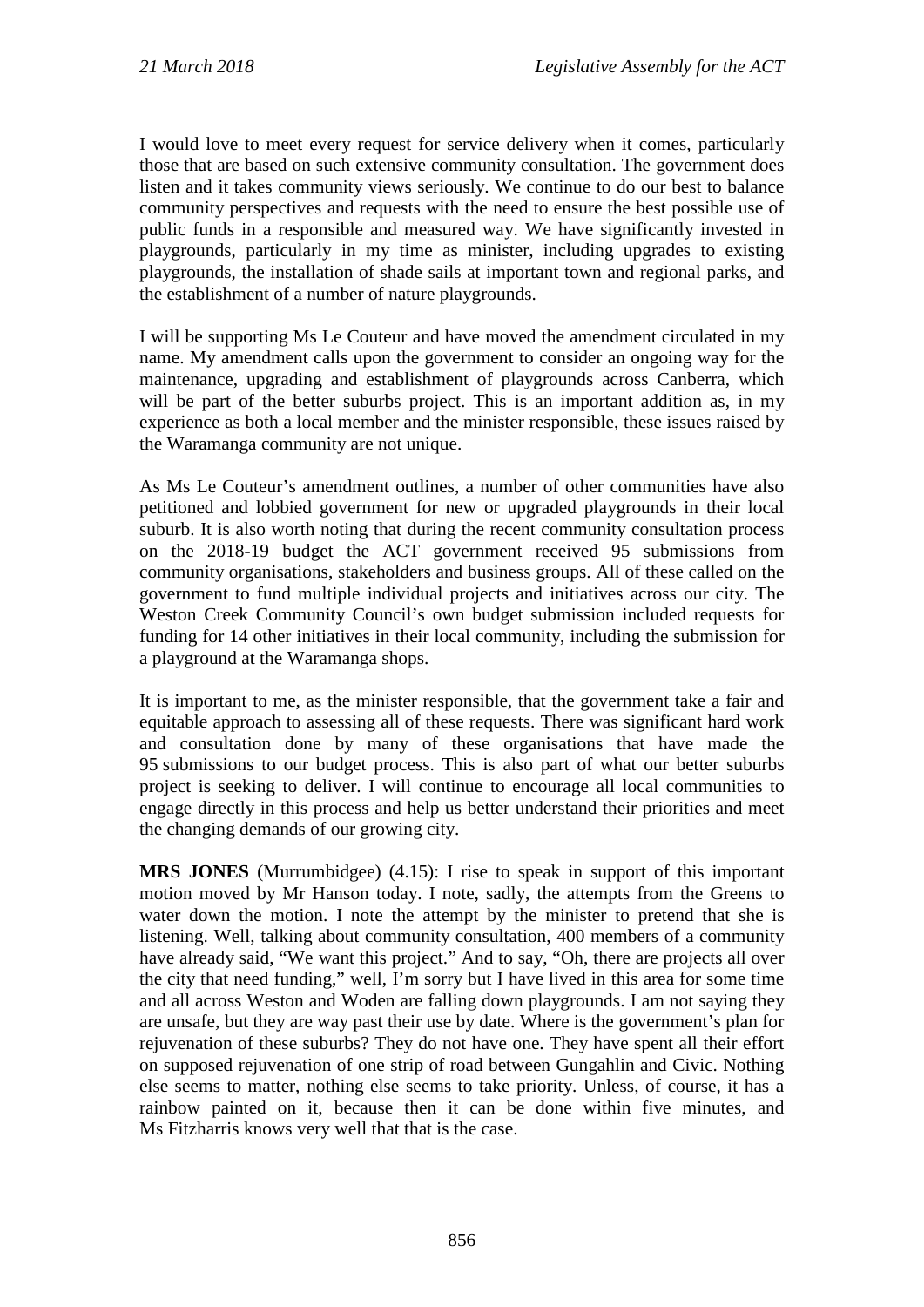So many words from Ms Le Couteur—the longest amendment I have ever seen her move in the Assembly—but so little action, so little meaning. This is the bible according to Ms Le Couteur here. Mr Hanson's motion was very simple and very to the point, not particularly political—"You've heard from these people, you know what they want. They've done all the hard work." They have taken a lot of design requirements away from the department. They have put in thousands of dollars' worth of effort, not to mention pretty substantive community consultation, but that is not good enough. Apparently you can only be heard by this government if you engage in processes that have been developed by this government for this government to manipulate and to say what they think you should have in your suburb.

So despite approaching its 50th birthday, Waramanga continues to be neglected and ignored by this government. It is actually worse than that; Waramanga has put up with a hell of a lot in just the past year alone. There have been numerous break-ins at the shops. We have had a bikie shooting on the street that landed a man bleeding on his front lawn and a toddler trying to put a car fire out with a garden hose. This community is suffering. And if we backtrack to the last period of government when Mr Rattenbury had the portfolio that was then referred to as TAMS, I tried to convince him that the people of Waramanga wanted the post box moved back up next to the newsagency. Another tin ear. This government listen through a tin ear. They are not interested in what the community wants; they are interested in policies and procedures that they have developed for their own outcomes.

The community knows best what the community needs, and they are paying through the nose for the services of this government. And if you spent even five minutes walking around the nearest playground to the shops, which is five minutes up the road, and had a little look at the paint peeling off the backboard of the basketball ring and the faded colouring on the absolute rubbish play equipment there, you would feel that an injustice is being done to this community. But I would be very surprised if Ms Fitzharris has made the effort.

While there are a number of dodgy old parks already in Waramanga, there is no dedicated nature play space or adequate public realm immediately servicing the shops. Anyone who has lived in Waramanga knows that the existing playgrounds are old, small and well past the end of their life cycle. They offer hardly any play activities. There is little to no parking or accessibility to the playgrounds that exist. They are dilapidated, they are in disrepair. They do not provide for a wide range of people or activities, and they certainly do not capture anything unique about Waramanga.

The people of Waramanga feel neglected. They feel like the government does not care about them, and they are probably right. Residents do not feel like they are listened to; they feel like they are patronised. They are asked for plenty of money in rates and in stamp duty when people buy into this suburb. When young families scrape together everything they have to buy into the suburb like this which has got pretty good access to the city and so on, it is embarrassing.

This proposal would unify Waramanga by improving the connections between existing play spaces such as sports ovals and parkland corridors. The urban streets and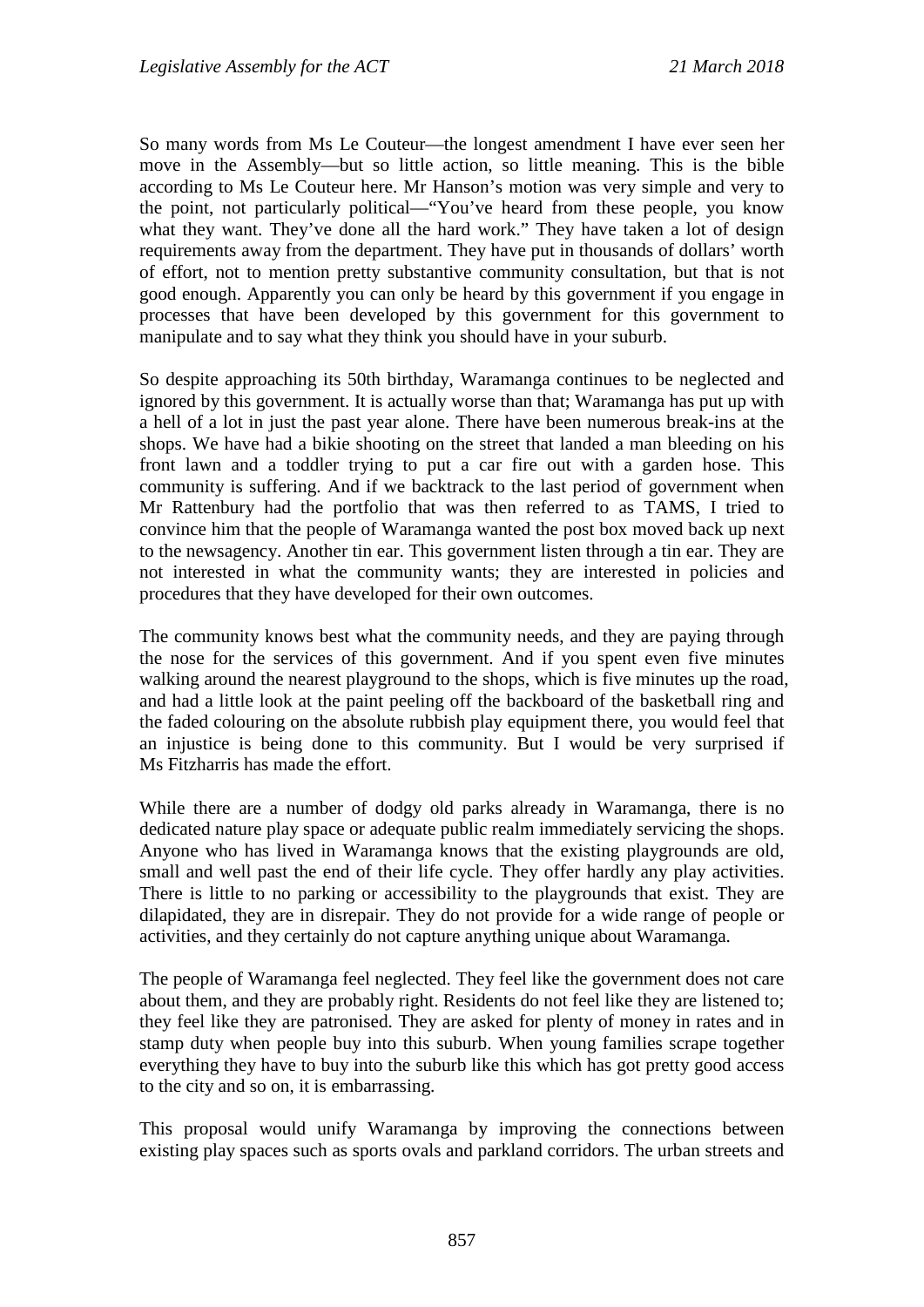nearby apartments and other community epicentres such as the schools that are directly opposite the proposed play space would continue to foster a strong sense of community for Waramanga residents. Playgrounds and play spaces are absolutely vital to the development of children and to the wellbeing of parents and carers. The proposal incorporates the nature play space principles that have been designed by world-renowned experts in the field whom we spoke about earlier.

The increase in pedestrians that the play space would bring would also be great for small businesses which, as I mentioned, have been suffering for some time from the inability of this government to either keep law and order or listen to the community. The increase in pedestrian numbers in the play space would be good for those businesses. The proposal will also have beneficial impacts on the mental health of mothers, fathers, children, grandparents, carers. That is a huge proportion of the community. This play space would give children the opportunity to run around, exercise, be active, meet each other, mix with other children and make friends. It would also be a chance for parents and carers to decompress, to socialise with like-minded community members and have quality time with their children.

For some time I have been promoting in this place the idea that there is not only one path to the delivery of these types of facilities. There is not only one path; it is also possible that communities could have a system for buying into their own local playgrounds. I understand that that is not always the preference of local communities who are already paying through the nose for their rates, but it is vital that we consider all options in the delivery of playgrounds. If government has a limited bucket of money, there is no reason to limit us only to government money. Government needs to maintain facilities but does not necessarily have to pay for them all up-front.

Mr Hanson's motion respectfully asks for this to be funded in the budget, but I am sure the community would be able to cope if the minister were able to find a way for the community to seek donations and to get the playground built. It is another example of the government's tin ear and inflexibility and non-responsiveness and lack of genuine interest that there has never even been a suggestion of how communities could buy in to their local parks.

Mr Steel spoke in his presentation about the needs of Weston Creek; and I agree, there are a number. But this government is hopeless at delivering. Has anybody here actually seen the new park at Trenerry Square? The community put up with fencing all around the main section on the main road of the shopping district for months at a time. There was a high expectation that that square was going to include children's play equipment but there is none. There is also nothing particular to draw people to that spot. It is actually a failed project.

**Ms Cody**: It is beautiful.

**MRS JONES**: It is not beautiful; it is a failed project.

**Ms Cody**: It is lovely. I spend many an afternoon there meeting up with friends. It's beautiful. Coffee in the mornings, great.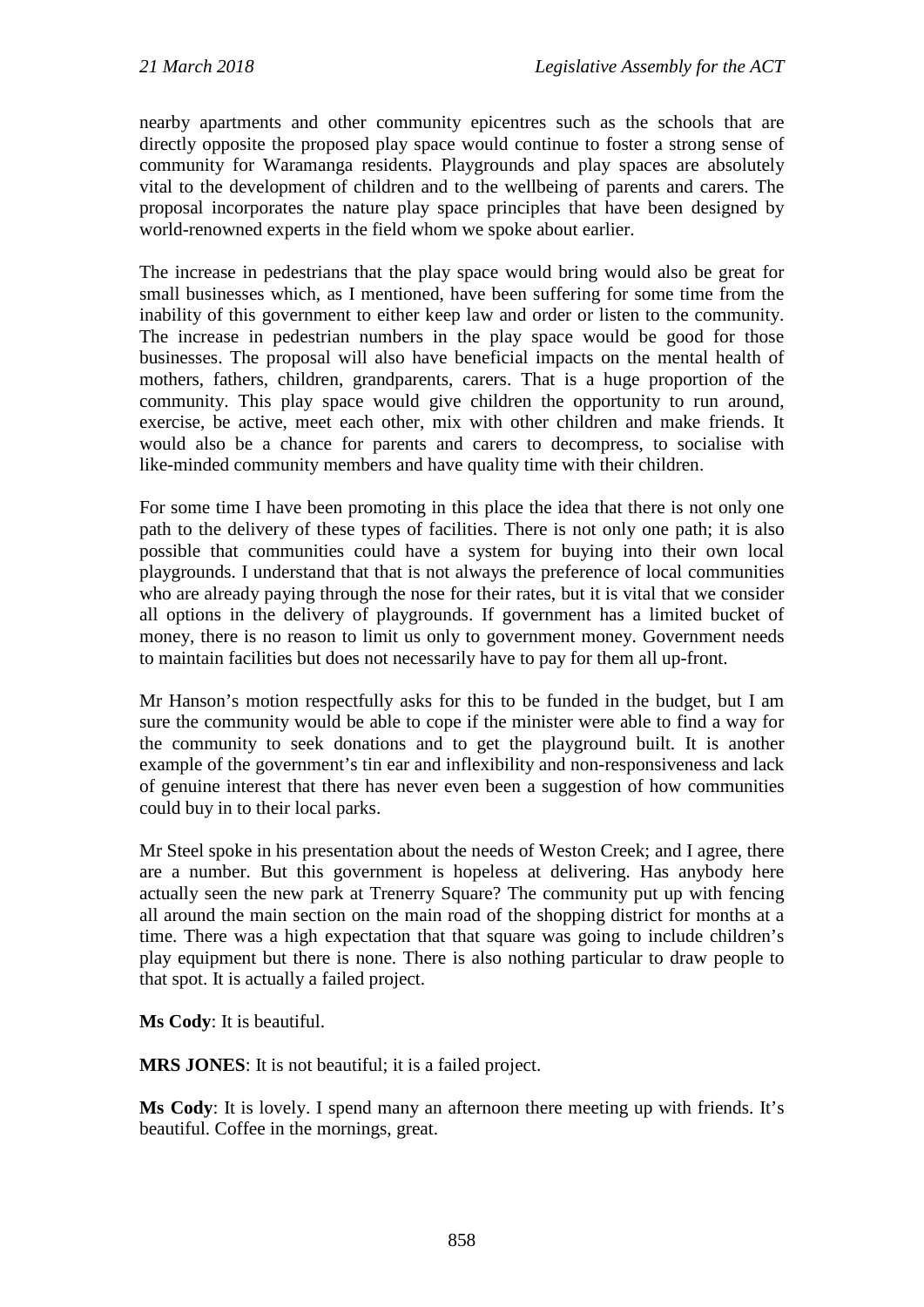**MRS JONES**: Well, I think you should talk to some of the shopkeepers who are mopping up people after their disappointment at the opening of that square. The whole community was led to believe it would be a park. There is no grass, there is no play equipment. Businesses had to suffer from the building works going on for months and months on end and there was less access to car parks. That would all be acceptable if there were a good outcome, however, it has all been for some metal chairs and an uninviting concrete maze.

Minister Fitzharris spoke about deliberative democracy. There is no more direct communication with the government than a petition of 400 residents of one suburb saying they want something done in their suburb. There is not even the hint of hope in what the government is doing that this will ever actually be delivered. It is most disappointing for the residents of Waramanga who have put up with enough in the past 12 months. I urge the government to act and actually deliver this playground before it becomes another project where the community made the effort and the government's tin ear dictated that they would not act.

I commend Mr Hanson's motion to the Assembly, and I hope that whatever the outcome of today the government will wake up and realise how important this is and deliver it for the people of the ACT and the people of Waramanga.

**MR HANSON** (Murrumbidgee) (4.25): I thank members for their contributions. It has played out a little bit the way I thought it would, that is, we have a watering down by Ms Le Couteur of what was originally proposed and some words by the minister. But I am hoping that with an amendment I will move shortly that we may get to a position where we achieve what we want. We will see what gets circulated.

I will just go to a number of the points. Mr Steel raised concerns about whether what had been proposed was in accordance with standing orders. I sought advice on that and the advice from the Clerk's office is that that is in order. I just make the broader point, because it is important, that we call on the government to do things all the time, and most of the things we call on the government to do have a financial implication. So to suggest that, just because it has a financial implication, this Assembly cannot wish or suggest that the government do something is a nonsense. Yes, I am not a minister and I cannot bring in an appropriation bill, but what I can do is call on the government to do something. And we all do it Ms Le Couteur has done it many times and I am sure Mr Steel will do it in the future.

In terms of Ms Le Couteur's amendment to my motion, I make the point that what we have here is a lot of motherhood words. This is a very clear intent in my motion. We are not talking in the general about playgrounds and whether we like playgrounds or not: that is a bit like asking whether you like kittens. I am sure we all like playgrounds, too. So to come in here and have a speech for 10 minutes on we all like playgrounds is pretty meaningless stuff to be frank. Yes, there is a lot of benefit to playgrounds and we have gone through that, all of us, but what we are focused on here is the playground proposal at Waramanga. That is the nub.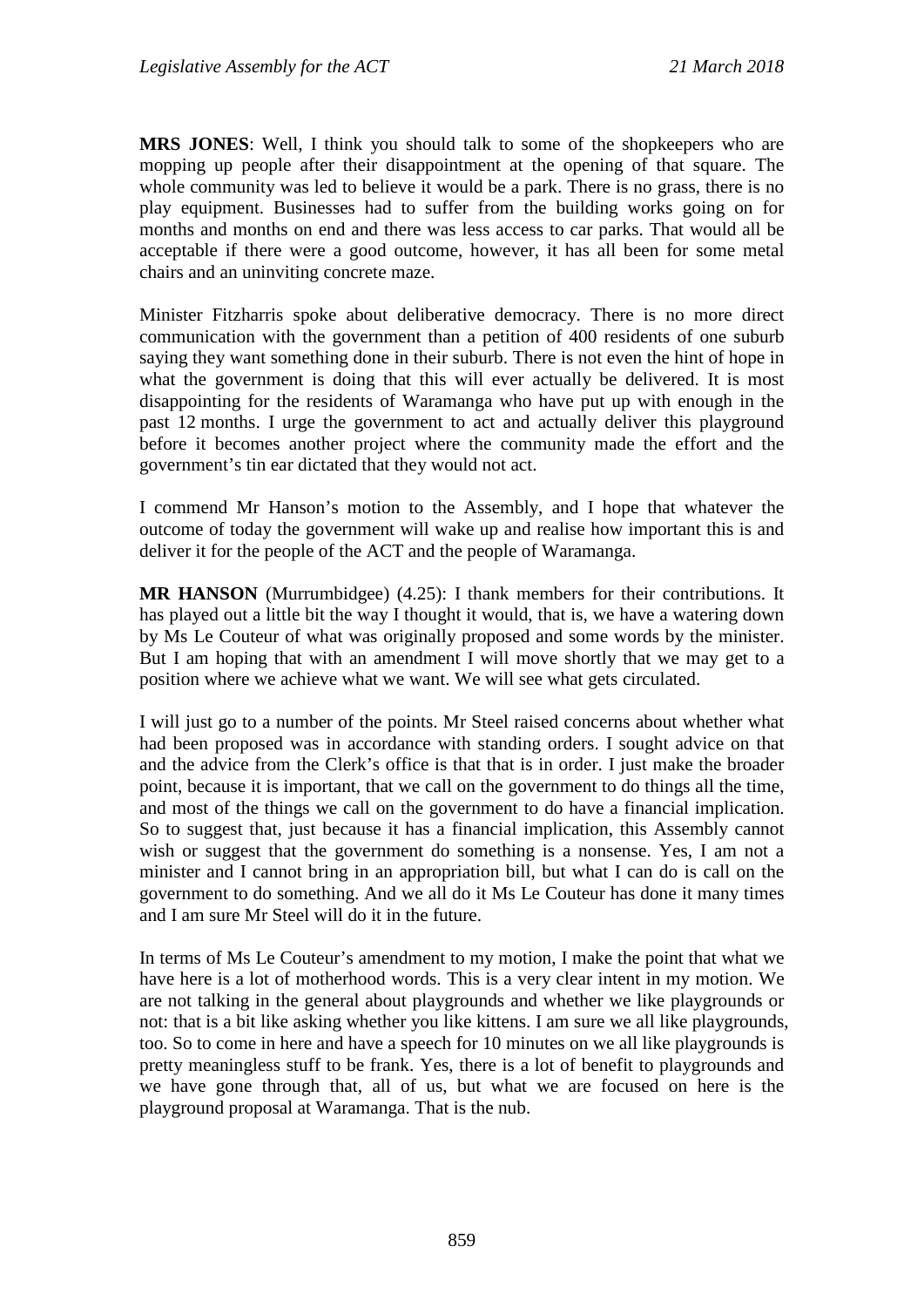Ms Le Couteur said in her speech—and I paraphrase her—that 25 members support more playgrounds. If you came in here and asked, "Members, do we all support more playgrounds," yes, we all would. She then said, "This is a great proposal. This has got a lot of merit." We all agree with that. She then said, "But I'm not sure what the answer is." Well, the answer is before her. Her point is that all 25 of us support playgrounds and more resources for them and that this is a great proposal at Waramanga. But then she asks: what should we do? Well, let's support the playground at Waramanga. That would make sense.

In terms of Ms Fitzharris's amendment, I am ambivalent about that. But I just make the point that it says "consider" an ongoing mechanism for maintenance. I think "implement" an ongoing mechanism would be better. I see her nodding in the affirmative. I hope that that is what we mean by that rather than just considering it, because consideration could equally be a rejection. I am a bit of a cynic, having seen some of the words put forward, as to whether we are just putting words forward that will have no consequence. But I am sure that Ms Fitzharris would never do something as sneaky as that.

I have circulated an amendment that was then amended based on a conversation I had with the minister, so I apologise for its scrappy nature. I had put forward an amendment essentially to what Ms Le Couteur and Ms Fitzharris had put forward, which is clearly going to be agreed to. I circulated an amendment basically saying to commit to the establishment of a new playground at Waramanga shops and work with the Waramanga community on its design and implementation to commence by the end of 2018 and report back to the Assembly on that progress by the last sitting in 2018. That was, in essence, to see whether the Labor Party and the Greens would actually vote against a concrete proposal to establish this.

Ms Fitzharris has since suggested an amendment to that amendment that she would agree to, so what has been agreed, as I understand it, between me and Ms Fitzharris is that the Assembly commit to the establishment of a new playground at Waramanga shops and report back to the Assembly on progress by July 2018. That is the intent of the amendment. If that is what is being agreed to today, then that is good. I and the community are going to have to take it a little bit on trust that something will happen, but by agreeing to this amendment today this government is committing to a new playground at Waramanga shops definitively.

I would like to have a time line in there for when that will be completed, but you do not always get everything you want—I understand that—but what we might be getting here is what we need, to paraphrase an old Rolling Stones song. I will shortly move this amendment, and what this will do, with the government's support, and I hope with Ms Le Couteur's support today as well, is that we all agree today that the government will commit to the establishment of a playground at Waramanga shops and will report back to the Assembly on progress by July of this year.

Having said that, I ask this Assembly, and the minister, in particular, to get on with it. Just saying, "Well, we're going to commit to it and I am reporting back to you that this may happen in 2022"—a little bit like the new Canberra Hospital—is not going to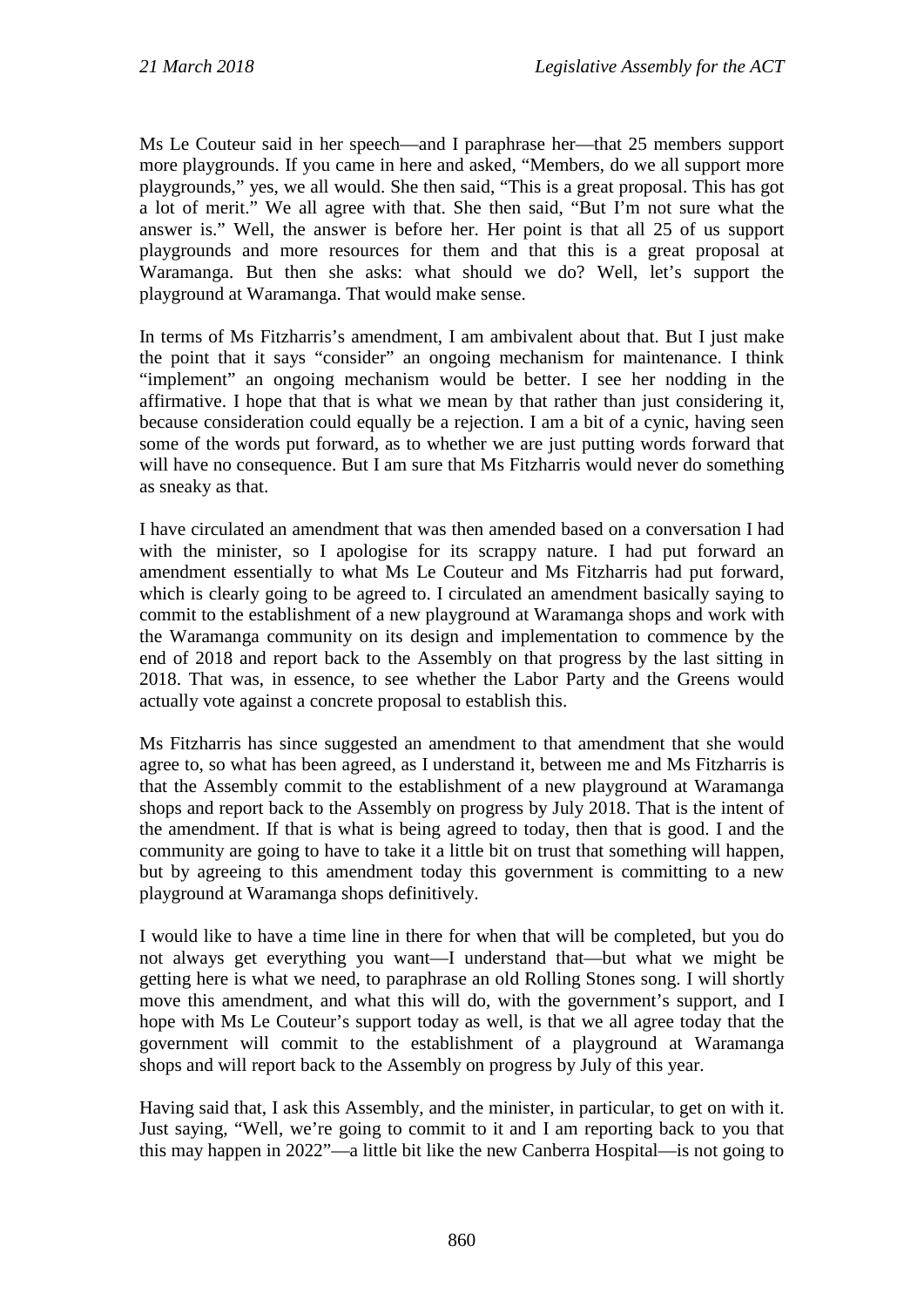cut it. It is the 50th anniversary of Waramanga this year. It would be good to have the ball rolling this year. We can all then pat each other on the back and particularly pat Elizabeth and Dan and the rest of the team on the back and say well done to Waramanga community for putting forward this proposal.

It has been a bit of a messy process in the chamber today to get to this point, but I think we have got to a point where we all agree that we are going to build a playground at the Waramanga shops. I am urging the government to get on with it, and I look forward to their progress report in July that tells me how much work they have done on progressing the new playground at Waramanga shops. I hope we can get on with this before the end of the year. I accept that there are time frames in construction and sometimes things take a bit longer, but if we could see a first sod turned or something in writing or money appropriated by the end of this year so that we can say that this was done in 2018, then that will be a win for the Waramanga community. If that is what happens, which I hope it is, then I can say well done to the Waramanga community for what is going to be a win for your community.

I think it is fantastic to see a community proposal coming into this place. Yes, there has been argy-bargy amongst politicians, but if we can get this done in a tripartisan way then that is the win I am looking for. I am never afraid of a political fight, and members know that, but that is not what I want today and it is not what the community wants. We want a win for the Waramanga community, and if the government holds its word on this and does not play any sneaky games, then that is what we have got. I move my amendment as circulated:

Add new  $(6)(g)$  and  $6(h)$ :

- "(g) commit to the establishment of a new playground at Waramanga shops; and
- (h) report back to the Assembly on progress by July 2018.".

**MS FITZHARRIS** (Yerrabi—Minister for Health and Wellbeing, Minister for Transport and City Services and Minister for Higher Education, Training and Research) (4.35): Thank you, and welcome to some of the sausage-making of the democratic process! I thank members for their participation and again acknowledge the hard work from the Waramanga community. I think we have reached a good conclusion. I note that the Assembly is not sitting in July, but I will seek to update members at the earliest possible opportunity in July through other means.

One note I omitted to mention when I previously spoke was the issue of access to playgrounds in schools. Certainly the move to build fencing around schools was not taken lightly. But I am advised by the Minister for Education and Early Childhood Development that those playgrounds should be accessible on weekends. Gates are not locked but they are closed to prevent vandalism, so in the meantime the playground at the local school is accessible.

I look forward to continuing to work with the community on playgrounds right across our city and, in particular, working with communities that are rejuvenating and changing their demographic in many of our more established suburbs.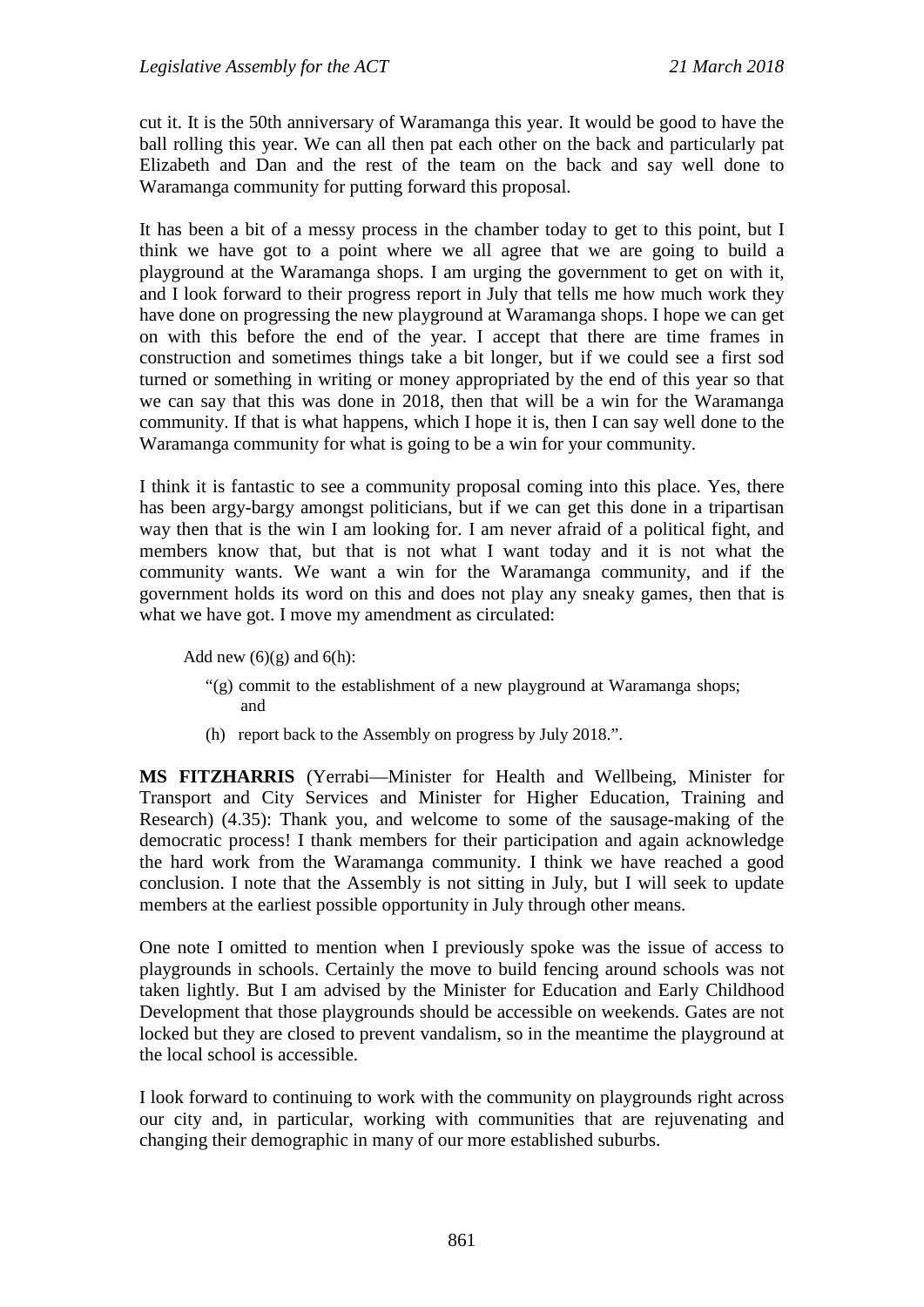**Mr Hanson's** amendment to **Ms Fitzharris's** proposed amendment to **Ms Le Couteur's** proposed amendment agreed to.

**Ms Fitzharris's** amendment, as amended, to **Ms Le Couteur's** proposed amendment agreed to.

**Ms Le Couteur's** amendment, as amended, agreed to.

Original question, as amended, resolved in the affirmative.

## **Construction industry regulation**

**MR PARTON** (Brindabella) (4.37): I move:

That this Assembly:

- (1) notes that:
	- (a) the government has an obligation to provide a proper and effective regulatory framework to ensure the building industry delivers high quality property construction outcomes;
	- (b) failure to ensure construction quality across the building industry not only endangers the safety of those involved in construction activity but potentially the safety of building occupants;
	- (c) poor quality construction can have severe financial impacts on those who, in good faith, have purchased a defective structure;
	- (d) media reports on defective constructions are damaging Canberra's reputation as a jurisdiction of high quality building standards;
	- (e) major industry bodies agree that substantial and fundamental improvements in design and construction regulatory disciplines are urgently needed; and
	- (f) industry bodies have expressed strong support for strengthening the regulatory framework governing construction standards and also support clamping down on shoddy builders;
- (2) further notes that:
	- (a) in June 2016, the Minister for Planning and Land Management announced major reforms for the building regulatory system;
	- (b) these reforms consisted of 43 separate proposals that make a major contribution to strengthening regulation of Canberra's building industry and hence its reputation and desirability of this industry as a preferred vendor;
	- (c) the minister promised to have these completed by the end of 2017 with the exception of reforming alternative dispute resolution standards to be completed by the end of 2017-18;
	- (d) despite the pressing need for these reforms, the minister has missed his deadlines by a wide margin; and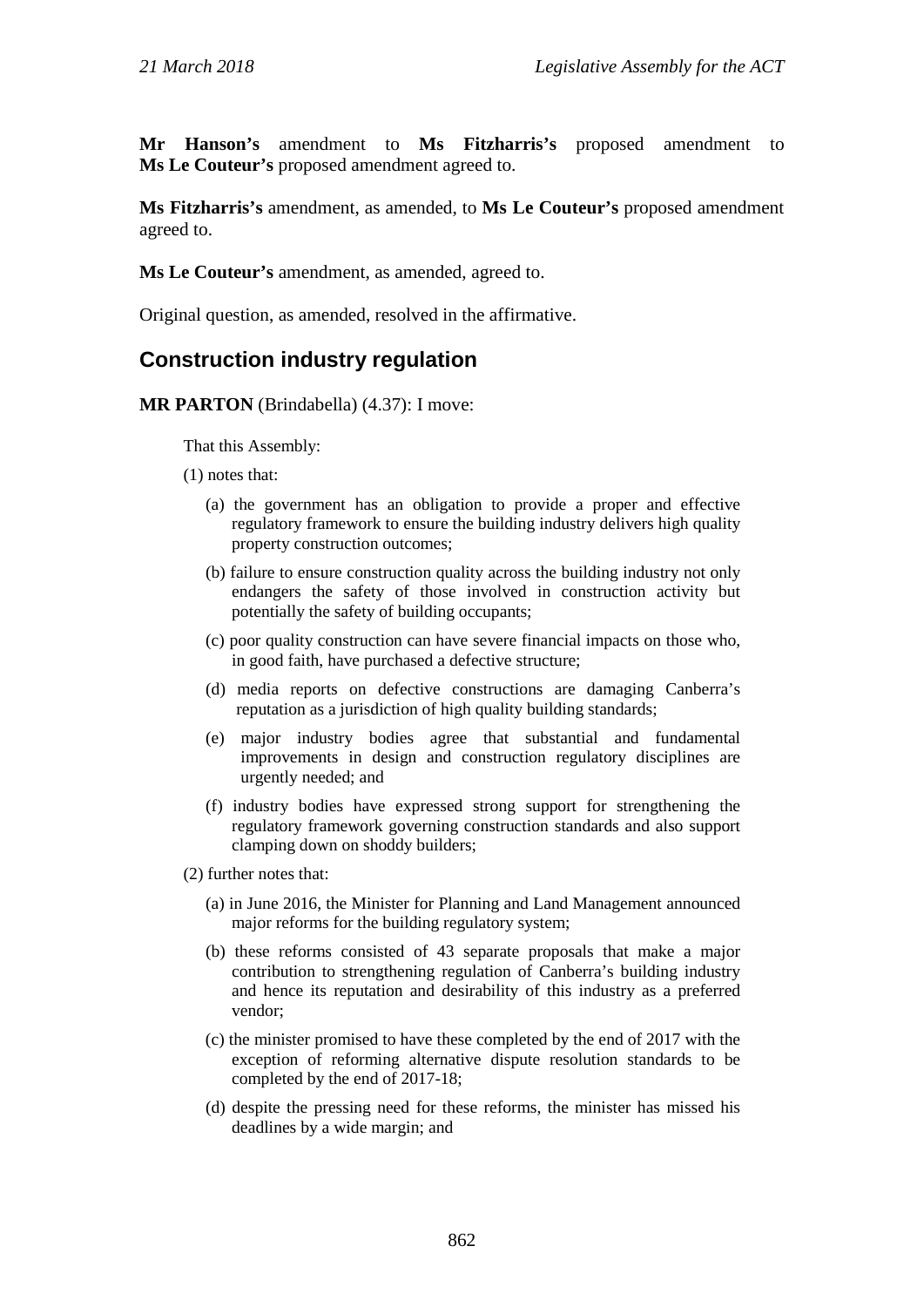- (e) as a result, the Canberra community and the building industry itself are suffering considerable reputational and financial damage; and
- (3) calls on the government to implement all remaining reforms from the *Improving the ACT Building Regulatory System Summary of Proposed Reforms* no later than 31 December 2018.

When you buy a home to live in or when you secure an investment property it is a massive purchase. For most of us it will be the biggest purchase we make so you want it to be perfect. As the housing affordability screws are clamped down heavily on all of those who are not already in the housing market, as the prices keep on going up and up, this is being reflected in our conversations every day of the week out on the street.

A constituent said to me the other day in Wanniassa, "You guys have been saying there is no affordable housing left in the ACT under ACT Labor and that, Mr Parton, is a blatant lie." I was a little taken aback because we do not often get that sort of response in Tuggeranong. But she finished her statement. She said, "There is some affordable rental accommodation in the ACT. It is being offered to the CFMEU at \$1 a year." And we both smiled at that but you can see that you can still get affordable accommodation in the ACT if you know the right people, if you get in with the right crowd.

But I digress. The purchase of a house or an apartment is a big thing and when you are forking out so much money you expect it to be absolutely perfect. Consumers have a right to believe that they will be moving into a place of residence that has been constructed in a way which will enable them to live in without serious problems arising for a long period of time.

I think we would all agree with that. Interestingly, I guess as is the case with a lot of motions here, I think this is a motion that most of us will agree on. For a number of years now there has been much disquiet and concern over the quality of construction in the ACT. You do not have to delve too far into media archives for stark examples and it is not good enough.

This motion brings to the Assembly's attention some extremely important matters that could make or break the reputation of our building industry and that of the territory itself. And I think this is the other big thing that we are talking about here. You know, it is about consumers and the community but we are blessed with some of the best builders and construction firms in the whole of the country.

Those who are completing exceptional work are dismayed, absolutely dismayed, by the mistakes and sloppiness from those who are not doing the right thing. The great builders of Canberra should not have their reputation smeared by those who are not doing the right thing. The government has failed our building industry by failing to provide the right sort of regulatory framework, and even when they do provide the appropriate regulatory framework, they do not provide enough grunt to enforce the rules.

The impacts of poor construction are profound, and they have many negative impacts. First we have members of the public buying a house or an apartment in good faith and,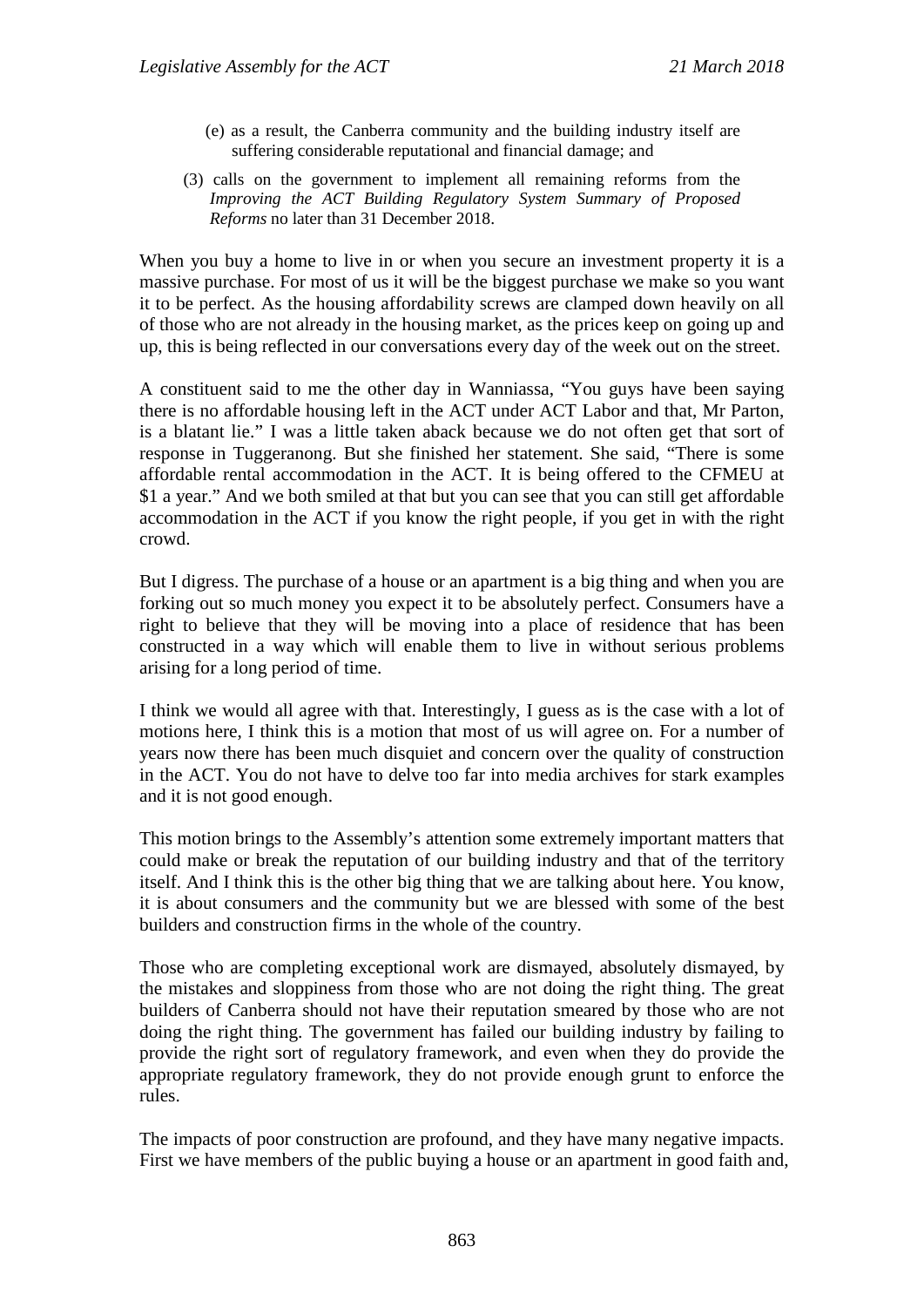despite all the checks and certifications, they discover that they have a substandard structure. That destroys their confidence, their hopes and, sometimes, their financial viability. Worse still, buyers or their body corporate become enmeshed in frustrating, protracted and costly legal proceedings. Those who struggle to save for a deposit are then saddled with unaffordable legal costs, and probably some or all of the costs of remediation. And we just cannot condone this sort of callous victimisation. Poor design and construction practices also threaten the safety of occupants and, possibly, those in the proximity of a faulty structure.

We all know that the ABC here in Canberra did an extensive feature story on this, which led to journalists questioning Mr Ramsay, as regulatory services minister, as to what he would do, and I know that his first response to the media was that the government would conduct a review into building regulations. I note that that first response has since been edited somewhat, but the suggestion of another inquiry is absurd, because this review has already been undertaken, and it was undertaken a couple of years ago. The minister in question, Mr Gentleman, released a discussion paper as a conclusion to that process, and I applaud the minister for the way that that process was conducted.

The metrics quoted by the minister's discussion paper were most alarming. Now, for example, building rectification and re-work was costing a staggering \$150 million per year, and worse still, this excluded litigation expenses and impacts on maintenance costs. Complaints on building defects had doubled between 2009 and 2015, with those regarding apartment buildings representing more than 1,500 dwellings, and complaints regarding building work and defects had reached a whopping 350 a year. If, in the unfortunate event that buyers had no option but to bear rectification costs themselves, these government failures could potentially wreck people's lives forever.

This government has been admiring the problem for a long time. At long last, to his credit, the minister got cracking, announced quite a few reforms that go a long way to fixing their failures. There were 43 measures in total. 29 of these were to be implemented by the end of 2016, with a further 13 to be in place by the end of 2017. One last measure, concerning an alternative dispute resolution model for residential buildings, is scheduled for implementation by the end of the 2017-18 financial year.

These measures could put a significant dent in the difficulties being expressed by Canberra's building industry and arrest the trauma imposed on buyers, residents and occupants and workplaces. But we are now approaching the end of the first quarter of 2018 and, again, we see this government talking the talk but failing to walk the walk. We have seen very little indication that the minister's targets are on track, and in fact it is unclear exactly which reforms have been completed or implemented, but recent media coverage of defective construction allegations provides stark reminders that the problem has not abated.

I am sure that Mr Gentleman will tell us that the reforms are being implemented. I am yet to actually see amendments: I note that they are down on my table here, but I am yet to actually see amendments. And, you know, we were anticipating that there would be amendments and that it would all be watered down. Mr Gentleman will tell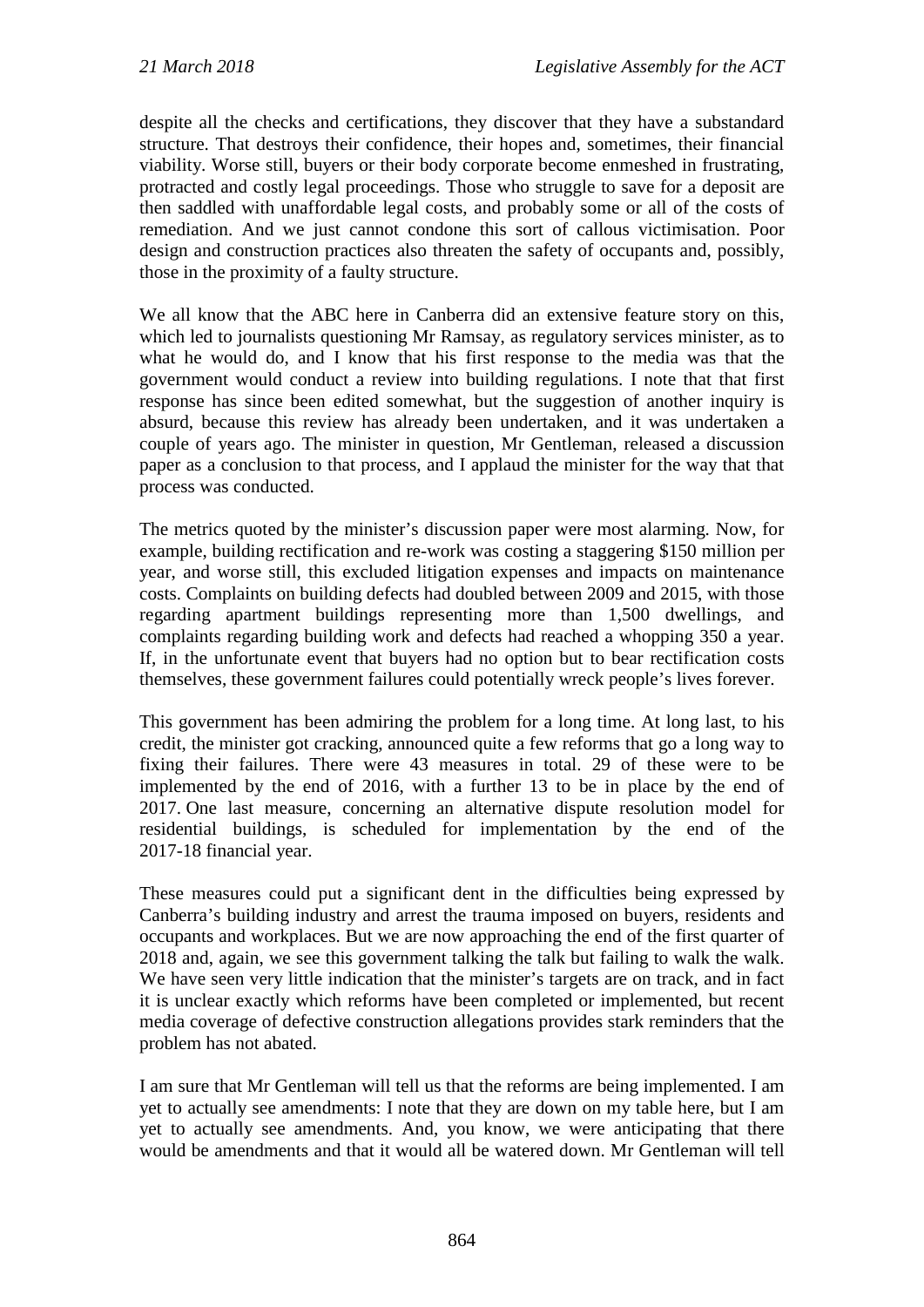us that the reforms are being implemented. He is dreaming. He knows that it is clearly not the case. It is abundantly clear that, despite the best of intentions from the minister and his directorate, the vast majority of these reforms have not been implemented.

And I do not know exactly why. It is not good enough to just say, "The wheels of bureaucracy turn slowly." If the wheels are turning slowly, then speed them up. My message to the Labor/Greens government is this: you have very clearly identified what the problems are and how to fix them. Let us stop talking about it and just do it. I cannot believe the inaction from the government in this hotly contested space in an area which is giving enormous grief to so many people.

These reforms are worthy of our support and positive benefits for the community and the building industry. This motion is a simple one. It is, I think, very uncontroversial. It is basically an appeal to the government to do its job, to implement the reforms that it has said it would make. We are not asking for anything more than this; and when we say "implement the reforms", we mean show some backbone and actually enforce them.

We appreciate that building regulation reform can be complex, so we are not insisting that everything be completed in the next week or the next month even, but rather this motion calls on the government to have everything in place by the end of this calendar year, and I do not think that that is too much to ask for.

Now, again, I am sure that things have been watered somewhat down in these amendments but, at the end of the day, I think that what we were attempting to do was to create some noise in this space to move in the direction of having these reforms implemented, and I think that is what we have achieved here. I certainly hope that that is the case. I look forward to hearing comments from my colleagues, including those on the crossbench from Ms Le Couteur, and I look forward to hearing from Mr Gentleman.

**MR GENTLEMAN** (Brindabella—Minister for Police and Emergency Services, Minister for the Environment and Heritage, Minister for Planning and Land Management and Minister for Urban Renewal) (4.45): I thank Mr Parton for the motion today. I have circulated, as Mr Parton mentioned, an amendment that I believe addresses the key issues raised by Mr Parton. It also calls on the government to report on the implementation of the 43 actions that are taking place and publish updates every six months, which I think Mr Parton was calling for in his speech earlier.

This government is aware of the effects on the community and industry of poorly designed and constructed buildings. That is why the government initiated a review of the territory's building regulatory system. It is why we persisted with the review, even when some said there were not really any problems and that there was no need for major reforms, just a bit of waterproofing in apartment buildings and dealing with one or two cowboys. It is why we put together a comprehensive reform program, and it is why we have introduced, and continue to put in place, reforms arising from that review.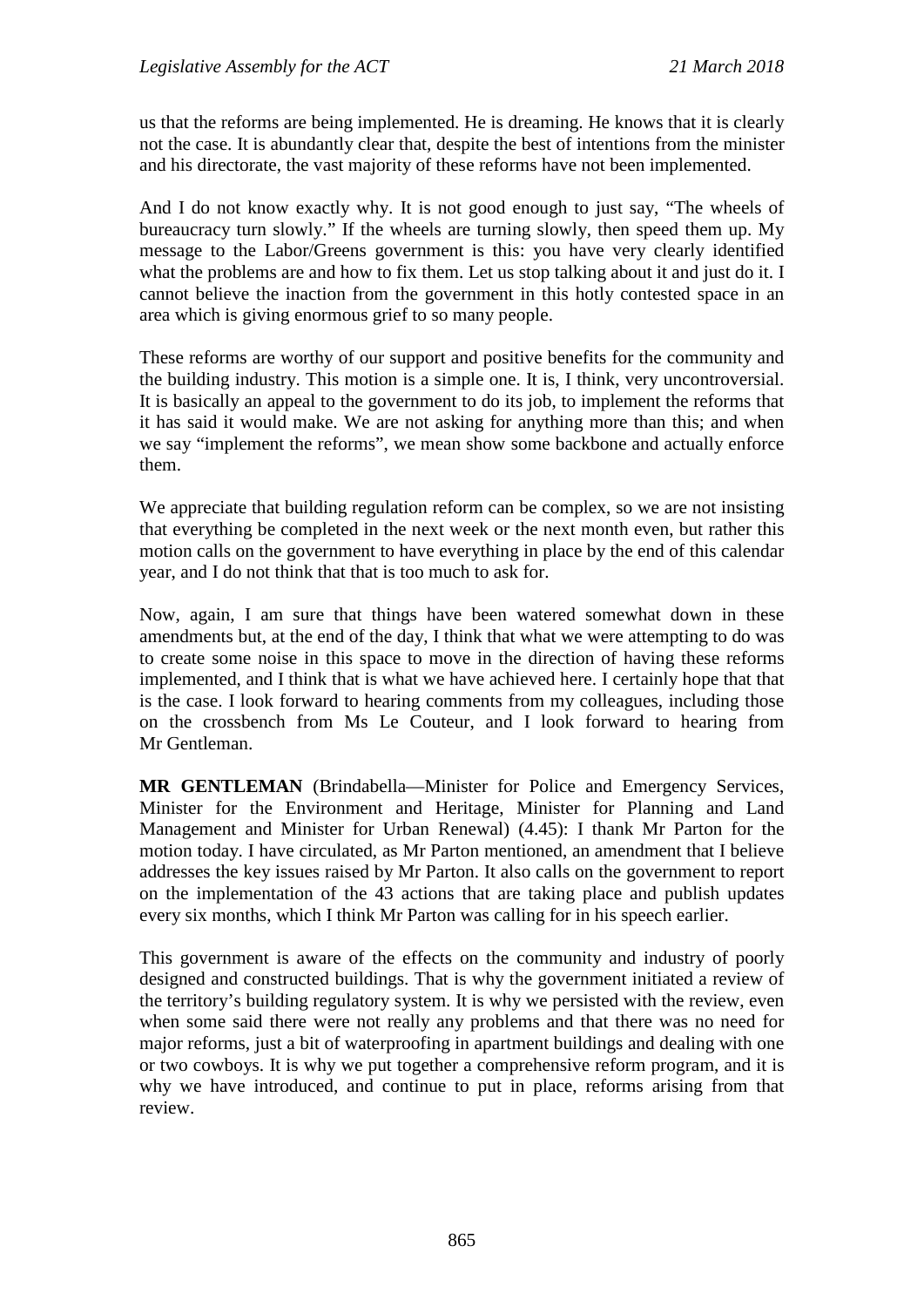I am happy to provide updates on the reforms to the Assembly later, as outlined in the proposed amendment to the motion, and I can provide a summary now of what we have already done. Reforms in three bills introduced across 2013 and 2014 included: new grounds for the Construction Occupations Registrar to make conditions on or refuse a licence; powers to require licence applicants and existing licensees to undertake skills assessments; the legislative framework for the registrar to direct licensees to undertake training where there is an identified need; new offences and increased penalties for major breaches of the Building Act and for failing to comply with rectification orders; creation of a public register of information about licensees; improved information gathering and sharing powers for investigations; and more options for the registrar to take action against a licensee to protect the public.

During that time checks on references for builders licence applicants were also increased. In 2015 and 2016 we consulted on further reforms. In June 2016 I announced the current improving the ACT building regulatory system reforms. These reforms are wide reaching and target things that cause substandard building. The changes we are making are quite fundamental and extensive. As the motion notes, they cover pre-construction issues such as design, training and licensing, and supervision and verification during construction works, right through to post-occupancy dispute resolution.

The first reforms were implemented through the Building and Construction Legislation Amendment Act 2016 and changes to the mandatory qualifications for construction licences. The act expanded the existing statutory warranties to all private residential buildings or parts of buildings, including those above three storeys. It clarified the roles of building certifiers and the obligations of corporate and partnership licensees and provided new grounds for occupational discipline. It also included a range of amendments to allow for further reforms, such as making codes of practice.

To further assist in reducing phoenixing, the act also expanded the capacity for the registrar to consider an applicant or licensee's history, including the history of directors, partners and nominees, under other licences; introduced the ability for the registrar and ACAT to consider whether a breach is relevant to multiple associated licences and take appropriate action in relation to those licences; and increased reporting requirements for automatic suspension grounds, including insolvency, and introduced an offence for failing to report. Those are items 11, 12, 17, 18, 19, 20, 24 and 25 in the reform package.

The licensing reforms outlined in items 6, 7, 8 and 10 have also been implemented. These reforms complement the licensing exam introduced for class C licensees and mean that applicants: cannot rely on architectural or engineering qualifications that do not include building and construction work or supervision of building works; are restricted to work on only those types of building that they have direct experience with; and may need to be interviewed as part of the application process. The registrar can also disregard references from builders with poor compliance history or in relation to defective work.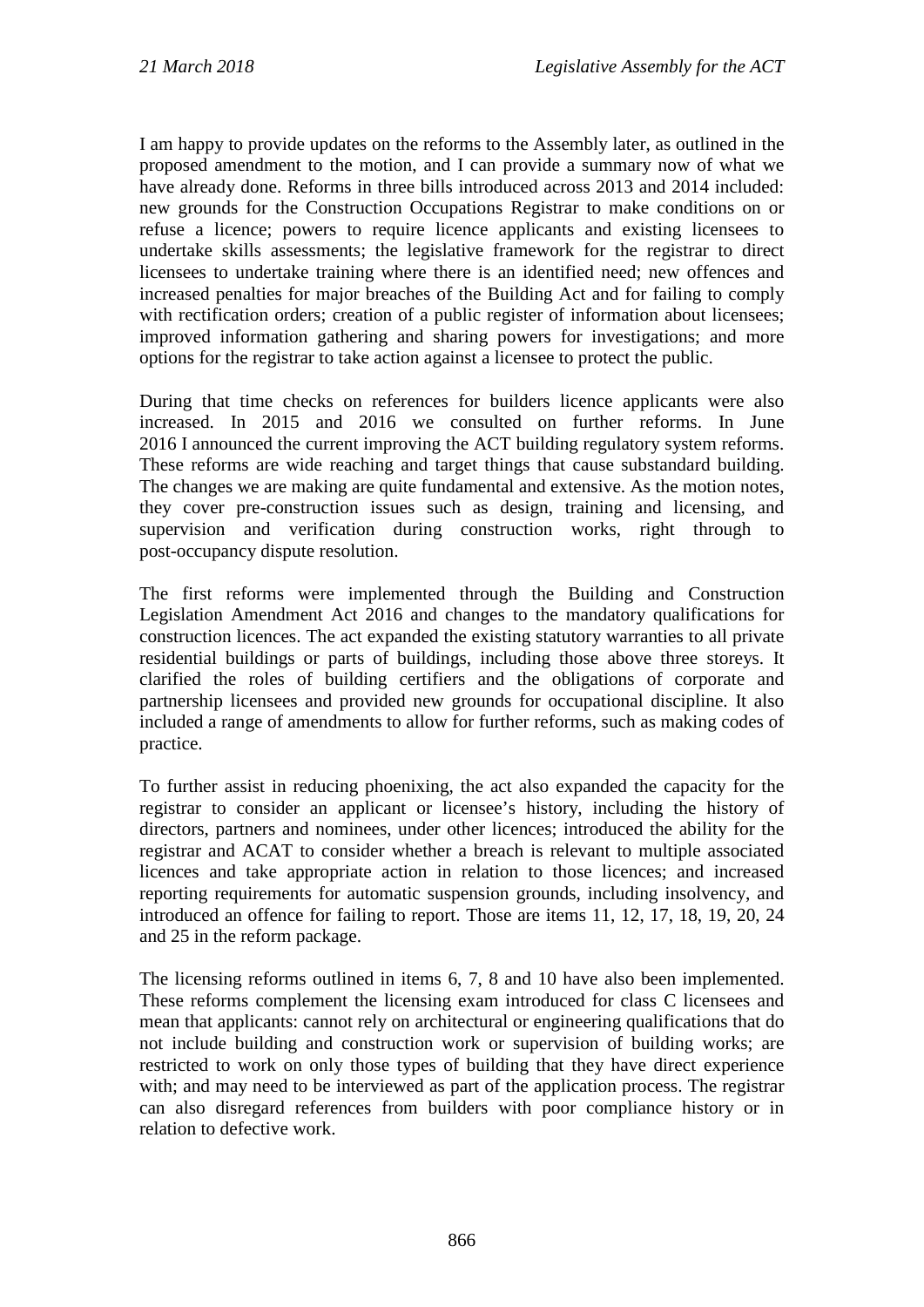Minister Ramsay has previously outlined the work that Access Canberra has undertaken on improving compliance and resolving problems. Work currently underway for completion this year is: to develop guidelines for minimum design documentation for building approval applications; a code of practice for builders covering supervision and critical hold points during construction; a code of practice and regulation for building certifiers covering, amongst other things, stage inspection requirements; a risk-based auditing and inspection system for regulated building certification and building work; and an online course on the ACT building regulatory system.

We will also expand licence exams to all building classifications and to licence renewals. We will introduce a pre-application assessment for building surveyors, licensed applicants and for licensees who have transferred from other jurisdictions. This will include completion of the online training course. We will undertake further consultation on regulation of people designing and preparing building approval plans, developers contracting for residential projects and builder licence categories. This work covers an additional 15 items in the program. There will be a lot of consultation with industry and the community on the changes as well.

In the motion the program is characterised as 43 separate proposals. That is not quite the case, and I will explain why. They are 43 integrated reform actions. They are carefully thought through and they are designed to work together with each other and within the regulatory system. As an example, minimum documentation requirements set a benchmark for designers to meet. They also establish the baseline for certifiers to assess an application against and for auditors to review approvals and design work.

This documentation is also what a builder can expect to be provided and the owner can use to determine what was approved for construction, to resolve any disputes. So it is also integrated with codes of practice, which will be covered in new training, and which will be required to hold a licence. Once a person has a licence, action could be taken against them if they do not comply with the documentation requirements.

Each of the reforms has been considered in this way. Therefore the reforms are not just a matter of ticking things off one by one, separately; they have to be carefully linked and the work is very detailed, specialised and complex. So we have taken extra time to make sure that everything will work as a system.

There are other reasons why we have taken some extra time with the reforms. We are not alone in dealing with problems with poor building work or unfair payment and contracting practices. There are reforms that relate to security of payments, insolvencies and dispute resolution in our program. These include reviewing the findings of the Australian parliament's Senate Economics References Committee on insolvency in the Australian construction industry, the ACT's security of payments system, and results of trials of project payment models in other jurisdictions.

In December 2016, in response to the insolvency inquiry, the Australian government announced its own review of security of payment systems operating across Australia. The terms of reference for this review included to review state and territory security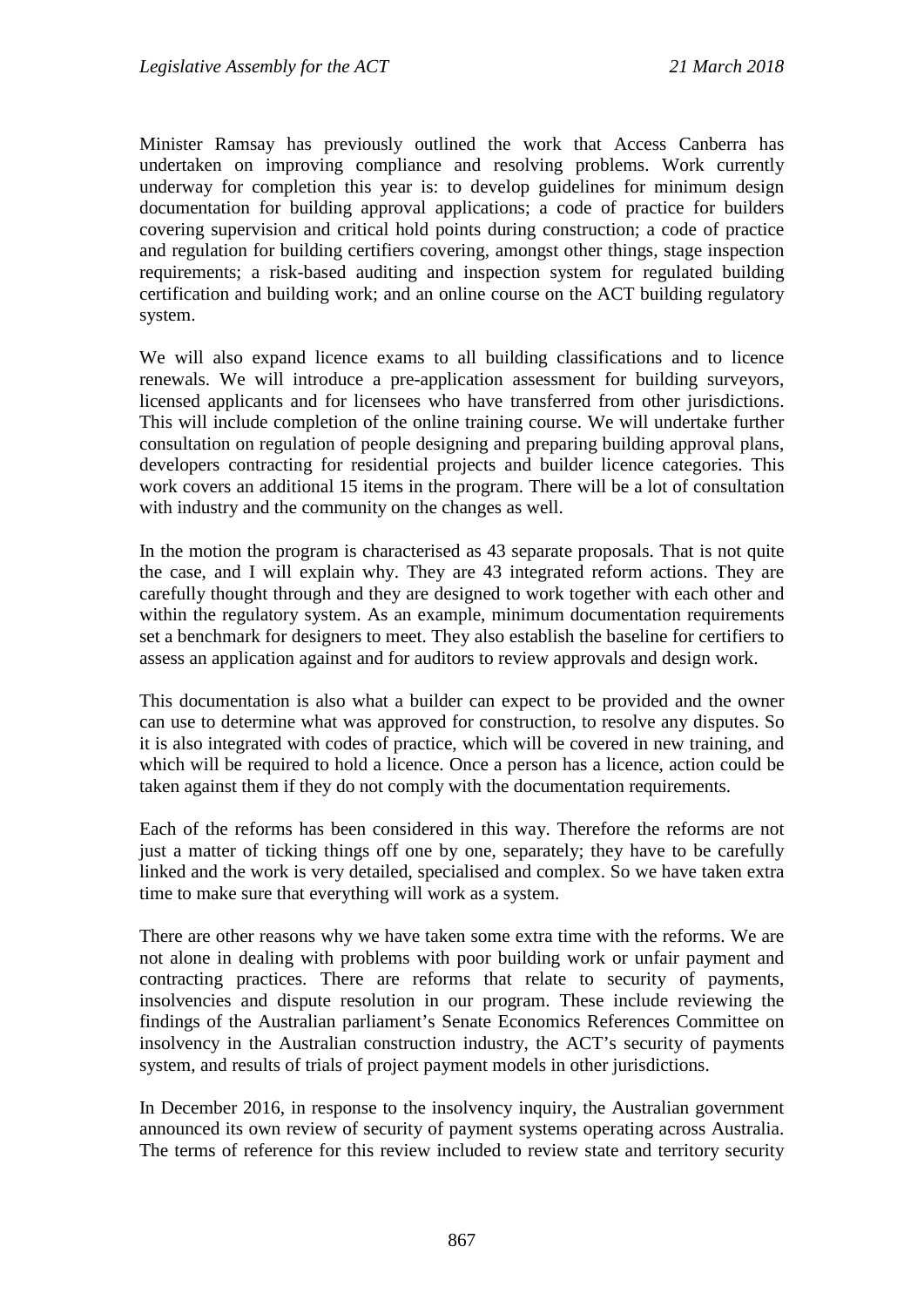of payments legislation and to take into account recent reviews and inquiries, including the report by the Senate Economics References Committee on insolvency.

We thought it best not to continue with reviewing the same inquiries and legislation until the national review was complete. We have postponed work on the relevant reforms until the findings are available to us for consideration. We expect this will be shortly, but it is up to the Australian government. When we have the findings, we will see how they may align with or affect our proposed reforms. We will also need to consider whether there is work that is best undertaken in collaboration with other jurisdictions.

In addition to this, in June 2017 the Building Ministers Forum agreed to commission an assessment of compliance and enforcement problems affecting the implementation of the national construction code, which includes the building code. The Building Ministers Forum is made up of ministers with responsibility for building policy from each state and territory and the Australian government. As I have mentioned, these issues are not just ours. No-one is unfairly singling out the ACT building industry. The scope of this review also overlaps with our reform program. It includes competency, licensing and accreditation, accuracy of design and documentation, quality control and assurance and certification and inspections, as well as auditing and enforcement.

While we have continued to work on our reforms, we have participated in good faith in the national assessment and tried not to pre-empt any recommendations. Like the security of payments review, we will see how the recommendations may align with or affect our proposed reforms and whether there is work that we have underway that will be incorporated in the new national work.

As Mr Parton acknowledged, the reforms will make a major contribution to strengthening regulation in the industry. But, more than that, they will help to lift skills and knowledge in the industry, and that is critical. This is not just a government problem. It is not only government's obligation to make sure buildings and practitioners comply; it is the obligation of every person who holds a licence, everyone involved in the design and construction of buildings and everyone educating and training practitioners. People need to take responsibility for their own work.

I am pleased that the motion confirms that industry bodies agree that substantial and fundamental improvements are needed, and they strongly support strengthening standards and clamping down on shoddy builders. I look forward to their continued support as further reforms are rolled out. I also look forward to their support for reforms applying equally to everyone in the industry and when action is taken against industry members whose work and practices just are not good enough.

It will take some time to implement all of the reforms, and it will take time to see results across the whole industry. As a commitment to this important work, the ACT government has allocated funds to assist in recruiting specialist resources to assist with this work. Unfortunately, while this is happening we may continue to see problems emerge with buildings already designed and constructed. Some of the recent media attention relates to defects in buildings built over a decade ago. We will need to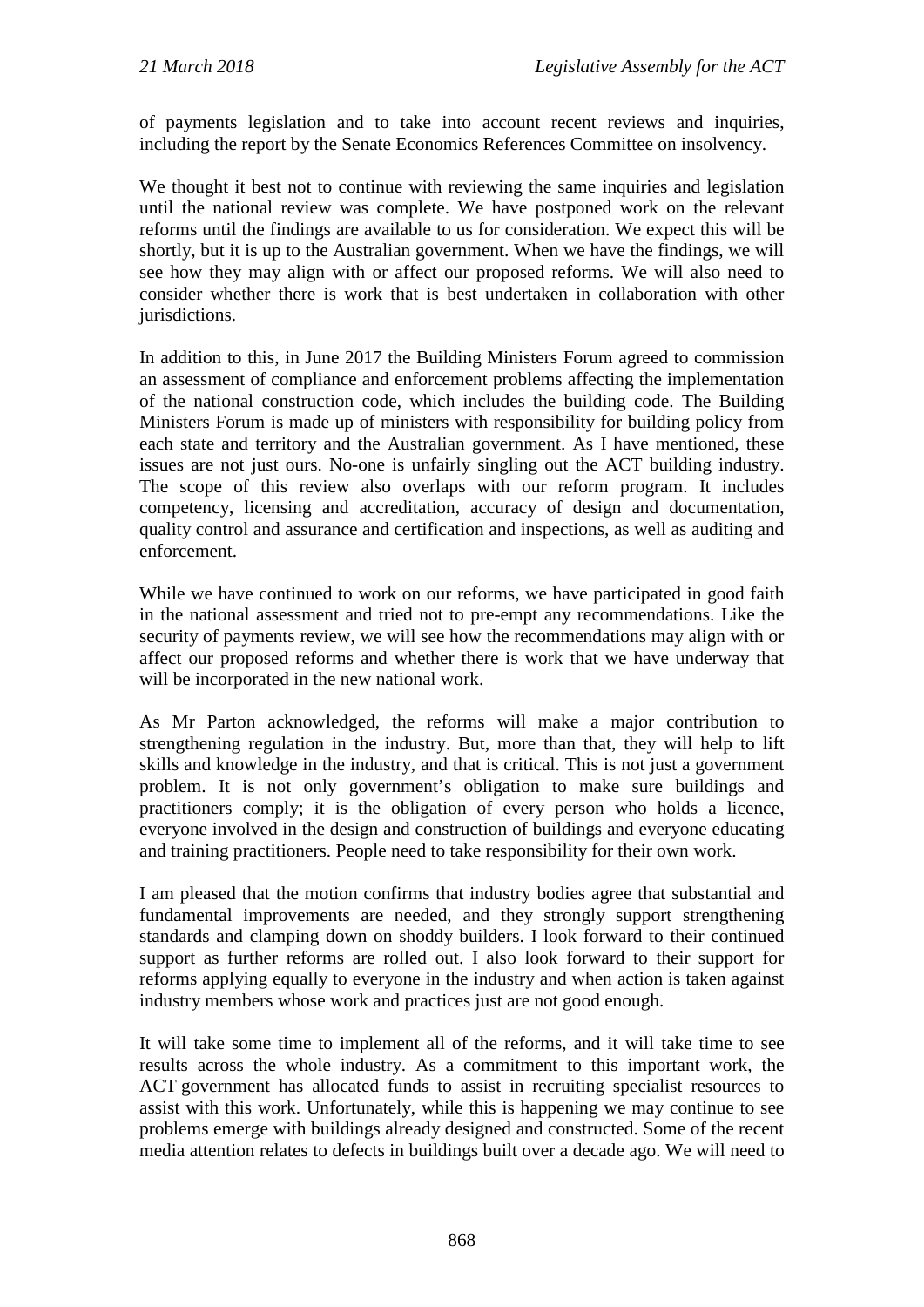manage these problems as best we can while we are making improvements to the system and working with industry to improve practices.

We have a reform package supported by industry and the community, but we are happy for other views on what needs to be done, so we invite the relevant Assembly committees to consider whether they wish to do anything extra. I note that the Standing Committee on Economic Development and Tourism has written to Minister Ramsay and me asking for information on the progress of the reforms. We will respond to the committee separately.

While they are considering, we will continue to build on the reforms that we have already introduced and keep working to complete those reforms. And we will do it in a way that makes sure that they are effective. I thank Mr Parton for his motion. I move the amendment that has been circulated in my name:

Omit all words after "That this Assembly", substitute:

"(1) notes that:

- (a) the Government has an obligation to provide a proper and effective regulatory framework to ensure the building industry delivers high quality property construction outcomes;
- (b) poor construction quality across the building industry not only endangers the safety of those involved in construction activity but potentially the safety of building occupants;
- (c) poor quality construction can have severe financial impacts on those who, in good faith, have purchased a defective structure;
- (d) major industry bodies agree that substantial and fundamental improvements in design and construction regulatory disciplines are urgently needed;
- (e) industry bodies have expressed strong support for strengthening the regulatory framework governing construction standards and also support clamping down on builders that don't comply with standards;
- (f) the Government is aware of the detrimental effects on the community and industry of poorly designed and constructed buildings which is why it has implemented, and continues to implement, a series of reforms arising from a review of the ACT building regulatory system;
- (g) these reforms consisted of 43 separate proposals that make a major contribution to strengthening regulation of Canberra's building industry;
- (h) the *Building and Construction Legislation Amendment Act 2016*, passed in August 2016, implements or establishes the foundation for many of the reforms;
- (i) the reforms are wide-reaching and target all stages of the regulatory system—from training, licensing and design to the construction process and through to resolving post-occupancy disputes;
- (j) due to the changes being extensive, results across the industry may take some time to be realised; and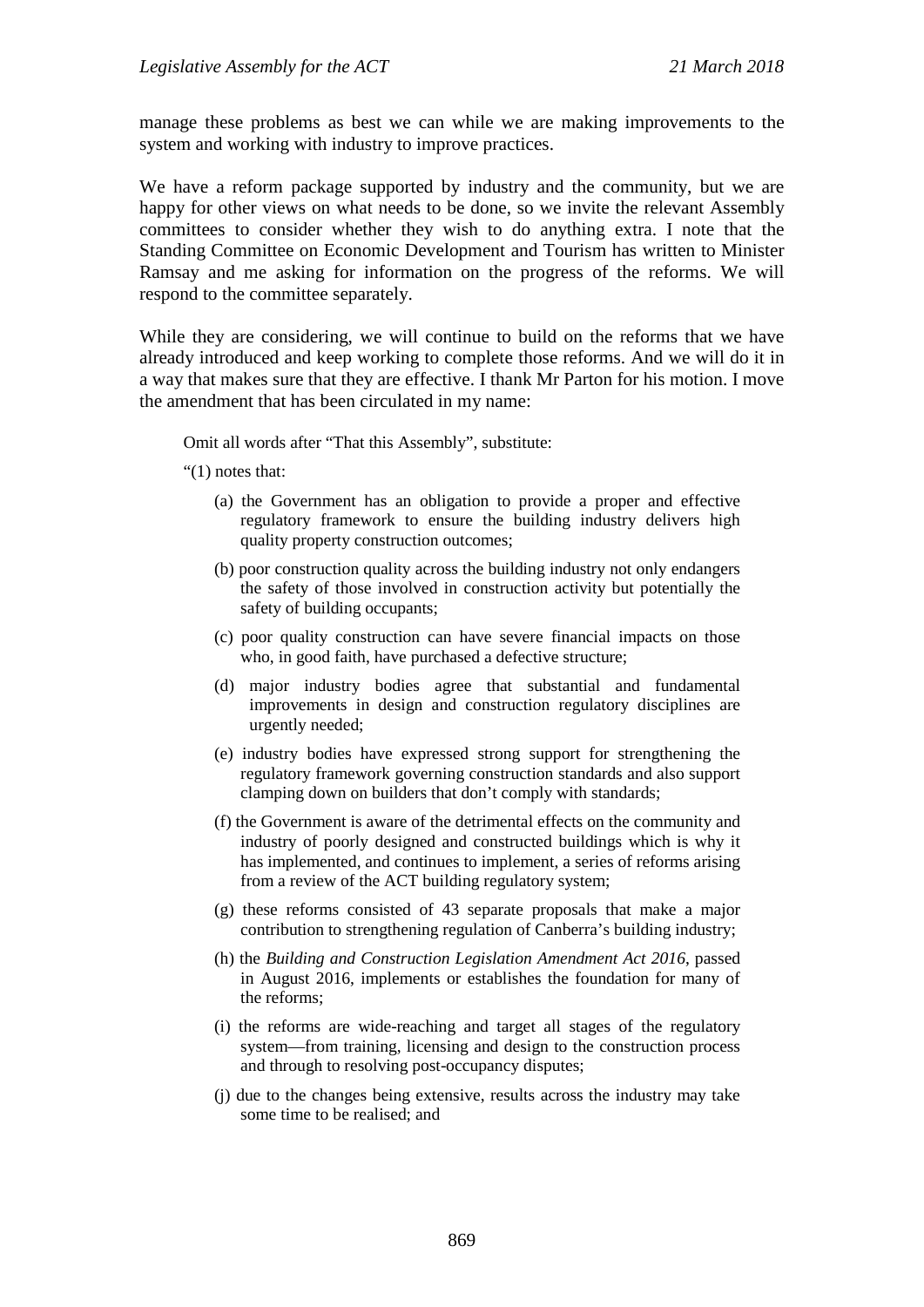- (k) reforms to date include changes to licensing laws to ensure that only people who have the competency to be a building licensee are granted licenses and to help prevent phoenixing or people shifting their operations to other existing licences instead of fixing defective buildings. Changes also give the building regulator and ACAT a broader range of options to use when things do go wrong;
- (2) further notes that:
	- (a) many of the reforms are highly technical, detailed and interrelated pieces of work requiring careful planning and ongoing consultation with industry and the community;
	- (b) the immediate priorities are to develop and improve codes of practice for builders and building certifiers, minimum documentation guidelines and builders licensing reforms;
	- (c) these codes and documentation standards will also inform the new risk based audit system for building approvals and building work, which will start to roll out in 2018. While this system is under development, Access Canberra continues to audit and inspect buildings and respond to complaints; and
	- (d) there are a number of national reviews relating to security of payments, enforcement of the National Construction Code (technical standards) and building product and supply change accountability which relate to the reform program in the ACT; and
- (3) calls on the Government to:
	- (a) report to the Assembly on the status of the implementation of each of the 43 *Improving the ACT Building Regulatory System Review* reform actions by the last sitting day in June 2018 and include a forward work plan for any outstanding items;
	- (b) publish updates on progress in delivering any outstanding actions every six months until the reform program is complete; and
	- (c) continue working with industry and community stakeholders to implement remaining reforms from the *Improving the ACT Building Regulatory System Review*; and
- (4) invites the relevant Standing Committee/s to consider conducting an inquiry into construction quality, compliance, enforcement and any gaps in the current building regulation reform program.".

**MS LE COUTEUR** (Murrumbidgee) (4.58): I would like to start by thanking Mr Parton for this motion. I think this is an issue that is important to most of the Canberra community and certainly is an issue that I am deeply concerned about and have been in this Assembly and the previous Assembly. It is an issue where I feel that Mr Parton has taken a very measured approach. I think it is possible that it could have been a lot more political, but this was a very measured and reasonable motion on Mr Parton's part.

Having said that, I would also have to say, despite this, that I will be supporting the government's amendment. My office has worked with Minister Gentleman's office on this. I will talk about the reasons for supporting that amendment later on. But I think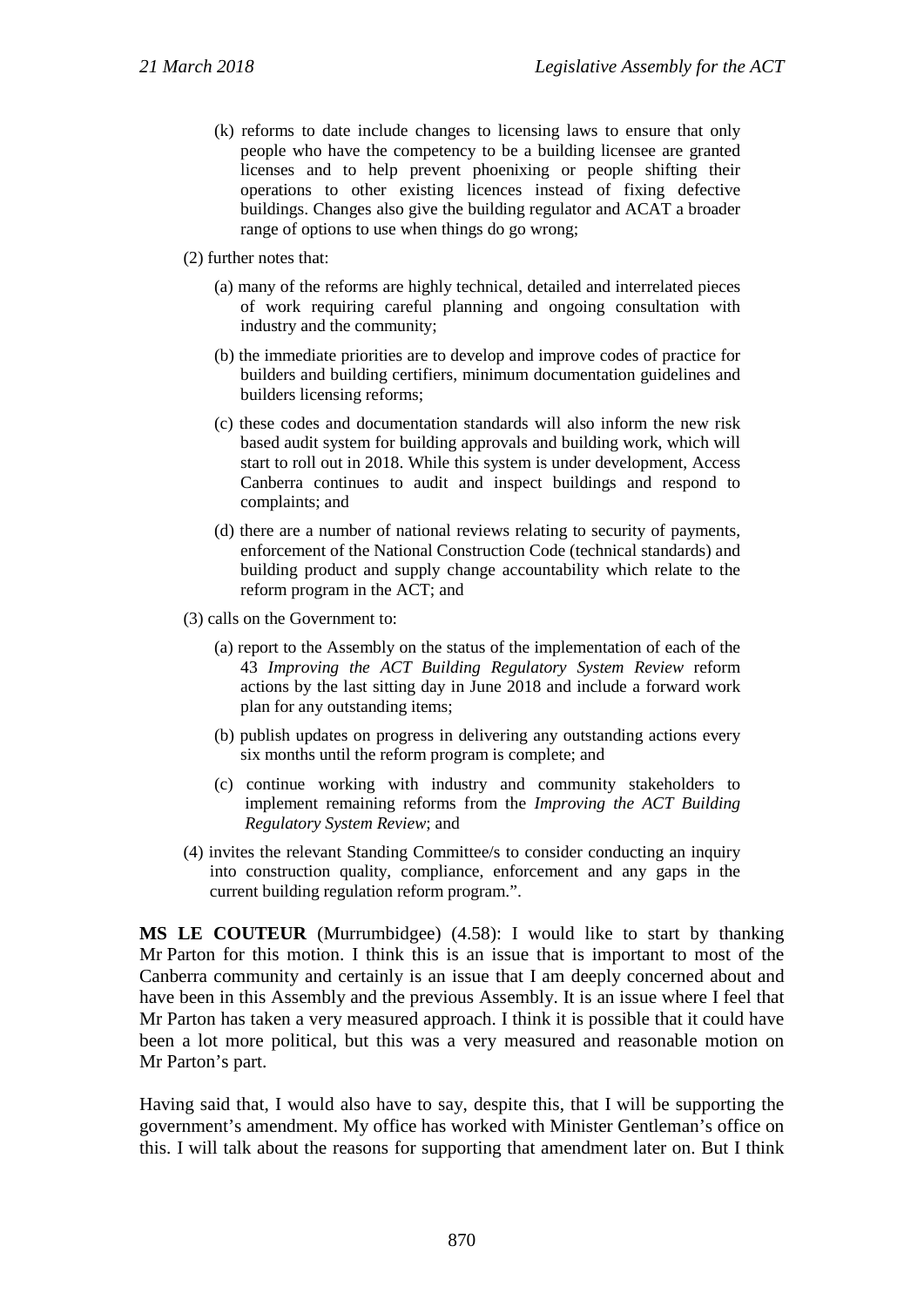and I hope that this is going to be one of those occasions when the Assembly can all agree that there is a problem, that there are some ways forward and that more needs to be done. I think that is the essence of what both Mr Parton and Minister Gentleman are saying, if I read it right.

Building quality problems are, sadly, a regular feature of my constituent emails, as no doubt other MLAs find. They also come up regularly when I am talking to stakeholder groups. The individual problems raised with me are very diverse and appear to be the result of problems right through the construction process from design to manufacture to final signoff. You name it, it has got issues.

One of the first emails I got from a constituent in late 2016 was about building problems, a house in this case. She had had an extension done to her house. It was important to her there were no steps inside the house. The plans, agreed with the builder, signed off by the certifier, had an extension with a suspended timber floor at the same level as the existing house. Despite this, what was built was a concrete slab on the ground, a very major change which was not actually noticed by the certifier.

I have been contacted most frequently about problems with apartments, and these span all the way from very serious waterproofing problems to cosmetic issues with quality of the fitout and landscaping of a brand new apartment block.

Another issue I have been repeatedly told about is unapproved building work. For instance, there is one case where a house in a heritage area has been repeatedly extended in breach of planning approvals and then the unapproved work is just signed off in a retrospective approval. The cumulative impact of this on the heritage value of the area has been substantial. These problems are usually not trivial in their impacts on the people. They have a huge impact on people's lives, both financial and in terms of stress and emotional toil.

Just on the money side, I have been told by people in the industry that apartment owners can be required to put in as much as \$80,000 per unit to fix problems. In one case the problems may be unable to be fixed for less than the value of the smaller units.

We have seen recently that the problems are not restricted to residential buildings. I was shocked to see earlier this month media reports about major defects in the National Portrait Gallery that will force it to close for six months in 2019. I quote from the director of the gallery as reported in the *Canberra Times* on 7 March:

We have to replace a brace of windows, in which the double glazing is faulty, we have to replace the floors throughout the galleries, and we have to replace the water proof membrane which underlies the concrete podium that surrounds the building.

The only comfort in this litany of problems is that the ACT is not alone; it is a national problem. I am sure that most members of the Assembly will recall seeing TV or newspaper stories about very similar problems occurring in Sydney, Melbourne or the Gold Coast.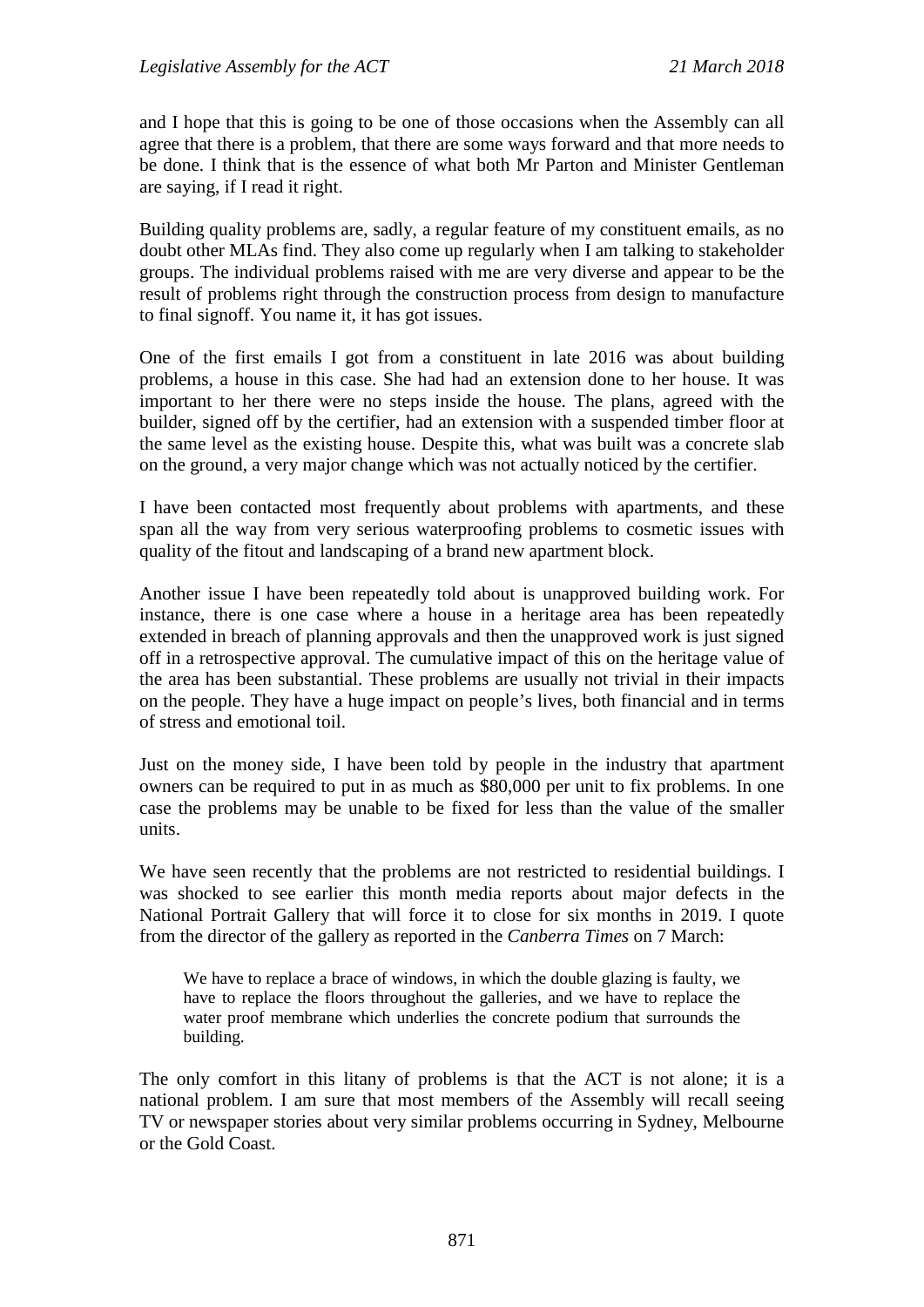What has caused this outbreak of construction problems over the past five to 10 years? My view is that part of it is the economic deregulation we went through several decades ago. It went too far in many areas. And the construction industry is one particularly serious example of what goes wrong with a light-hearted regulation approach. Decades on, the result is a decline in the skills level within the construction industry, a culture of taking shortcuts which means that people who want to do the right thing are priced out of the market and feel under constant pressure to reduce the quality of their product, and regulators that simply are not strong enough to keep the worst elements of the industry in check.

To return to Mr Parton's motion, it is clear that major building regulatory system reforms will be one important step in resolving this problem. As Mr Parton's motion notes, the government released a reform package in June 2016. Implementation of that package appears to be well behind time, which is a serious problem given the importance of this issue. Much of the package was due to be completed by the end of 2016 and with almost all of it to be done by 2017. Unfortunately, I do not believe even the 2016 ones are all done. It is hard to tell, though, because there has been no public reporting on this that I am aware of. I will return to this later and you will see that fixing this problem is a major thrust of the amendment which I have negotiated with the ALP.

I thank Mr Gentleman for his speech on this. I do agree that it is a complex problem and that some important work has already been done. For example, when I asked about progress on building reforms in estimates, I was told about the builders licence exams:

It has started in the area of a C-class licence holder. There has been a failure rate which exceeds 50 per cent to date.

That is a lot of potentially dodgy builders who will not be entering the system, which is good.

The government also included in the budget last year the implementation of a very important Greens-ALP parliamentary agreement item:

Establish a panel of independent auditors to conduct mandatory annual audits of building certifiers for the self-funding model.

This was an initiative the Greens took to the election based on feedback from stakeholders and the community.

While this limited progress is good, we need to move faster. These problems are having a huge impact on people's lives and dodgy buildings that are started now, before the reforms are fully implemented, will still be impacting people many years down the track.

Given that I agree strongly with Mr Parton's concerns about the delays in getting the reforms implemented, why am I going to vote for the ALP amendment rather than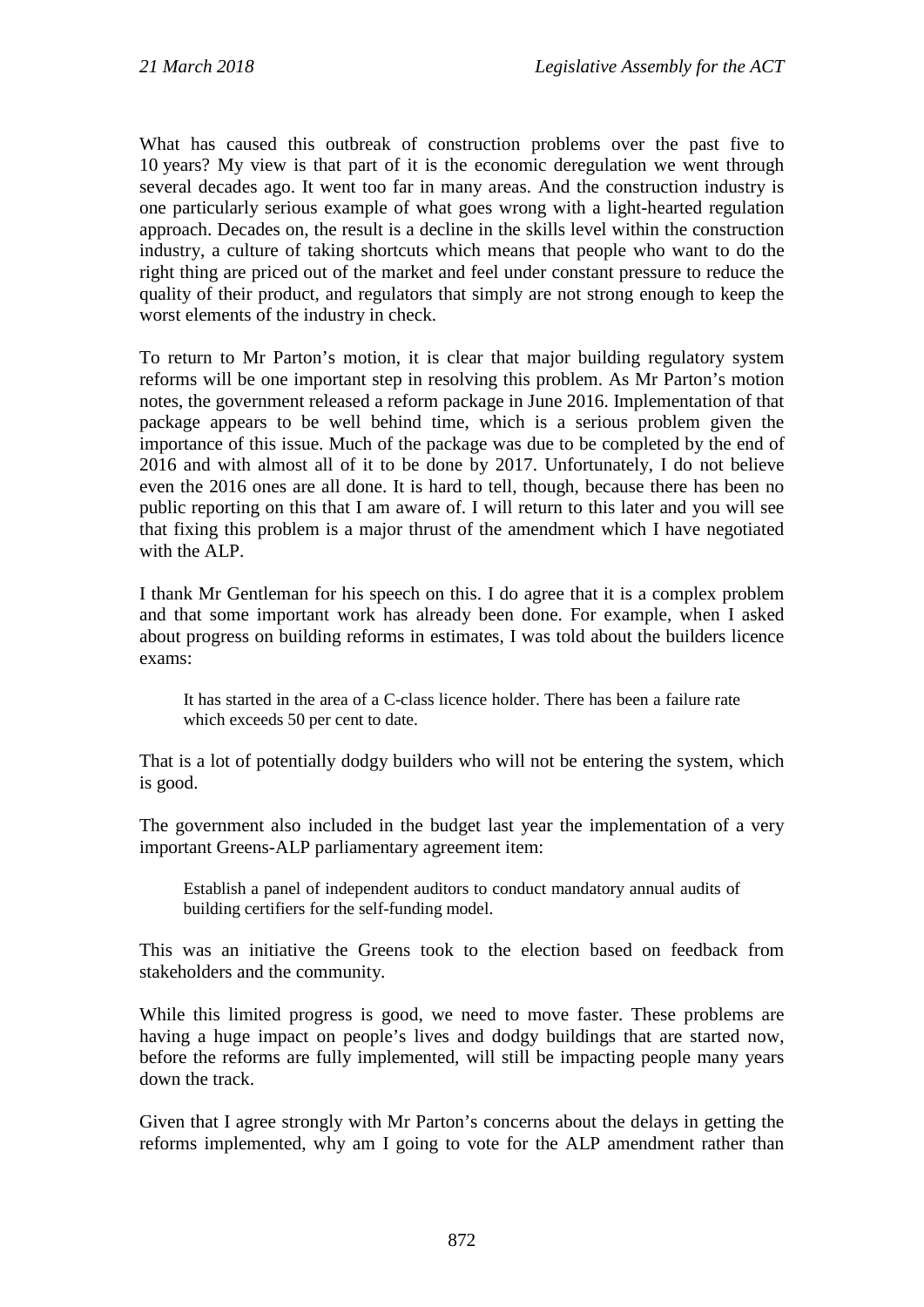Mr Parton's original motion? The first thing I guess I would say is that my office has worked closely with Minister Gentleman's office to craft an amendment which I believe is an improvement on the very good foundation that Mr Parton started with.

First, though, there are three reasons. Mr Parton's motion assumes that all these reforms are all that needs to be done. However, I have heard some very knowledgeable people in the industry suggest that there is more to be done. There is a whole raft of additional changes that are going to be required. Suggestions that have been put to me include limiting the professions that can design more complex buildings. I am told that currently there are no rules about this, which leads to totally unskilled people designing critical parts of buildings.

Other suggestions include fundamental changes to the role of building certifiers who, many believe, will never be able to undertake a full supervision role for complex buildings; naming and shaming laws for developers who do not fix failures in their buildings; adding other design professionals such as building designers, to the current architects registration system; and licensing developers as well as buildings. I see the possibility of an Assembly standing committee inquiry as a good step in advancing the next tranche of reforms, and I hope the standing committee or committees in question decide to take this issue up.

Secondly, Mr Parton's motion has a hard deadline for completing all the reforms. Initially I thought this is great. However, I have been told that some of the reforms will need more time or will not be able to be delivered hundred per cent in accordance with the original wording, and there is no point binding the government in a way that simply will not work and they cannot do. However, I do believe there is a good benefit in making sure that this work moves forward faster. From what we have seen so far, I am not comfortable that this will happen unless there is a very high degree of scrutiny of the progress. Thus, we need regular reporting, and the ALP amendment delivers just that.

Thirdly—and I suppose this is more a matter of politeness than high policy—the amendment does keep the major part of Mr Parton's original motion, and I see this as an acknowledgement that Mr Parton was basically on the right track with the motion.

To wrap up, I will be supporting Minister Gentleman's amendment, which I believe is a refinement of Mr Parton's good motion rather than a watering down of it.

**MR RAMSAY** (Ginninderra—Attorney-General, Minister for Regulatory Services, Minister for the Arts and Community Events and Minister for Veterans and Seniors) (5.09): I thank Mr Parton for the opportunity to detail the measures that the government has introduced through some significant reforms in 2013 and 2016 to the regulatory framework to ensure that the building industry delivers high quality property constructions. I am concerned, however, that Mr Parton has slipped into some inaccurate language when it comes to some of the detail. I note that on his social media this morning he claimed that my response to this issue was to call for an inquiry. Today in the chamber he has decided that rather than an inquiry I called for a review. I can assure the Assembly that Mr Parton's characterisation on both accounts is inaccurate.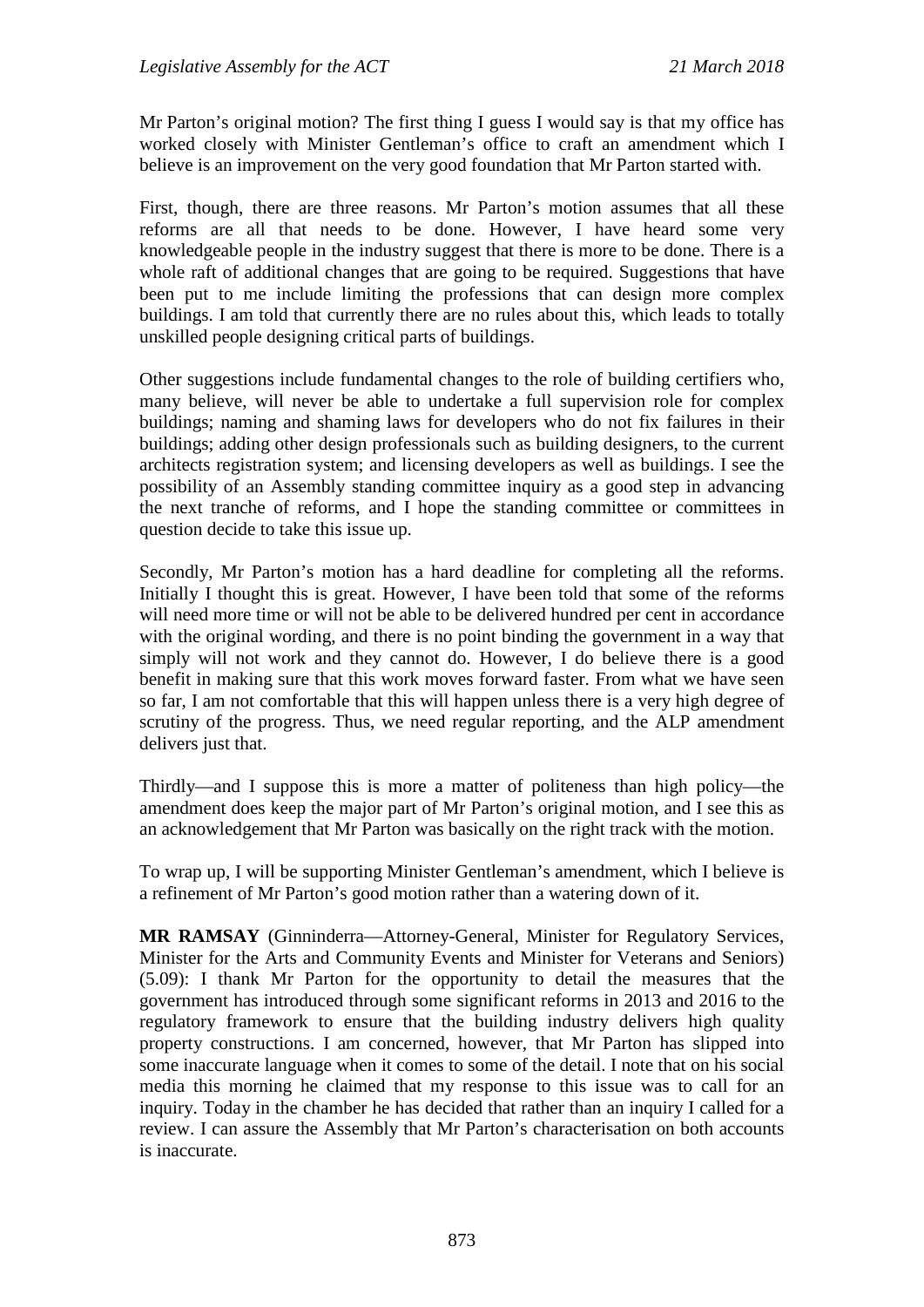For the record, I asked my directorate to check on the progress of reform initiatives and, as I do with all my directorates, I asked them to report to me on where they see areas of improvement to ensure that we are continuously improving our regulations.

If Mr Parton is going to seek to quote me, I would encourage him to reflect on attention to detail when it comes to quotes. I always prefer to be quoted accurately rather than have an inaccurate or a misleading quote used and then to receive an attack for what I have supposedly said.

The government is deeply aware of the detrimental effects on the community and on the industry of poorly designed and constructed buildings. That is why we have implemented, and we continue to implement, a series of reforms arising from the 2015-16 review of the ACT building regulatory system. The ACT government is committed to improving the quality of buildings.

Compliance with building laws is a priority for Access Canberra and substantial resources are committed in both policy and operational areas to achieve this outcome. Access Canberra has a senior executive appointed to the statutory office of the Construction Occupations Registrar and has a team of inspectors and auditors that work cooperatively with industry to ensure that buildings comply with the regulatory framework.

The construction audit team in Access Canberra has a strong focus on construction work associated with residential houses and apartment buildings. Not only do they audit these often complex buildings, they also provide a high level of engagement and education with licensees. This approach has the ability to identify poor quality work during construction and address problems at this stage, further reducing the potential of defects arising and the associated financial impacts on the purchaser.

The period 2007 to 2017 saw extensive testing of decisions by the regulator through the ACT judicial processes and this has resulted in judicial decisions that have had a deterrent effect and already eliminated some rogue industry players from the ACT market.

On 1 July last year Access Canberra introduced its new complaints management system which enables much higher quality data collection. The new system also keeps track of the government's investigations into building quality, while enabling complainants to be better informed of the progress of complex investigations. It also serves as a repository of data to identify industry needs. As Access Canberra continues to develop the way that it records complaints and inquiries, increases in numbers may not necessarily correlate directly with increases in concerns but rather improvements in how the information is captured. We have recently been actively encouraging people to engage with the government on this issue.

By improving the quality of data collected by Access Canberra, this data can be analysed more efficiently and in greater detail. This allows Access Canberra to better target its resources to construction licensees who have either a high risk or a history of non-compliance.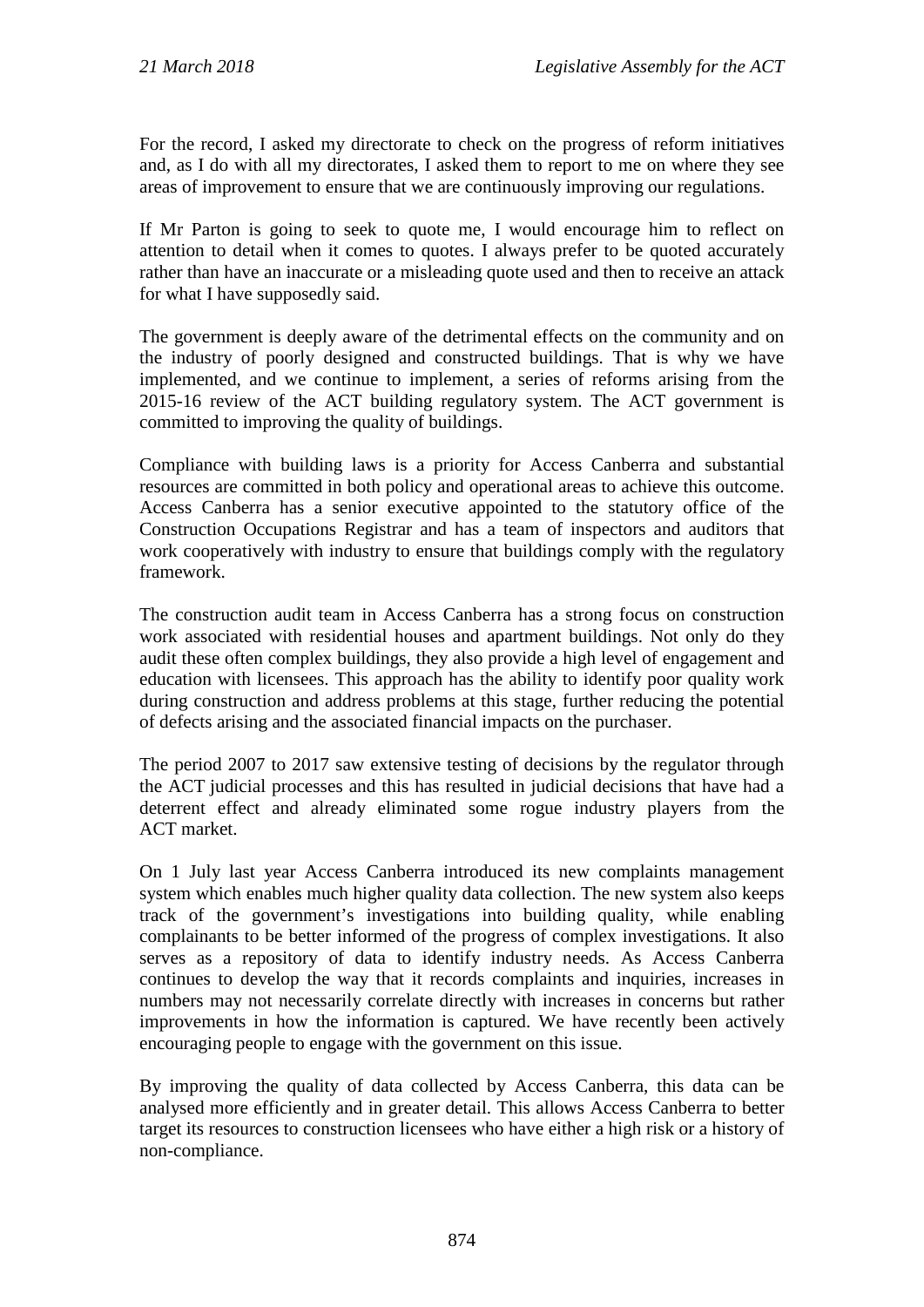While reforms have already begun as a result of improving the ACT building regulatory system's summary of proposed reforms, transformation of the building industry will obviously take some time. It is important that we get this right across the long term so that industry practices and the regulatory system can support increased building activity while maintaining suitable construction standards.

We need to ensure that as the ACT continues to experience rapid growth our building regulator can respond to a need for increased services with more efficient regulation of the industry. The reforms are wide reaching and target all stages of the regulatory system, from training, licensing and design upfront to the construction process, through to resolving post-occupancy disputes. We have been working closely and cooperatively with the support of industry and other stakeholders to ensure that we are getting this right.

On 19 August 2017 the ACT government extended statutory warranties to cover buildings over three storeys to match those buildings that are three storeys and under. Other reforms include steps to prevent phoenixing or people shifting their operations to other existing licences instead of fixing defective buildings.

Changes have also given the building regulator and ACAT a broader range of options to use when things go wrong, such as the ability to condition licences and to use the licence as a more effective regulatory tool. It is important that we continue to assess the current regulations and make changes when required to ensure that our regulators have the right tools in their toolkit to ensure compliance.

The Construction Occupations Registrar can condition the licences of builders, restricting them to performing works only at a particular site, to help encourage compliance and that ensure licensees' attention is focused on the project at hand. This has happened on two occasions. Recently the Construction Occupations Registrar made the decision to condition all licensed building surveyors to address the issues associated with an engineer who was responsible for numerous building defects.

The reform process to date has put industry on notice. Our reforms place clear obligations on licensees for quality control and require an industry-wide commitment to higher standards of work, training and education.

The ACT government has also recently introduced an examination for class C building licences, ensuring that those applying for licences have the appropriate knowledge of the Building Code of Australia. This building licencing examination process is planned to be rolled out to class B licence applications by July and to class A by the end of 2018. This is on top of the formal mandatory qualification and the requirement for a minimum of two years practical relevant building experience required before an application for a class A, B or C licence is accepted. An applicant for a class C builder licence must pass the class C builder licence examination with a pass mark of 80 per cent in order to be issued with an ACT licence. We will not apologise for setting a high bar to enter this industry. The examination is helping to ensure that those who are not capable of demonstrating an effective competency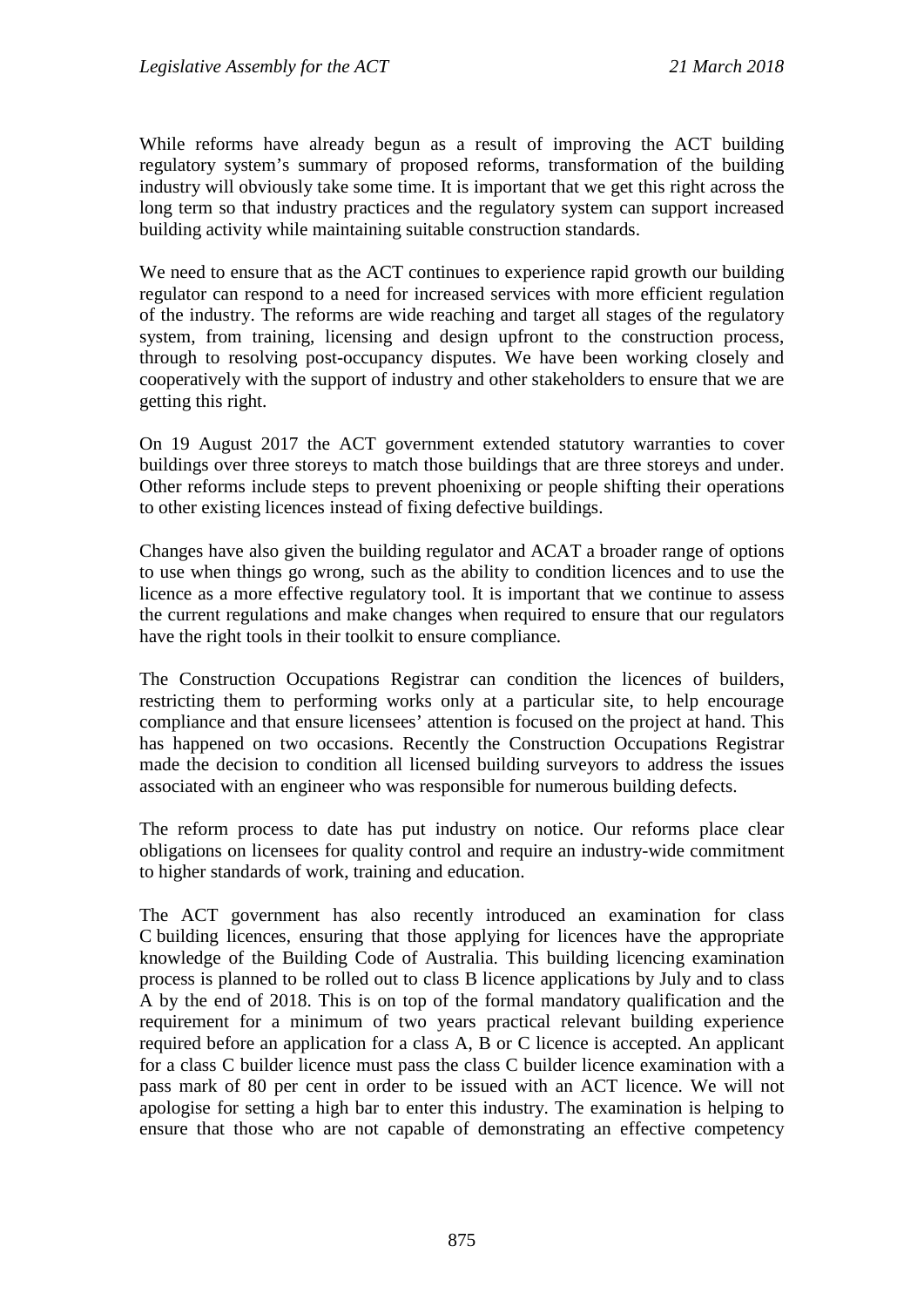around the building code and its relevance to construction in the territory cannot enter the industry.

While reform has already begun, transformation of the building industry will obviously take longer than a few months. Access Canberra is focused on continual improvement of its services and acknowledges that it is important that we get this right long term and that industry practices and the regulatory system can support increased building activity while maintaining suitable construction standards.

I wish to conclude by noting that Access Canberra is here for all Canberrans. Its purpose is to provide easier and simpler services for everyone in a safer working and living environment. As a government, we can commit to further continuous improvements on all fronts.

Madam Assistant Speaker, we note the intention behind Mr Parton's motion and can assure you and all members of the Assembly, and the community, that we are working to ensure that we have the settings right and to ensure that Access Canberra is working to improve the quality of buildings here in the ACT.

**MR STEEL** (Murrumbidgee) (5.18): I rise today to speak in support of Minister Gentleman's amendments to Mr Parton's motion.

The building and construction industry is subject to regulation and compliance to ensure high quality construction outcomes for buildings in the ACT, because we recognise the impacts of poor quality construction on our community and we are committed to strengthening the regulation of Canberra's building industry.

I really welcome Minister Gentleman's amendments to ask the relevant standing committee to consider examining matters relating to building and construction industry regulation and processes. Referring this issue to the relevant standing committee will open up an opportunity for broad consultation with Canberrans and bring focus to this important issue. Being on the health, education and justice committees, I am not a member of the relevant committees, so I do not have a direct say in what inquiries they self-refer. But I do have an interest in this area and I should be able to have a say in this place about what inquiries are important to my community. This one is. That is why I think this amendment should be supported.

Buying a home, as has been pointed out, is the largest purchase that most people make in their lifetime. When a buyer is spending upwards of \$400,000 or \$500,000 to buy an apartment or a house, they should expect that it is well built and does not have structural and other defects. I myself have rented a brand-new apartment that had ongoing waterproofing issues which, apart from other concerns, turned the wooden vanity in the bathroom into a waterlogged pulp after a very short period of time. We should expect better than that, especially with new buildings. A committee inquiry could invite public submissions from developers, from buyers and from renters to better understand their experiences with building and construction quality issues.

Minister Gentleman's amendments also reaffirm that the ACT government has a commitment to delivering on the 43 suggested reforms that arose from the review of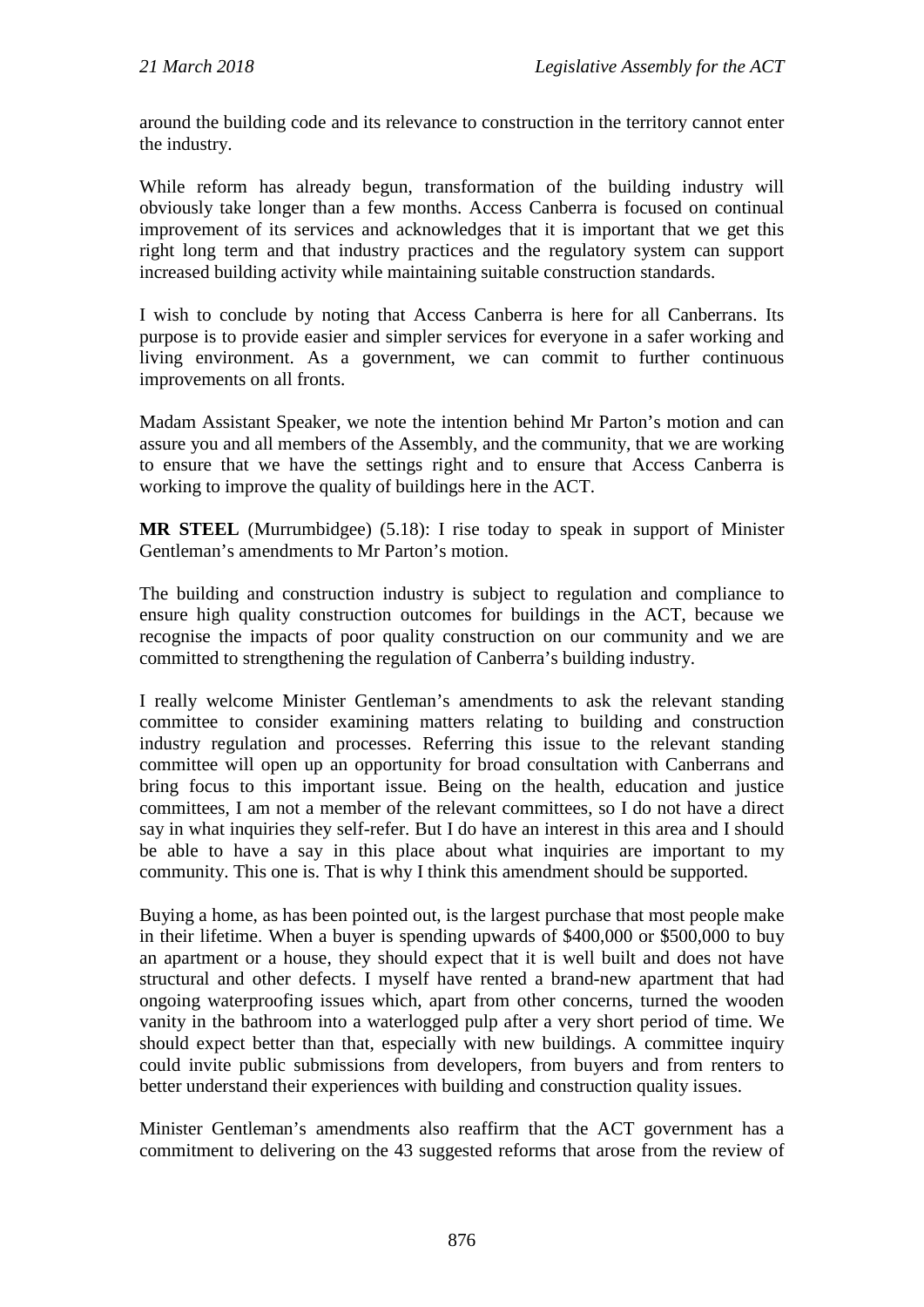the ACT building regulatory system. The amendments further outline the ACT government's immediate priorities to develop and improve codes of practice for builders and building certifiers and deliver reform in minimum documentation guidelines and builders licensing reforms. The amendment calls on the ACT government to report back to the Assembly on the status of implementation of these reforms and to keep the community updated on the progress of this issue.

It is important that we set adequate building regulatory frameworks for our growing city. The growth of our city means that there is a lot of new development around Canberra. We need to continue to ensure that there is high quality construction of buildings for new Canberrans to live and work in. Setting high expectations when it comes to building quality helps to ensure that tenants are safe. It also ensures that those who work within the construction industry are operating in a safe working environment.

This is an issue that has been raised with me by constituents in my electorate of Murrumbidgee. Building standards will be particularly important as we see the growth in the greenfield suburbs of Molonglo and in urban renewal areas in town centres, particularly in high density residential development. Ensuring that we have a strong regulatory framework around building standards is vital to ensure that we have resilient buildings in our city and to provide confidence in new construction as well. That is why it is so important that there is community input as we reform building construction regulations. Receiving feedback from developers, landlords, buyers, tenants and the broader community is valuable to inform ongoing work.

Of course, the ACT government is already working to improve building regulations and implementing reforms to the building and construction industry. The government has already passed the Building and Construction Legislation Amendment Act 2016, which implements and establishes the foundation for the suggested reforms arising from the review of the ACT building regulatory system. And we have made reforms to licensing laws and changes to give more options to building regulators and ACAT to use the tools available when things do go wrong.

This amendment to the motion calls upon the ACT government to ensure that these reforms are implemented within a realistic time frame. Mr Parton's suggestion for all remaining reforms to be implemented by no later than 31 December this year would be a disservice to the industry. It would be a disservice to those who are working to ensure that meaningful reforms and long-lasting change can be properly implemented. These are extensive and thorough reforms. They will take some time to implement and they are fundamental to the building industry. This amendment recognises that fact and reaffirms the ACT government's commitment to working with the industry and relevant stakeholders to ensure that there are overarching and meaningful reforms.

It will also be beneficial to have a concurrent inquiry into the building regulatory framework. We should invite the community to make submissions about the state of the building and construction quality that we are seeing in Canberra. This will help us to deliver thoroughly informed and lasting change in the industry and improve building construction practices and compliance.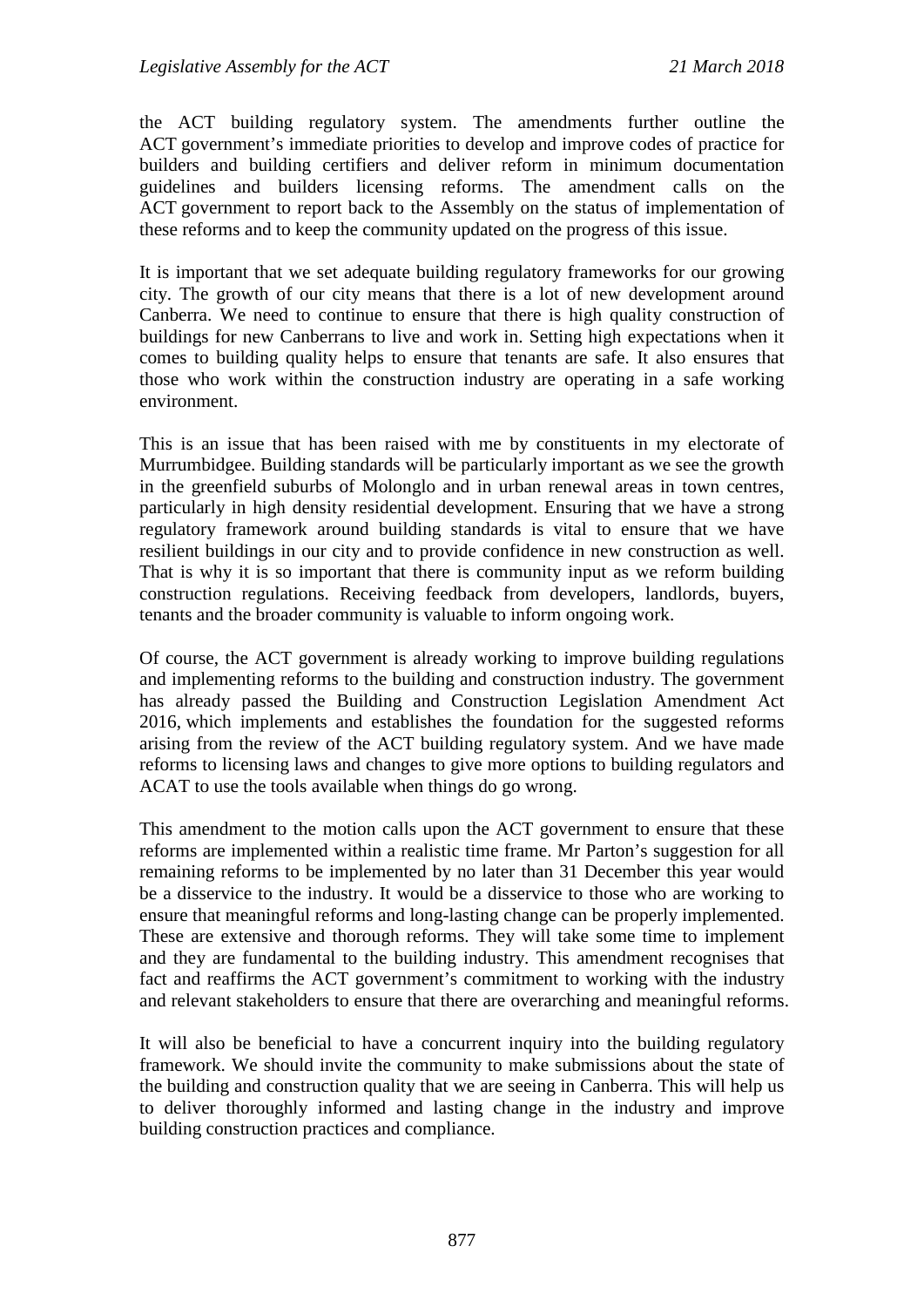The ACT government is committed to delivering strong reforms to ensure high quality construction outcomes for buildings in Canberra. The amendments to this motion, especially an inquiry, would provide an important focus on building quality and compliance with the involvement of the community whilst the ACT government continues to deliver reforms in this important area and ensure that buildings constructed in our city are of a high quality. I commend Minister Gentleman's amendments to Mr Parton's motion.

**MS CODY** (Murrumbidgee) (5.24): I thank Mr Parton for bringing this important matter forward today. I note his carer responsibilities, and I understand that carer responsibilities are a major role for many members of this Assembly. It is a shame he cannot be here this afternoon, but I believe that Mrs Jones is going to wrap up for us. These words are mainly directed at Mr Parton, but I thank Mrs Jones for passing them on.

For once I agree with parts of Mr Parton's motion. Do not get too excited, though; I am highly supportive of Mr Gentleman's amendments. Mr Parton notes in part 1 of his motion:

… the Government has an obligation to provide a proper and effective regulatory framework to ensure the building industry delivers high quality property construction outcomes;

What an important issue. I have been very lucky in having a father who has been a builder and has worked in the construction industry for far too many years, and still does today. I have been armed with a great deal of knowledge and experience when purchasing my own home. As we have heard today from many members of the Assembly, many people in the community have not been so lucky. They unfortunately have had many issues when purchasing their properties.

I am contacted on a regular basis by members of the community raising concerns with me about their dwellings. Usually these letters have been written to me as a last resort. The members of the community have, in most cases, started their complaint process with the Master Builders Association, as the builders they have used have been their members. In all cases to date which have been referred to my office and which I have been involved in, the MBA have been unable to help or maybe not willing to. This is a real shame and a blight on society.

That brings me to Mr Gentleman's amendments today. In part 4 of Mr Gentleman's amendment, he calls on the government to invite:

… the relevant Standing Committee/s to consider conducting an inquiry into construction quality, compliance, enforcement and any gaps in the current building regulation reform program.

What a novel idea: a standing committee looking into a matter which impacts on the community.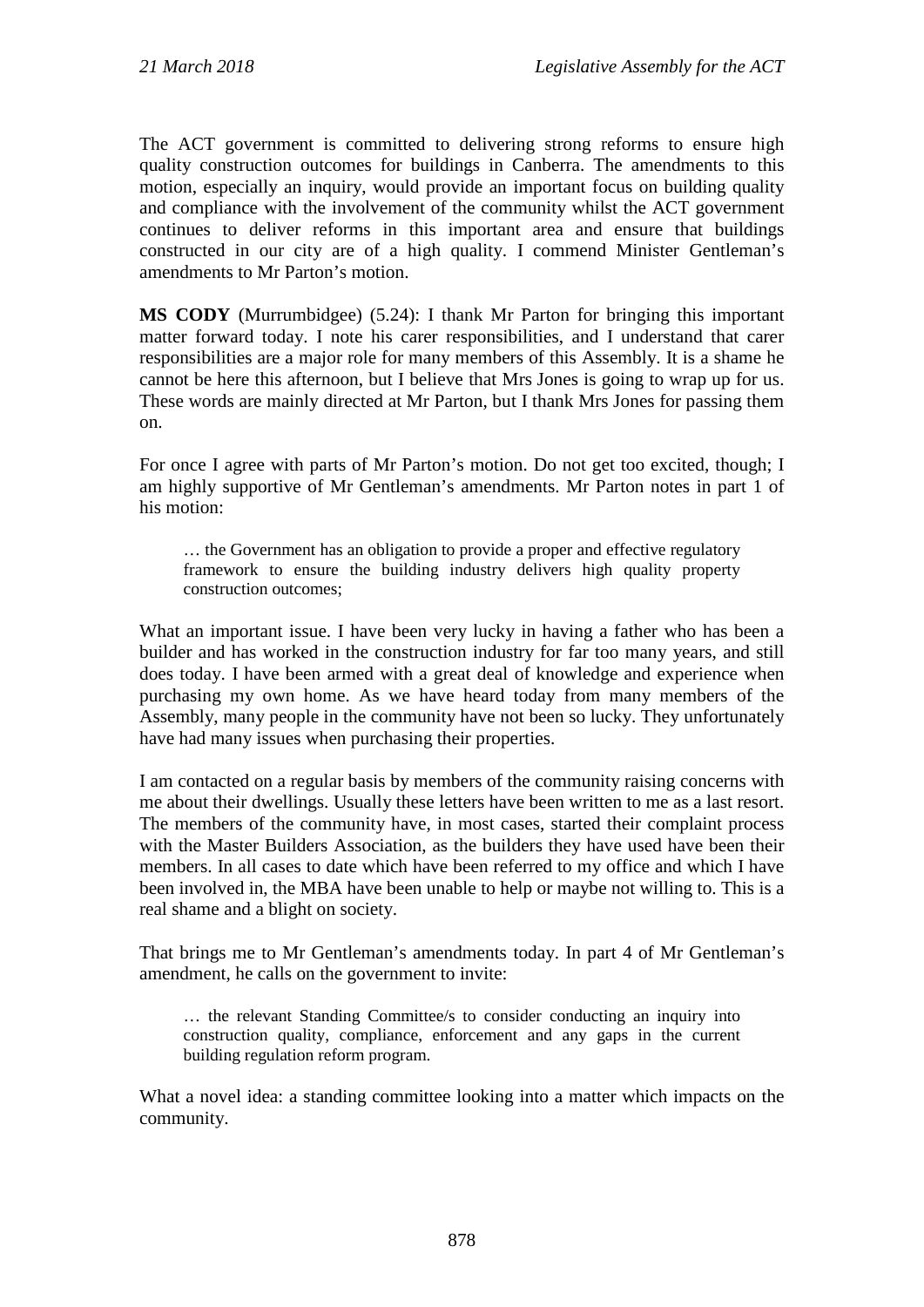I understand that it is a matter for a committee to decide on what they do and do not inquire into, but I understand that Mr Parton is a member of the standing committee which would have coverage of this very important matter. I assume that we will see a committee inquiry into construction quality, compliance, enforcement and any other gaps that may be in effect in the current building regulation in the coming months. I hope that when that does happen we all, particularly those members of the community who have raised these concerns with me, get an opportunity to have our say and to provide evidence to the committee on the things that we believe need to be done better. I would have thought that it was Mr Parton's job to look into these important matters as part of being a member of a committee. But when the cameras are turned off he is all celebrity and no policy.

I thank Mr Gentleman for his work today and Ms Le Couteur for her work with Mr Gentleman's office in preparing this amendment. It really embodies some of the issues that have been raised with me by constituents, particularly since I have been elected here but even before that, having, as I said, been around the building and construction industry for many years. I look forward to seeing an inquiry come out of this. I look forward to seeing and hearing from members of the community about the important matters they would like to raise. Again, I thank Mr Gentleman for his amendment and I look forward to supporting that.

**MS ORR** (Yerrabi) (5.29): Like other people, I thank Mr Parton for his support in moving this motion here today. As people in this chamber may be aware, I have been working hard with residents in my electorate on this topic, trying to find a path forward. Part of this has included conducting a survey which my colleagues have also been sharing with their constituents. The survey seeks to understand the extent and intricacies of concerns people have regarding this topic. I have spoken with a number of people in my electorate, as well as community groups, and I am sure some of these groups have spoken to other people within the chamber. I have also been in discussion with the relevant directorates to understand how we currently do things in the ACT. All of these steps are integral to understanding what exactly the problem is and to forming a path forward. I know that Mr Parton understands this and appreciates the work I have already done in this space. I acknowledge that Mr Parton's moving this motion symbolises a bipartisan sentiment and sets aside party politics for the sake of the community.

It is incredibly important to ensure that we get our build quality settings right, because it impacts people's housing decisions. The Winton sustainable research strategies report on the 2014 housing choices community survey found that quality issues were an impediment for three out of five people when considering whether to move to a higher density development. The relevance of this finding is emphasised by the fact that 54.3 per cent of people over 60 and 41.9 per cent of people generally would consider moving to a dwelling in a higher density development in the future. However, half of people over 60 advised that they would not wish to move to a high-density development in the future, due to perceptions of poor quality.

We must listen to the community on these matters to ensure that everyone has the confidence and security they need when making housing decisions. The "Improving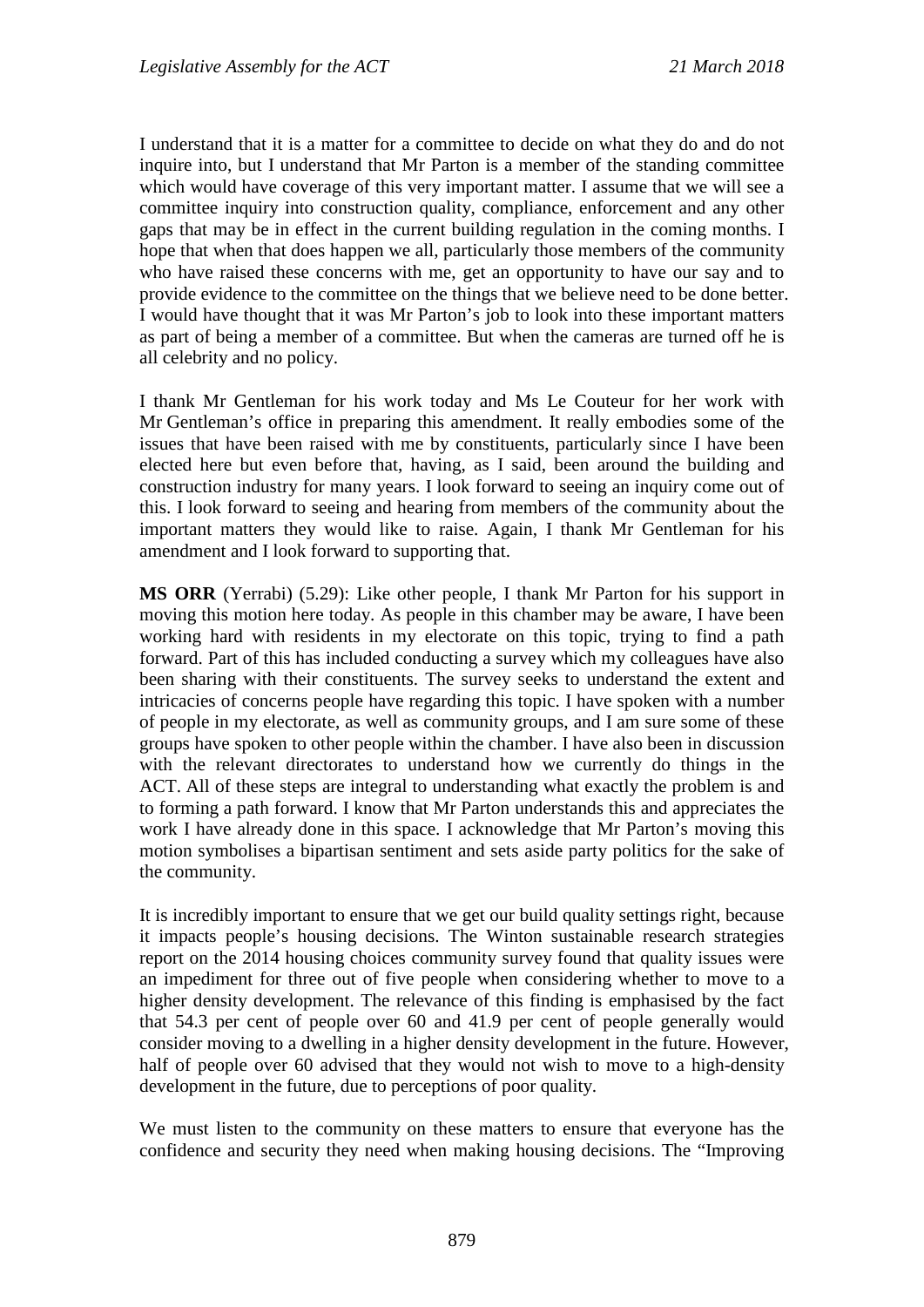the ACT building regulatory system summary of proposed reforms" was met with wide approval from industry. The Master Builders Association of the ACT chief executive, Michael Hopkins, wrote only this week on the RiotACT about the need for these reforms. Keely Quinn from Engineers Australia wrote just the other day to say, "Let's get on with it." This amended motion gives us the opportunity to do just that. And I am certain Mr Parton and his colleagues and everyone in this chamber, based on the debate today, would in no way wish to stall this important process.

I agree with the intent of Mr Parton's motion and I again encourage his enthusiasm for the issue in bringing this motion here today. I am sure Mr Parton will agree that the amendments moved by the minister seek to strengthen the motion. I dare say Mrs Jones will clarify what Mr Parton thinks.

These amendments resolve the fact that there is no mention of the work that has already been done, which so far has been mainly technical in nature, in enabling things to go forward. The motion as it originally stands also lacks a path ahead. It tells us what needs to be done but does not suggest how. While the reforms contained in the summary of proposed reforms did indeed receive widespread support, it was obvious from the consultation that there was disagreement on how to implement these reforms. The amendment today proposing that the relevant standing committee or committees consider conducting an inquiry into construction quality and any gaps in the current building regulation reform program seeks to resolve that oversight and offer a forum in which we can find consensus on the design and implementation of these much-needed reforms. This process is important for our community as well, as it will also give residents the opportunity to be heard on these issues, offering a more informed approach to resolving these matters, which we have all said is very important.

**MRS JONES** (Murrumbidgee) (5.33): I thank members for their understanding that Mr Parton has had to attend to caring responsibilities for his family. He has given me some guidance on the thoughts that he wanted to share in closing this debate. I will read from his notes.

I feel we have actually achieved something here today. Despite the amendments from the government, despite them skirting around the issue and pretending that there is no great problem, I am buoyed by the support from the Greens and I thank my colleague Ms Caroline Le Couteur for viewing this motion as it should have been viewed. This motion was never about political theatre; it was about responding to calls from the community, responding to calls from the industry and then prodding the government to move in a certain direction, in the way you might prod a sleepy wombat to get off the road, because we all know that that would be the best outcome.

Whatever the final result here in the chamber I know that, if nothing else, the noise created here will probably move that sleepy wombat in the right direction. It goes without saying that I am certainly not comparing the minister in any way to a sleepy wombat. Anyone who had a mental image floating around in their head of Mr Gentleman should instantly erase the image, because that would be most unkind.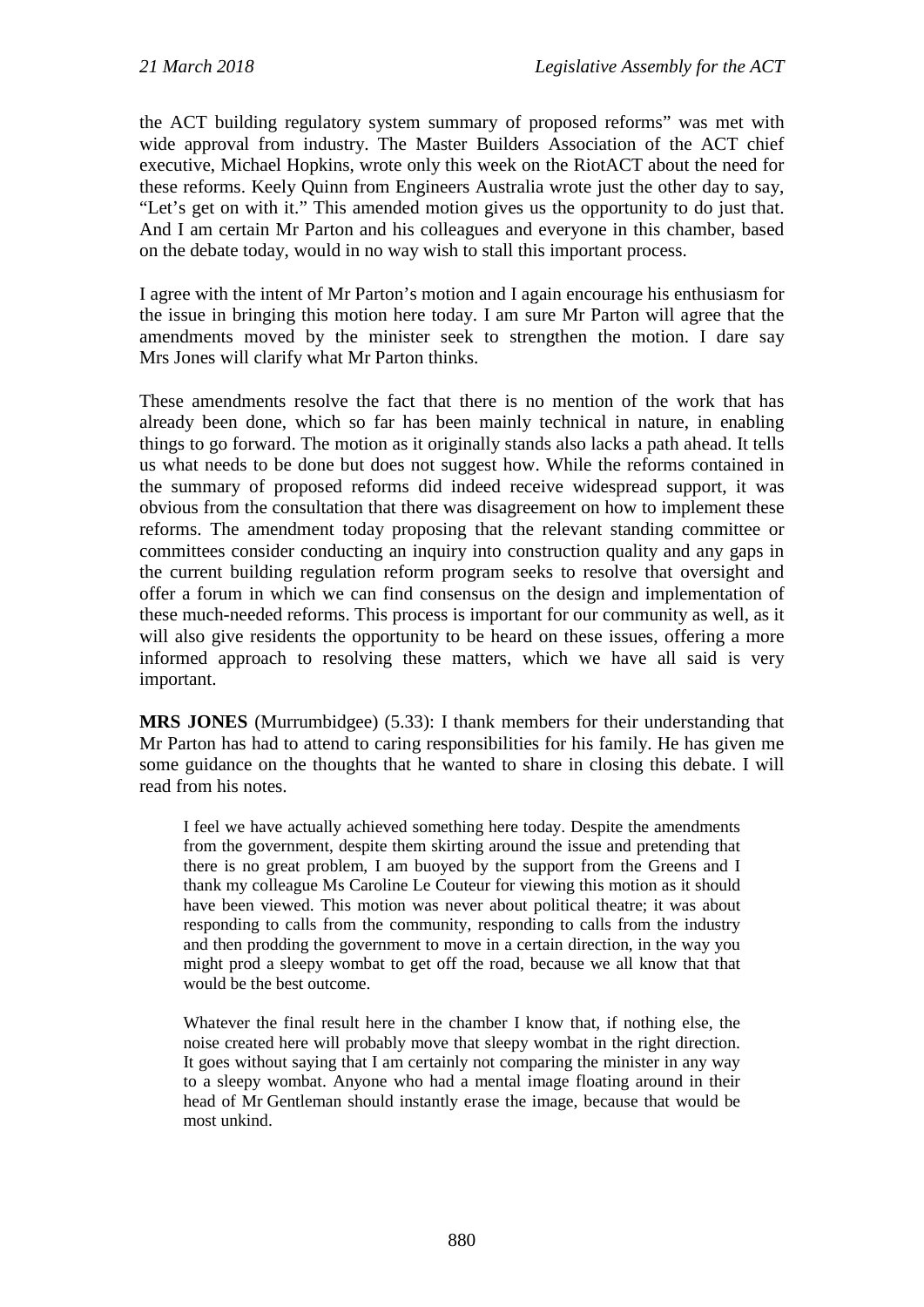Regarding the minister and ACT Labor, I am dismayed that the minister's office made no contact with my office regarding their amendments. They liaised extensively with the Greens but chose to ignore my office, which is disappointing.

All I wanted to achieve here is what is stated in the original motion. There is no political motivation going on here. All I am doing is calling on the government to do what it has already said it is going to do anyway, so I do not really care who provides the amendments or what they say, to a large extent. As long as we move down the path of providing more safety for consumers and more certainty for those in the industry who are doing the right thing, I do not care whose name ends up on the motion or the amendments. I just want to get it done.

It is almost ironic that one of the many stakeholders in this space, the Master Builders Association, is loudly calling for a tougher regulatory framework. When the MBA is screaming out for more regulation and more enforcement, you certainly know that the government is not doing its job in this area.

Although we are not particularly pleased with the government's amendments, we will not oppose them. I just want this government to stop sitting on its hands in this space. If we move forward on its own terms as distinct from my terms, that is fine. I do not really care.

Amendment agreed to.

Original question, as amended, resolved in the affirmative.

## **Housing affordability**

## **MR PETTERSSON** (Yerrabi) (5.36): I move:

That this Assembly:

(1) notes:

- (a) the challenges facing Australia in relation to housing affordability and homelessness;
- (b) that on numerous indicators, the ACT rates among the best performing jurisdictions on housing affordability and provision of housing support and homelessness services;
- (c) the active role played by the ACT Government in improving housing affordability for all Canberrans through measures such as phasing out stamp duty and accelerating land supply;
- (d) that the ACT Government provides the highest rate of public housing of all States and Territories and a large public housing portfolio is a major contributor to affordable housing;
- (e) that Community Housing Providers provide important affordable rental and purchase options for Canberrans on lower incomes; and
- (f) that a mix of housing types including public, affordable, community and privately owned can help promote social inclusion and cohesion;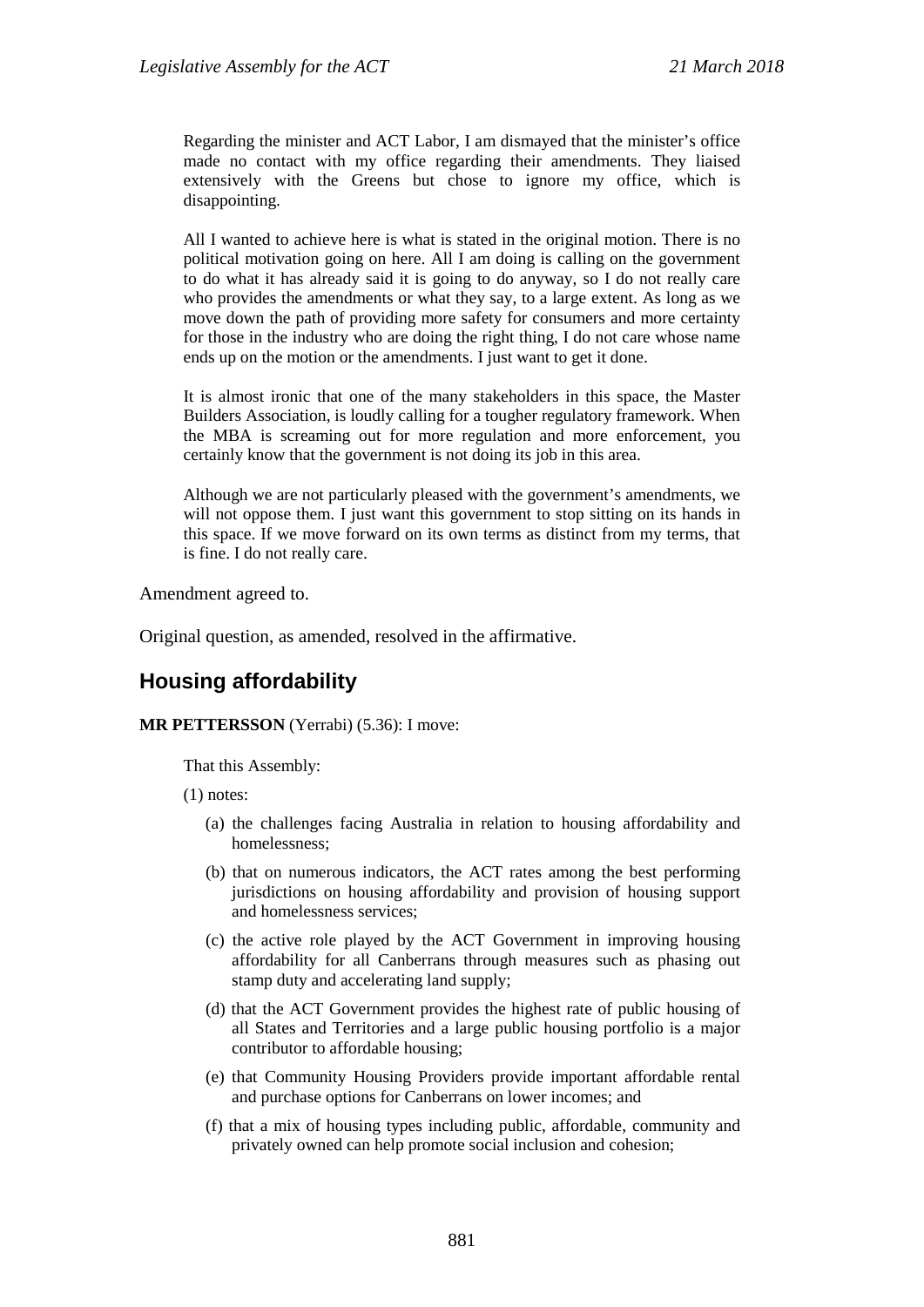- (2) further notes:
	- (a) State and Territory governments are in negotiations with the Australian Government on a new National Housing and Homelessness Agreement;
	- (b) that housing affordability is influenced by a range of factors and policies at both the Territory and National levels;
	- (c) that the ACT Government is developing a new housing strategy and early measures such as the affordable home purchase database, the new innovation fund and targets for community housing will help make housing in the ACT more affordable, accessible and fairer; and
	- (d) that the ACT Government is also working with other jurisdictions to progress national reforms that will lower barriers to entry for home ownership and improve affordability for first home buyers; and
- (3) calls on the Government to:
	- (a) continue to evaluate and build on current housing affordability measures;
	- (b) proactively respond to the community feedback arising from the consultation and housing summit last year to address housing affordability; and
	- (c) release a new housing strategy in 2018.

Every Canberran deserves a place to call home. Currently, housing affordability is one of the most pressing issues we face in this country, and in our city. The dream of owning your own home is becoming increasingly out of reach for many Australians, particularly for our children and subsequent generations. Tackling this issue should be a priority for every state, territory and federal government.

While we endure a federal government that refuses to get tough on negative gearing and capital gains tax, and is happy to let wages stagnate and fall below inflation, I am proud to stand here today as a member of the ACT Labor government and reflect on the work we have done in this area, the reforms we are implementing and the work to be done.

The ACT is among the best performing jurisdictions on housing affordability, with a host of housing support and homelessness services and continued investment in the public and community housing sector helping to achieve these outcomes. Our Labor government is implementing policy to help to support Canberrans entering the property market. The broad goals of our government, which have been endorsed by the independent Affordable Housing Advisory Group, are: (1) increasing affordable home ownership; (2) increasing affordable rental housing; (3) strengthening social housing assistance; and (4) reducing homelessness.

How will this be achieved? Our government will play an active role in making it more affordable for first homebuyers and will provide a wider mix of housing to make it fairer for Canberrans. We know that to fix a demand-side problem we need a supply-side solution. We are committed to ensuring that Canberra remains a livable and affordable city.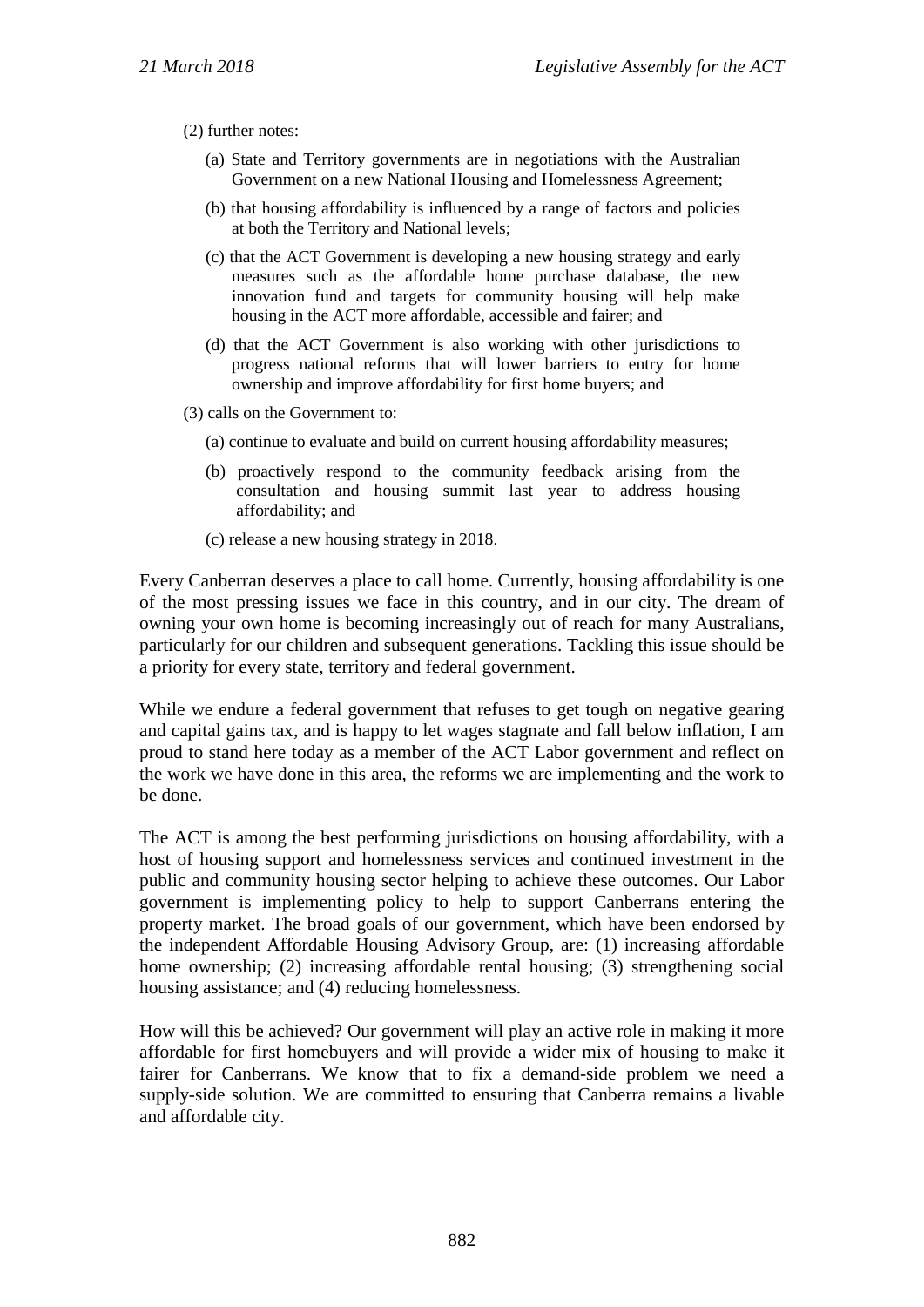First and foremost, our government is leading the nation in progressive taxation policy for first homebuyers. With the phasing out of taxes such as stamp duty, first homebuyers will have better access to the market and will no longer need to borrow thousands of extra dollars in order to afford the tax. In phasing out stamp duty, we are targeting the most affordable homes first to drive change fast. These tax reforms are supported by almost every economist in Australia who understands the effect of speculative investment, and I am proud that our government has responded accordingly. These policy changes have already taken real effect. Over the past 12 months the ACT recorded the highest growth in the number of first homebuyer approved loans, with almost 22 per cent of loans being for first homebuyers.

When it comes to tax reform, it is sometimes too easy to get caught up in the high-level economic analysis rather than reflect on the real impact that it has on people's lives. Our changes to stamp duty are a perfect example of this. Make no mistake; these changes have made a significant impact on the cost of buying a home. To give an example, if we compare stamp duty on a \$300,000 home in 2011-12 and 2017-18, we see that there is a 45 per cent reduction in stamp duty. That is a significant change and it will make it easier for people to enter the housing market, especially at lower price points. Similarly, at higher price points, for someone buying an \$800,000 house the stamp duty in 2017-18 as compared to 2011-12 has been reduced by over a quarter. That has a huge impact, and we are seeing the benefit flow through in home purchasing data.

The economic policies of our government have given the ACT a home loan affordability index reading of nearly 51 per cent. That is far above the national average of just under 32 per cent. Of course, the higher the value of the index reading the more affordable the market, which is good news for people looking to buy their first home. These policies, alongside our strong economic performance, low unemployment rate and comparatively high wages, are helping to keep home ownership within the reach of everyday Canberrans.

Alongside sweeping tax reforms, which help to make houses more affordable, our government is ensuring that the supply of housing keeps up with demand. It is this focus on meeting demand with supply measures that puts Canberra at the forefront of making housing accessible. Given that our territory grows by 7,000 people each year, and there are expected to be half a million Canberrans by 2030, it is imperative that more land be freed up to make way for the building of affordable homes for new Canberrans.

Over the past 10 years our government has released 37,000 dwelling sites to ensure that we continue to match the increased demand for housing. Of these, some 2,000 sites have been dedicated to affordable homes for purchase at pre-determined rates. It is this release of land that has allowed the development of new dwellings in rapidly expanding areas, like in my own electorate of Yerrabi.

The Housing Industry Association report found that, as well as the ACT government's nation-leading tax reform program "having the anticipated positive impact on the economy", it has also encouraged more construction and has seen more homes added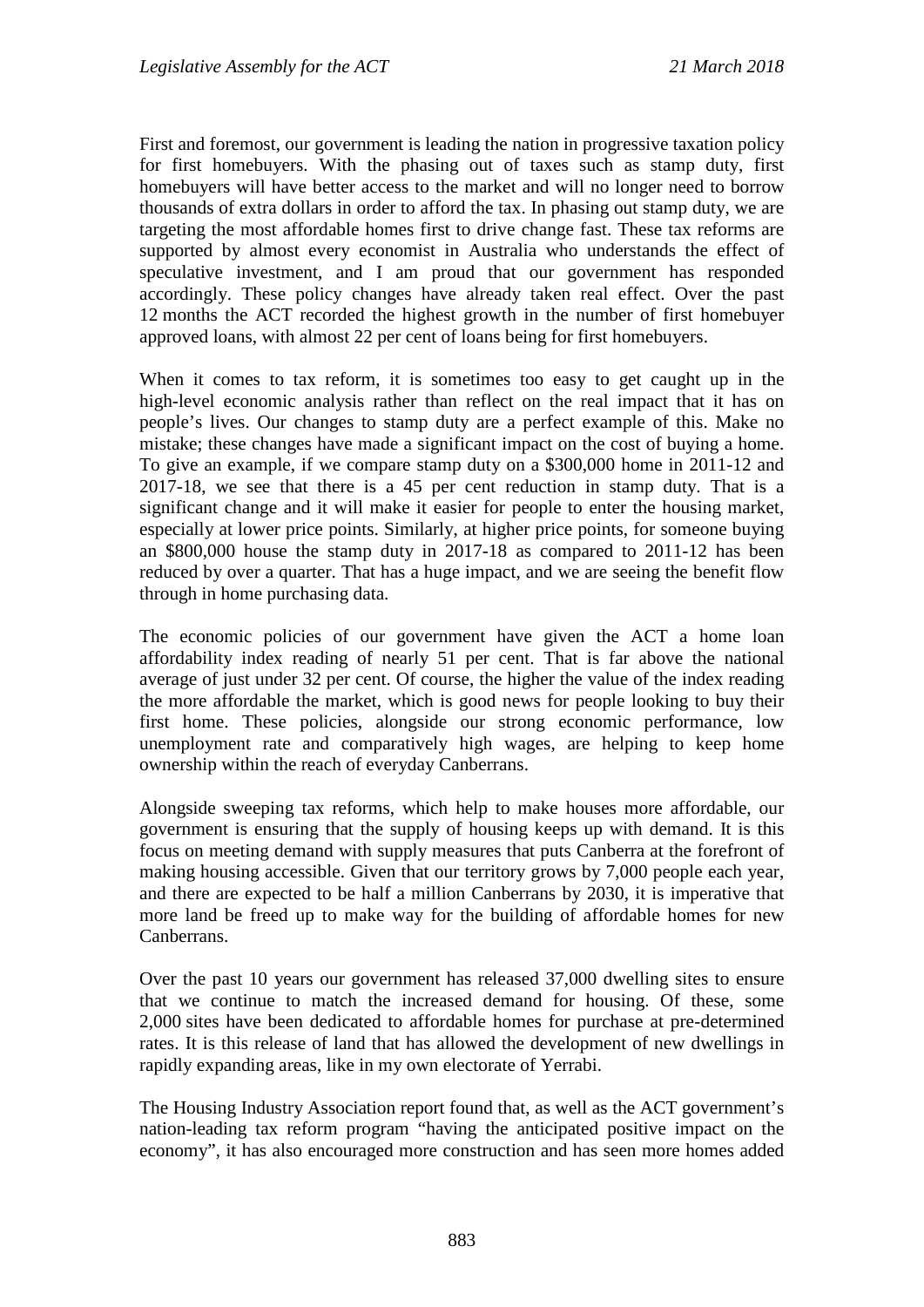to the Canberra housing supply. I am proud to see, particularly in my electorate of Yerrabi, the construction of myriad differently styled dwellings on the market, such as apartments, townhouses and stand-alone homes. These all suit the different needs of our growing population.

The ACT government's light rail project will also encourage increased density along the light rail corridor, which is essential for Canberra's expansion and growth. By doing so, we will ensure that Canberra does not grow exponentially outward and will ensure that increased public transport options are more viable. The data on multi-unit projects in planning and under construction show quite clearly the impact that light rail has on improving housing supply in the ACT. From 2011 to 2013, the years prior to the approval of light rail, the number of multi-unit dwellings in planning and under construction had remained relatively stable. From 2015, immediately after approval, these numbers grew to more than double what they were prior to light rail being approved. This has directly led to an increase in construction activity from 2016 onwards.

I am sure that my fellow MLAs from Yerrabi—a couple of them are here in the chamber with me—could attest to the fact there are cranes right along the horizon as we head into the Assembly every day. This activity is obviously good for jobs and good for local businesses. It is also putting downward pressure on unit prices.

Increasing the density in the town centres will also mean that services are more streamlined and effective as our population grows. Increased density will also ensure that people do not get priced out of areas close to the CBD. This means more townhouses and apartments and will allow more Canberrans to find affordable living along transport corridors.

To ensure that housing remains affordable and accessible to all Canberrans, we are committed to a mix of housing types. This includes public, affordable, community and privately owned, which will help to promote social inclusion and cohesion in our community.

As the motion highlights, on top of this broader housing policy, our government continues to commit to affordable public and community housing for the most disadvantaged members of our community. Currently, Canberra has the lowest public housing wait list of all jurisdictions as a proportion of total stock. On top of this, the rate of people receiving accommodation support services in the ACT is triple the national average, which means that people are accessing and receiving intensive support to address the issues that cause homelessness.

Our priority is to focus on the 1,700 homeless Canberrans currently living in supported accommodation, couch surfing, living in an overcrowded dwelling or sleeping rough. Alongside this group there are 7,000 Canberra households who currently spend more than 30 per cent of their income on rent and are therefore facing severe housing stress. To help combat this problem, over the current financial year our government will release 530 dwelling sites for public housing, community housing, affordable home purchase and land rent. Of these, 54 dwellings are for additional public housing, 89 dwellings are for public housing renewal, 353 dwellings are for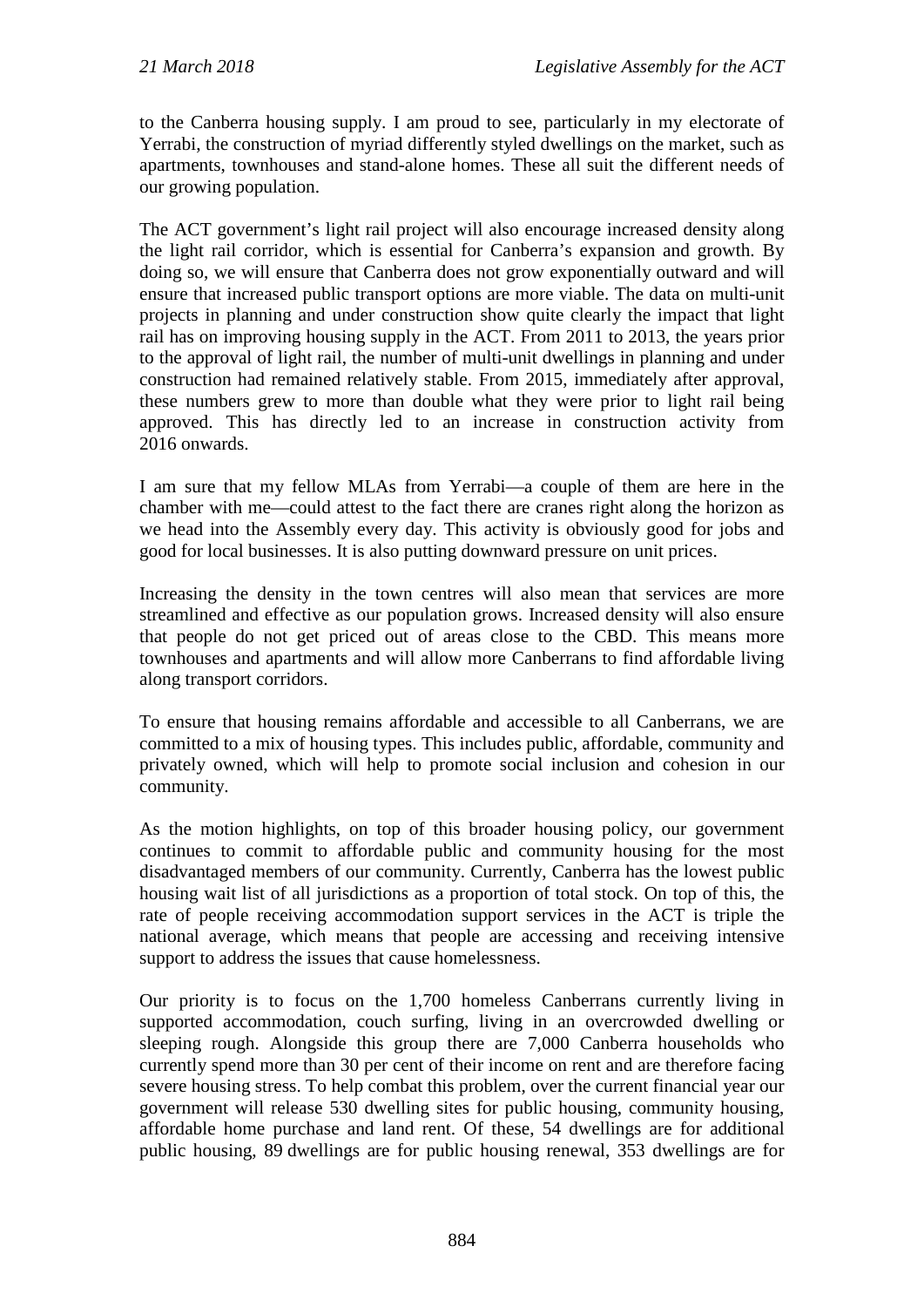dedicated affordable home purchase and land rent, and 34 dwellings are for community housing, all important additions to our housing stock.

The land rent scheme is one thing that I think is particularly noteworthy. This scheme allows householders to rent their land from the government rather than buy it outright. In doing so, it removes substantial barriers to entry and reduces the borrowing requirements that Canberrans face. It is just one example of the many schemes and programs that this government has introduced to address housing affordability.

On top of this, the government is currently renewing 1,288 older public housing properties to better meet the needs of the tenants. This includes approximately \$50 million to renew the public housing at Gowrie Court in Narrabundah to be a culturally appropriate centre for older Aboriginal and Torres Strait Islander people in our community. On top of this, our government is developing a new housing strategy, and introducing measures such as the affordable home purchase database and the new innovation fund which will make housing in the ACT more affordable and accessible. This will all be in conjunction with other state governments and the federal government through the national housing and homelessness agreement. This includes the almost \$20 million that our government is investing in homelessness support services in our community.

Finally, I call on the government to continue to evaluate and build on our current housing affordability measures. In new developments across our city we must ensure that there remain affordable options for low income Canberrans and first homebuyers. We must respond to community feedback and reflect the needs of Canberrans. In particular, we need to hear the concerns of marginalised Canberrans who are in housing stress. We must adequately address their needs to ensure that no Canberran is without the security that a home provides.

Tackling housing affordability is a huge issue in our country and in our city. I call on this government, our ACT Labor government, to continue to work with other states, territories and the federal government to come up with a comprehensive housing affordability scheme.

**MR COE** (Yerrabi—Leader of the Opposition) (5.47): Mr Pettersson's motion is a bit curious, when you have a government member coming in here to talk about the success of their government with regard to housing affordability. There is perhaps a more sinister motive than not being aware of the real struggles that so many households are facing. It could be that he does not actually believe that the government is going to release a new housing strategy this year. Surely, if the housing minister announces that there will be a housing strategy released by the end of the year, she does not need another motion to say that there should be a housing strategy released this year.

If Mr Pettersson wants to contemplate some things with regard to housing in Canberra, he might like to consider this government's management of public housing, in particular, managing the leaseholders. Mr Pettersson might also like to consider the debilitating taxes and rates imposed by this government on Canberrans who choose to buy a unit as their first home. Let us not forget the huge embedded lease variation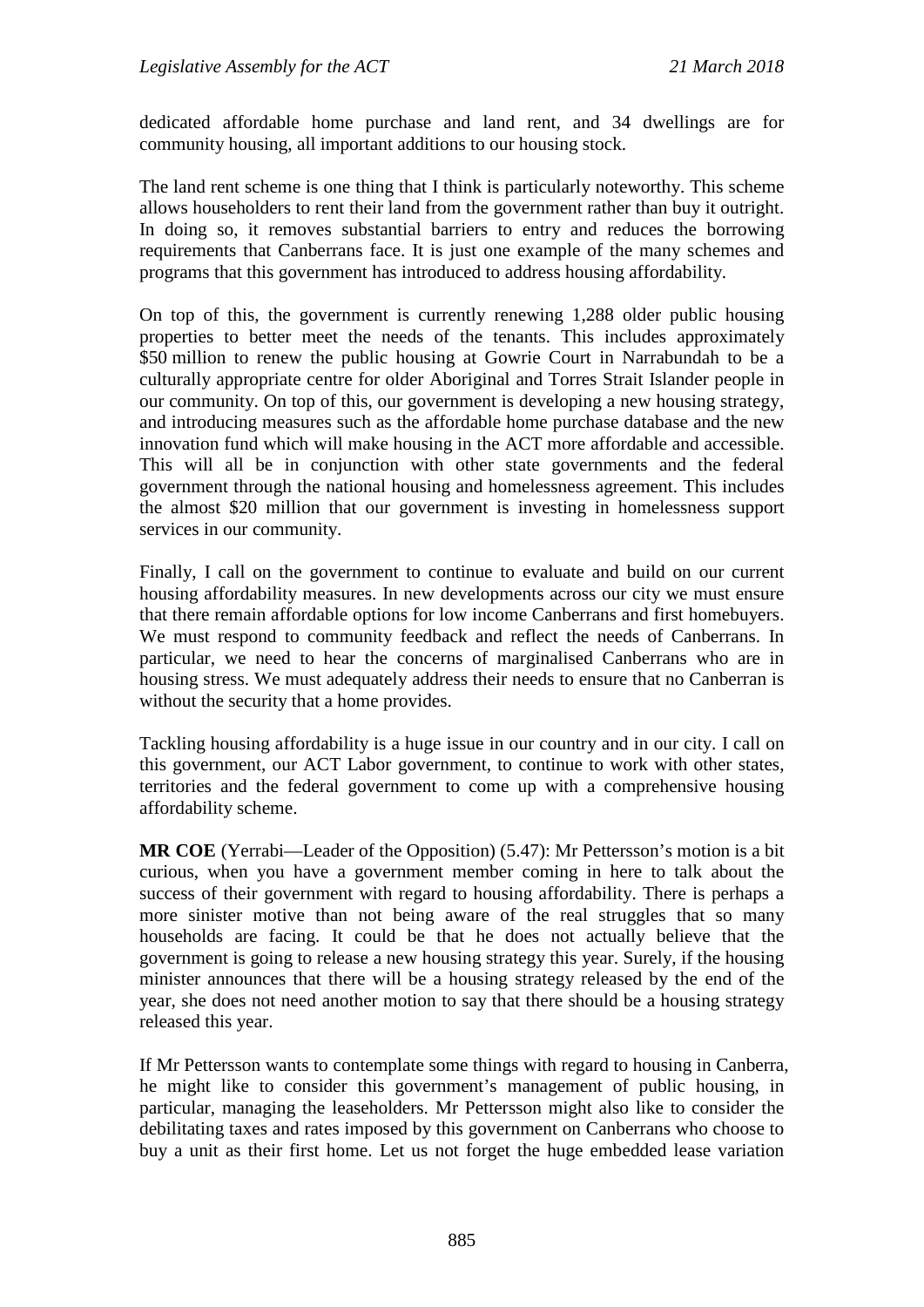charge which is on so many units that are purchased these days, except, of course, if you are the Canberra Labor Club and you are doing a development in Braddon, in which case you do not need to pay lease variation charge or change of use charge for those 36 apartments. There is no change of use charge there; no lease variation charge. It is a pretty good deal if you can get it. Of course, with the Labor Club, "It's all about you!"—can make it happen.

Mr Pettersson could also put together a motion to try to get the government to at least remove some of the pressure that they are putting on land release by not strangling the market as much as they are, because they really are strangling the land release in Canberra, and that is why we are seeing the cost of land go up at such a huge rate. That is why you get land at \$1,000 a square metre in Throsby. That is why the land to construction ratio is at times 60-40, as opposed to times gone by, when it was more like 20-80.

Another piece of advice that Mr Pettersson would do well to take on board would be to spend some time with the dear leader himself, Mr Stanhope—to sit down and have a chat about housing affordability. Rather than patting yourselves on the back and saying, "We're all doing a great job," you might like to go to confession with Mr Stanhope—go into that booth and admit exactly what this government has created. Admit the housing stress. Admit the cost of land. Admit the rates increases. Admit the land tax increases. Admit the record stamp duty. Mr Stanhope might be able to pass on some of the advice that he has given so many other Canberrans through his various articles.

The Labor-Greens government have failed on housing affordability. There are no two ways about it: they have failed. In addition to that, in addition to the words of Mr Stanhope, there are academics such as Professor Peter Phibbs from the University of Sydney. He has more than 20 years of experience in housing research. Earlier this year he said in the *Canberra Times* that the ACT government's affordable housing targets were so small that they are almost insignificant.

This is a progressive government; this is a government that is supposedly about people who are struggling. Of course, Professor Phibbs, Mr Stanhope, Dr Ahmed and just about every other academic or expert in this space are all criticising the government with regard to how they have managed housing in this city.

Professor Phibbs pointed out that the government's high land sales profit margins far exceeded the industry standard. I interpret that as gouging. When you have the government owning the land, controlling how much is released and also controlling the planning system, that is one big gouge. That is exactly how you would describe this government's housing policy. If there is one word to describe this housing policy, it is "gouging". That is how they operate: they squeeze at the land; they squeeze at stamp duty; they squeeze in construction; they squeeze in rates; and they squeeze in land tax. On every single step this government has put massive burdens, and that is why we have a massive housing affordability issue.

You can have all of these schemes and strategies to try to treat the symptoms but, rather than treat the symptoms, how about going to the cause? And the cause is this government's management of every aspect of housing policy.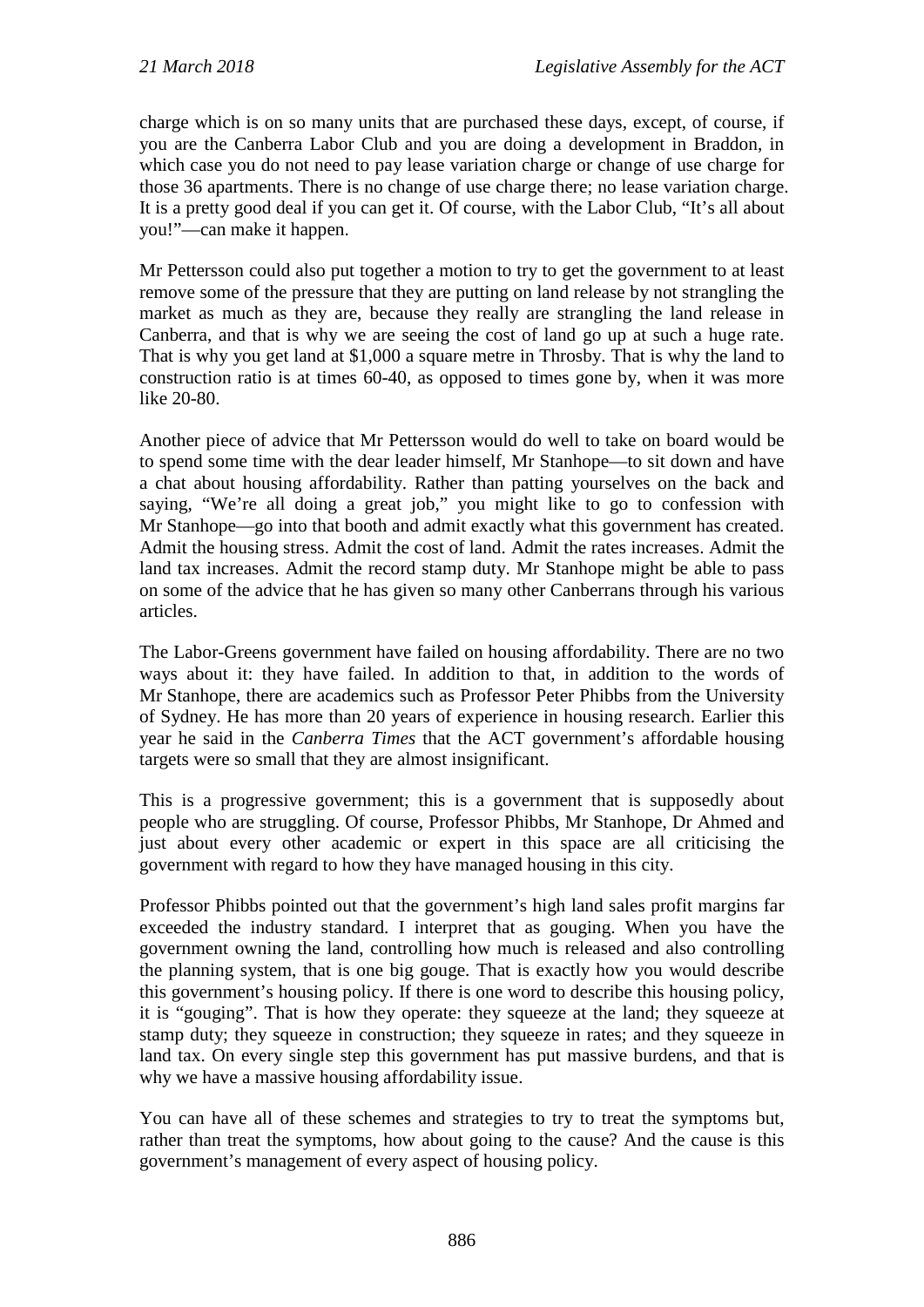It is a shame that there is not too much reality in the motion today or in the speech presented by Mr Pettersson. We certainly hope that he will be able to sit down with Mr Stanhope soon and get some home truths about the Labor government.

**MS LE COUTEUR** (Murrumbidgee) (5.54): The Greens will be supporting Mr Pettersson's motion today. But in addition to Mr Pettersson's motion, we would also like to note the work of the public housing renewal task force in rehousing existing public housing tenants. I draw the Assembly's attention to the accessibility of these new dwellings. Almost all of the new dwellings meet the gold standard for livable housing design guidelines for the new public housing stock to better meet the housing needs of a wide variety of tenants, including, importantly, people with disabilities and older people.

I understand the Justice and Community Services Directorate is currently undertaking work on more reformation of the Residential Tenancies Act 1997. I am not really in a position to say much more about that except that I hope that some of the reformation of this will benefit tenants in the private rental market, especially those on low incomes who have a very limited choice in their housing.

As has been pointed out by other speakers, housing affordability is an issue that affects a wide range of other social and economic circumstances. Rough sleepers, for example, have more engagement with health services and the justice system. Conversely, the positive, non-shelter outcomes of housing assistance programs are well documented and include wellbeing outcomes in poverty reduction, health, education and social cohesion.

But this is not an issue that affects just people living in housing stress or experiencing homelessness. One of the worst and, indeed, one of the most long-lasting outcomes of our high housing costs is the increase in inherited inequality. Speaking yesterday at the National Press Club at the launch of the everybody's home campaign, Professor Julian Disney noted that wealth inequality in Australia is 10 times greater than income quality. People's housing options and careers are being increasingly defined by their parents' wealth as more and more young adults receive help from their parents to become home owners: the bank of mum and dad.

Housing stress is experienced most deeply in the rental market. In the ACT we have the highest proportion of people—48 per cent—in any state or territory who are paying more than 30 per cent of their income in rent after receiving commonwealth rent assistance. The housing affordability crisis is a text book example of market failure. Where markets fail in essential goods and services, like having a safe and secure home, people quite reasonably expect governments to step in and protect them from market failure.

In that spirit, I welcome the focus of Mr Pettersson's motion. Housing affordability in the ACT is affected by a range of factors, including many that are, of course, outside the ACT's government control, such as the federal tax system and our monetary policy. However, there is still a significant role for the ACT government in alleviating pressure on people experiencing homelessness or housing stress. Despite the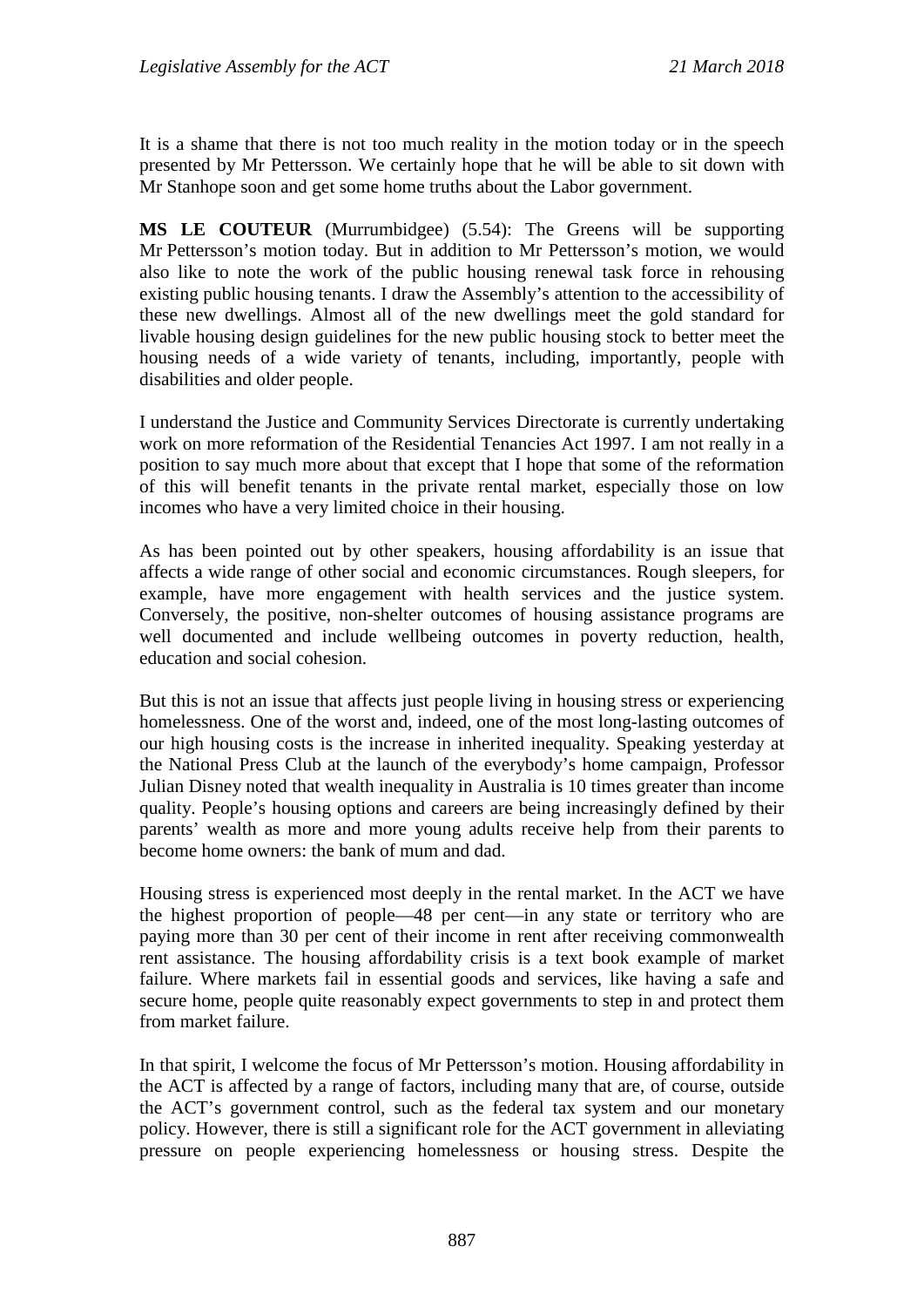challenges for governments in this space, including the significant capital cost of constructing new public housing, we have at our disposal a range of resources, including, as was mentioned, control over land release in the ACT and, importantly, our planning system.

In that vein I note the recent work being done by ACTPLA on housing choices. Potentially this could be some of the most important work as far as housing affordability and housing provision is concerned. I am hopeful that housing choices will look seriously at housing affordability as part of the solution and make positive changes in this regard. I hope it will not be restricted just to the missing middle; there is a missing bottom as well. I think we need to look at all of this, and the Greens' submission to housing choices attempts to do a better balance of environmental outcomes as well as improve social outcomes such as better housing affordability.

Governments also control the public housing system. Sadly, in the ACT public housing has fallen relative to our population. Public housing currently makes up 7.1 per cent of ACT's housing stock. In 2001 this figure was 10.2 per cent. The Suburban Land Agency has identified a huge 143 dwelling sites for public housing in 2017-18. During this period 4,120 dwelling sites have been scheduled for release by the ACT government. This means that only 3.5 per cent of this new housing will be public housing.

*At 6 pm, in accordance with standing order 34, the debate was interrupted. The motion for the adjournment of the Assembly having been put and negatived, the debate was resumed.*

**MS LE COUTEUR**: If the proportion of public housing in areas under the jurisdiction of the City Renewal Authority and the Suburban Land Agency remains at 3.5 per cent and the public housing capital delivery program continues to barely replace or not replace the existing stock, then the proportion of public housing in Canberra will continue to fall. This is why the Greens have repeatedly called and will continue to call for at least maintaining the current level of social housing in Canberra.

The national housing and homelessness agreement, which is due to come into effect on 1 July this year, will include a supplementary bilateral agreement between the commonwealth and the territory. The legislation is still before the Senate, but I note that the third reading of the bill notes that:

Financial assistance is payable to the State under this section for the financial year on condition that, at all times during the period ascertained in accordance with the primary housing agreement or the supplementary housing agreement, the State will:

- (a) have a housing strategy for the State that:
	- (i) indicates the level of housing supply needed to respond to projected housing demand, and outlines the reforms and initiatives that contribute to meeting this need; and
	- (ii) includes such other matters (if any) as are specified in the primary housing agreement or the supplementary housing agreement; and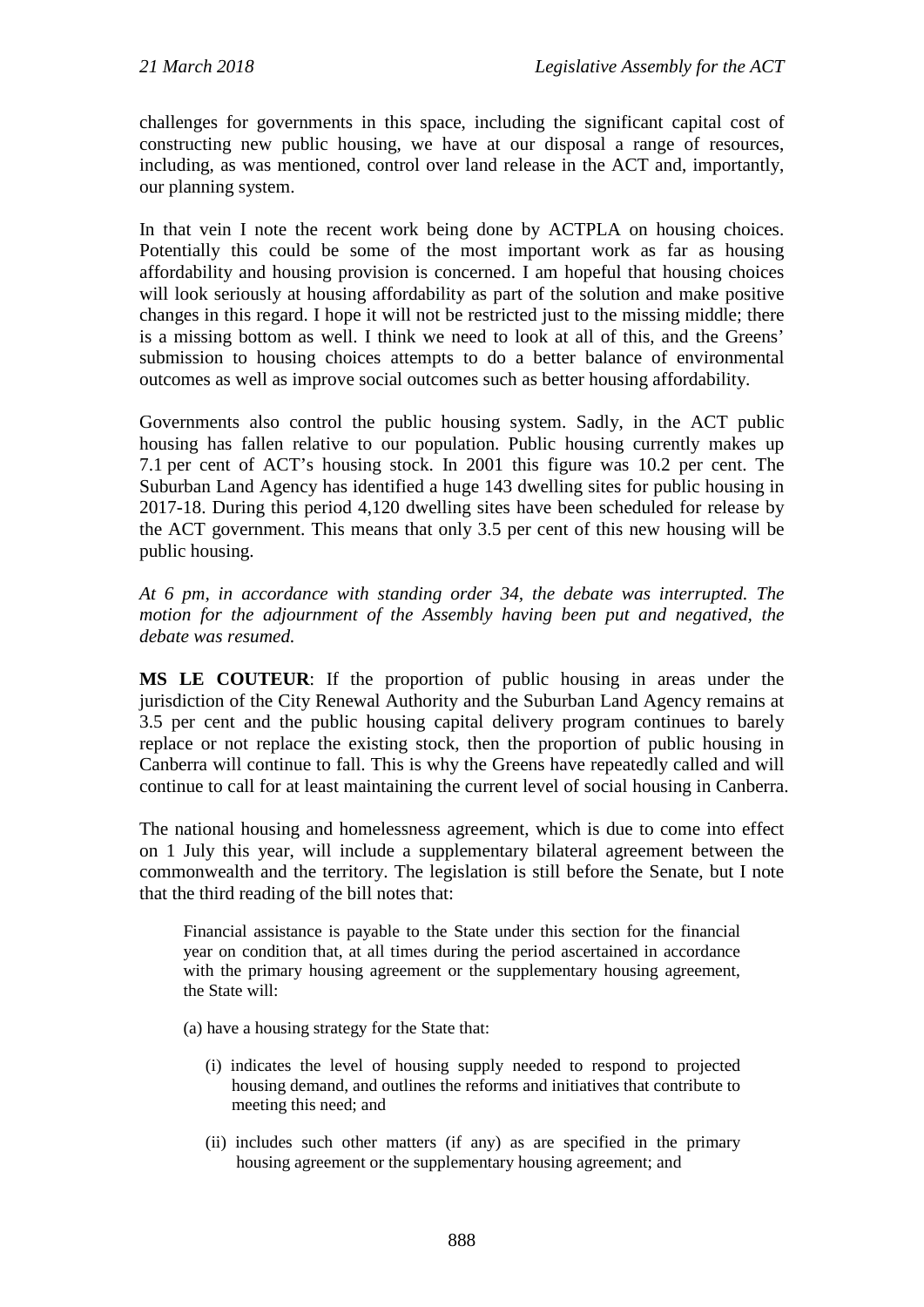(b) so far as is reasonably practicable to do so—make the housing strategy available on a publicly accessible website.

I will be really interested to learn about the methodology the ACT government proposes to use to determine the housing supply. The sadly disbanded National Housing Supply Council produced data which detailed the amount of housing that was affordable and available to households in different income deciles. It did this by calculating the number of dwellings that would be affordable to people on low incomes but which were being rented by people on higher incomes. It would be really useful to know the demand for and availability of particular types of housing in the ACT.

It is worth noting that payments from the commonwealth as part of the national housing and homelessness agreement are based on a jurisdiction's population. This funding formula means that states and territories that have a relatively high proportion of public housing, such as, fortunately, the ACT, are at a relative disadvantage to those with a low proportion of public housing.

At yesterday's press club event, Professor Julian Disney noted that the most pressing and the single most helpful measure in responding to our housing affordability crisis is to increase the supply of affordable rental properties targeted to people on low and moderate incomes. This must include social housing targeted at households on very low incomes and affordable rental housing targeted at households on low and moderate incomes.

In conclusion, there are major benefits of having a more functional housing system where low and moderate income earners are able to access housing that meets their needs and which goes beyond the question of bricks and mortar. Of course the Greens support the overall intention of Mr Pettersson's motion. We do, nevertheless, have concerns about the unacceptably low targets for affordable, public and community housing that have been published by the Suburban Land Agency. I sincerely hope that, as a result of Mr Pettersson's motion and the new housing strategy, that will be released later this year that there will be a dramatic increase in the dwelling targets for affordable, community and public housing in 2018-19 and, even more importantly, an increase in actual affordable, community and public housing and an accompanying mechanism to better understand and respond to housing demand.

**MS ORR** (Yerrabi) (6.04): In the debate over housing affordability we often lose focus on the fact that more than one or two approaches are available to us. Our focus often overlooks one of the most fundamental and sustainable approaches to housing affordability available: to increase the supply of the existing housing stock coming on the market. Often when we have this debate, we tend to talk almost exclusively in terms of increasing the housing supply by building more homes or by managing demand through subsidies or tax settings. The recent Grattan Institute report on housing affordability made recommendations on each of these measures, and it is certainly the case that governments at every level must continue to pursue reforms targeting these outcomes.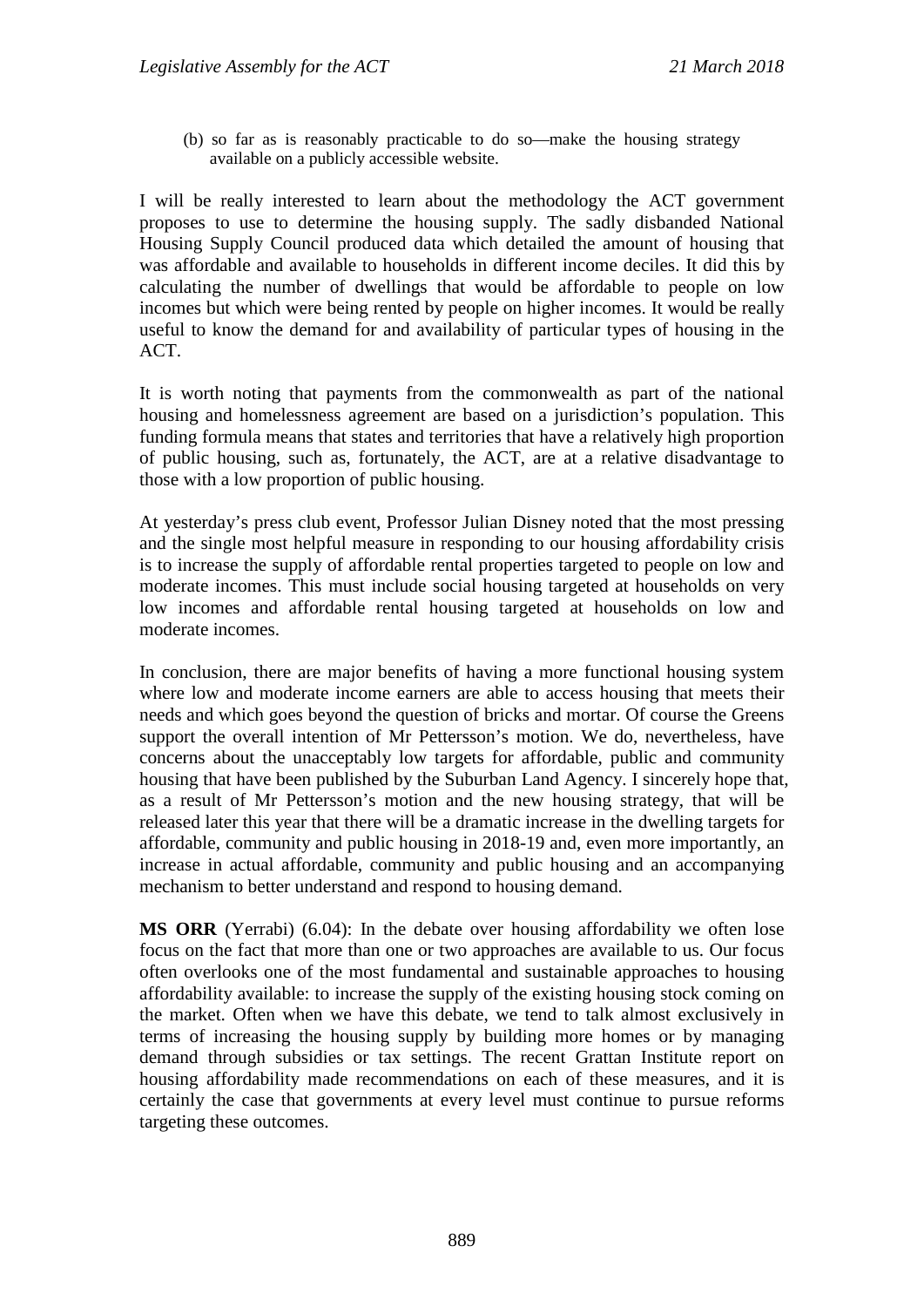Our population continues to grow and therefore we must ensure that we are building an adequate supply of housing to accommodate this. While our population grows, we must also acknowledge that a house, neighbourhood or suburb does not just materialise out of thin air and that it takes time to build a dwelling. Taxes and subsidies can be used in the short term to manage demand. However, these are only two parts to the toolkit available to policymakers, and both of these approaches must be viewed in light of the fact that, in Australia, 32 per cent of those living in separate houses and 29 per cent of people living in apartments are in a dwelling with one spare bedroom. In all, 48 per cent of people living in an apartment and some 79 per cent of those living in separate houses have one or more spare rooms. The 2016 census estimates that the ACT has an average of 0.8 persons per bedroom. The Winton Sustainable Research Strategies report on the 2014 housing choices community survey found that 16.3 per cent of residents would like to move to a more suitable dwelling.

There are clearly a number of Canberrans who are living in dwellings that may not be well suited to their immediate needs. In many circumstances, this does not present a problem. For a young family expecting to have a child in the coming year it would be practical to have a spare bedroom available. So too for empty-nesters with children living away from home who visit regularly. However, when families feel obstructed from living in properties that better suit their needs, this indicates that there are systemic issues that prevent the efficient allocation of property. This inefficiency impacts on housing affordability and can create dead weight losses if it is the result of an obstacle. That obstacle is usually taxes like stamp duty. This is in no small part why the ACT government is undertaking the tax reform every economist is telling us we need to take.

What is interesting too is that despite the Canberra Liberals' opposition to this policy, the opposition spokesperson for planning and for housing, Mr Parton, has seemingly been speaking in support of this policy since taking on his new role. Across the media, Mr Parton has been quite vocal on the need to make more single dwellings available. How do we make more single dwellings available? The most immediate way is to increase the supply of the existing stock of single dwellings in the ACT. And how do we do that? By removing the handbrake on that stock coming to market, namely, stamp duty. I thank Mr Parton for agreeing with me, I guess, and I too agree that the ACT government needs to continue to pursue this tax reform.

I also agree with the need to consider how we can better diversify the housing stock in the ACT to allow people to remain in the communities they live in. I look forward to making a worthwhile contribution to the how rather than the what through the ACT government's housing choices consultation currently underway.

With Canberra and its population undergoing significant transformation, there is a real need to answer how we offer a diverse range of housing options to an increasingly diverse Canberra community. For example, the Winton report found that while more than half of those aged over 60 surveyed would consider moving to a higher density development in the future, half also said they would not as there were none available where they wanted to live. Single dwelling properties are of course part of the strategy,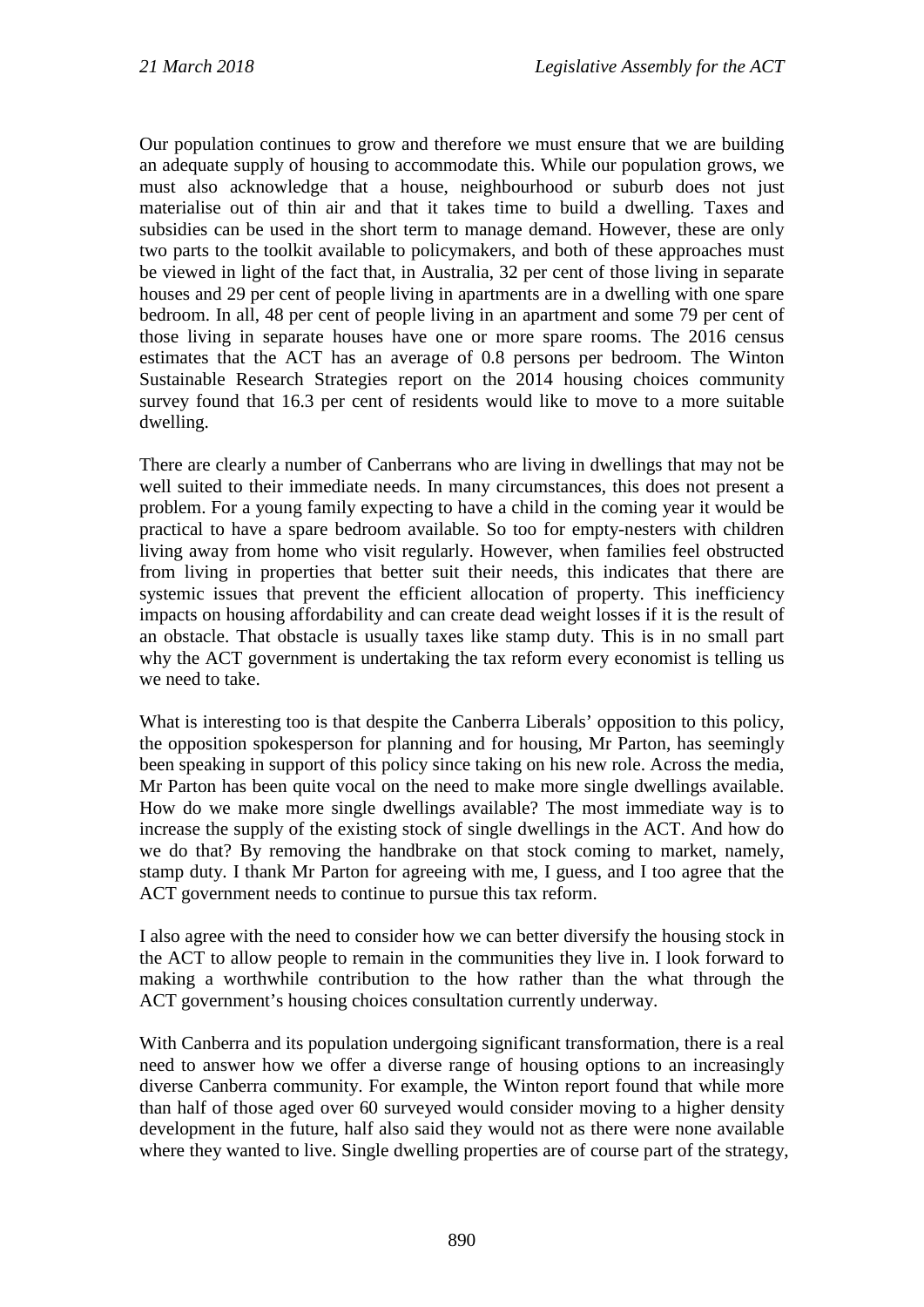but they do not address the needs of everyone, all of the time. I thank my colleague Mr Pettersson for moving this motion today, and I am happy to support it.

**MS STEPHEN-SMITH** (Kurrajong—Minister for Community Services and Social Inclusion, Minister for Disability, Children and Youth, Minister for Aboriginal and Torres Strait Islander Affairs, Minister for Multicultural Affairs and Minister for Workplace Safety and Industrial Relations) (6.08): I thank Mr Pettersson for bringing forward the motion before us today. As each of us in this place is undoubtedly aware, housing is one of the most significant issues of concern for many people in Canberra. In fact, housing affordability remains a significant issue faced by people across Australia. I am proud to be part of a government that understands this and also understands the critical role that safe, secure and affordable housing plays in enabling people to participate in their communities.

On many measures the ACT is doing well in responding to the housing needs of Canberrans, including our most disadvantaged households. However, we can always do more. The ACT government has been both proactive and responsive in seeking to address housing affordability in the ACT. This work is a credit to the efforts of the Minister for Housing and Suburban Development, the Deputy Chief Minister, Ms Berry.

As Mr Pettersson's motion notes, in addition to developing a new housing strategy, Minister Berry has already announced a number of measures aimed at making housing in the ACT more affordable, accessible and fair. The initiatives—a housing innovation fund to seed new affordable housing initiatives, community housing targets, and a new affordable home purchase database—were the direct result of community engagement. These initiatives are in addition to the significant public housing renewal project which is currently underway. Renewing our public housing will ensure that our housing stock better meets tenants' needs now and into the future, creating a more sustainable public housing system.

Appropriate and affordable housing, including public housing, is an integral part of any social inclusion agenda. When it comes to building a more inclusive Canberra, a high priority for me is developing accessible, affordable and safe housing options for people with disability. Housing affordability and accessibility are an acute issue for many people with a disability. There is significant research indicating a strong correlation between disability and poor housing outcomes. Improving housing outcomes means ensuring that affordable housing options that empower people with disability to choose how they live and where they call home are available.

I am therefore pleased to report to the Assembly that the Office for Disability is currently working with Havelock Housing on the development of a website that assists people with disability in the ACT to be informed about models of housing and accommodation and how they can make a decision about what model and support arrangement are right for them. The website will include information on housing and accommodation models operating in Canberra and the services supporting people to live in different ways in the community, as well as information on models that are being developed and implemented nationally and internationally. This work is targeted at the whole of the community and will benefit anybody who has an interest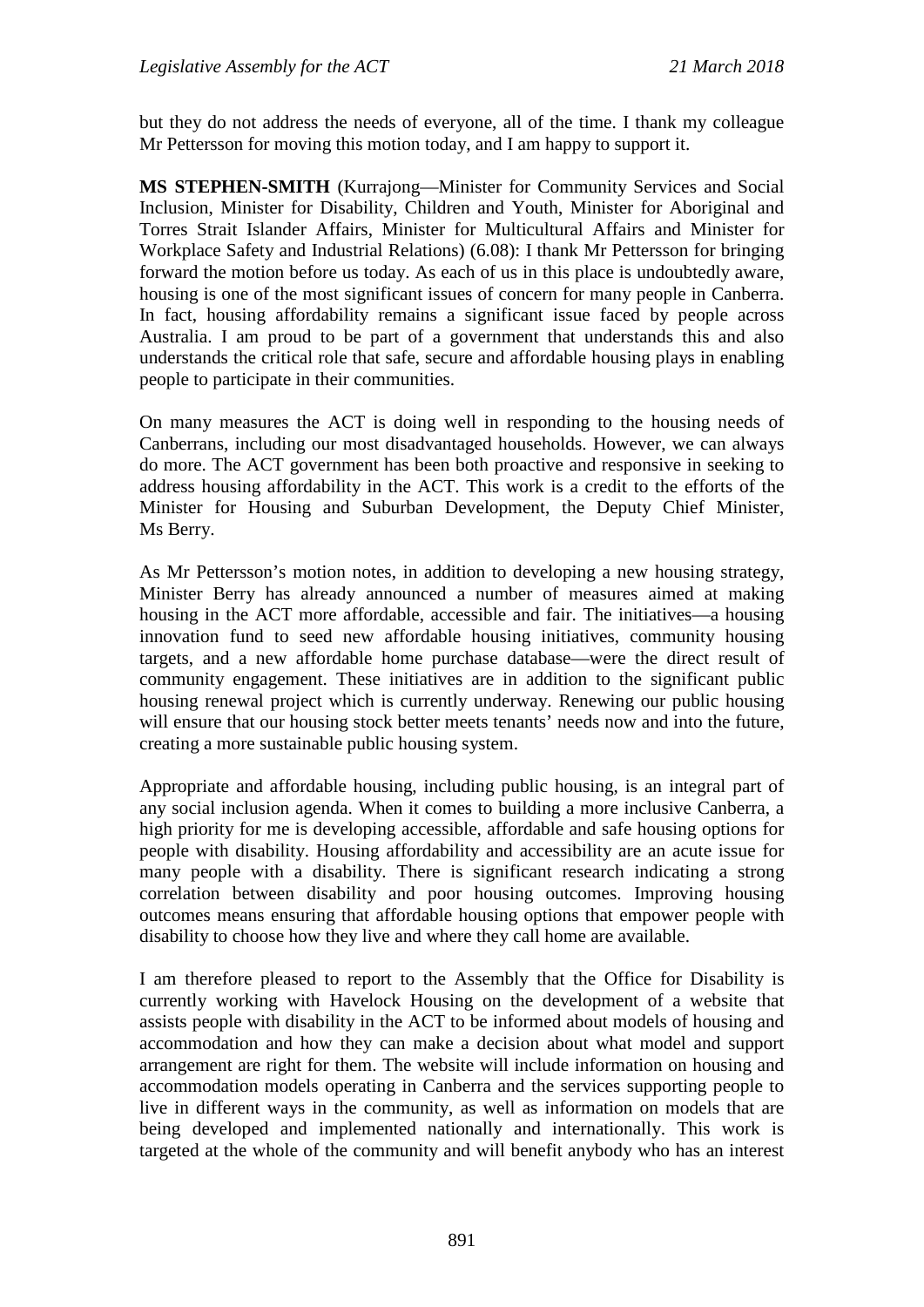in different models of accommodation. The website will be launched in 2018 and will be responsive to new information and a changing environment. Promotion of these models is critical to developing a supply of affordable and appropriate housing for people with disability.

One significant and ongoing reform in this space is the national disability insurance scheme's specialist disability accommodation stream. The SDA, as it is called, is the funding mechanism to increase housing supply and develop better and more suitable housing for NDIS participants whose complex disability and support needs require a specialist accommodation response. In the ACT we expect that between 350 and 700 participants may be eligible to receive SDA funding in their plans. The National Disability Insurance Agency has opened conversations on this front, and the ACT Office for Disability will support and engage with the community and business to achieve good outcomes in housing and accommodation for Canberrans with a disability.

While the NDIS is a fantastic Labor initiative that will transform lives, it is just one piece of the puzzle when it comes to improving affordable, appropriate and accessible housing availability for people with disabilities. States and territories need to keep working with people with disabilities, not-for-profit organisations, innovative developers and the community housing sector. In the ACT and across Australia there is a need to increase the supply of affordable and accessible housing for people with disability.

As I outlined in *Parity* magazine last year, this must include diversifying housing types so that there are more mainstream properties suitable for people with disability, rather than just an increased supply of disability-specific properties. I firmly believe that working with property developers and the housing industry is critical to ensuring they understand the need and the demand for universal and livable design properties.

In respect of the ACT government's housing stock, Housing ACT continues to redevelop ageing and inefficient public housing stock with modern, more contemporary designs which are built to either class C adaptable standard or livable guidelines gold level. This provides more affordable properties that are better able to respond to the needs of tenants such as those with a disability, allowing people to stay in dwellings as they grow older whilst maintaining the community links they have established.

Beyond the social and public housing sectors, work across tenure type will also provide increased affordable rental options for people with disability. This means working with the private sector and within the private rental market to develop longer term tenure types so that people with disability are afforded greater stability and security in rental accommodation.

Alongside this, work is required to develop and test innovative new financial products, such as shared equity, which facilitate home ownership for people with disability along with others who are currently disadvantaged in the housing market so that they are no longer locked out of the housing market and the wealth creation that comes from home ownership.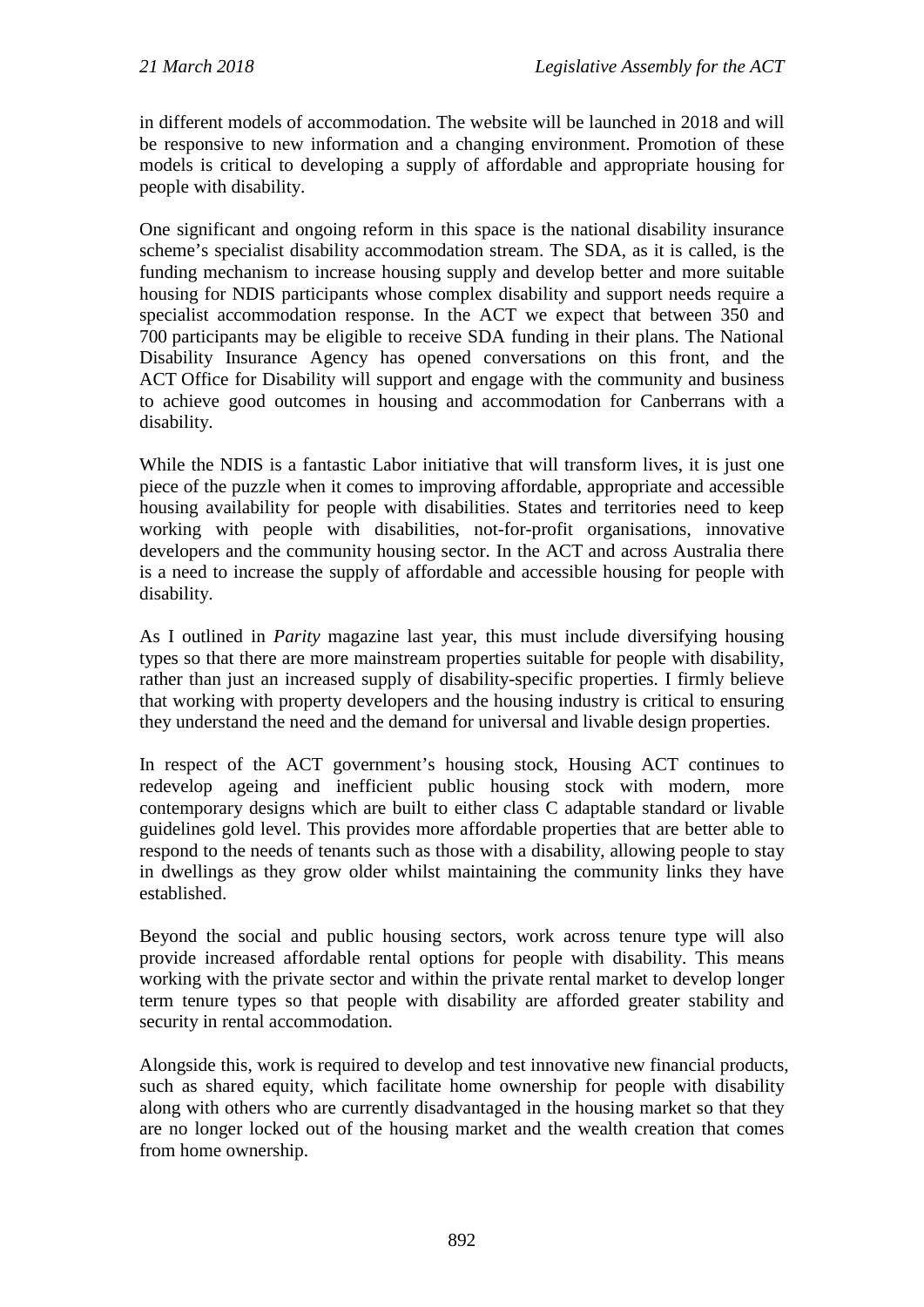The work required to facilitate appropriate housing choices and pathways for people with disability remains critical and will require sustained effort from the NDIS and state and territory governments, in partnership with the private and not-for-profit sectors. Accessible, affordable, safe and secure housing is not just an issue for people with disability. However, it is an acute issue for people with disability, one which highlights the importance of affordable housing initiatives in cohesive and inclusive communities.

I thank Mr Pettersson for bringing this motion before us and commend Minister Berry for all that has been achieved to date and for the ongoing commitment to addressing housing affordability concerns in Canberra.

**MR STEEL** (Murrumbidgee) (6.15): I thank Mr Pettersson for bringing this motion to the Assembly today. This motion is concerned with one of the most fundamental needs on Maslow's hierarchy, the need for shelter. Whether you are stuck in an insecure rental paying off someone else's mortgage, need help purchasing your own house or you do not even have a roof over your head, our government and Labor will always work to ensure that people in our society have a safe and secure place to call home.

This is not an easy thing to do. Canberra is growing. We are growing by 7,000 people a year now. By 2030 we will need to house half a million people, so we must continue our efforts to develop housing policy to meet the needs of Canberrans and where they will live in the future.

This is challenging. Australia is facing an unprecedented housing affordability crisis, with a significant undersupply of new housing causing ballooning prices. Across Australia we are seeing an increase in the number of people without a permanent roof over their head. We see the various real estate pages praise every price increase. We see articles about the latest \$1 million homes in your suburb and how you can cash in. But the jubilation these papers have for price increases ignores the real societal costs of restricting secure housing to only the richest in our society.

But there are things governments can do to make things easier for those who are struggling. Federal Labor has made a commitment to abolish the regressive forms of upper class welfare like negative gearing. ACT Labor is also working to make housing more affordable for those who need it. Those who need it include younger Canberrans. They are generally lower income Canberrans. They are Canberrans who are attempting to purchase their first property so that they can have a roof over their head.

Those who do not need the help are investors tossing up which suburb they are going to buy their 13th negatively geared property in. ACT Labor has a comprehensive plan to reduce barriers to entry for first homebuyers, such as abolishing stamp duty, a regressive tax that serves as a massive impediment to purchasing your home, particularly for younger and lower income people. It was ridiculous to see the comments made by the Leader of the Opposition in question time today on that point. He leads a party that has been totally opposed to our reforms to abolish stamp duty over the last few elections.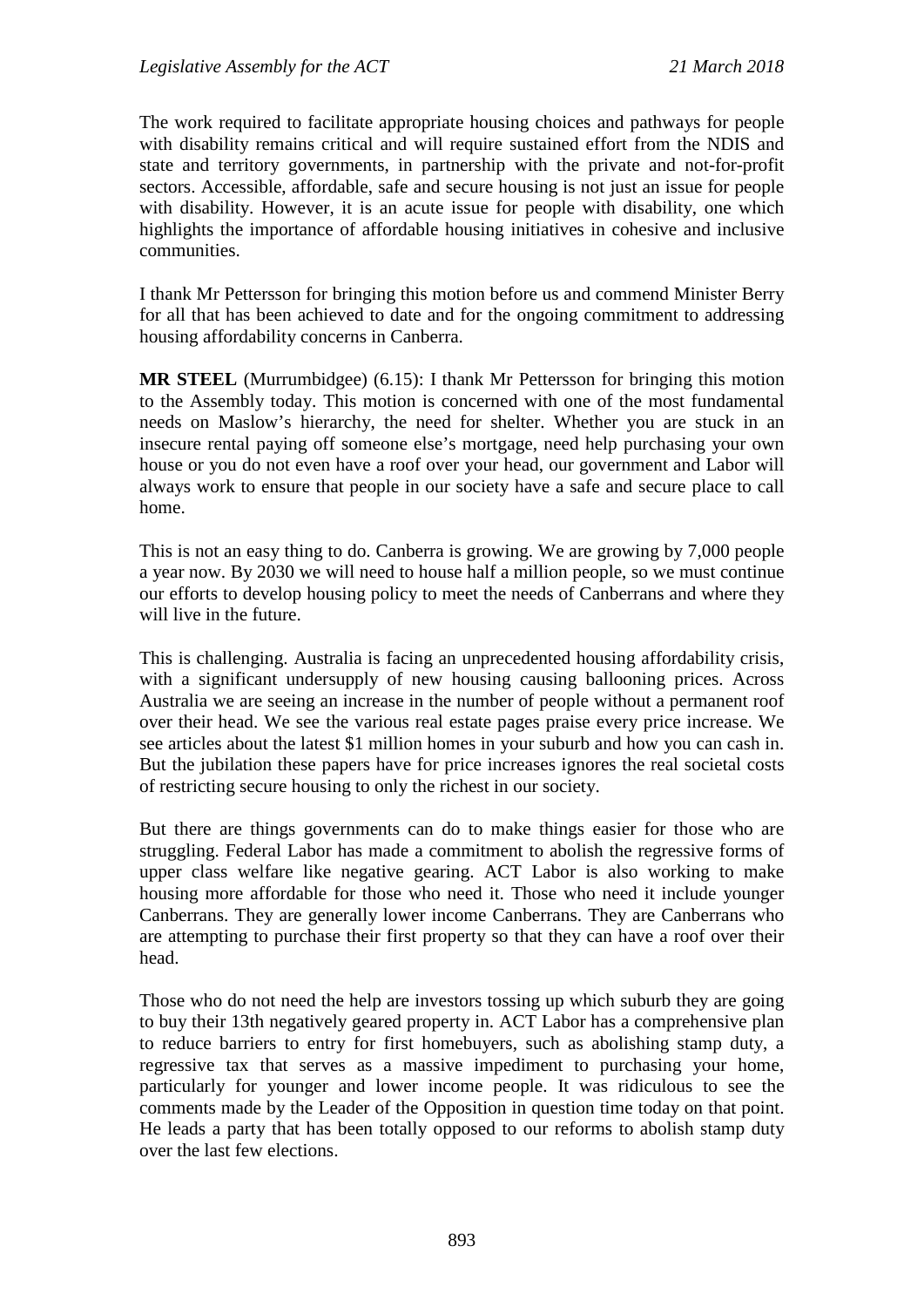As a government, we are also increasing the amount of land available to people. Regions like the Molonglo Valley in my electorate, which did not really exist five years ago, currently house almost 6,000 people and will be home to over 20,000 people by 2021. This will mean that approximately 10,000 houses that did not exist will be available for our rapidly growing population.

Of course, not everyone wants to live in new suburbs or, indeed, in houses. Many people still do, but not everyone. This is why it is also excellent to see new and innovative housing types across the spectrum. We are seeing regeneration in our town centres, with more people living in the town centre cores. We are seeing densification take place in those town centres.

This is not just about removing barriers to purchase a house. We also need to ensure that there are enough houses to purchase and that they are in locations with services that people want to be close to. In 2006, flats and apartments made up 11.3 per cent of Canberra's dwellings, below the national average of 14.2 per cent. In 2011, 12.4 per cent of Canberra dwellings were flats or apartments compared to the national rate of 13.6 per cent.

Most recently, in 2016 Canberra has overtaken the national rate of 13.1 per cent for flats and apartments, with those dwellings now making up 15 per cent of Canberra's dwellings. This not only demonstrates the changing demand among young Canberrans for that type of housing, as more people want to live within walking distance of transport corridors and connections, employment hubs and recreational activities, rather than driving everywhere. It also shows the transformative nature of how we view ourselves as a city. Spurred on by transformational investments like light rail and an integrated transport network, we are starting to see our city's built form change.

I certainly welcome the work that Minister Gentleman has done through the housing choices paper in this regard to start a discussion about the range and continuum of housing—from standalone dwellings right through to apartments and the discussion around the missing middle. As we build different types of housing, this does provide an entry point for people into the housing market.

According to the Domain report in 2017, median house prices in Canberra were \$723,000, whereas the average price of a unit was \$403,000, which is more affordable for people looking to get into the housing market. It is also positive that while house prices continue to rise around nine per cent a year, unit prices did actually slightly fall to four per cent, which is welcome news for housing affordability.

These reforms are important to make our housing system more equitable and affordable. But, of course, these reforms do not mean anything to those in our society who do not even have a roof over their head and those who are the most disadvantaged in our society. According to the 2016 census, there were 1,596 people without permanent homes across the ACT. This means that 0.4 per cent of Canberrans are in that category. In my electorate of Murrumbidgee there are 211 people without homes, 0.27 per cent of the whole electorate. While there are proportionately fewer people without homes in the ACT, the national average is currently 0.49 per cent.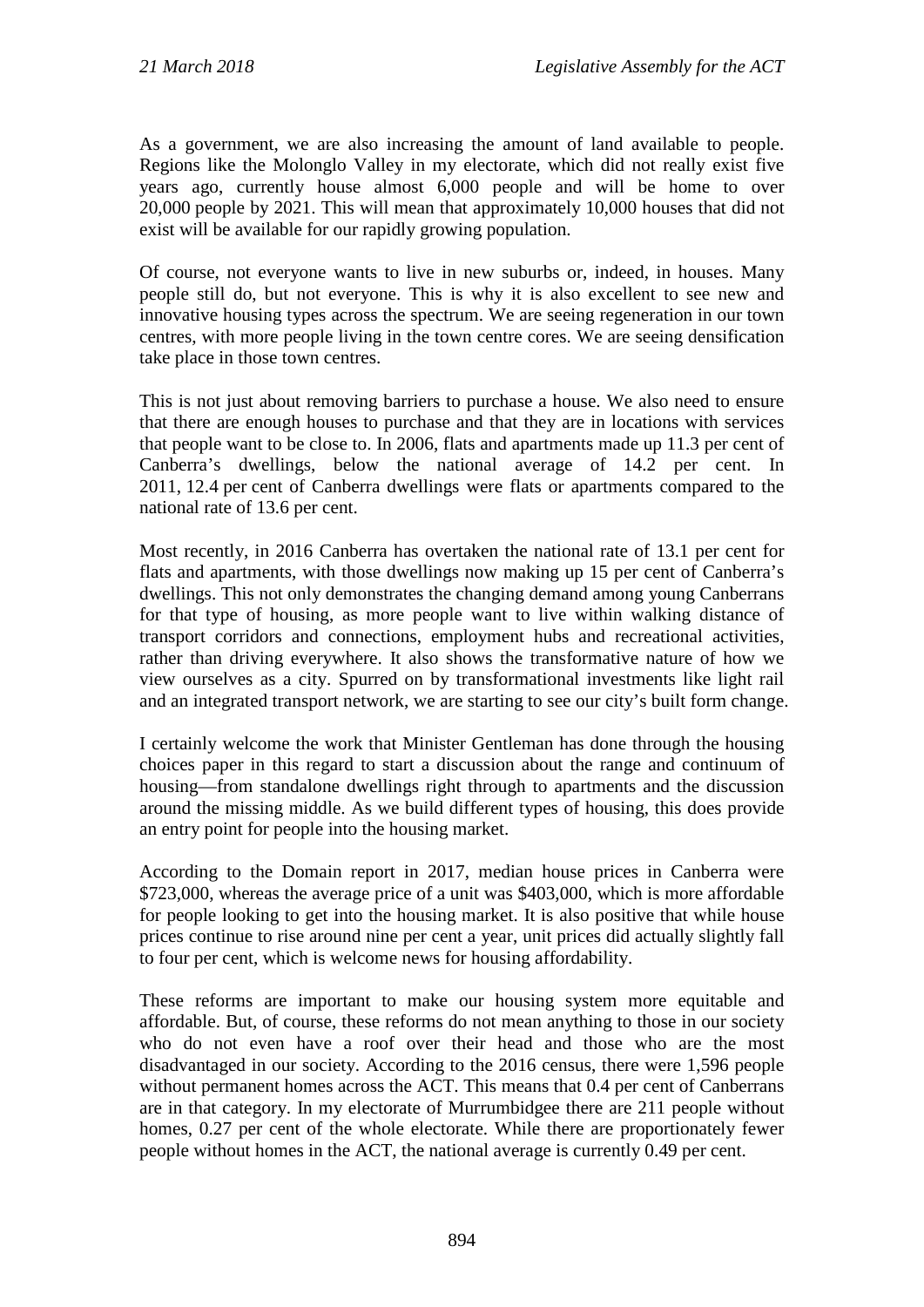However, things are moving in the right direction for Canberra. While there was a nationwide increase in homelessness, homelessness did fall in Canberra by approximately eight per cent. Even with an 11 per cent increase in the number of people living in Canberra between 2011 and 2016, homelessness fell by 8.1 per cent.

This decrease is occurring through a combination of factors. I realise that there are some issues around the reliability of that data as well. However, the ACT government is undertaking a massive project to renew our public housing stock—1,288 new dwellings in Canberra, which will help those in our society who are in need of shelter. We are now at the halfway point, with 662 dwellings becoming available. I think that is a fantastic milestone.

Many of those renewal properties are being built in my electorate of Murrumbidgee. There are approximately 70 in Chapman, Holder, Mawson and Wright. The government has been working with the communities on these projects, despite some opposition from the Liberal Party. When completed they will complement the existing range of public housing that is already in my community in places like Coombs and in my own home suburb of Kambah.

I understand that sometimes there is opposition to those developments, but we are living in an egalitarian city. That means making sure that our most vulnerable people are supported. It is what makes Canberra a great place to live. I fully support the government's public housing renewal and its push to locate public housing across all suburbs in Canberra. Significant concentrations of high density disadvantage along Northbourne Avenue in particular and in other areas like Red Hill were not an ideal situation. We have been addressing that in a systemic way.

Our government is working and consulting on a new housing strategy. Last year Minister Berry held the housing homelessness summit. It had some important outcomes, including the \$1 million housing innovation fund, which will look at affordable rentals, new affordable housing targets and home sharing, including intergenerational home sharing. The outcome of the summit also demonstrated what people want the ACT government to prioritise with housing. People want to see a stronger homelessness sector to address gaps in services, including more crisis accommodation and coordination in the sector. They want to see more social housing stock and, indeed, a more diverse stock so that people have better access to the homes that suit them.

People want to see rentals become more affordable but also they want to see more affordable homes become available to purchase, and there is a need to build more affordable housing properties. So this process is ongoing. By the end of 2018 we will have a housing strategy that looks at the challenges facing the ACT in relation to housing affordability and homelessness. It is important to note that the ACT is one of the top jurisdictions when it comes to improving housing affordability and providing public housing.

We are doing a lot of things right. As we grow in population we must continue to work hard to ensure that we outperform other jurisdictions to minimise the number of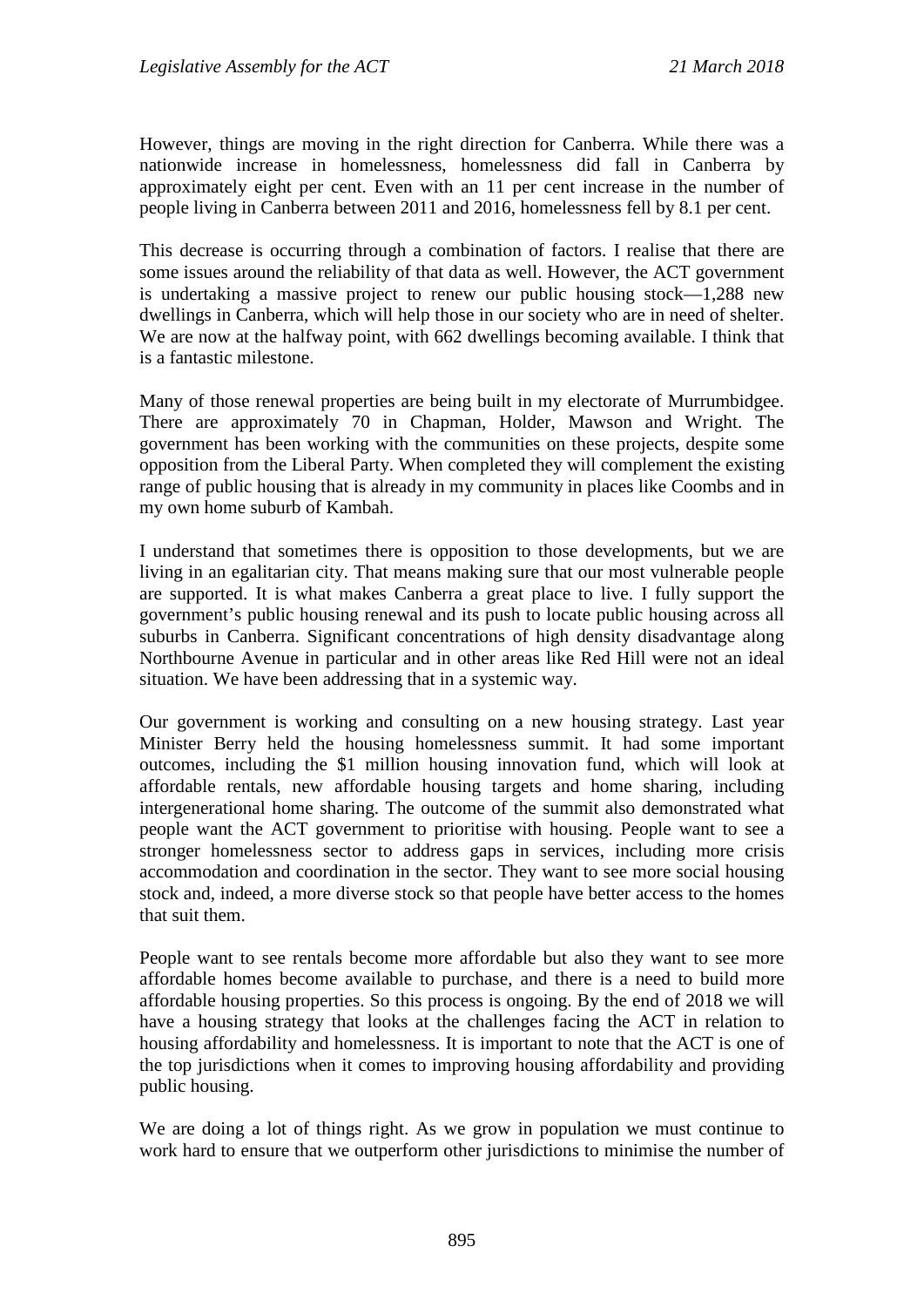people in our community who are struggling due to unaffordable housing and housing stress. This is what our new housing strategy will tackle. I thank Mr Pettersson again for bringing forward this motion on such an important issue in our community.

**MR PETTERSSON** (Yerrabi) (6.25), in reply: I thank all the members who contributed to this debate. Amongst the back and forth there is an underlying desire from all members in this place to make sure that every Canberran has a place to call home. Importantly, this government has done a lot, but there is still more to do. We are up for the job and we will not rest on our laurels. This government will continue to reform our tax system.

We will do this because it is the right thing to do and because it will make our housing more affordable. The removal of stamp duty and a broad transition to land tax will reduce speculative investment in our housing stock. Speculative investment in our housing stock does not make more jobs, does not make our community more productive; it simply inflates prices and allows for the transfer of wealth from one generation to the next.

I am still waiting with my fingers crossed that the federal government will take action on negative gearing. This blight on our tax system quite simply drives up the price of housing in Canberra. I mentioned some numbers before and I will mention them again. They are important numbers. If we compare the stamp duty paid on a \$300,000 house in 2011 to 2017, a homebuyer will pay 45 per cent less stamp duty. That is less money being borrowed from the bank, and that is a good thing.

One of the things I find puzzling about this place and ACT politics on the whole is that the Canberra Liberals always undermine this tax reform process. They are happy to run a scare campaign, but it seems they are just not serious enough to actually read an economic textbook. When all of their interstate Liberal mates endorse what this government is doing, they refuse to do so.

Madam Speaker, this government will continue to release land for new homes in our city and we will continue to release land for affordable homes. In the past 10 years we have released 37,000 dwelling sites. Of these, 2,000 sites have been dedicated to affordable homes for purchase at predetermined rates. We have seen incredible growth in our city in recent times. Just last year we welcomed a further 7,000 people into our city. It is expected that our population will hit half a million by 2030.

This is exciting for our city, but not all of these Canberrans will want to make the same housing choices as previous generations. As we build our suburbs, as we increase the density of our town centre, our city will change, and it will change for the better. We will continue to pursue affordable and diverse housing choices for the Canberrans of today and the Canberrans of the future.

The other thing I found particularly strange about Mr Coe's contribution to the debate was his insistence that greenfield development is the solution to housing affordability. I wonder what the Canberra Liberals will have to say about housing affordability if we ever reach a place where there is no greenfield development available.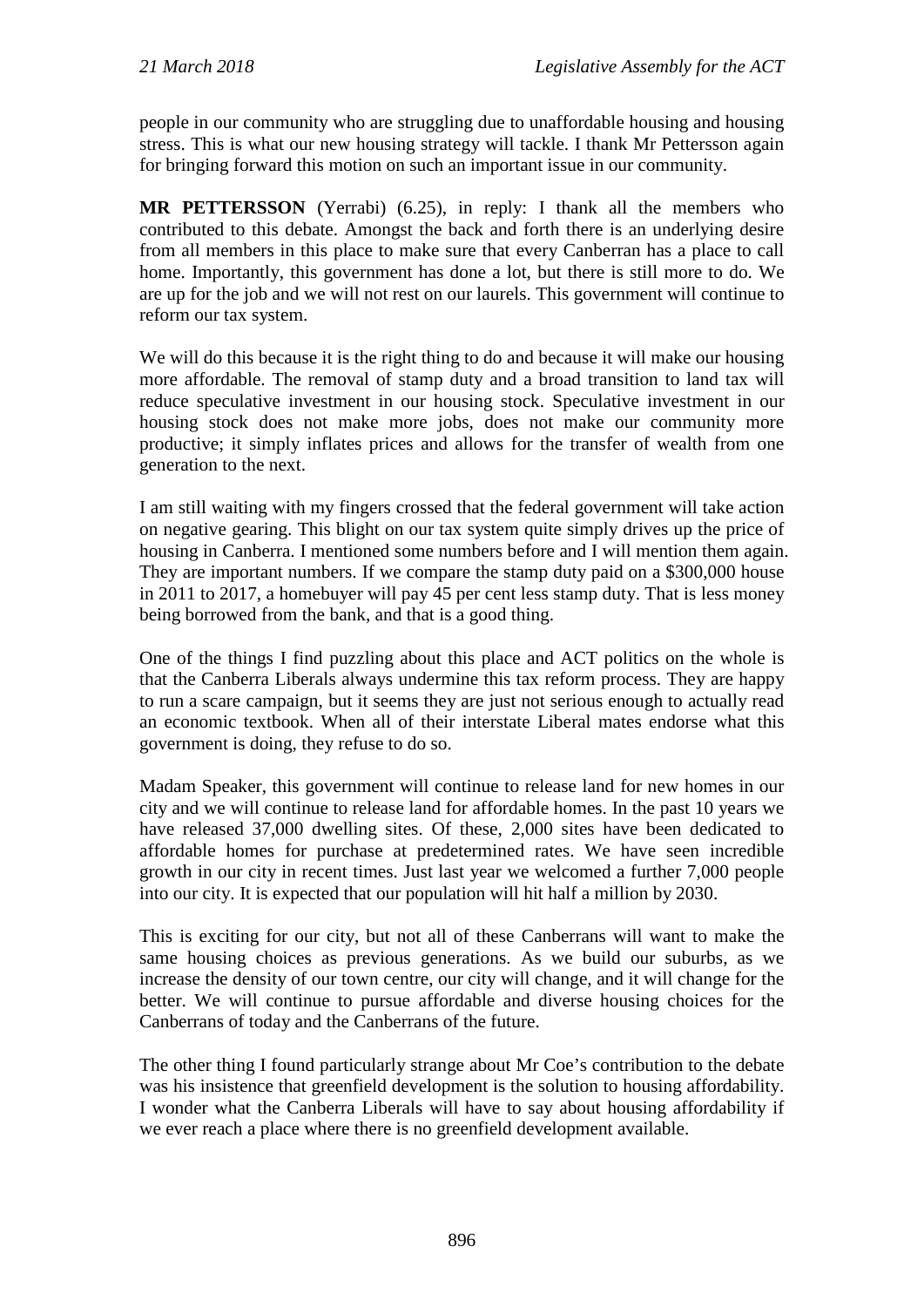Madam Speaker, this motion is not just about buying a house. This motion is about housing affordability, about reducing homelessness and housing stress. Canberra has the lowest public waitlist of all jurisdictions as a proportion of total stock. We are triple the national rate of residents receiving accommodation support services. This is worth noting but, of course, there is work to be done. We will continue to prioritise the 1,700 Canberrans sleeping rough, couch surfing or staying in supported accommodation. That is why this year the ACT government will release 530 sites for public housing, community housing, affordable home purchase and land rent.

The supply of housing and the market that surrounds it is incredible complex. The countless government initiatives, tax settings, land release time lines and population projections make for a variable market. We in this government, with our core values, are determined to make sure that all Canberrans have somewhere to call home.

Question resolved in the affirmative.

# **Adjournment**

### Motion (by **Mr Gentleman**) proposed:

That the Assembly do now adjourn.

# **Harmony Day**

**MRS KIKKERT** (Ginninderra) (6.29): I wish to take the opportunity this Harmony Day to acknowledge a special group of people who work tirelessly to help establish harmony in our Canberra community. These are the leaders and others who donate thousands of hours to the more than 70 multicultural community organisations that operate here in Canberra.

Last week I had the opportunity to host 50 of these multicultural community leaders at a reception held here at the Assembly, in the lead-up to Harmony Day. I took the opportunity to thank those who could attend for all that they do, but this afternoon I wish to repeat some of my expressions of gratitude.

I have some sense of the hundreds of meetings that these community leaders and other volunteers attend in order to plan, prepare for and organise events for their communities and often for the wider community. All of this work, of course, is followed by the events themselves. And this does not even touch on the many hours these multicultural leaders spend providing support to individual members and families in their communities.

Harmony Day is a day to celebrate Australian multiculturalism, based on the successful integration of migrants into our community. Our cultural diversity is one of our greatest strengths and is at the heart of who we are. I know from personal experience that much of the success and vibrancy of our multicultural society is a consequence of the hard work and dedication of the community leaders and other volunteers who carry our active multicultural organisations upon their shoulders.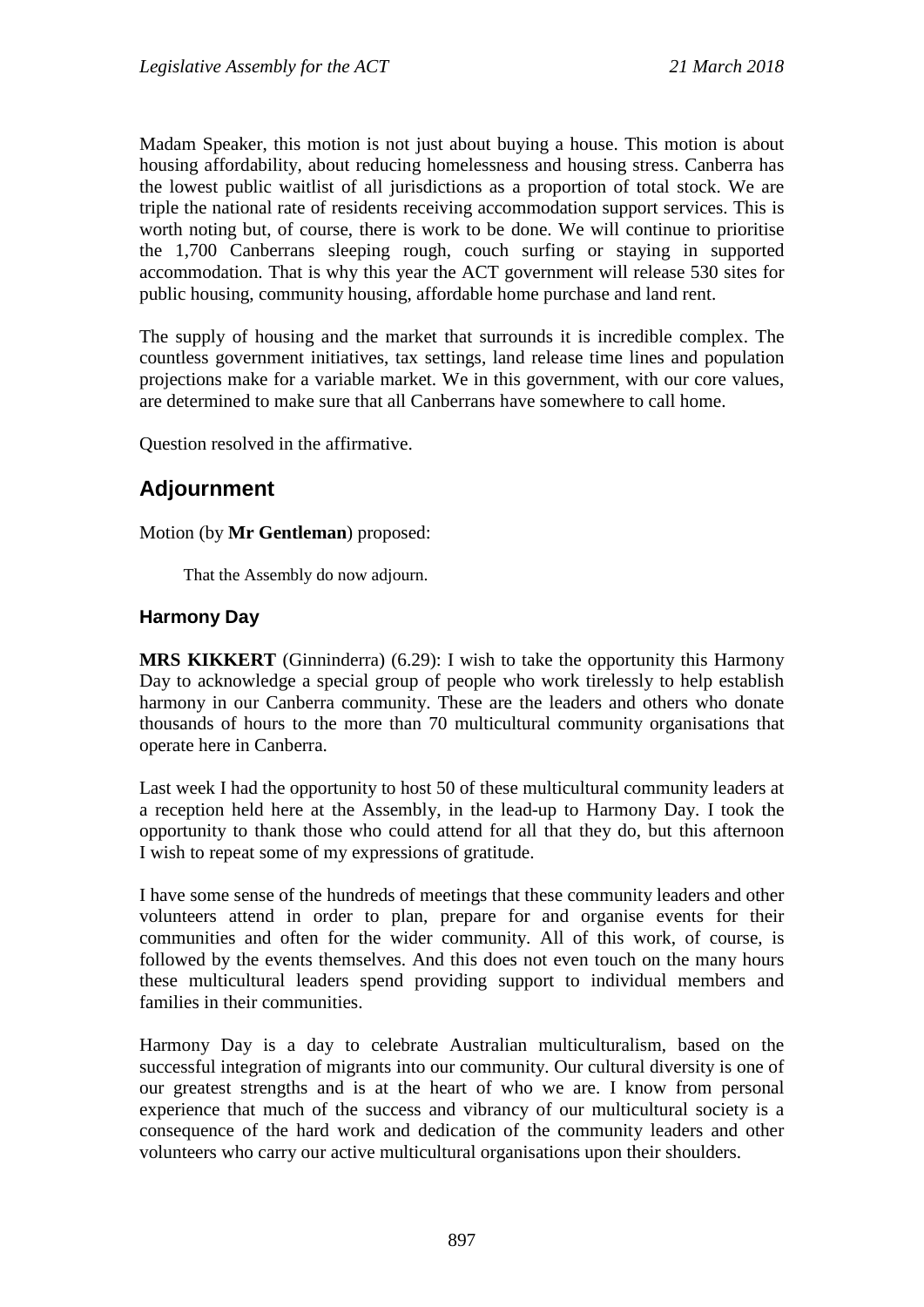I worry that sometimes these roles can feel thankless, so today I want to say thanks once again for all that these good women and men do. Thank you for caring. Thank you for putting the needs of others above your own comfort, often spending hours away from your families in order to serve and strengthen your communities. Thank you for helping new migrants and refugees find solid footing here in our territory. Thank you for the mentoring, for the shepherding and for the many kindnesses that you share.

It is one of my privileges, Madam Speaker, and has been for a number of years, to work alongside these inspiring Canberrans. Today I am grateful for all that they do to establish genuine harmony in our society. I hope they will feel the comfort, the support they need to keep going. I am proud to have them as my colleagues and as my friends.

# **Harmony Day**

**MS ORR** (Yerrabi) (6.32): Each year Harmony Day provides us with the chance to recognise how lucky we are to live in such a diverse multicultural city. In recognising the diverse range of cultures in our community, we also recognise the traditional owners and custodians of the land on which we live, work and play, the Ngunnawal people. I acknowledge the everlasting contribution they make to the territory and acknowledge their elders, past, present and emerging.

Canberrans value the contribution multicultural communities make to the life of our city. As the local member for Yerrabi, I often have the opportunity to attend a variety of cultural and religious celebrations within my own electorate as well as across Canberra. The National Multicultural Festival is an outstanding showcase of the diversity of culture within our city, but there are plenty of other celebrations throughout the year that highlight the significance of Canberra's multicultural community groups.

I would like to take the time this evening to acknowledge and thank the people I have had the pleasure of meeting with over the last month. Earlier this month I attended the Federation of Indian Associations of ACT Community Harmony Day and joined the Canberran Indian community in promoting inclusiveness and networking for community leaders.

I celebrated this year's International Women's Day with the team at Migrant and Refugee Settlement Services, with a focus on recognising the incredible contribution women from different cultural and ethnic backgrounds make to Canberra and the surrounding regions. Each year, International Women's Day shines a light on the success of women in our community and the work that still needs to be done to achieve gender equity and equality. I would like to thank MARSS for the work they are doing in empowering women in cultural communities, and I congratulate the women I spoke to who are paving the way and supporting young women from across Australia. This coming Friday, MARSS will be holding a Harmony Day sports carnival. I look forward to joining them further for the work they do.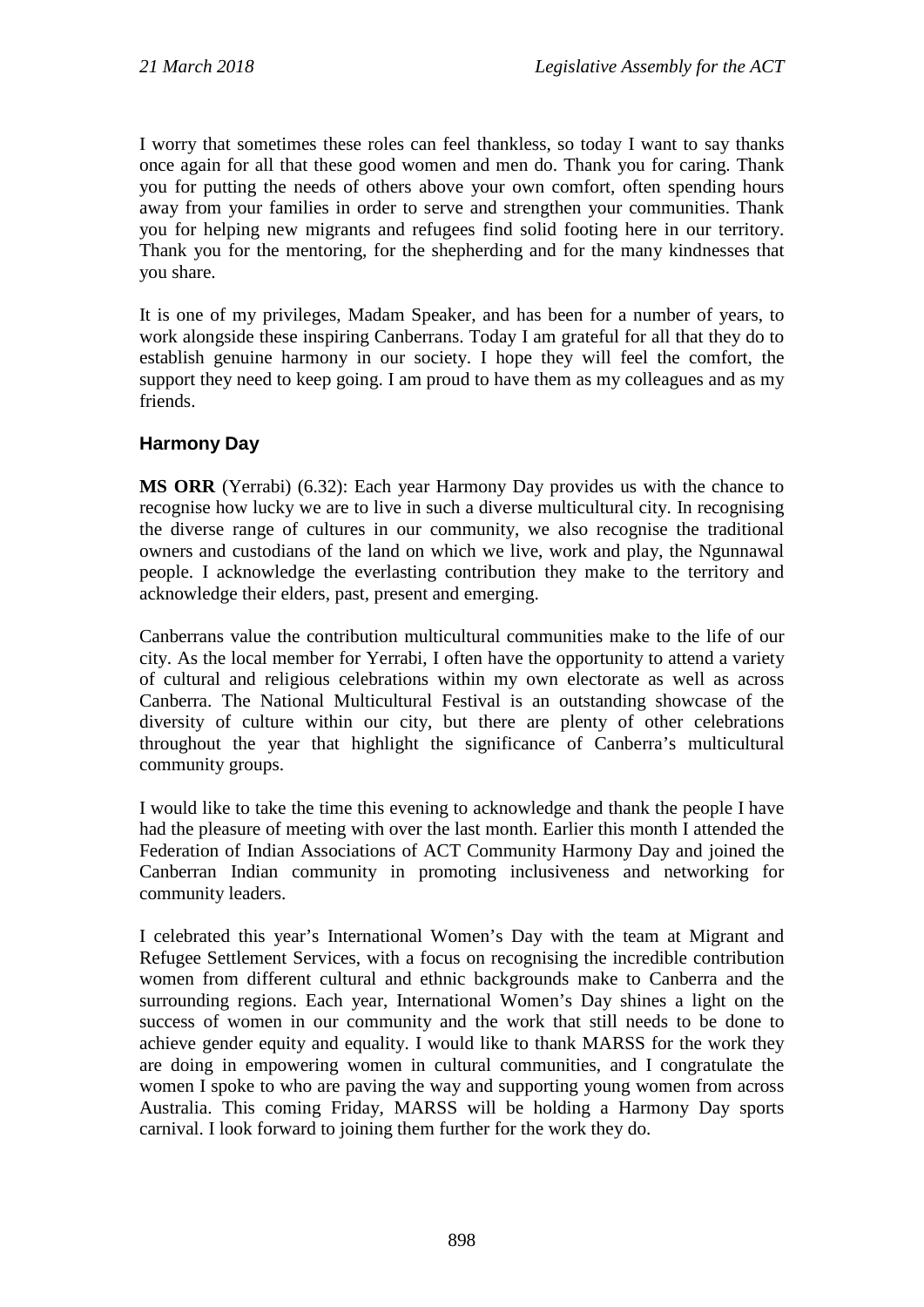Over the weekend I visited the recently established mosque in Gungahlin. This was the second time I have visited the mosque. It was fantastic to see and speak with the growing Islamic community who worship there and call the Gungahlin community home. On Saturday I celebrated Holi, commonly known as the festival of colours, with hundreds of Canberrans, including the Chief Minister; Minister Rachel Stephen-Smith, the Minister for Multicultural Affairs; and Mr Steel. Holi is the celebration which traditionally marks the arrival of spring in the Northern Hemisphere, but it is also a chance to celebrate traditional cultural practices from the Indian subcontinent. I joined with the Canberra Hindu and Indian communities on what was a sunny day full of love and acceptance, highlighting the fantastic sense of community within these cultural groups in Canberra.

On Sunday just past, I joined with the Canberra Multicultural Community Forum for their world peace bell Harmony Day event. The event brought together members of the multicultural community at Lennox Gardens, where the world peace bell is located, to reflect on the meaning of Harmony Day and to ring the bell as a symbol of our commitment to acceptance and diversity.

Our community is enriched by the variety of cultures and religions that are observed and celebrated each and every day. On this Harmony Day, I hope all Canberrans were able to come together with friends, family and colleagues to encourage love, respect and acceptance. I thank each and every Canberran who contributes to the multicultural success of our city and wish them a happy Harmony Day.

#### **Neighbour Day NeuroMoves**

**MS STEPHEN-SMITH** (Kurrajong—Minister for Community Services and Social Inclusion, Minister for Disability, Children and Youth, Minister for Aboriginal and Torres Strait Islander Affairs, Minister for Multicultural Affairs and Minister for Workplace Safety and Industrial Relations) (6.36): My campaign slogan, for want of a better term, was that vibrant, sustainable, inclusive cities do not just happen; they are built by governments with a vision for a better future. While I stand by this, it is also true that no government can do this alone. Building inclusive communities takes individuals and groups committed to creating, building and strengthening community spirit in their own spheres of influence, whether these are interest groups or local neighbourhoods.

Seeing this commitment in action is one of the great privileges of living and working in Canberra, especially being a candidate for or a member of the Legislative Assembly. To see people committed to supporting each other, connecting with each other and advocating for better outcomes is something I am sure we all appreciate. Earlier this month I was pleased to be able to hear examples of people working within our community to build and strengthen the vibrant, inclusive city we live in. On 1 March, I had the honour of launching Neighbour Day in the ACT, alongside Constable Kenny Koala at the Gungahlin Library.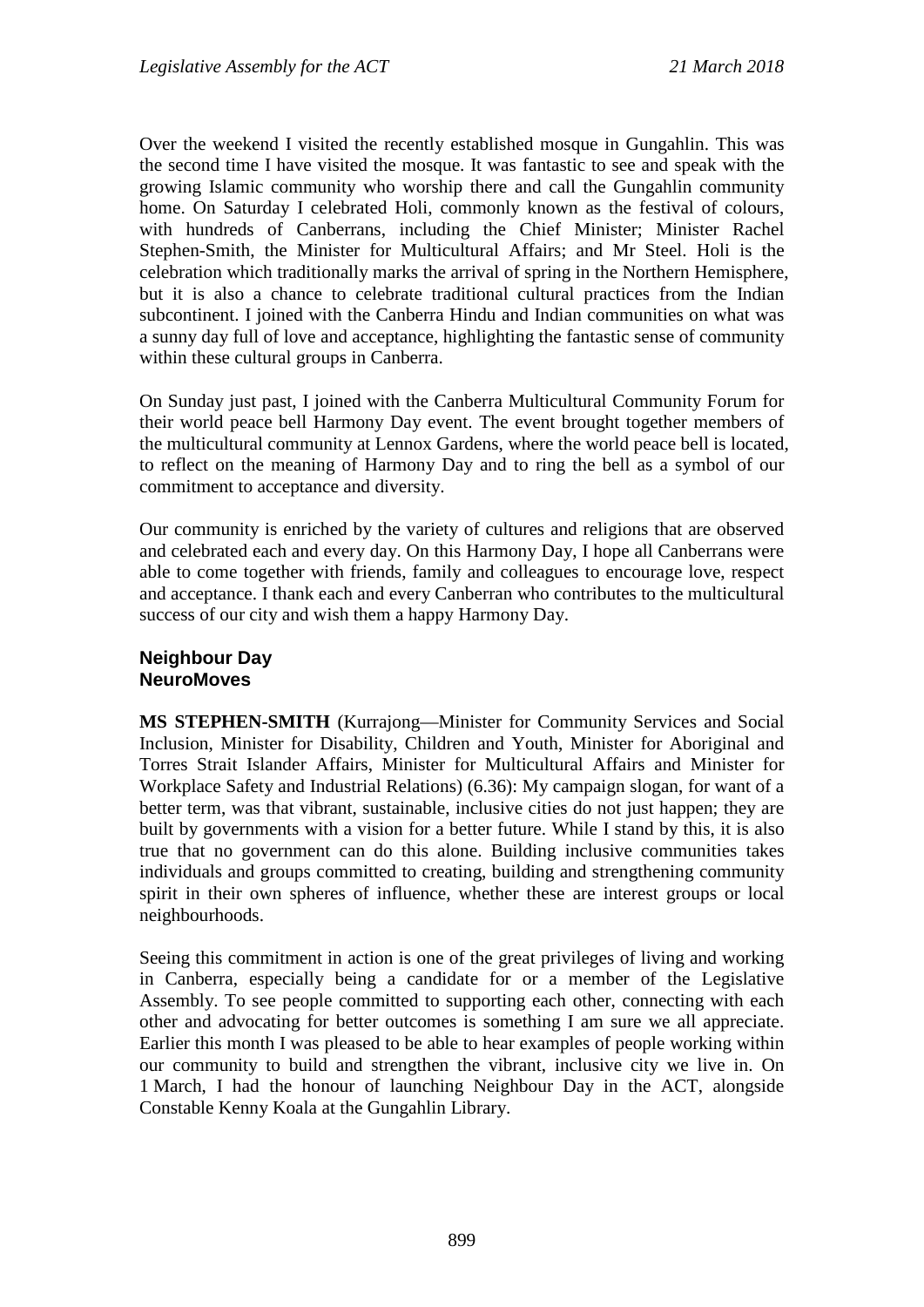Held this year on 25 March, Neighbour Day is Australia's annual celebration of community, when people are encouraged to connect with those living nearby. Neighbour Day has been a celebration of strong communities and friendly streets since 2003, supported by Relationships Australia. This year's theme is the importance of a supportive neighbourhood for children and young people. Children and young people thrive in an environment of supportive and caring relationships, so it is important for young Canberrans to feel safe, supported and valued in our neighbourhoods and suburbs.

As Canberra continues to grow, Neighbour Day is a great reminder that we all need to take time to reconnect with our neighbours and welcome new people into our community. I encourage everyone to get involved in any events held around Canberra in the lead-up to and on Neighbour Day.

At the ACT launch, ACT Neighbourhood Watch announced its good neighbour award winners, Amy and Prescott Pym from Forde. Amy and Prescott actively promote community spirit, inclusiveness and engagement through the work they do with the Forde Community Association. They were part of the original team to establish the group and work tirelessly to engage with the residents of their suburb through social media and annual family events held throughout the year. I congratulate Amy and Prescott on their work in the Forde community and the recognition they have received.

The strength of our community was also on show last month at the launch of the NeuroMoves program in Canberra. Provided by Spinal Cord Injuries Australia, NeuroMoves assists Canberrans and people from the wider region with conditions such as spinal cord injury, acquired brain injury, stroke, multiple sclerosis, motor neuron disease and cerebral palsy.

The program uses specialist equipment and a range of therapeutic exercises to help people achieve their individual goals for mobility, strength and fitness. In turn, this helps people become more independent, boosting their self-esteem and their mental health. Most importantly, this means that Canberrans with spinal cord injuries and other neurological disabilities no longer need to travel to Sydney to access the innovative rehabilitation and exercise program.

ACT Labor—and, I note, the Canberra Liberals—committed to establishing NeuroMoves at the last election, following a grassroots campaign seeking a \$300,000 investment in a specialist facility. I acknowledge the passionate advocates who drew our attention to this opportunity. I first heard about it when I was doorknocking in Campbell. Then I heard about it again when we were phone banking into Campbell. Then I heard about it again, from a different set of people, when we were, again, doorknocking in Campbell. It was truly a grassroots effort from a few very dedicated people who hammered this message home to candidates in their community.

NeuroMoves has now been up and running in Canberra since November. It was wonderful to hear from participants and learn how the program has already improved their quality of life in just a few short months. The specialist gym is established at the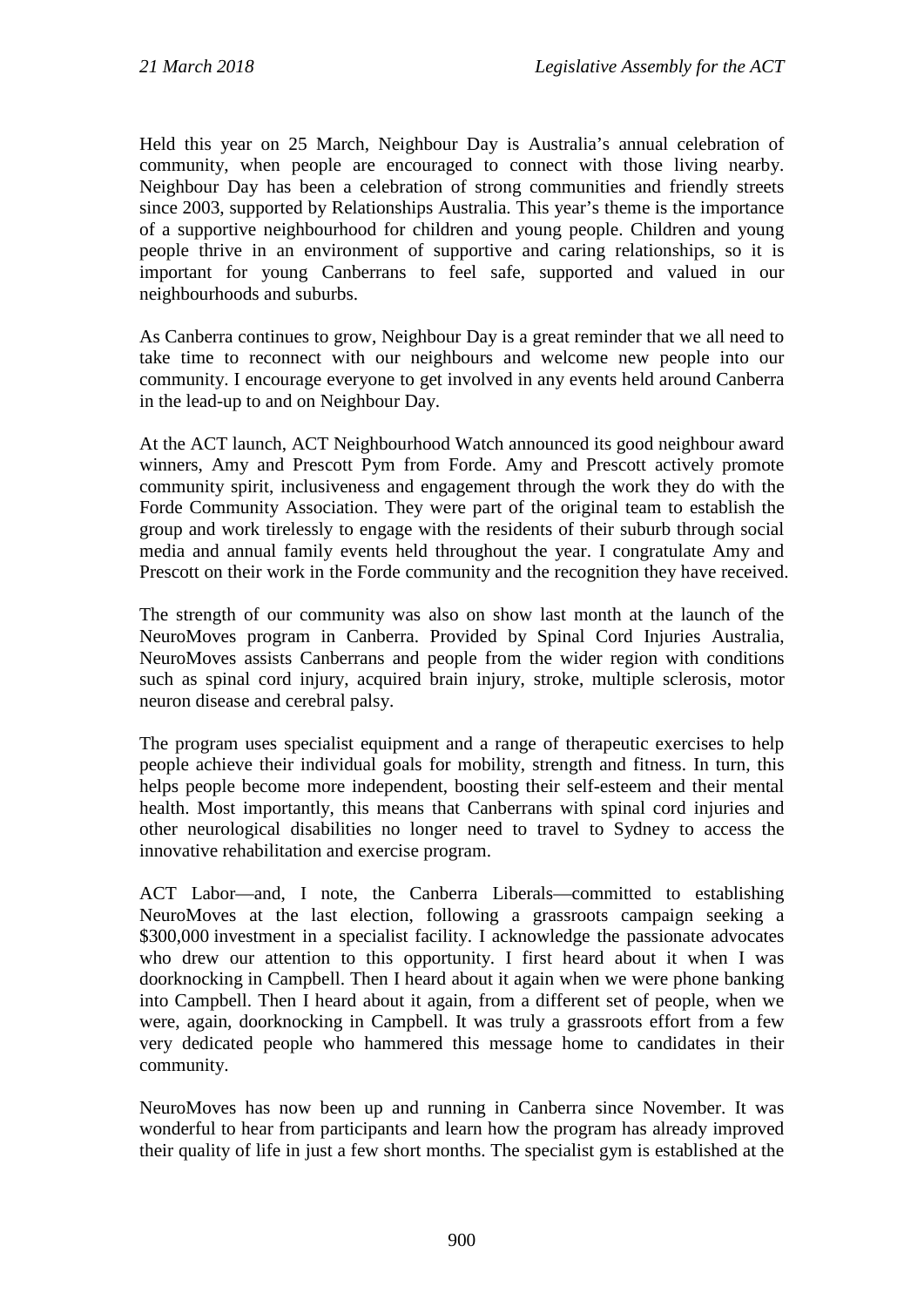Flynn community hub. I could not agree more with the comments shared at the launch. The gym has breathed new life into the community hub. The space is full of life and is warm and welcoming to participants. There is no doubt that this special place will encourage participants to give their rehabilitation their best efforts. I look forward to visiting the gym again in the future and hearing more from participants and their loved ones about its success.

# **St Bede's Primary School**

**MS LEE** (Kurrajong) (6.40): Earlier this week, my staff and I had the pleasure of attending St Bede's Primary School at Red Hill. It was St Bede's open week, and I took up the invitation to tour the school and see firsthand the inspiring learning that is happening there.

St Bede's is a Catholic systemic school in the Canberra and Goulburn diocese. I met with the principal, Mrs Julie Douglas, who introduced us to two senior girls, Amelia, a house captain, and Georgia, leader of the school's media group, who had been tasked with escorting us around the school. They were excellent guides, well prepared and very knowledgeable about and proud of their school. We were taken to every classroom; the music room; the library, including the quiet area; the languages room—they teach French at that school—the star room, where students who require it receive one-on-one help; the playgrounds; the climbing and sporting equipment area; the hall; the canteen; a boutique where you can buy second-hand school uniforms; and the buddy bench. In fact, I am pretty sure we visited every room, met with almost every teacher and smiled at every student.

The community within the school is further enriched by the plethora of groups and societies they have established, including media, social justice and environment groups, which allow students to turn their skills and attention to causes and activities they are passionate about.

For those of you who are not familiar with St Bede's, it is a small school in my electorate of Kurrajong, tucked away near the shops at Red Hill, on a back street, set in lovely grounds with lots of shade trees and space. It was established in 1963 by the Sisters of the Good Samaritan and run by them until 1985. It was named after St Bede, a Benedictine monk born in England in the year 673, who devoted his whole life to learning, teaching and writing about his faith. St Bede's school currently has an enrolment of 130 students from K to 6, with a small but passionate and very committed staff.

The walls of every hall and classroom are covered with projects, themes and craft work from the very proud students. Unfailingly, every pupil that I met was beautifully mannered with a big smiling face. But I must say that my absolute favourite moment had to be being greeted by the year 3 class with a "Good afternoon, Ms Lee, and peace be with you." It brought back some memories of my own Catholic school education. It was a very happy place, and I can well understand why parents would want their children to go there.